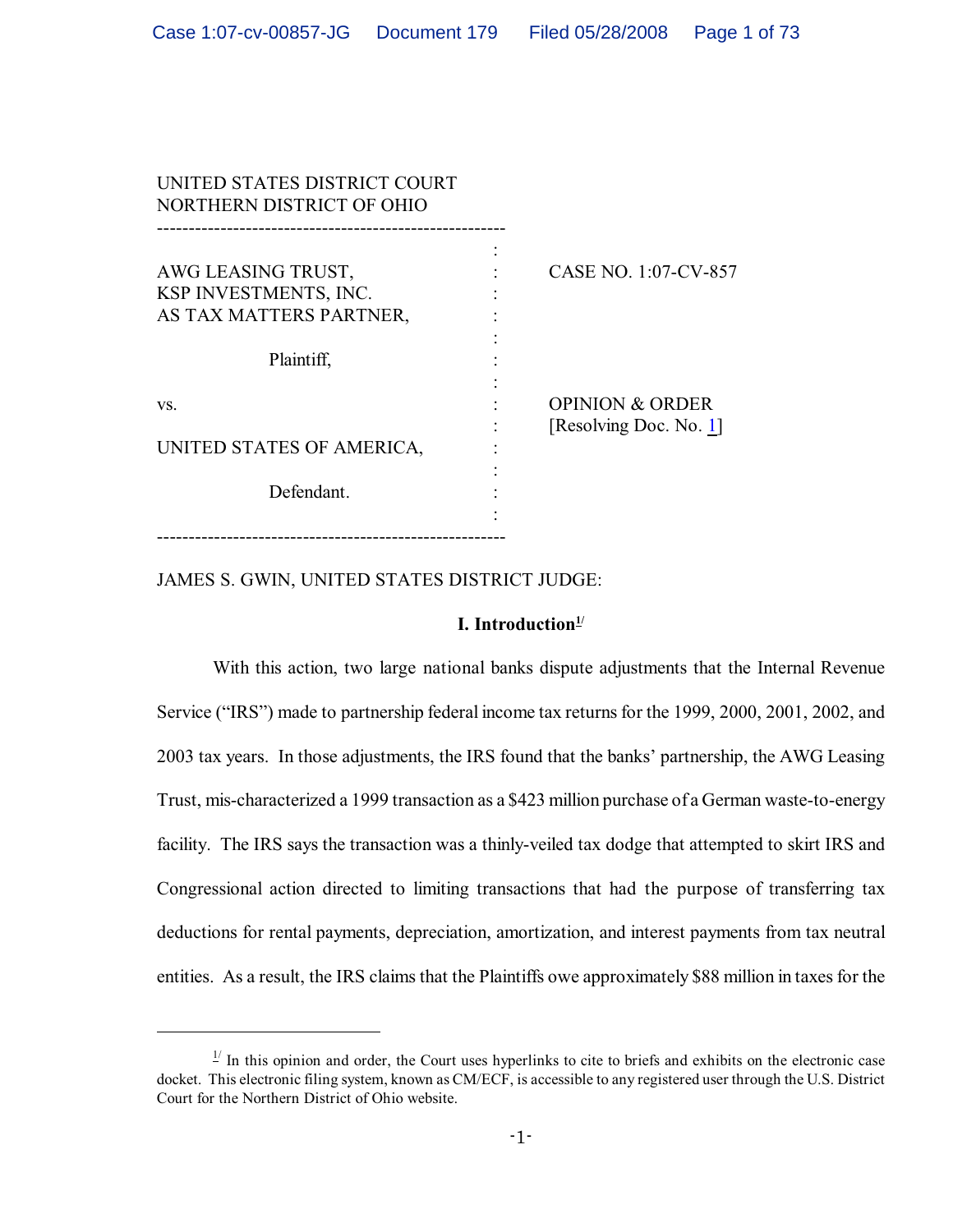1999 - 2003 tax years and will owe much more for subsequent years.

As will be described below, the banks say that they paid \$423 million on December 7, 1999 to buy a waste-to-energy facility in Wuppertal, Germany and should be allowed to depreciate the Wuppertal plant. The banks argue that their contemporaneous lease ofthe facility back to the original owner under a very long-term triple-net lease and their grant of an option to repurchase the facility does not defeat their claim of ownership rights to the facility.

The banks also say that they should be allowed to deduct interest on the \$368 million long-term non-recourse loans that they obtained from two German banks to finance the transaction even though the loan proceeds went to escrow-type accounts that the German entity could not access and that were committed to paying the German company's lease payments and to providing sufficient funding to complete the option exercise.

In deciding this case, the Court makes two determinations. First, the Court decides whether the 1999 transaction has economic substance apart from the tax benefits at issue. Second, the Court considers whether the banks enjoyed the benefits and burdens of ownership of the Facility when the transaction pre-funded the repurchase of the facility and also required the original owner to repurchase the facility unless it met near-impossible conditions. As will be described, the Court finds that the transaction had some minimal substance apart from the tax benefit. However, the Court finds that the Plaintiffs never obtained an ownership interest sufficient to obtain a depreciable interest in the facility. The Court further concludes that the Plaintiffs are not entitled to deductions for interest paid or accrued on the underlying transaction loans because such loans do not constitute genuine indebtedness.

Forthe reasons that follow, this Court **SUSTAINS** the IRS's determination that the Plaintiffs'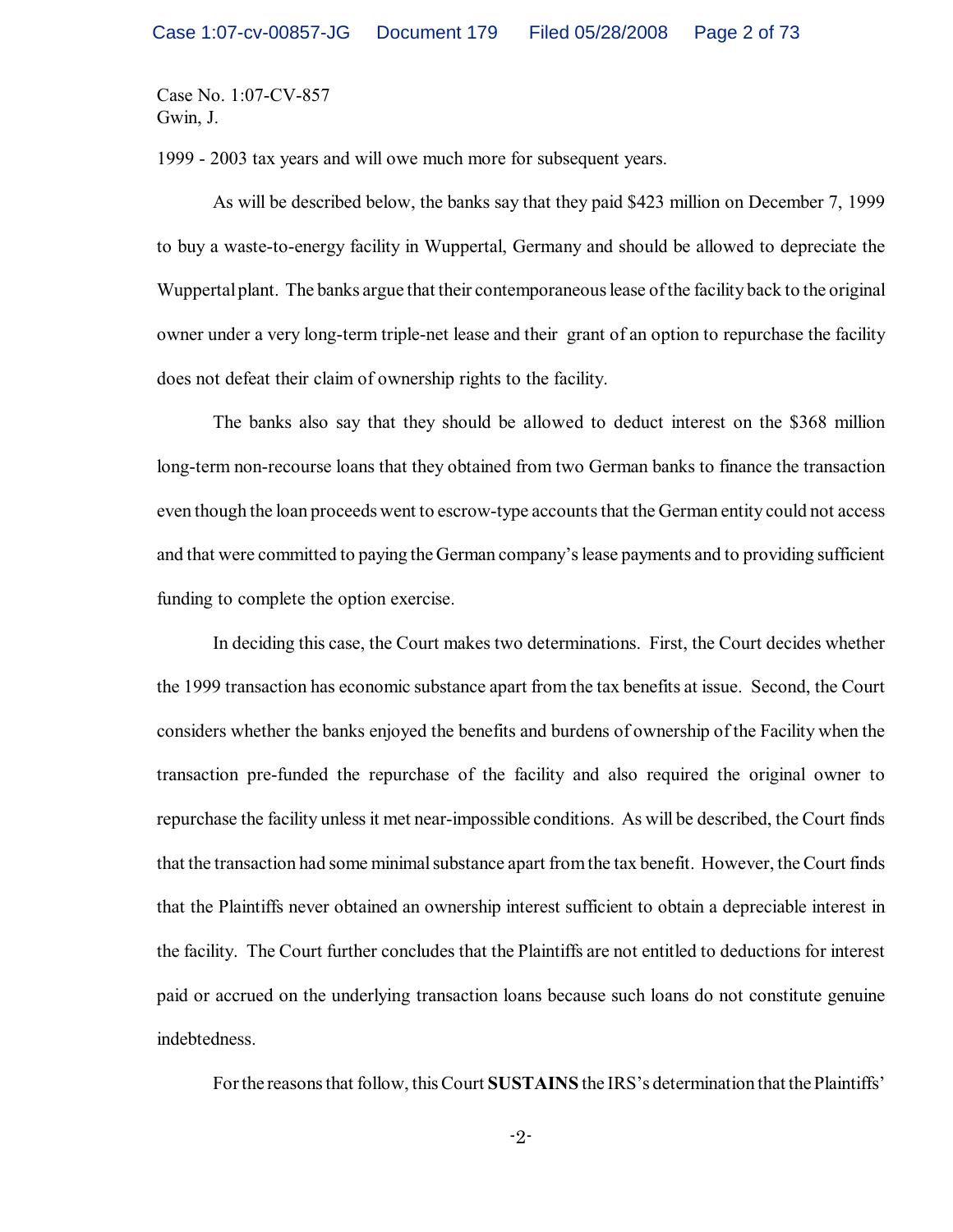asserted tax benefits relating to the AWG transaction are improper. The Court **DENIES** the Plaintiffs' claimed depreciation deductions under [26 U.S.C. § 168](http://www.westlaw.com/find/default.wl?rs=CLWP3.0&vr=2.0&cite=26+USCA+s+168), interest expense deductions under § 163(a), and amortization of transaction costs deductions. The Court also upholds the IRS's imposition of accuracy-related penalties at the partnership level for substantial understatement of tax liability under  $26$  U.S.C.  $\frac{6662}{a}$ .

#### **II. Background**

This case revolves around a 1999 sale-in/lease-out ("SILO") transaction. Under some SILO transactions, a party acquires assets from a tax-exempt party under a "head lease." A SILO head lease typically involves a lease term sufficiently long to qualify as a sale under United States tax law. The acquiring party then simultaneously leases the assets back to the original owner under a longterm triple-net "sublease" with lease and option payments that exhaust almost all of the sale proceeds. The original owner also receives an option to repurchase the asset. Depending upon the transaction provisions, the exercise of the repurchase option may be nearly certain. In practical terms, the tax-exempt property owner continues to use the property as it did before the transaction and has no risk of losing control of the property. Meanwhile, the taxpayer receives tax benefits, sometimes significant tax benefits, by depreciating the assets, amortizing certain transaction costs, and deducting interest payments.

Where the original owner seems extremely likely to repurchase the facility that it originally sold, the IRS argues that a true sale has not occurred and that the owner-lessor is not entitled to claim tax benefits associated with ownership, such as deductions for depreciation. The IRS also says that where a transaction has no economic substance apart from tax benefits, the taxpayer is not entitled to deduct interest on loans used to fund the transaction or expenses associated with the transaction.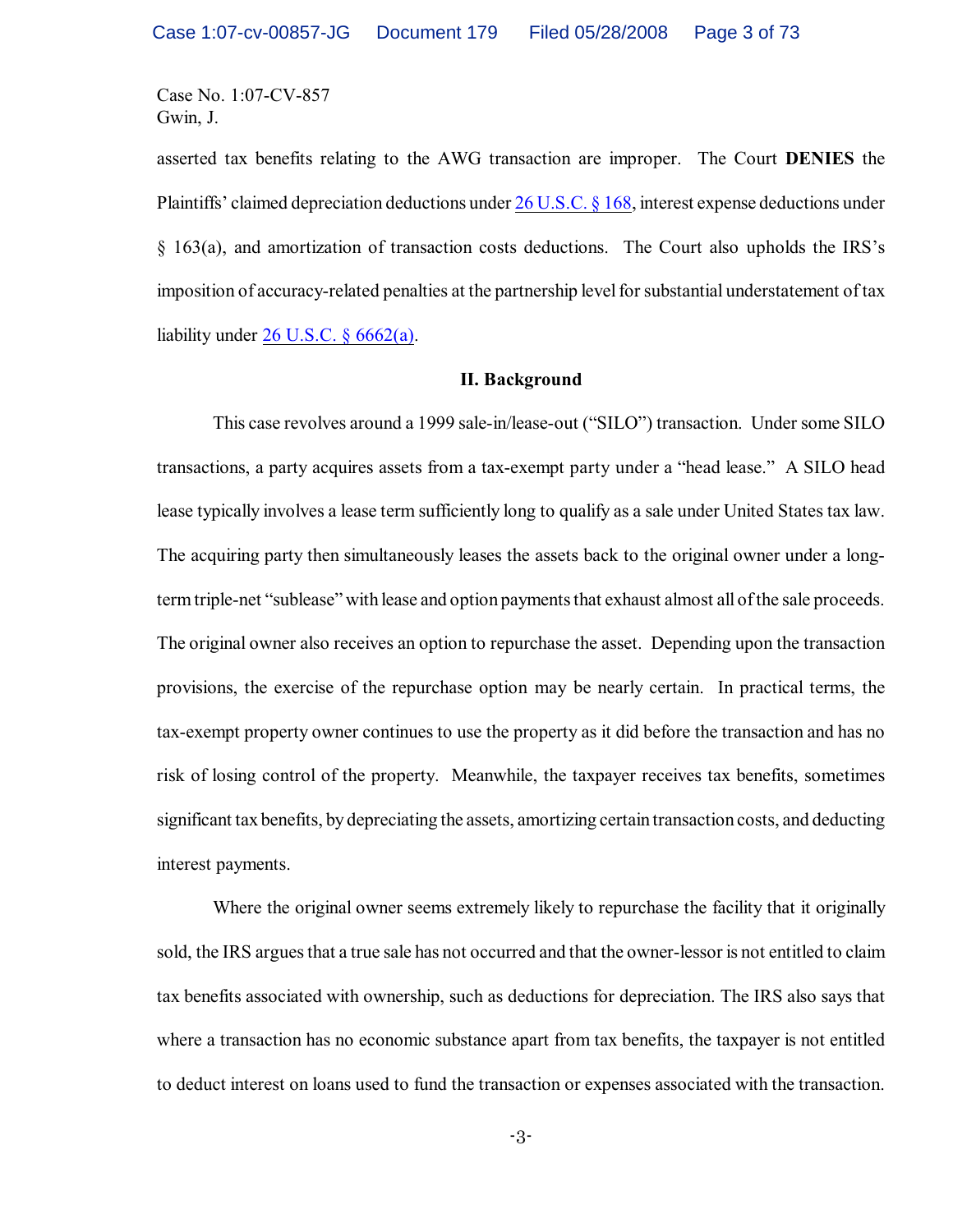## *A. Historic Tax Treatment of Leveraged Lease Transactions*

For some time, financial leasing has served as an important vehicle for commercial enterprise fund raising. Leasing can mitigate the capital commitment that usually accompanies asset purchases. Often, commercial leases also allow parties to transfer tax benefits in an efficient fashion. Lessees who were unable to fully utilize tax benefits (usually because of a lack of profits) could obtain lower financial cost by entering a transaction that allowed them to transfer the tax benefits associated with depreciation and interest expense deductions to lessors who could more fully use these tax benefits. In theory, the lessees obtained lower financing costs in recognition of their transfer of the tax benefit. Accounting rules that apply to leveraged leases also make them significantly more attractive.<sup>2/</sup> Concerned that financial leases unfairly undercut the federal tax system, the IRS and Congress have adopted rules to ensure that the risks and indices of true ownership pass to the lessor before tax benefits can be claimed.

SILOs are a modified version of their tax-driven financial predecessors, lease-in/lease-out ("LILO") transactions. Although each transaction is factually distinct, SILOs generally differ from LILOs by having a longer-term head lease that is sufficiently long to qualify for tax purposes as a sale. In a typical LILO, the taxpayer leases property from a tax-exempt entity and simultaneously leases the same property back to the owner and gives the owner an option to repurchase the lease. In practical terms, the tax-exempt property owner continues unfettered use of the property just as before

 $2^{2}$  Leveraged leasing is a well-established type of asset-based financing. [Hurd Tr., Doc.  $178-1$  at 595-97.] In 1976, the Financial Accounting Standards Board authorized leveraged lease accounting methodology. Leveraged lease accounting standards are found in Financial Accounting Standards Number 13 ("FAS-13"). FAS-13 comprehensively addresses lease accounting for both lessors and lessees. [Hurd Tr., Doc. [178-1](https://ecf.ohnd.uscourts.gov/doc1/14113879558) at 602, 611.] Under principles of leveraged lease accounting, a lessor's investment is reported net of non-recourse debt. By reporting only the lessor's equity investment, therefore, this accounting method improves the investor's return on assets and equity compared to other non-leveraged lease transactions. *[Id.](https://ecf.ohnd.uscourts.gov/doc1/14113879558)* at 603-04, 610.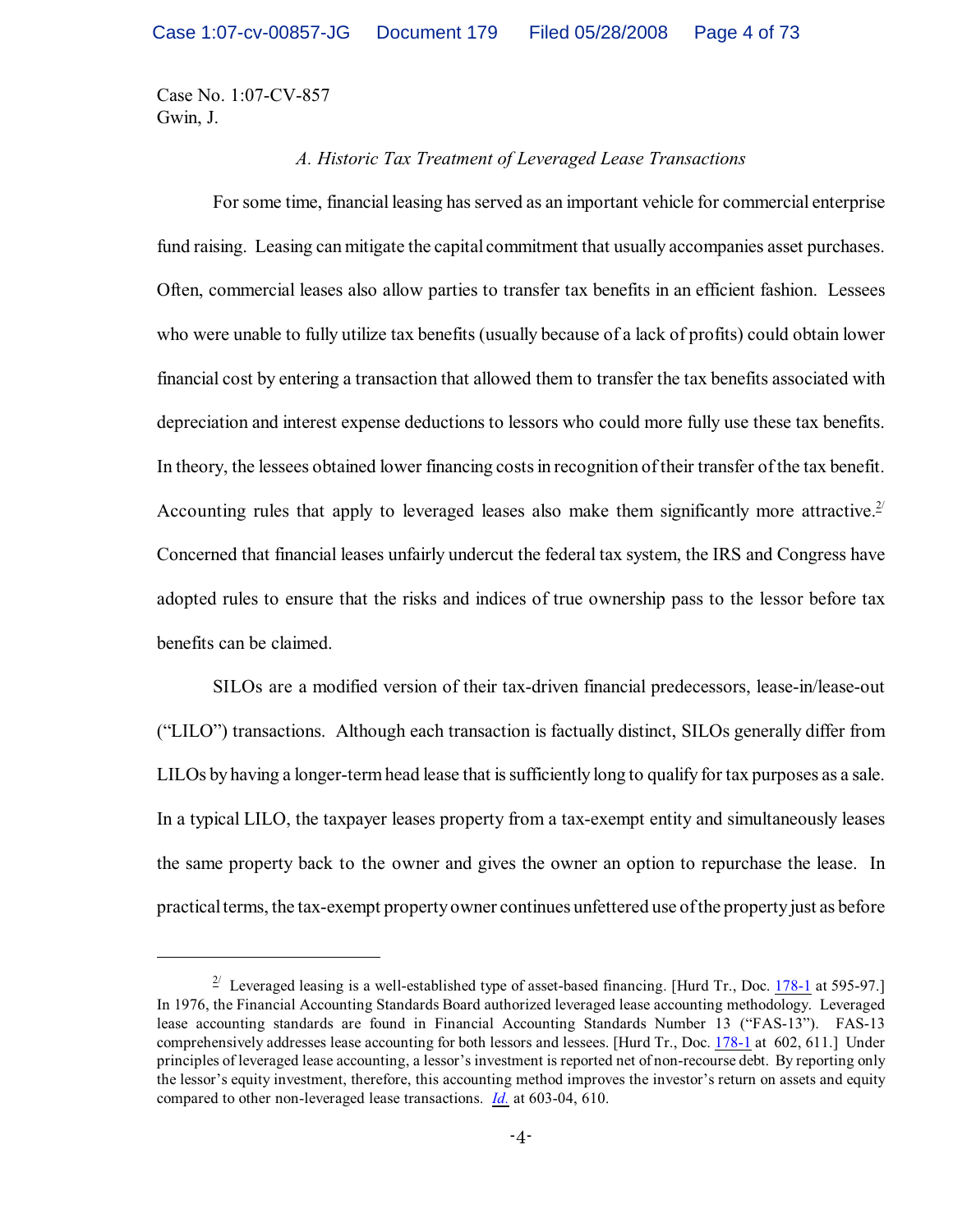the transaction, but the taxpayer claimstax benefits. Asthe Fourth Circuit Court of Appeals recently noted, "LILOs have been harshly criticized as abusive tax shelters that serve only to transfer tax benefits associated with property ownership from tax-indifferent entities, which have no use for them, to U.S. taxpayers." *BB&T Corp. v. United States,* [523 F.3d 461, 465 \(4th Cir. 2008\)](http://www.westlaw.com/keycite/default.wl?rs=CLWP3.0&vr=2.0&cite=523+F.3d+461) (citing David Hariton, *Response to "Old 'Brine' in New Bottles" (New Brine in Old Bottles)*, 55 TAX L.REV. 397, 402 (2002)).

In 1996, the IRS issued proposed regulations that generally eliminated any favorable tax treatment associated with LILOs. These proposed regulations sought to reduce the tax benefits of lease-leaseback transactions by treating prepaid rent as a loan. Section 467 Rental Agreements, 61 Fed. Reg. 27,834 (June 3, 1996). On May 19, 1999, the IRS issued a final ruling under [I.R.C. § 467](http://www.westlaw.com/find/default.wl?rs=CLWP3.0&vr=2.0&cite=I.R.C.+s+467), significantly reducing the tax benefits commonly associated with LILO structures. *See* [Rev. Rul. 99-](http://www.westlaw.com/keycite/default.wl?rs=CLWP3.0&vr=2.0&cite=1999-1+C.B.+835) [14, 1999-1 C.B. 835](http://www.westlaw.com/keycite/default.wl?rs=CLWP3.0&vr=2.0&cite=1999-1+C.B.+835), *modified and superseded by* [Rev. Rul. 2002-69, 2002-2 C.B. 760](http://www.westlaw.com/keycite/default.wl?rs=CLWP3.0&vr=2.0&cite=2002-2+C.B.+760). In its 1999 ruling, the IRS determined that LILOs were abusive and impermissible tax shelters and announced that it would seek disallowance of rent and interest deductions on the grounds that these transactions lack economic substance. These regulations did not retroactively apply to any transactions created before May 19, 1999, but "there remained a risk that the IRS would invoke generally applicable tax law principles to disallow LILO-related deductions." *[BB&T Corp. v. United States,](http://www.westlaw.com/keycite/default.wl?rs=CLWP3.0&vr=2.0&cite=523+F.3d+461)* 523 F.3d 461, [465 \(4th Cir. 2008\)](http://www.westlaw.com/keycite/default.wl?rs=CLWP3.0&vr=2.0&cite=523+F.3d+461).

KeyCorp ("Key") and PNC Financial Services Group, Inc. ("PNC Financial") previously participated in a large number of LILO transactions. As a result of the 1999 IRS regulations, Key and PNC stopped taking part in new LILO transactions. [Joint Ex. 56, Doc. [167-7](https://ecf.ohnd.uscourts.gov/doc1/14113879247) at KSP0197639-42; Angel Tr., Doc. [178-1](https://ecf.ohnd.uscourts.gov/doc1/14103879557) at 224.]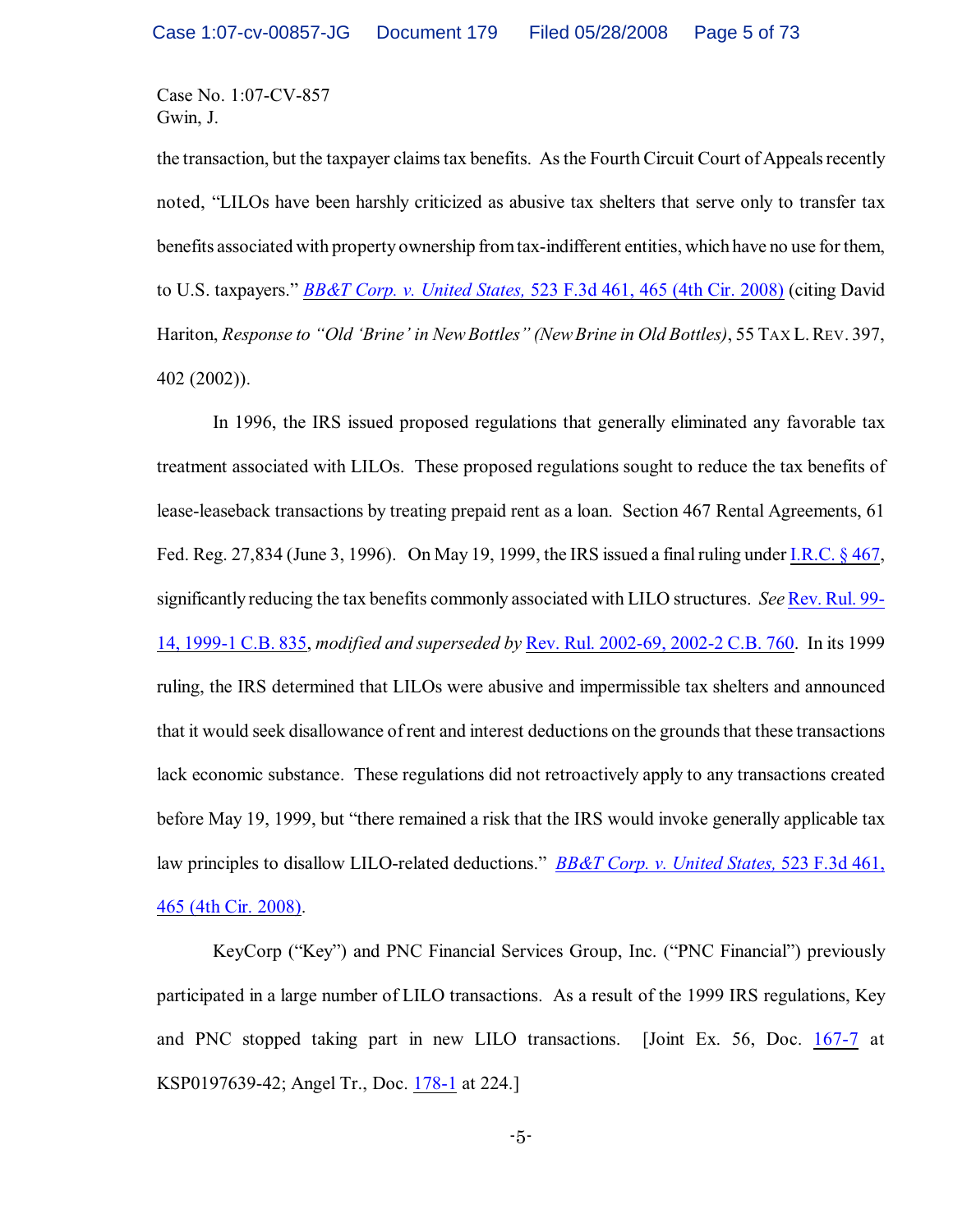Presumptively alerted that the IRS would challenge exotic efforts to transfer tax deductions from tax indifferent entities, one might have thought that banks would step away from similar transactions. Instead, some United States banks began to enter into sale-leaseback transactions ("SILOs") that were designed to substantially replicate lease-leaseback transactions. [Joint Ex. 56, Doc. [167-7](https://ecf.ohnd.uscourts.gov/doc1/14113879247) at KSP0197639-42; Angel Tr., Doc. [178-1](https://ecf.ohnd.uscourts.gov/doc1/14113879558) at 224.]

Having given notice that purposeless efforts to transfer tax benefits would be addressed, it was no surprise when in 2004, Congress passed the American Jobs Creation Act to explicitly eliminate all tax advantages of SILO transactions created after March 12, 2004. [American Jobs](http://www.westlaw.com/find/default.wl?rs=CLWP3.0&vr=2.0&cite=PL+No.+108-357) [Creation Act of](http://www.westlaw.com/find/default.wl?rs=CLWP3.0&vr=2.0&cite=PL+No.+108-357) 2004, Pub. L. No. 108-357, § 848, 118 Stat. 1418 (2004). Consequently, neither Key nor PNC participated in any new cross-border lease to service contract transactions after that date. [Angel Tr., Doc. [178-1](https://ecf.ohnd.uscourts.gov/doc1/14113879558) at 224–25; Larkins Tr., Doc. [178-1](https://ecf.ohnd.uscourts.gov/doc1/14113879558) at 291; Keener Tr., Doc. [178-1](https://ecf.ohnd.uscourts.gov/doc1/14113879558) at 336.] The last SILO transaction to which Key was a party, for example, closed on January 7, 2004. [Joint Ex. 56 (Leveraged Lease Portfolio Rep.), Doc. [167-7](https://ecf.ohnd.uscourts.gov/doc1/14113879247) at KSP0197639-42.]

In 2005, the IRS issued a notice about tax-exempt leasing involving defeasance in which it declared that it would contest claimed tax deductions for any SILO transactions that it suspected had no economic purpose apart from tax benefits. [IRS Notice 2005-12, 2005-1 C.B. 630](http://www.westlaw.com/keycite/default.wl?rs=CLWP3.0&vr=2.0&cite=2005-1+C.B.+630). Unsurprisingly, after the efforts of both Congress and the IRS to eliminate the tax benefits of lease-in/lease-out and sale-in/lease-out transactions, both LILOs and SILOs have become almost non-existent in the leveraged leasing industry today.

Many SILOs that were created before 2004, however, remain in effect and the tax implications of these economic structures present the dispositive issue for this Court today.

*B. Overview of the Instant Litigation*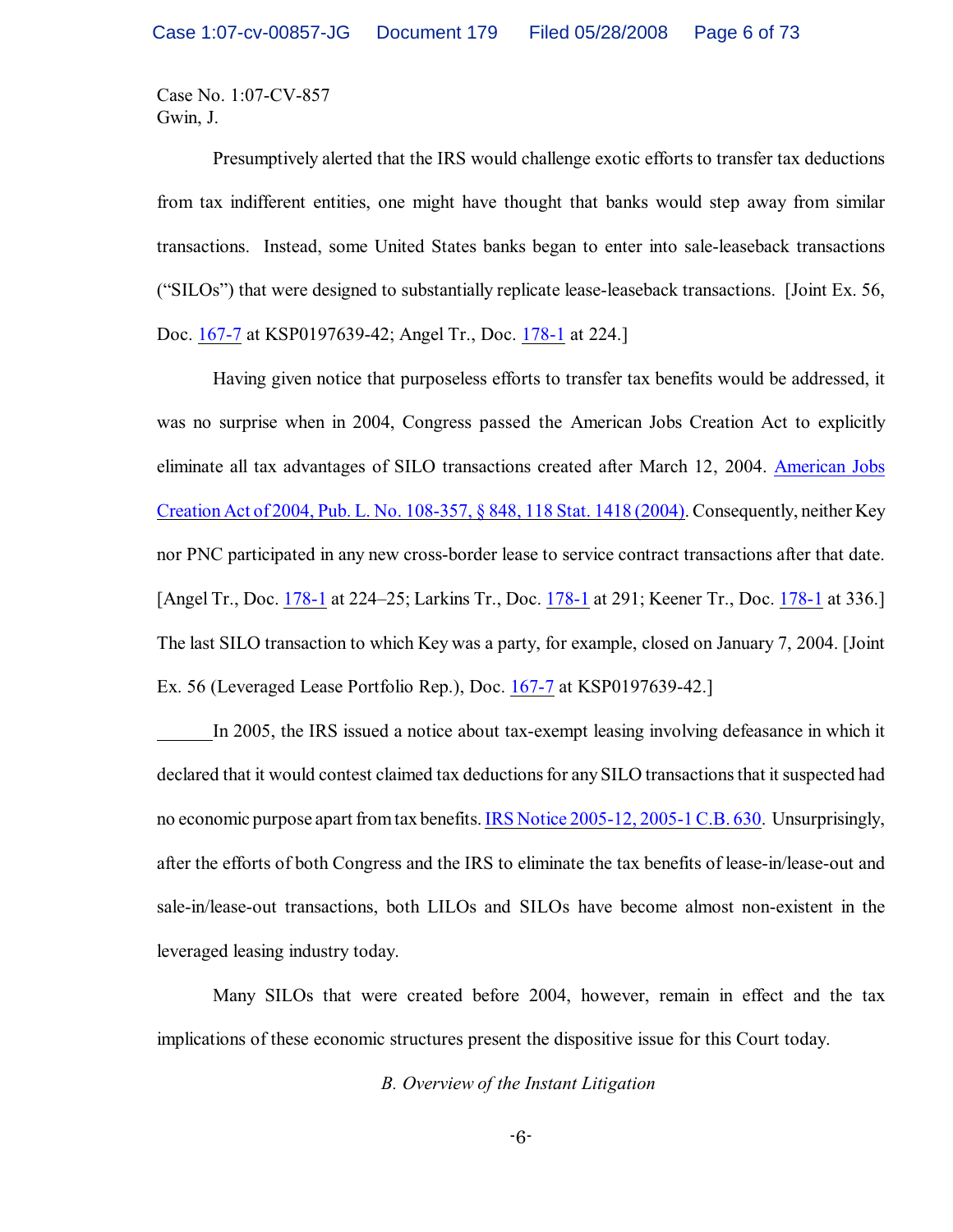The present case involves a SILO transaction entered into in 1999 for the "sale" and "leaseback" of a fully integrated waste-to-energy disposal and treatment plant located in Wuppertal, Germany (the "Facility"). Built in 1976, the Facility uses state-of-the-art technology to burn waste from households and small businesses. [Joint Stip., Doc. [83-1](https://ecf.ohnd.uscourts.gov/doc1/14113678226) at ¶ 30, 32; Ellsworth Tr., Doc. [178-1](https://ecf.ohnd.uscourts.gov/doc1/14113879558) at 415-16; Gonzalez Tr., Doc. [178-1](https://ecf.ohnd.uscourts.gov/doc1/14113879558) at 370-71; Joint Ex. 24 (Duke Rep.), Doc. [164-1](https://ecf.ohnd.uscourts.gov/doc1/14113879174) at KSP0175821-24; Pl. Ex. 119 (Appraisal), Doc. [142](https://ecf.ohnd.uscourts.gov/doc1/14103877393) at PNC0004930-34.] The Facility then converts the waste into fuel to generate electricity and steam heat, as well as other by-products.

Prior to the 1999 transaction at issue, Abfallwirtschaftgesellschaft mbH Wuppertal ("AWG") owned the Facility. [Joint Stip., Doc. [83-1](https://ecf.ohnd.uscourts.gov/doc1/14113678226) at ¶ 32.] Founded in 1971, AWG is a German corporation that is owned and maintained by a consortium of west German municipalities, including the cities of Wuppertal, Remscheid, and Velbert. The public utilities arm of the City of Wuppertal, Wuppertaler Stadtwerke WSWAG, is the largest shareholder in AWG.<sup>3/</sup> [Joint Stip., Doc.  $83-1$  at 134.] AWG has owned and operated the Facility since the plant became operational in 1976. [Joint Stip., Doc. [83-1](https://ecf.ohnd.uscourts.gov/doc1/14113678226) at ¶ 32; Pl. Ex. 80 (Final KeyCredit Package), Doc. [137-1](https://ecf.ohnd.uscourts.gov/doc1/14113877181) at KSP0169527.] At the time of the 1999 transaction, AWG operated at a profit, having earned over \$10 million in 1999. AWG also had relatively little debt despite having recently completed a major renovation. At the end of 1999, AWG had long-term debt of \$177 million. [Pl. Ex. 128, Doc. [144-1](https://ecf.ohnd.uscourts.gov/doc1/14113878062) at KSP0165568.]

AWG receives all of its revenue from the operation of the Facility. 90.8% of the revenue from the Facility is generated through "tipping" fees that the Facility charges to its customers for the disposal of their solid waste. The Facility produces the remaining 9.2% of its revenue by selling

 $\frac{3}{1}$  In 1999, the shares of AWG were owned as follows: Wuppertaler Stadtwerke WSWAG (Public Utilities) (70.47%); Stadtwerke Remscheid GmbH (24.97%); Stadtwerke Velbert (4.50%); Stadt of Wuppertal (0.03%); and Stadt of Remscheid (0.03%). [Joint Stip., Doc. [83-1](https://ecf.ohnd.uscourts.gov/doc1/14113678226) at ¶ 34.]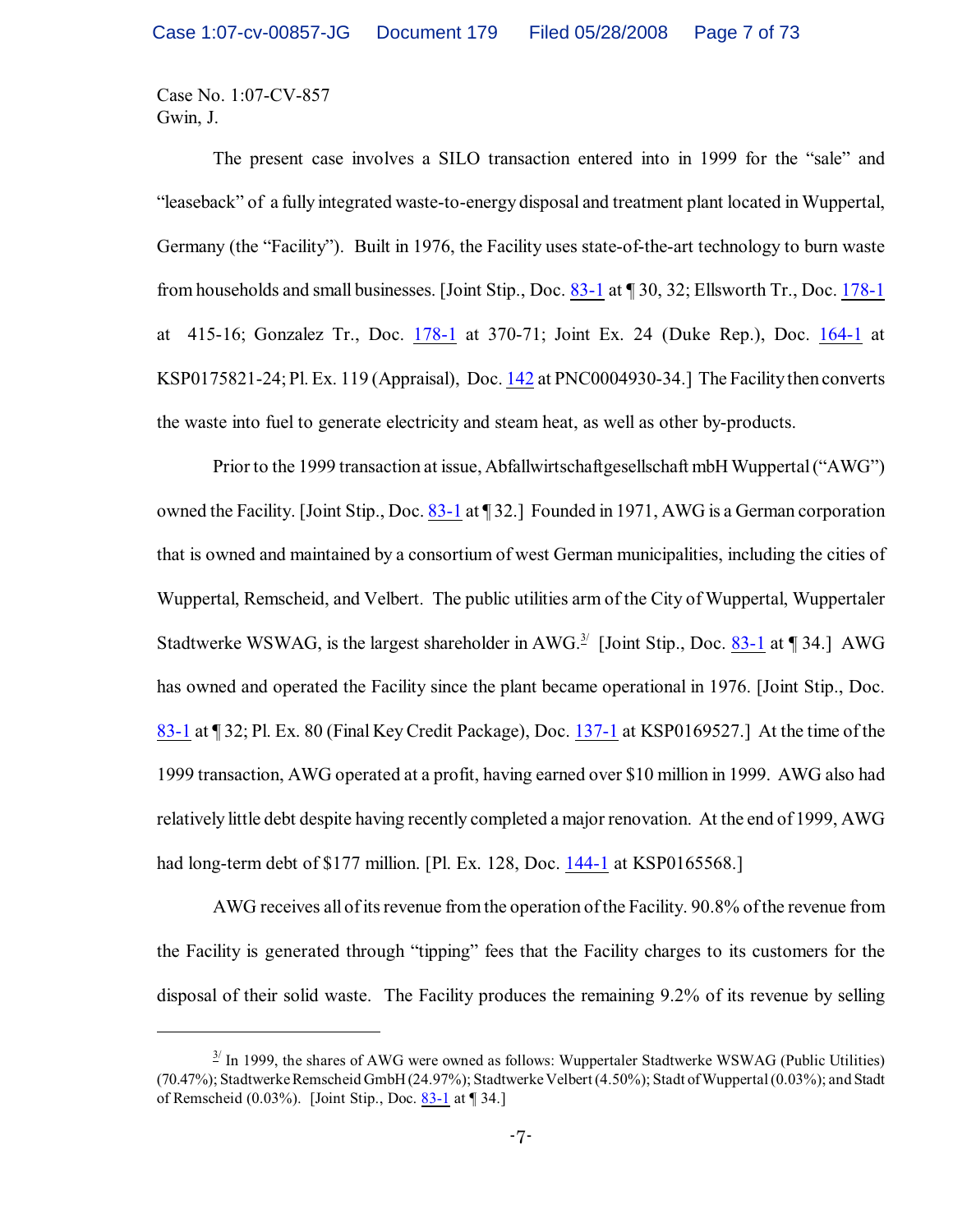electricity, steam heat, and other by-products created during the waste incineration process. [Joint Stip., Doc. [83-1](https://ecf.ohnd.uscourts.gov/doc1/14113678226) at ¶ 31, 34-35; Pl. Ex. 119 (Appraisal), Doc. [142](https://ecf.ohnd.uscourts.gov/doc1/14103877393) at PNC0004991-92; Joint Ex. 49 (1998 AWG Annual Rep.), Doc. [166-8](https://ecf.ohnd.uscourts.gov/doc1/14113879234).]

The municipalities that own and operate AWG are also important customers of the Facility. These German municipalities provide large amounts of the materials incinerated at the Facility and are responsible for much of the tipping fee income that AWG receives. [Joint Stip., Doc. [83-1](https://ecf.ohnd.uscourts.gov/doc1/14113678226) at ¶ 35.] The municipalities therefore control, at least indirectly, the tipping fees that they charge themselves. [Joint Stip., Doc.  $83-1$  at  $\P$  34-35; Pl. Ex. 119 (Appraisal), Doc. [142](https://ecf.ohnd.uscourts.gov/doc1/14103877393) at PNC0004991-92; Joint Ex. 49 (1998 AWG Annual Rep.), Doc. [166-8](https://ecf.ohnd.uscourts.gov/doc1/14113879234).] German law generally treats AWG like a privately-held corporation and requires AWG to produce financial statements and to pay trade and corporate income taxes. [Schweiss Tr., Doc. [178-1](https://ecf.ohnd.uscourts.gov/doc1/14113879558) at 1060; Joint Ex. 49 (1998 AWG Annual Rep.), Doc. [166-8](https://ecf.ohnd.uscourts.gov/doc1/14113879234).]

Between 1991 and 1997, AWG refurbished and renovated the Facility. [Pl. Ex. 52 (AWG Equity Mem.), Doc. [133-39](https://ecf.ohnd.uscourts.gov/doc1/14113876441) at IRS-ADM-000468; Joint Ex. 24 (Duke Rep.), Doc. [164-1](https://ecf.ohnd.uscourts.gov/doc1/14113879174) at KSP0175811.] During this time period, AWG replaced the Facility's boilers, essential components to the waste-to-energy production process. AWG also replaced the grates that are used to load waste into the boilers and assorted other related pieces of equipment. After this renovation, in 1999, Duke Engineering Services ("Duke") conducted an engineering evaluation of the Facility and concluded the plant had a useful life of 46 years and was in as good a condition as that of a four year old facility. [Joint Stip., Doc. [83-1](https://ecf.ohnd.uscourts.gov/doc1/14113678226) at ¶¶ 50-51; Gonzalez Tr., Doc. [178-1](https://ecf.ohnd.uscourts.gov/doc1/14113879558) at 371-74, 393; Joint Ex. 24 (Duke Rep.), Doc. [164-1](https://ecf.ohnd.uscourts.gov/doc1/14113879174) at KSP0175816.]

Under German law, municipalities have a duty to dispose of domestic waste and waste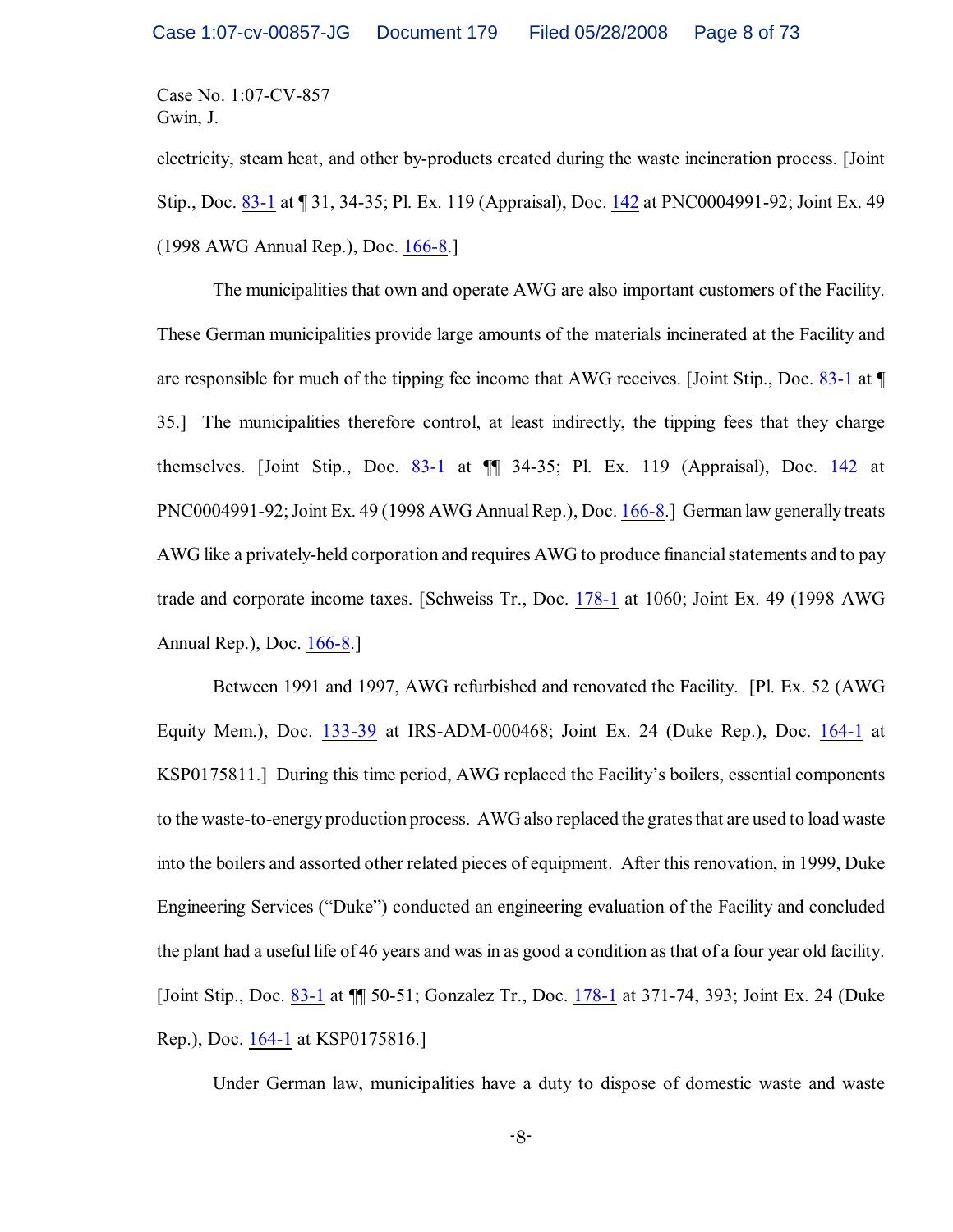generated in their respective territories. Germany had also passed a law forbidding the use of landfills after 2005, making the AWG incinerating facilities more important to the AWG owners. The municipal owners of AWG had no known reason for selling the Facility and no apparent need for capital. Yet, in early 1998, for unclear and unexplained reasons, a promoter sought investors on behalf of AWG by requesting proposals for a sale-leaseback of the Facility. Against this backdrop, the Plaintiffs offer no explanation as to what purpose motivated AWG to enter the Transaction. AWG's 1999 financial statements indicate that AWG was profitable as the sole owner and operator of the Facility, earning a net income of DM 19,114,814.62 (or \$10,113,658.53 in 1999 U.S. dollars). [Pl. Ex. 128, Doc. [144-1](https://ecf.ohnd.uscourts.gov/doc1/14113878062) at KSP0165569.]

Although the Plaintiff Banks enjoy a contractual right to require testimony from responsible AWG officers regarding what motivated the Transaction, they offered no evidence to explain why AWG wanted, or needed, the Transaction. No representatives of AWG or its German municipality shareholders testified at trial. As described, the Facility had just undergone a significant renovation that placed it in a like-new condition in 1999. AWG earned a profit, was able to pay its bills, including the costs associated with the renovation, and nothing suggests it needed additional capital. Against this background, the Court surmises that the promoters simply devised a scheme to allow AWG to convey a tax-avoidance transaction for a fee.

Nothing suggests that AWG had ever had any financial relation with Key Global Finance or with PNC Financial Services Group, Inc. ("PNC"). There is no evidence that AWG itself ever approached Key Global Finance or PNC about putting together a financial transaction involving the Facility. Instead, facilitators put AWG in contact with the Plaintiffs.

Promoters Deutsche Anlagen-Leasing GmBH ("DAL") and Macquarie Corporate Finance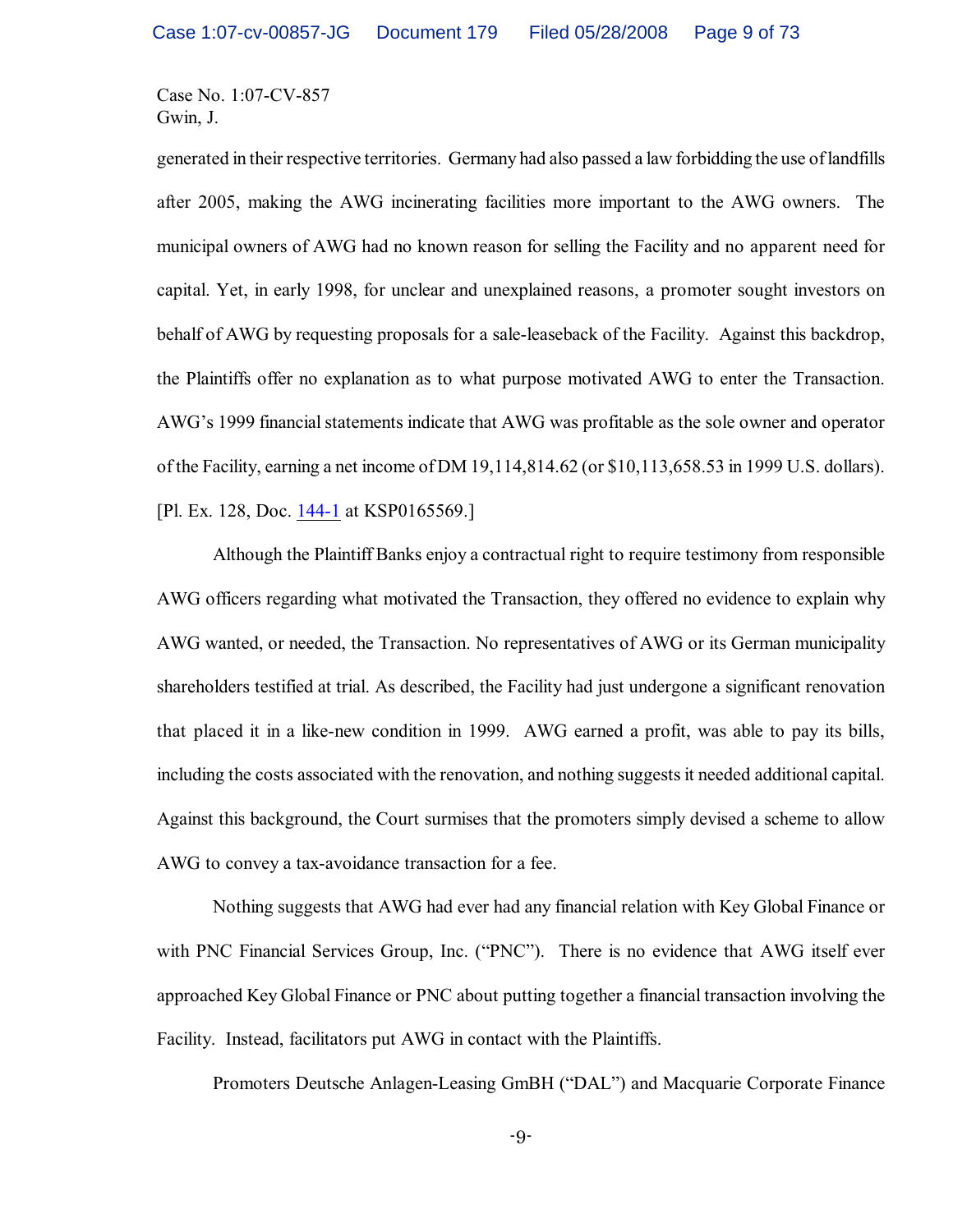(USA), Inc. ("Macquarie") initiated the process of securing a U.S. leasing transaction involving the Facility. Macquarie contracted with the accounting firm of Deloitte & Touche LLP ("Deloitte") to provide appraisals for the possible transaction.

After being solicited to participate by promoter Macquarie, in April 1998, Key Global Finance, an affiliate of KeyCorp ("Key"), a financial services company with its headquarters in Cleveland, Ohio, drafted an Offering Memorandumseeking American investors to take part in a \$250 million LILO transaction involving the Facility. [Joint Stip., Doc. [83-1](https://ecf.ohnd.uscourts.gov/doc1/14113678226) at ¶ 37.] Apparently, in 1998, Deloitte had valued the AWG facility at \$250 million. Shortly thereafter, Deloitte informed Key that it believed the Facility could support a higher appraised value than \$250 million. [Def. Ex. E, Doc. [151-17](https://ecf.ohnd.uscourts.gov/doc1/14113878427).] In a June 10, 1998 letter, Key stated that "Deloitte & Touche has valued the current FMV [fair market value] ofthe facility at approximately \$450 million, which is well beyond the preliminary estimates we received in February . . ." *[Id.](https://ecf.ohnd.uscourts.gov/doc1/14113878427)* That same month, Key Global Finance drafted another Offering Memorandum attempting to find equity investors to participate with it in a \$450 million LILO transaction for the Facility. [Joint Stip., Doc. [83-1](https://ecf.ohnd.uscourts.gov/doc1/14113678226) at ¶ 38; Joint Ex. 53 (Offering Mem.), Doc. [167-4](https://ecf.ohnd.uscourts.gov/doc1/14113879244).] These efforts, however, did not result in any contracts between AWG and potential lessors. [Joint Stip., Doc. [83-1](https://ecf.ohnd.uscourts.gov/doc1/14113678226) at ¶ 39.]

In late 1998, PricewaterhouseCoopers Global Structured Finance Group ("PWC") and debis Financial Engineering GmbH began promoting a cross-border leveraged leasing transaction for the Facility on AWG's behalf. [Joint Stip., Doc. [83-1](https://ecf.ohnd.uscourts.gov/doc1/14113678226) at  $\P$  40, 41.] In April 1999, PWC sent an Equity Information Memorandum to possible investors proposing a prospective LILO transaction for the Facility. [Joint Stip., Doc. [83-1](https://ecf.ohnd.uscourts.gov/doc1/14113678226) at ¶ 41; Pl. Ex. 52 (AWG Equity Mem.), Doc. [133-39](https://ecf.ohnd.uscourts.gov/doc1/14113876441).] Both Key and PNC, a financial services company headquartered in Pittsburgh, Pennsylvania, responded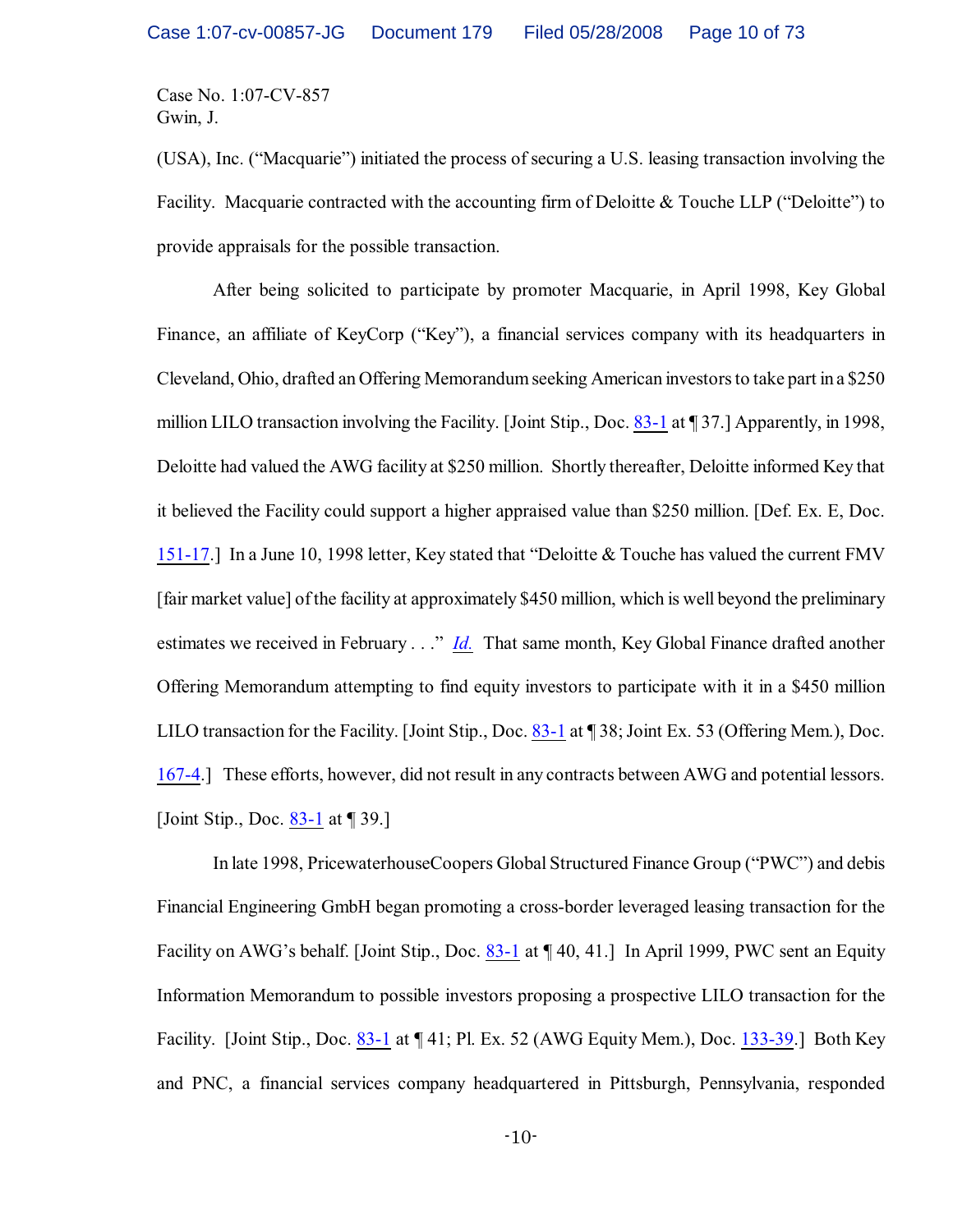favorably to this memorandum.

Key and PNC generally compete against each other in the leasing industry. [Joint Stip., Doc. [83-1](https://ecf.ohnd.uscourts.gov/doc1/14113678226) at ¶¶ 27-29.] As large bank-based institutions, Keyand PNC offer a variety of financial products and services, including leasing services, and each company maintains leasing portfolios worth several billion dollars. [Larkins Tr., Doc. [178-1](https://ecf.ohnd.uscourts.gov/doc1/14113879558) at 266-69; Angel Tr., Doc. [178-1](https://ecf.ohnd.uscourts.gov/doc1/14113879558) at 54.] Both corporations have engaged in domestic leveraged leasing transactions for several decades, arguably in an attempt to increase after-tax profits. Neither corporation, however, had participated in any cross-border leveraged leasing transactions prior to 1996. [Angel Tr., Doc. [178-1](https://ecf.ohnd.uscourts.gov/doc1/14113879558) at 223; Keener Tr., Doc. [178-1](https://ecf.ohnd.uscourts.gov/doc1/14113879558) at 320-21, 335-36.]

Beginning in 1996, however, Key and PNC both began engaging in significant cross-border lease-in/lease-out ("LILO"), and later sale-in/lease-out ("SILO"), transactions.<sup>4/</sup> [Angel Tr., Doc. [178-1](https://ecf.ohnd.uscourts.gov/doc1/14113879558) at 223; Keener Tr., Doc. [178-1](https://ecf.ohnd.uscourts.gov/doc1/14113879558) at 320-21, 335-36.]. As previously discussed, many banks, including Key and PNC, stopped engaging in LILO transactions and began using SILO structures as the result of the IRS final regulations that took effect in May 1999. [Angel Tr., Doc. [178-1](https://ecf.ohnd.uscourts.gov/doc1/14113879558) at 224; [Section 467 Rental Agreements, 64 Fed. Reg. 26863 \(May 18, 1999\)](http://www.westlaw.com/find/default.wl?rs=CLWP3.0&vr=2.0&cite=64+FR+26863).]

On August 23, 1999, Key and PNC sent AWG conditional and separate proposals to participate in a sale-in/lease-out transaction for the Facility for \$425 million. [Joint Stip., Doc. [83-1](https://ecf.ohnd.uscourts.gov/doc1/14113678226) at ¶¶ 42, 43; Joint Ex. 41 (PNC Leasing Proposal), Doc. [165-13](https://ecf.ohnd.uscourts.gov/doc1/14113879211).] On August 26, 1999, Key and PNC submitted a joint proposal to AWG. AWG approved the proposal that same week. [Joint Stip.,

 $4/$  For example, Key engaged in 37 LILO transactions between 1996 and 1999, many of which were crossborder. One of these LILO transactions, called the "TAD" transaction, involved a German waste-to-energy facility. [Angel Tr., Doc. [178-1](https://ecf.ohnd.uscourts.gov/doc1/14113879558) at 59, 253; Joint Ex. 56 (Leveraged Lease Portfolio Rep.), Doc. [167-7](https://ecf.ohnd.uscourts.gov/doc1/14113879247) at KSP0197639-42.] Today, all of PNC's leases in Europe and Asia are structured as either LILOs or SILOs. [Keener Tr., Doc. [178-1](https://ecf.ohnd.uscourts.gov/doc1/14113879558) at 336.]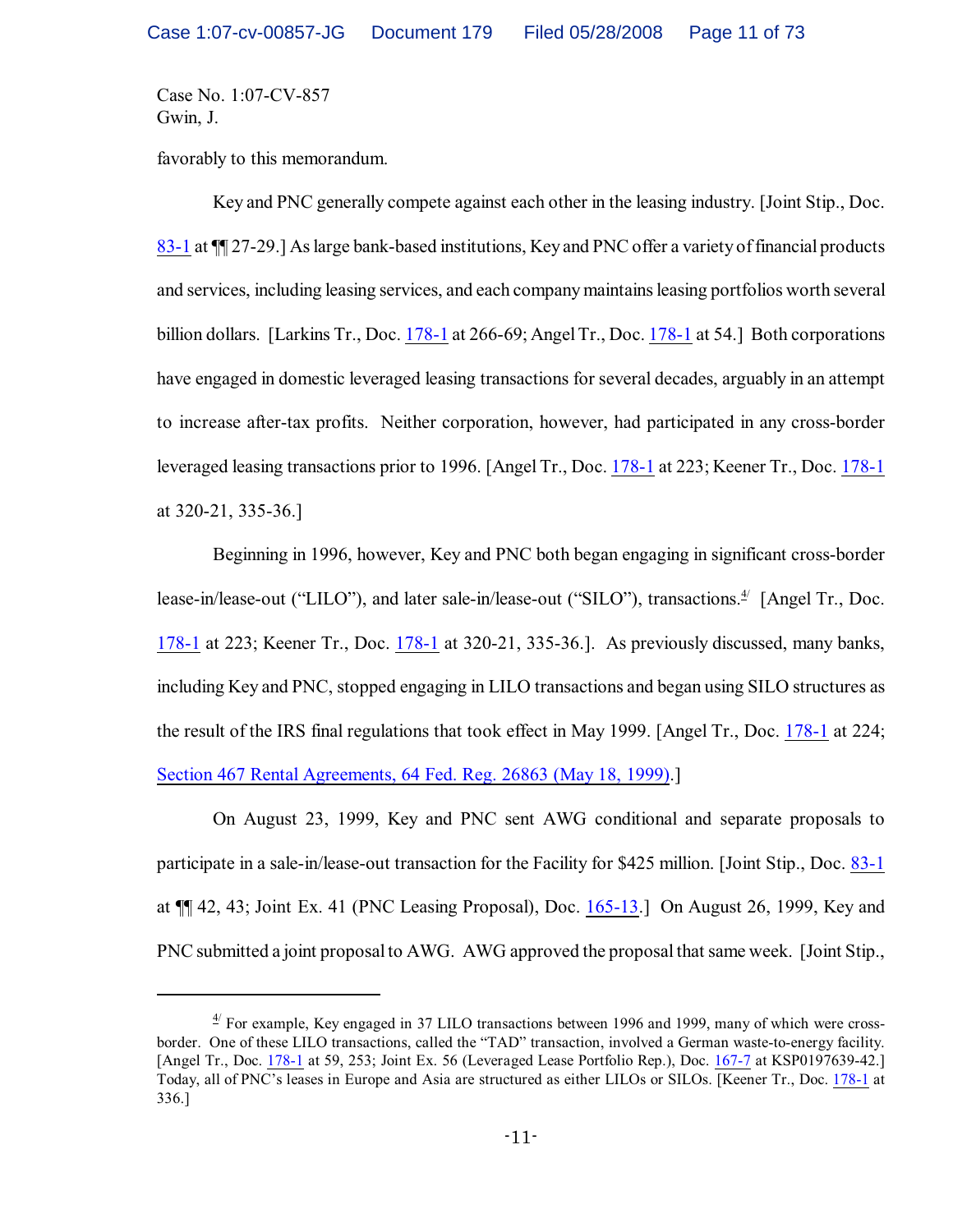Doc. [83-1](https://ecf.ohnd.uscourts.gov/doc1/14113678226) at ¶¶ 45, 46.] The parties signed a conditional term sheet allowing for further negotiation and due diligence. [Joint Stip., Doc. [83-1](https://ecf.ohnd.uscourts.gov/doc1/14113678226) at ¶¶ 42-46; Pl. Ex. 73 (Key Proposal), Doc. [135-2](https://ecf.ohnd.uscourts.gov/doc1/14113876785); Pl. Ex. 83, (PNC Proposal), Doc. [138](https://ecf.ohnd.uscourts.gov/doc1/14103877228) at PNC005663-65.]

Key and PNC subsequently hired independent experts to advise them about various legal, engineering, financial, and environmental issues associated with the possible AWG leveraged leasing transaction. [Angel Tr., Doc. [178-1](https://ecf.ohnd.uscourts.gov/doc1/14113879558) at 104-119, 155; Keener Tr., Doc. [178-1](https://ecf.ohnd.uscourts.gov/doc1/14113879558) at 322-31.] Among these experts, Key and PNC hired Duke Engineering & Services, Inc. ("Duke") to do an engineering assessment of the Facility. [Joint Stip., Doc. [83-1](https://ecf.ohnd.uscourts.gov/doc1/14113678226) at ¶ 47.] Duke, a qualified engineering firm, provided a comprehensive 186-page report that complimented the design, construction, and operation of the Facility, and predicted a 46 year useful life for the Facility. [Joint Stip., Doc. [83-1](https://ecf.ohnd.uscourts.gov/doc1/14113678226) at ¶¶ 47-51; Gonzalez Tr., Doc. [178-1](https://ecf.ohnd.uscourts.gov/doc1/14113879558) at 363-69; Joint Ex. 24 (Duke Rep.), Doc. [164-1](https://ecf.ohnd.uscourts.gov/doc1/14113879174).]<sup>5/</sup>

Key and PNC also retained the accounting and consulting firm of Deloitte & Touche LLP ("Deloitte") to provide an appraisal ofthe Facility and to conduct a financial analysis of the proposed SILO transaction (hereinafter, the "Deloitte Appraisal"). [Joint Stip., Doc. [83-1](https://ecf.ohnd.uscourts.gov/doc1/14113678226) at [53.] Apart from the Deloitte Appraisal, the Plaintiffs obtained no other appraisals of the Facility. The Plaintiff banks acknowledge that they never engaged in any negotiations with AWG over the price for the Facility. In attempting to explain why they never attempted to test whether AWG would accept a lower price, the Plaintiffs say bargaining seldom occurred in such transactions. Responding, the United States says that the Facility was not worth the suggested price and the Plaintiffs accepted the price without negotiations to increase their tax deductions. The final Deloitte Appraisal for the Facility also concluded that the remaining economic useful life of the Facility was 46 years. *[Id.](https://ecf.ohnd.uscourts.gov/doc1/14113678226)* at ¶ 54-56.

 $\frac{5}{2}$  Key and PNC paid Duke \$162,800 for this review. [Joint Stip., Doc.  $\frac{83-1}{1}$  $\frac{83-1}{1}$  $\frac{83-1}{1}$  at  $\frac{1}{3}$  52.]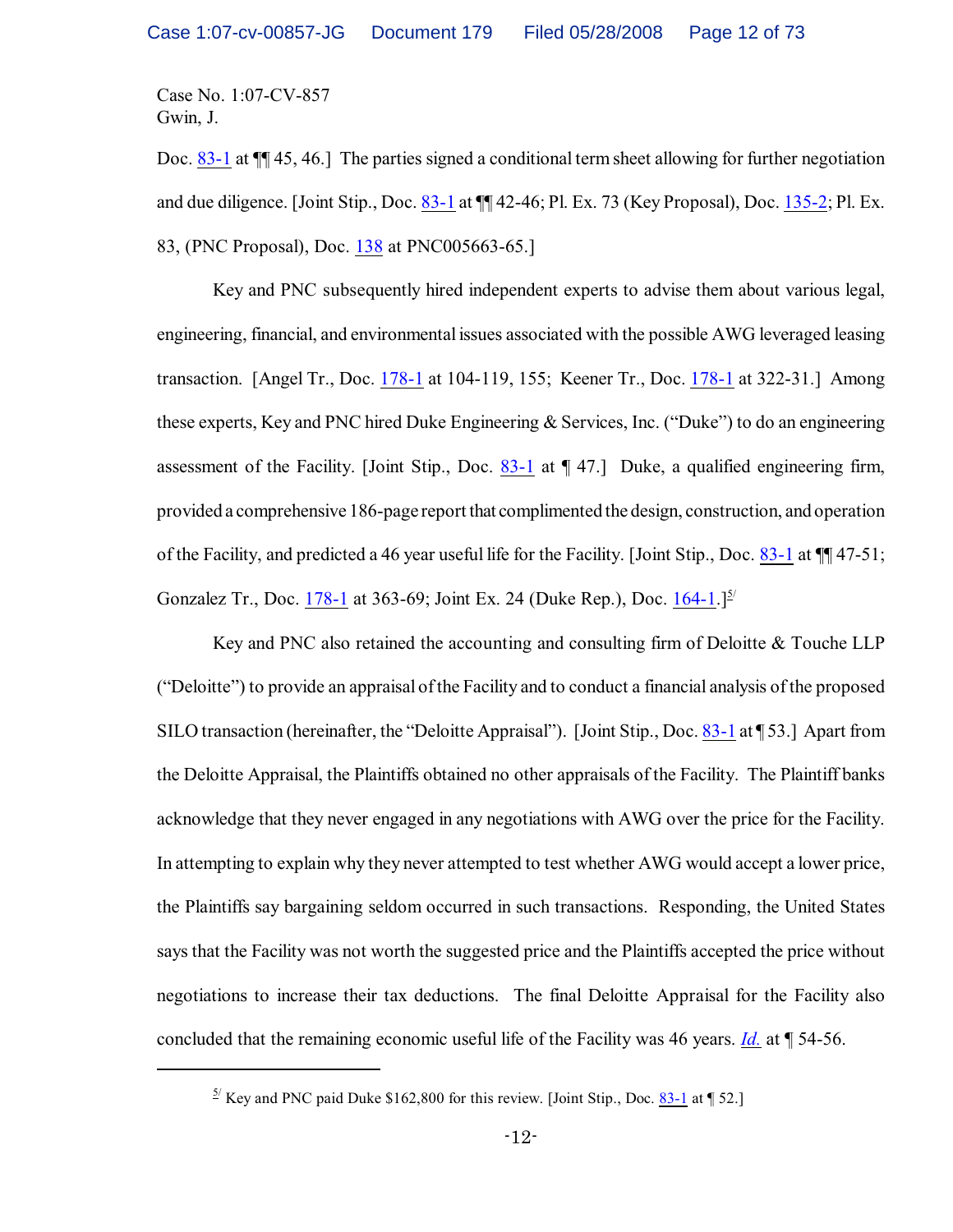In its appraisal, Deloitte studied three different aspects of the proposed AWG transaction. First, Deloitte assessed the fair market value of the Facility at the closing date, December 7, 1999 (the "Closing Date"). Second, Deloitte predicted the future fair market value of the Facility both at the end of the Leaseback period and at the end of the Service Contract. Deloitte conducted this analysis to assess expected residual values of the Facility. Finally, Deloitte assessed the economics of the Service Contract option as part of its compulsion analysis regarding the options that AWG would face in 2024. [Pl. Ex. 119 (Appraisal), Doc. [142](https://ecf.ohnd.uscourts.gov/doc1/14103877393).]

Deloitte followed standard appraisal methodology by considering three different types of appraisal methods – the cost approach, the discounted cash flow approach, and a market comparable method – and reaching a "conclusion of value." Deloitte's application of the discounted cash flow approach and the market comparable approach, however, were flawed.<sup> $6/$ </sup>

In its report, Deloitte concluded that the cost approach offered the best indication of the Facility's current fair market value. [Pl. Ex. 119 (Appraisal), Doc. [142](https://ecf.ohnd.uscourts.gov/doc1/14103877393) at PNC0004996.] The Court finds that this cost approach provides a reasonable estimate of the value of the Facility. The cost approach measures an asset's value by utilizing the cost of another asset of equal or comparable utility. *[Id.](https://ecf.ohnd.uscourts.gov/doc1/14103877393)* at PNC0004972. Deloitte was aware of construction costs and value indications of similar waste-to-energy plants in Germany and other Western European countries from its work on other valuation assignments. *[Id.](https://ecf.ohnd.uscourts.gov/doc1/14103877393)* at PNC0004976-78; Ellsworth Tr., Doc. [178-1](https://ecf.ohnd.uscourts.gov/doc1/14113879558) at 456. Deloitte believed the most comparable construction costs for a similar waste-to-energy plant was a plant in Cologne,

 $\frac{6}{1}$  With regard to the market comparable methodology, Deloitte improperly compared companies and failed to adjust those companies' Earnings Before Interest, Taxes, Depreciation, and Amortization ("EBITDA") for one-time events. Also, Deloitte failed to use readily available information on AWG's EBITDA. Deloitte's use of an estimated EBITDA instead of the actual EBITDA also causes the cash flow valuation to be unreliable.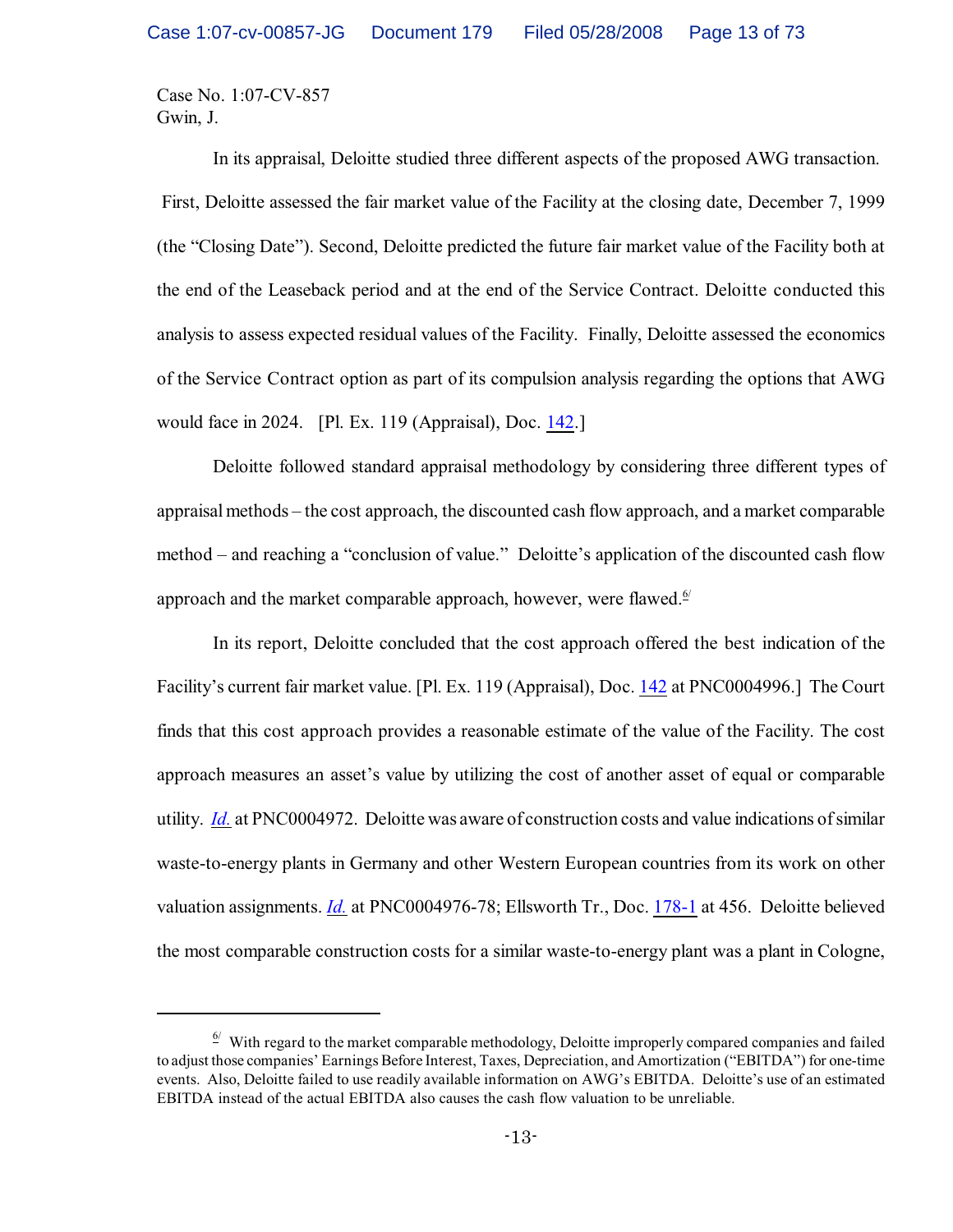Germany. [Ellsworth Tr., Doc. [178-1](https://ecf.ohnd.uscourts.gov/doc1/14113879558) at 428-29; Pl. Ex. 55 (AWG Resp.), Doc. [133-42](https://ecf.ohnd.uscourts.gov/doc1/14113876444) at DT000031.] The Cologne facility cost DM 900 million to construct and was a 450,000 tons/year plant. This was very similar to AWG's Facility, which Deloitte valued at DM 800 million and was a 385,000 tons/year plant. This comparable cost evidence is the best evidence of what it would cost to replace the AWG Facility in 1999. [Ellsworth Tr., Doc. [178-1](https://ecf.ohnd.uscourts.gov/doc1/14113879558) at 428-29; Pl. Ex. 55 (AWG Resp.), Doc. [133-42](https://ecf.ohnd.uscourts.gov/doc1/14113876444) at DT000031.]

Utilizing these generally accepted appraisal methods, Deloitte concluded that the total project costs to replace or reconstruct the Facility, as ofDecember 7, 1999, would be approximately DM 800 million or \$423 million U.S. dollars.<sup>2/</sup> [Joint Stip., Doc.  $83-1$  at  $\P$  57; Pl. Ex. 119 (Appraisal), Doc. [142](https://ecf.ohnd.uscourts.gov/doc1/14103877393) at PNC0004972-78.] This appearsto have been a reasonable conclusion, particularly in light of the credible evidence regarding the costs of replacing the Facility based on the similarly situated Cologne plant.

Deloitte also generally considered that, in 1999, it was known that a new German law that prohibited most forms of landfilling in Germany would take effect in 2005. This law, commonly known as TASI, was anticipated to depress tipping fee rates in the short-term while customers tried to make use of their landfills' capacity, but was expected to lead to increased market tipping fees for incinerators after 2005. Increased market tipping fees obviously increase the value of the Facility to its owners. As AWG explained, "[F]rom the year 2005 – the directive is suspended until this point in time– waste incineration plants were given a kind of monopoly status." [Pl. Ex. 54 (AWG Resp.), Doc. [133-41](https://ecf.ohnd.uscourts.gov/doc1/14113876443) at DT000021; Pl. Ex. 55 (AWG Resp.), Doc. [133-42](https://ecf.ohnd.uscourts.gov/doc1/14113876444) at DT000043; Pl. Ex. 119 (Appraisal), Doc. [142](https://ecf.ohnd.uscourts.gov/doc1/14103877393) at PNC0004940-41; Ellsworth Tr., Doc. [178-1](https://ecf.ohnd.uscourts.gov/doc1/14113879558) at 410-13, 426-27.]

 $\frac{\pi}{2}$  Deutschmark to U.S. dollar calculations based on the DM 1.89 to 1 USD exchange rate in 1999.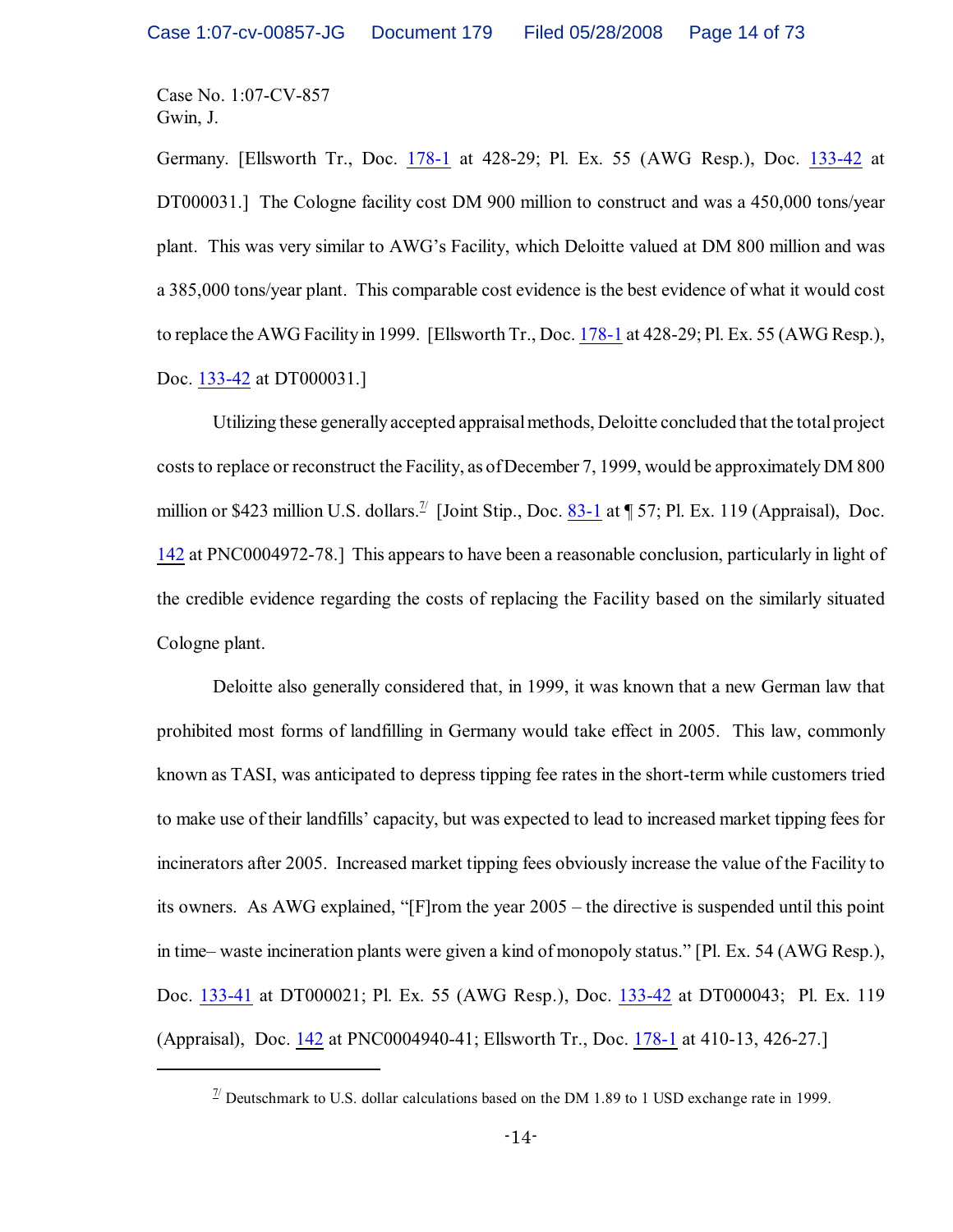Without any apparent negotiation, the Plaintiffs agreed that the purchase price of the Facility should be \$423 million. Joint Ex. 6, (Lease) Doc. [158-1](https://ecf.ohnd.uscourts.gov/doc1/14113878655) at IRS-ADM-002835.]

On December 7, 1999, KSP Investments, Inc. ("KSP"), a wholly-owned subsidiary of Key, and PNC Capital Leasing, LLC ("PNC Leasing"), a wholly-owned subsidiary of PNC, entered into the leveraged leasing transaction with AWG for the "sale" and "leaseback" of the German waste-to-energy Facility. [Joint Stip., Doc. [83-1](https://ecf.ohnd.uscourts.gov/doc1/14113678226) at  $\P$  2.] The Plaintiffs finalized the transactions with a series of written agreements, including the Participation Agreement that was executed by all of the parties. *[Id.](https://ecf.ohnd.uscourts.gov/doc1/14113678226)* at ¶ 72; Joint Exs. 1-25. In total, the Plaintiffs generated over 2,000 pages of closing documents to govern their relationship.

KSP and PNC Leasing made their respective investments in the AWG Transaction through a Delaware business trust called the AWG Leasing Trust (the "Trust"). [Joint Stip., Doc. [83-1](https://ecf.ohnd.uscourts.gov/doc1/14113678226) at ¶ 3.] Both KSP and PNC Leasing each own a 50% interest in the Trust. *[Id.](https://ecf.ohnd.uscourts.gov/doc1/14113678226)* at ¶¶ 2-7. KSP and PNC are the beneficiaries and the grantors of the AWG Leasing Trust. *[Id.](https://ecf.ohnd.uscourts.gov/doc1/14113678226)* at ¶ 4.

The AWG Leasing Trust is treated as a partnership for federal income tax purposes. [Joint Stip., Doc. [83-1](https://ecf.ohnd.uscourts.gov/doc1/14113678226) at ¶ 8.] The Trust annually files a U.S. Return of Partnership Income (Form 1065) and is treated as a pass-through entity whereby its partners, Key and PNC, receive annual K-1 schedules that report their allocable portions of the Trust's income and deductions. [Joint Stip., Doc. [83-1](https://ecf.ohnd.uscourts.gov/doc1/14113678226) at ¶ 9.] Pursuant to 26 U.S.C. § 6231(a)(1)(B)(ii), the AWG Leasing Trust chose to have the tax treatment of all partnership items determined at the partnership level. *[Id.](https://ecf.ohnd.uscourts.gov/doc1/14113678226)* at ¶ 10. KSP was designated as the "Tax Matters Partner" for the AWG Leasing Trust pursuant to [26 U.S.C. §](http://www.westlaw.com/find/default.wl?rs=CLWP3.0&vr=2.0&cite=26+USCA+s+6231%28a%29%287%29) [6231\(a\)\(7\)](http://www.westlaw.com/find/default.wl?rs=CLWP3.0&vr=2.0&cite=26+USCA+s+6231%28a%29%287%29). [Joint Stip., Doc. [83-1](https://ecf.ohnd.uscourts.gov/doc1/14113678226) at  $\P$  11.] In this capacity, KSP represents the AWG Leasing Trust and brought the present action on the Trust's behalf against the United States to determine the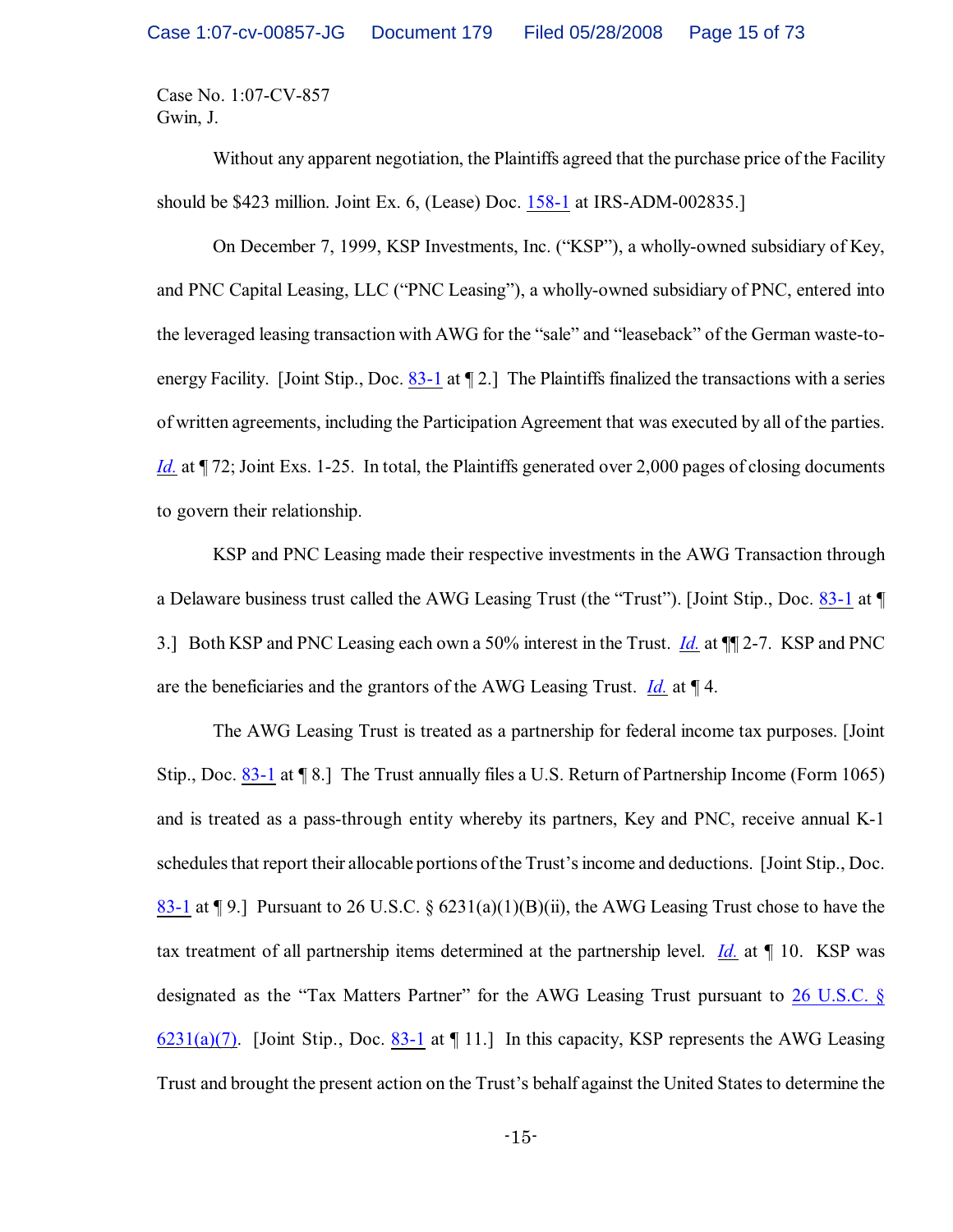propriety of the IRS's proposed adjustments to several "partnership items" in the Trust's tax returns. *[Id.](https://ecf.ohnd.uscourts.gov/doc1/14113678226)* at ¶ 11.

# *C. Procedural History of the Present Case*

The Trust filed timely federal income tax returns for the taxable years of 1999, 2000, 2001, 2002, and 2003. [Joint Stip., Doc. [83-1](https://ecf.ohnd.uscourts.gov/doc1/14113678226) at ¶ 16.] In its tax returns for these years, the Trust reported income in the form of accrued rent payments from AWG under the Leaseback. The Trust also reported deductions for depreciation on the Facility, interest expense on loans, and amortization expenses for the transaction costs (i.e. attorneys' fees and appraisal costs). [Joint Exs. 30, 31, 32, 35, and 38 (Tax Returns), Doc. [165](https://ecf.ohnd.uscourts.gov/doc1/14103879198).]

On December 26, 2006, the IRS challenged the tax positions asserted on the Trust's tax returns for these years and also imposed several adjustments in the Final Partnership Administrative Adjustment ("FPAA"). [Joint Stip., Doc. [83-1](https://ecf.ohnd.uscourts.gov/doc1/14113678226) at \[18.] In the FPAA, the IRS claimed that the Trust did not become the owner of the Facility for purposes of United States federal tax law and therefore could not claim tax benefits associated with ownership. *[Id.](https://ecf.ohnd.uscourts.gov/doc1/14113678226)* at ¶ 19; Pl. Ex. 161 (IRS Notice), Doc. [147-1](https://ecf.ohnd.uscourts.gov/doc1/14113878244).] The IRS also made adjustments to the Trust's tax return for these years to disallow certain deductions claimed by the Trust and to restate the nature of the transaction in other ways that may reduce the Trust's claimed tax benefits. [Joint Stip., Doc. [83-1](https://ecf.ohnd.uscourts.gov/doc1/14113678226) at  $\P$  20; Pl. Ex. 161 (IRS Notice), Doc. [147-1](https://ecf.ohnd.uscourts.gov/doc1/14113878244).]

KSP, as the Tax Matters Partner of the Trust, took an appeal through this present lawsuit under [26 U.S.C. § 6226\(a\)\(2\)](http://www.westlaw.com/find/default.wl?rs=CLWP3.0&vr=2.0&cite=26+USCA+s+6226%28a%29%282%29). [Joint Stip., Doc. [83-1](https://ecf.ohnd.uscourts.gov/doc1/14113678226) at ¶ 25.] On March 22, 2007, KSP filed a complaint against the United States in this Court to determine the propriety of the IRS's proposed adjustments to several "partnership items" in the Trust's 1999, 2000, 2001, 2002, and 2003 tax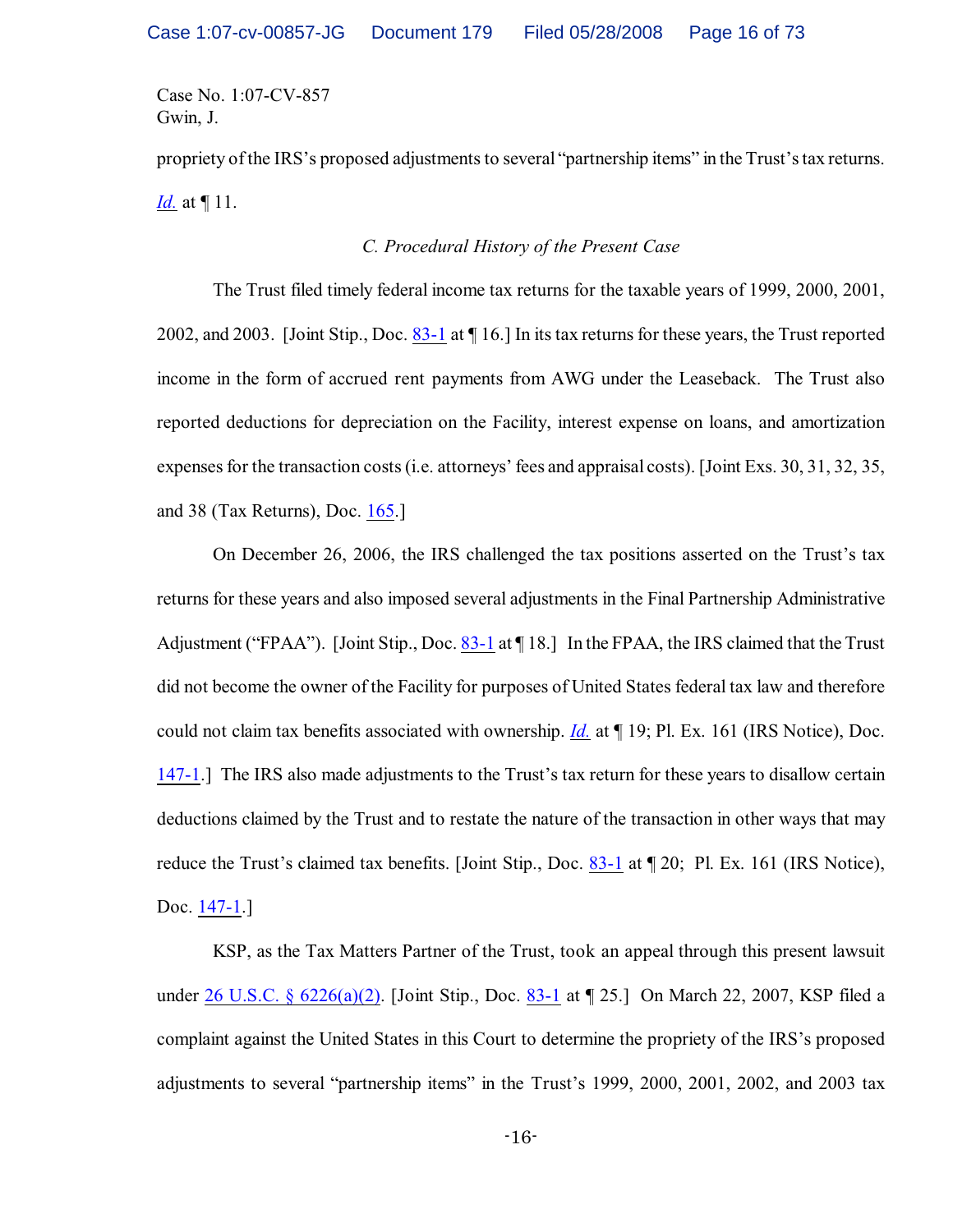returns. [Complaint, Doc. [1](https://ecf.ohnd.uscourts.gov/doc1/1411670874).]

After fully conducting discovery, the parties filed pre-trial briefs and proposed findings of fact and conclusions of law, as well as a joint stipulation of facts. [Docs. [81](https://ecf.ohnd.uscourts.gov/doc1/14113678177), [82](https://ecf.ohnd.uscourts.gov/doc1/14113678177), [83](https://ecf.ohnd.uscourts.gov/doc1/14103678225), [84](https://ecf.ohnd.uscourts.gov/doc1/14113678234), [85](https://ecf.ohnd.uscourts.gov/doc1/14113678260).] Beginning on January 21, 2008, this Court conducted a week-long bench trial in the case. [Docs. [100](https://ecf.ohnd.uscourts.gov/doc1/14113688351), [101](https://ecf.ohnd.uscourts.gov/doc1/14113690706), [102](https://ecf.ohnd.uscourts.gov/doc1/14113692938), [104](https://ecf.ohnd.uscourts.gov/doc1/14113695291), [106](https://ecf.ohnd.uscourts.gov/doc1/14113697305).] As remarked at the trial, counsel for both parties provided admirable representation of their respective positions. After the completion of the trial, the parties filed post-trial briefs and reply briefs, along with final proposed findings of fact and conclusions of law. [Docs. [105](https://ecf.ohnd.uscourts.gov/doc1/14113696730), [118](https://ecf.ohnd.uscourts.gov/doc1/14113745473), [119](https://ecf.ohnd.uscourts.gov/doc1/14113745486), [120](https://ecf.ohnd.uscourts.gov/doc1/14113745722), [121](https://ecf.ohnd.uscourts.gov/doc1/14113745730), [122](https://ecf.ohnd.uscourts.gov/doc1/14113796229), [123](https://ecf.ohnd.uscourts.gov/doc1/14113796271).]

Before analyzing whether the 1999 SILO should receive favorable tax treatment, this Court provides a detailed discussion of the structure of the1999 transaction.

## **III. The Structure of the AWG Transaction**

The AWG deal was structured as a "sale-leaseback-to-service-contract" transaction regarding the waste-to-energyplant in Wuppertal, Germany (the "Facility"). [Angel Tr., Doc. [178-1](https://ecf.ohnd.uscourts.gov/doc1/14113879558) at 149-50.]

In summary, the transaction seemingly called for the Plaintiffs to pay \$423 million to lease the Facility from AWG and called for AWG to lease the facility back. The transaction also gave AWG an option in 2024 to repurchase the balance of the Plaintiffs' lease. Of the \$423 million, all of the payment excepting \$28.6 million was committed to escrow-type accounts to guarantee AWG's sublease of the facility and to fund the exercise of the 2024 purchase option. Unless AWG rejects that purchase option, the 1999 transaction results a simple circular flow of money.

As with most SILOs, the AWG transaction had two significant components: a head lease under which the Plaintiffs "acquired" the Facility from AWG, and a simultaneous sublease under which the Plaintiffs leased the Facility back to AWG. The 1999 transaction also provides AWG with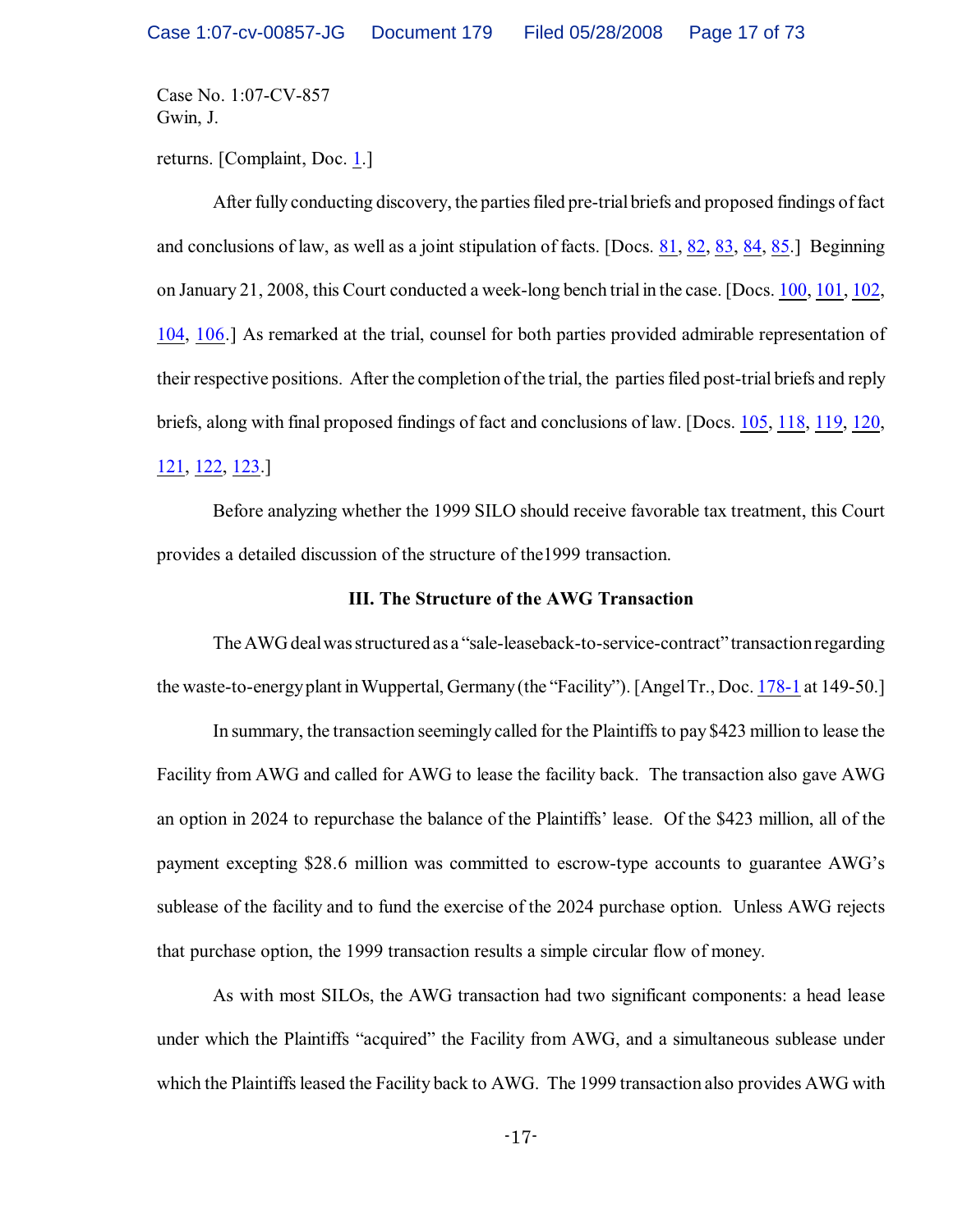an option to reacquire the Facility for a fixed purchase price in 2024. Alternatively, the 1999 transaction requires AWG to enter into a service contract with the Plaintiffs in 2024 if the Plaintiffs do not exercise the purchase option. However, to choose the service contract instead of the purchase option, the transaction strangely requires AWG, a lessee under the sublease and a customer under the Service Contract, to arrange non-recourse financing forthe Plaintiffs. Unless AWG obtains such nonrecourse financing for the Plaintiff, the purchase option must be exercised and the circular flow of moneys completed.

#### *A. The Transaction Structure at Closing*

## *1. The Head Lease*

The Plaintiffs executed a Head Lease Agreement ("Head Lease"). Under the terms of the Head Lease, AWG "sold" the economic and tax ownership of the Facility to the Plaintiffs for 75 years in exchange for a lump sum payment of \$423 million, payable at closing via a wire transfer into AWG's bank account ("the head lease rent").<sup>8/</sup> [Joint Stip., Doc.  $83-1$  at  $\P$  73-77.] Section 9(k) of the Head Lease states, "The Head Lessee [the Trust] and the Head Lessor [AWG] intend this Head Lease to constitute an agreement for the sale of the Facility by the Head Lessor to the Head Lessee on the Closing Date for U.S. federal income tax purposes." [Joint Ex. 4, Doc. [157-2](https://ecf.ohnd.uscourts.gov/doc1/14113878634) at IRS-ADM-002735; Angel Tr., Doc. [178-1](https://ecf.ohnd.uscourts.gov/doc1/14113879558) at 151.] Under the terms of the Head Lease, the Trust is entitled to any condemnation proceeds if the Facility is taken by eminent domain during the 75 year period. [Joint Ex. 4, Doc. [157-2](https://ecf.ohnd.uscourts.gov/doc1/14113878634) at IRS-ADM-002733.]

 $\frac{8}{3}$  Despite the fact that the Head Lease has a term of 75 years, the Facility's estimated remaining useful life was only valued at 46 years in 1999. [Joint Stip., Doc. [83-1](https://ecf.ohnd.uscourts.gov/doc1/14113678226) at ¶ 74.] The Head Lease also contains a provision stating that if the actual economic useful life of the Facility is ever deemed to be longer than 75 years, then the term of the Head Lease is automatically extended to be 125% of the new expected useful life of the Facility. *[Id.](https://ecf.ohnd.uscourts.gov/doc1/14113678226)* at ¶ 75; Joint Ex. 4, Doc. [157-2](https://ecf.ohnd.uscourts.gov/doc1/14113878634) at IRS-ADM-002730.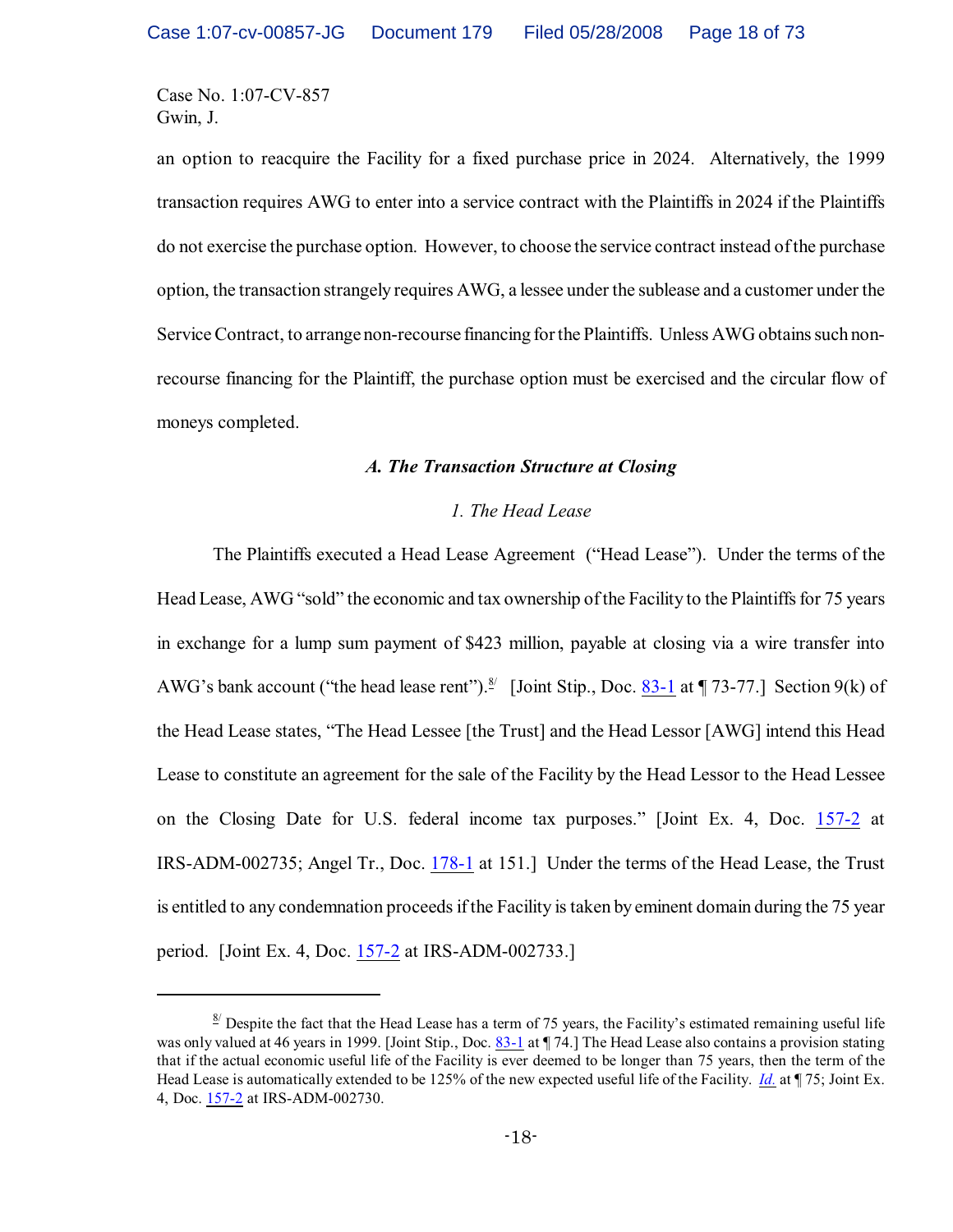As will be discussed later, AWG and the Plaintiffs treated the Head Lease as a sale of the Facility from AWG to the Trust on the closing date under U.S. federal income tax law, but not under German tax law. AWG's lease of real property to the Plaintiffs was not recorded as is typically required under German title law. In its audited financial statements, AWG did not record any sale of the Facility and continues to deduct depreciation for tax purposes under German tax law.

#### *2. The Leaseback* ("Leaseback")

Along with the above-described Head Lease Agreement, at closing the parties simultaneously executed a Lease Agreement (the "Leaseback") in which the Trust "leased" the Facilityback to AWG until January 1, 2024 (the "Initial Leaseback Period") in exchange for a series of annual rent payments. [Joint Stip., Doc. [83-1](https://ecf.ohnd.uscourts.gov/doc1/14113678226) at ¶ 82.] The Leaseback is a "triple net" lease, meaning that the lessee (AWG) must bear the costs of operating the Facility during the Leaseback Term, including taxes, insurance, and maintenance expenses. *[Id.](https://ecf.ohnd.uscourts.gov/doc1/14113678226)* at ¶ 85. The Leaseback states, "It is the intent of the parties hereto that this Lease is a true lease, and that the Lessor [the Trust] is the owner and lessor and the Lessee [AWG] is the lessee of the Facility for all U.S. Federal, state and local income tax purposes." [Joint Ex. 6, Doc. [158-1](https://ecf.ohnd.uscourts.gov/doc1/14113878655) at IRS-ADM-002809.]

Under the Leaseback, AWG is entitled to the sole possession and operation of the Facility during the Leaseback Term if it satisfies certain obligations under the Leaseback. [Joint Stip., Doc. [83-1](https://ecf.ohnd.uscourts.gov/doc1/14113678226) at ¶¶ 86, 87.] AWG must pay all costs for the use and maintenance of the Facility during the Leaseback term, and AWG is also entitled to keep all profits generated from the Facility during the Leaseback. *[Id.](https://ecf.ohnd.uscourts.gov/doc1/14113678226)* at  $\P$  89, 90. The Leaseback requires that AWG operate, maintain, and repair the Facility in accordance with certain standards set forth in the Leaseback. *[Id.](https://ecf.ohnd.uscourts.gov/doc1/14113678226)* at ¶ 88. The Leaseback establishes annual reporting requirements, including certifications of AWG's compliance with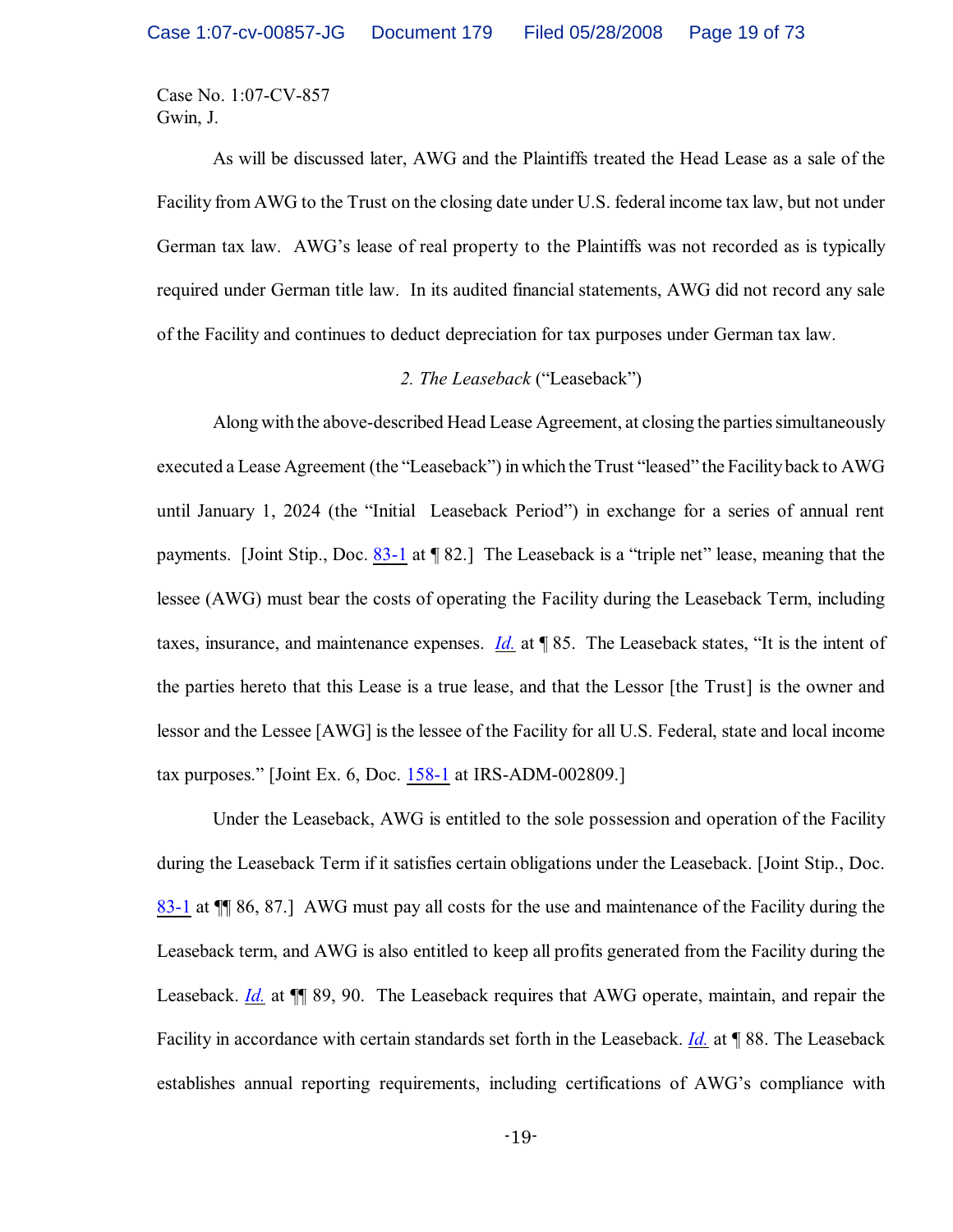maintenance and repair obligations, environmental reporting obligations, financial reporting obligations, insurance requirements, and other Leaseback obligations. [Joint Ex. 2, Doc. [156](https://ecf.ohnd.uscourts.gov/doc1/14103878601) at IRS-ADM-002300-05.] AWG has provided this information to the Trust each year since 1999. [Angel Tr., Doc. [178-1](https://ecf.ohnd.uscourts.gov/doc1/14113879558) at 158-59.] Under the Leaseback, AWG also is required to maintain and return the Facility in specified good condition. The return conditions are detailed in the Leaseback, including fourteen engineering performance tests that the Facility must pass at the end of the Leaseback. [Joint Ex. 2 (Participation Agreement), Doc. [156](https://ecf.ohnd.uscourts.gov/doc1/14103878601) at IRS-ADM-002245-48; Angel Tr., Doc. [178-1](https://ecf.ohnd.uscourts.gov/doc1/14113879558) at 153-55.]

### *B. Cash Flows at Closing*

Under the terms of the Participation Agreement, AWG "receives" the \$423 million lump sum "head lease payment" at closing. To fund the closing, the Plaintiffs contributed a relatively small amount and borrowed the rest. The Plaintiffs contributed \$55.1 million in cash to the transaction with AWG. The Plaintiffs borrowed \$368 million from two German banks. [Joint Ex. 8 (Loan and Security Agreement), Doc. [159-1](https://ecf.ohnd.uscourts.gov/doc1/14113878675); Joint Ex. 25 (Closing Funding Mem.), Doc. [164-2](https://ecf.ohnd.uscourts.gov/doc1/14113879175) at IRS-ADM-000510; Def. Graphic 1, Doc. [151-5](https://ecf.ohnd.uscourts.gov/doc1/14113878415).] In reality, however, approximately \$383 million of the \$423 million is instantly transferred to other parties involved in the transaction. AWG keeps only \$28.5 million, or approximately 7% of the stated head lease payment, for itself. [Joint Ex. 2 (Participation Agreement), Doc. [156](https://ecf.ohnd.uscourts.gov/doc1/14103878601); Joint Ex. 9 (Series A PUA), Doc. [159-2](https://ecf.ohnd.uscourts.gov/doc1/14113878676) at IRS-ADM-002973; Joint Ex. 10 (Nord LB PUA), Doc. [159-3](https://ecf.ohnd.uscourts.gov/doc1/14113878677) at IRS-ADM-002999; Joint Ex. 15 (PUA), Doc. [160-5](https://ecf.ohnd.uscourts.gov/doc1/14113878718) at IRS-ADM-003166; Joint Ex. 25 (Closing Funding Mem.), Doc. [164-2](https://ecf.ohnd.uscourts.gov/doc1/14113879175), at IRS-ADM-00503-10.] The remaining \$26.5 million of the cash that the Plaintiffs paid at closing goes to AIG Matched Funding, a subsidiary of American International Group ("AIG"), in the form of a "Payment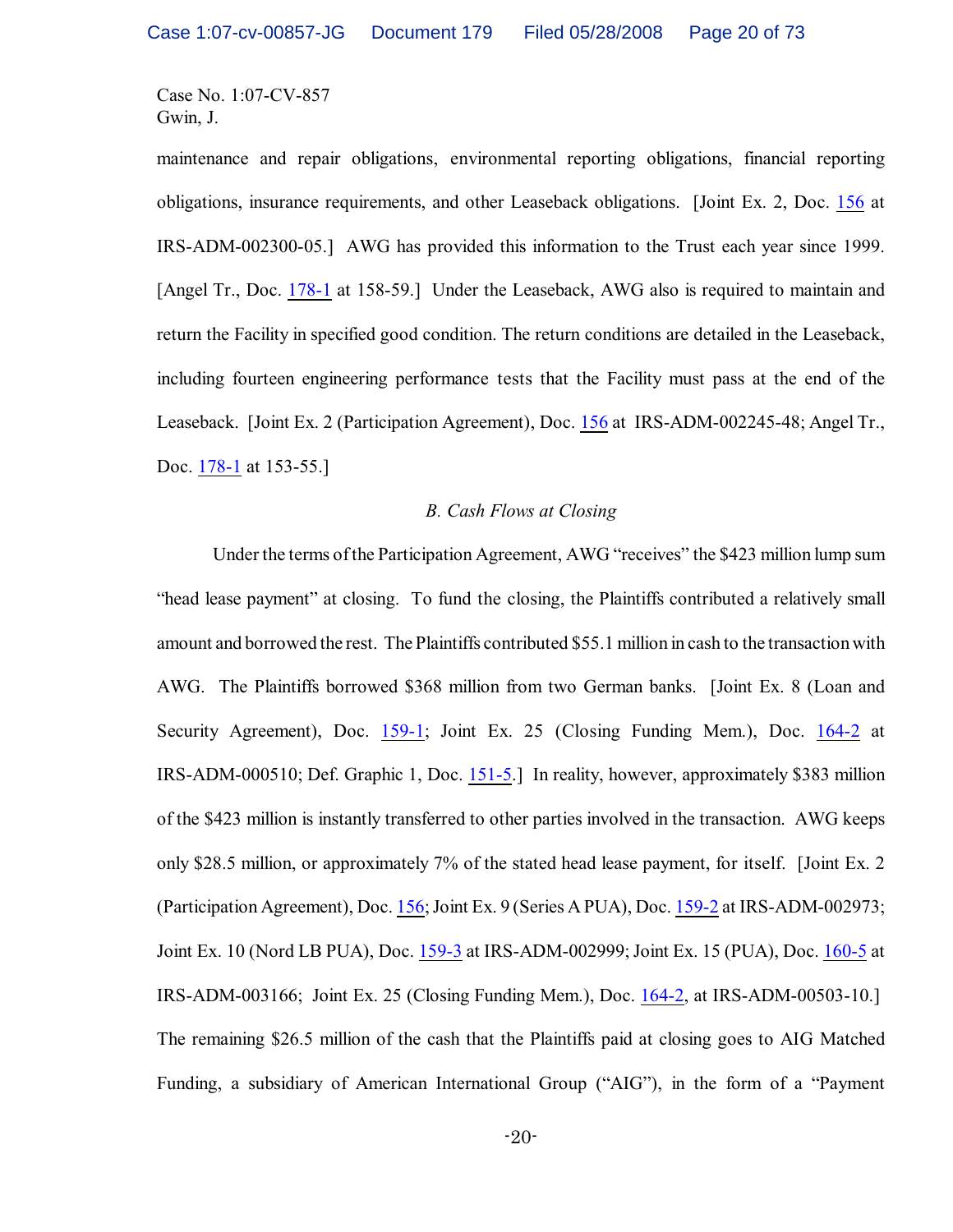Undertaking Agreement Fee" (the "Equity PUA"). [Keener Tr., Doc. [178-1](https://ecf.ohnd.uscourts.gov/doc1/14113879558) at 341-42; Joint Ex. 15 (PUA), Doc. [160-5](https://ecf.ohnd.uscourts.gov/doc1/14113878718) at IRS-ADM-003166; Joint Ex. 25 (Closing Funding Mem.), Doc. [164-2](https://ecf.ohnd.uscourts.gov/doc1/14113879175), at IRS-ADM-00503-10.] This \$26.5 million payment to AIG serves as an investment that, over the initial 24 year sublease term, grows to an amount that is sufficient to permit AWG to repurchase the plant if it chooses to exercise its option in 2024.

Key and PNC each provided equity contributions of \$27.6 million to the Trust to fund the \$28.5 million payment to AWG and to fund the \$26.5 investment with AIG. In addition to the \$55 million equity investment, the Plaintiffs also paid approximately \$4.9 million to the entities, including lawyers, consultants, and arrangers, that helped to set up the deal with AWG. [Def. Graphic 1, Doc. [151-5](https://ecf.ohnd.uscourts.gov/doc1/14113878415).]

After contributing the \$55.1 million, the Plaintiffs obtained the remaining 87% ofthe purchase price, or \$368 million, through long-term, non-recourse loans from two banks in Germany. [Joint Stip., Doc. [83-1](https://ecf.ohnd.uscourts.gov/doc1/14113678226) at ¶ 78; Joint Ex. 2 (Participation Agreement), Doc. [156](https://ecf.ohnd.uscourts.gov/doc1/14103878601) at IRS-ADM-002090; Joint Ex. 8 (Loan and Security Agreement), Doc. [159-1](https://ecf.ohnd.uscourts.gov/doc1/14113878675); Joint Ex. 25, Doc. [164-2](https://ecf.ohnd.uscourts.gov/doc1/14113879175) at IRS-ADM-000510 (Closing Funding Mem.); Def. Graphic 1, Doc. [151-5](https://ecf.ohnd.uscourts.gov/doc1/14113878415).] Norddeutsche Landesbank loaned the Trust \$331.1 million (the "Series A loan") and Landesbank Baden-Wurttenburg loaned them \$36.8 million (the "Series B loan"). [Joint Ex. 25, Doc. [164-2](https://ecf.ohnd.uscourts.gov/doc1/14113879175) at IRS-ADM-000510 (Closing Funding Mem.); Def. Graphic 1, Doc. [151-5](https://ecf.ohnd.uscourts.gov/doc1/14113878415).] The Series A loan is equal to 90% of the loan proceeds, and the Series B loan constitutes the remaining 10%. The Loan Agreement amortizes principal ratably so that the Series A and Series B loans are, at all times, in a  $90/10$  ratio. [Joint Ex. 8, Doc. [159-1](https://ecf.ohnd.uscourts.gov/doc1/14113878675) at IRS-ADM-002962-67.] As stated, the Plaintiffs borrowed these funds on a non-recourse basis, that is as debts whose satisfaction may be obtained on default only out of the particular collateral given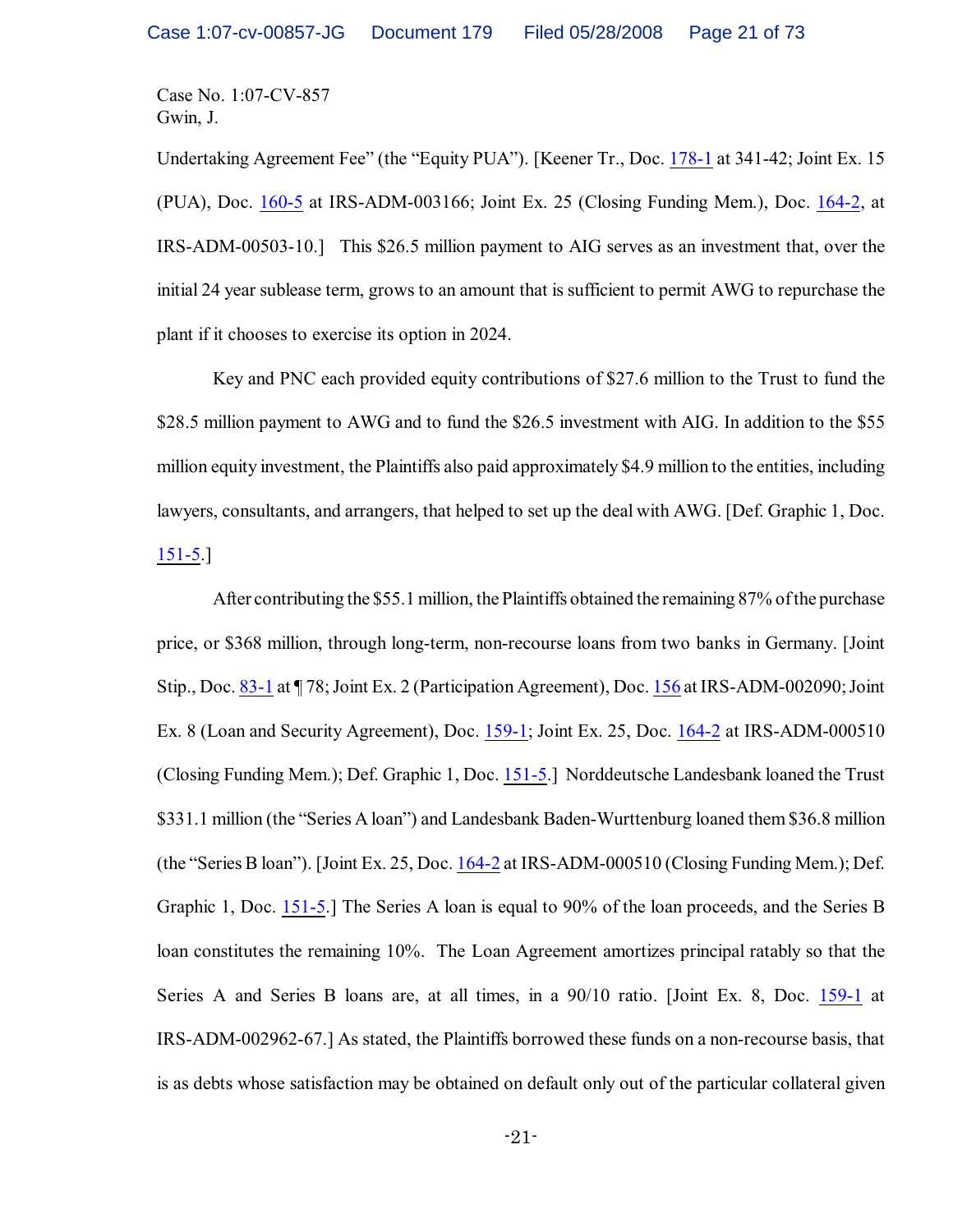and not out of the Plaintiffs' other assets.

The Loan Agreement establishes the terms and conditions of the Series A and Series B Loans. [Joint Ex. 8 (Loan Agreement), Doc. [159-1](https://ecf.ohnd.uscourts.gov/doc1/14113878675).] Both loans have a term of 34 years and bear an annual interest rate of 7.28%. *[Id.](https://ecf.ohnd.uscourts.gov/doc1/14113878675)* at IRS-ADM-002912; Joint Ex. 2, Doc. [156](https://ecf.ohnd.uscourts.gov/doc1/14103878601) at IRS-ADM-002229-33. The borrower Trust's interest in the Facilitysecures the loans bya collateral assignment of the Trust's rights under the Lease, Site Lease, Site Leaseback, Assumption Agreement, and Facility Support Agreement. [Joint Ex. 8 (Loan Agreement), Doc. [159-1](https://ecf.ohnd.uscourts.gov/doc1/14113878675) at IRS-ADM-002907-09.] As non-recourse loans, the Plaintiffs would not be obligated if, for any reason, some of the monies to pay the note were not available.

The Series A Loan is not subordinated to the Series B Loan. The loans are *pari passu*, meaning that they are secured by the same collateral (i.e. the Facility) on a ratable 90/10 basis in the event of default, for example, for every dollar of available collateral, the Series A Lender is entitled to recover 90 cents. [Joint Ex. 8, Doc. [159-1](https://ecf.ohnd.uscourts.gov/doc1/14113878675) at IRS-ADM-02922-23; Angel Tr., Doc. [178-1](https://ecf.ohnd.uscourts.gov/doc1/14113879558) at 166-69.]

Under its agreement with the Plaintiffs, AWG was required to put the \$368 million obtained from the Series A and Series B loans into two Payment Undertaking Accounts (the "Debt PUAs"). These Debt PUAs act as defeasance accounts, which means that they are created to pay AWG's obligations under the sublease and to apply those payments to Plaintiffs' debts that are incurred under the transactions. At closing, AWG purchased the Series A, Series B, and AIG PUAs as required by the agreement. [Joint Stip., Doc.  $83-1$  at  $\P$  72.]

The Debt PUAs make payments to the German banks, and neither AWG nor any of its creditors can access the funds until 2024. The money in the Debt PUAs is held by an affiliate of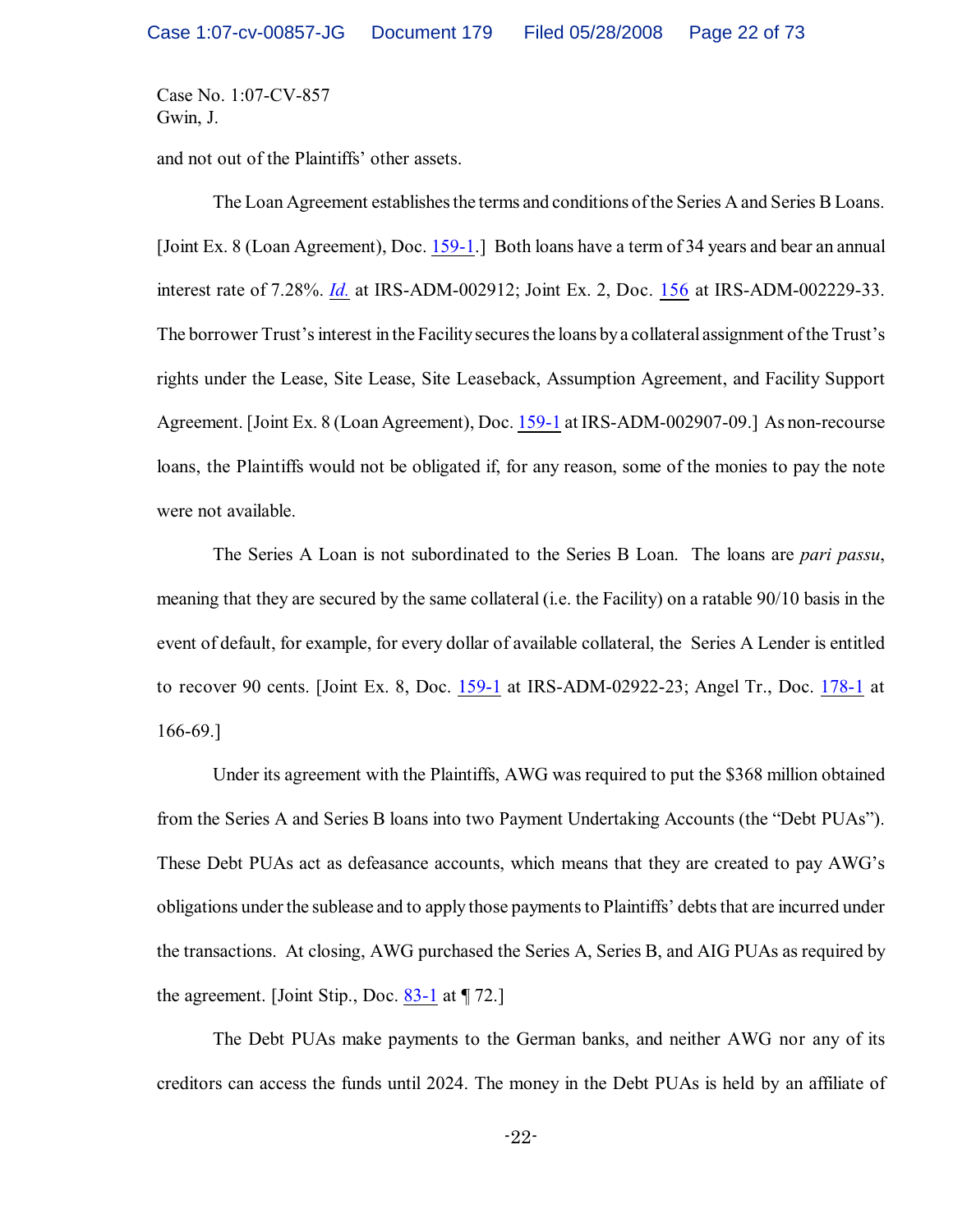Norddeutsche Landesbank and purportedly is used to pay AWG's "rent" under the Leaseback and the Plaintiffs' debts under the loans. The rent payments under the Leaseback exactly match, in both amount and timing, the principal and interest payments due on the Plaintiffs' non-recourse loans. $\frac{9}{2}$ [Lys Tr., Doc. [178-1](https://ecf.ohnd.uscourts.gov/doc1/14113879558) at 880; Keener Tr., Doc. [178-1](https://ecf.ohnd.uscourts.gov/doc1/14113879558) at 342; Meilman Tr., Doc. [178-1](https://ecf.ohnd.uscourts.gov/doc1/14113879558) at 535-36; Def. Graphic 2, Doc. [151-6](https://ecf.ohnd.uscourts.gov/doc1/14113878416); Joint Ex. 6 (Lease Agreement), Doc. [158-1](https://ecf.ohnd.uscourts.gov/doc1/14113878655) at IRS-ADM-002818; Joint Ex. 8 (Loan and Security Agreement), Doc. [159-1](https://ecf.ohnd.uscourts.gov/doc1/14113878675) at IRS-ADM-002962, 2967.] The only exception to this perfectly off-setting payment schedule is a \$1.2 million payment to be made from the Equity PUA to PNC on March 7, 2000. [Joint Ex. 15 (PUA), Doc. [160-5](https://ecf.ohnd.uscourts.gov/doc1/14113878718) at IRS-ADM-003183.]

By purchasing the PUAs, AWG did not legally discharge any of its payment obligations to the Trust. [Joint Ex. 9 (Series A PUA), Doc. [159-2](https://ecf.ohnd.uscourts.gov/doc1/14113878676) at IRS-ADM-002974-75; Joint Ex. 10, Doc. [159-3](https://ecf.ohnd.uscourts.gov/doc1/14113878677) at IRS-ADM-003000-01; Joint Ex. 15 (PUA), Doc. [160-5](https://ecf.ohnd.uscourts.gov/doc1/14113878718) at IRS-ADM-003167-68.] By the terms of the PUAs, AWG remained the primary obligor in respect of all rent owed under the Leaseback. If the PUA German banks go bankrupt and do not timely pay AWG's rent obligations to the Trust, AWG remains liable to the Trust for such amounts and would be in default under the terms of the Leaseback. After AWG purchased the PUAs, AWG's obligations to pay rent and the Trust's obligations to paydebt costs remained in full force and effect. However, risk of the PUA banks going bankrupt seems exceedingly small.

The Series A PUA is pledged as collateral for repayment of the Loans, except in the event of default. [Joint Ex. 8, Doc. [159-1](https://ecf.ohnd.uscourts.gov/doc1/14113878675) at IRS-ADM-002908.] The PUA funds belong to AWG during the Leaseback term but the payment undertaking agreements restrict the funds to being used to make

 $\frac{9}{2}$  In 1999, AWG's home currency was the Deutschmark. All amounts payable under the Leaseback, including rent, Termination Value, and the Fixed Purchase Option price of \$521 million (if exercised), are required to be paid by wire transfer in U.S. dollars. [Joint Ex. 6, Doc. [158-1](https://ecf.ohnd.uscourts.gov/doc1/14113878655) at IRS-ADM-002775-76.]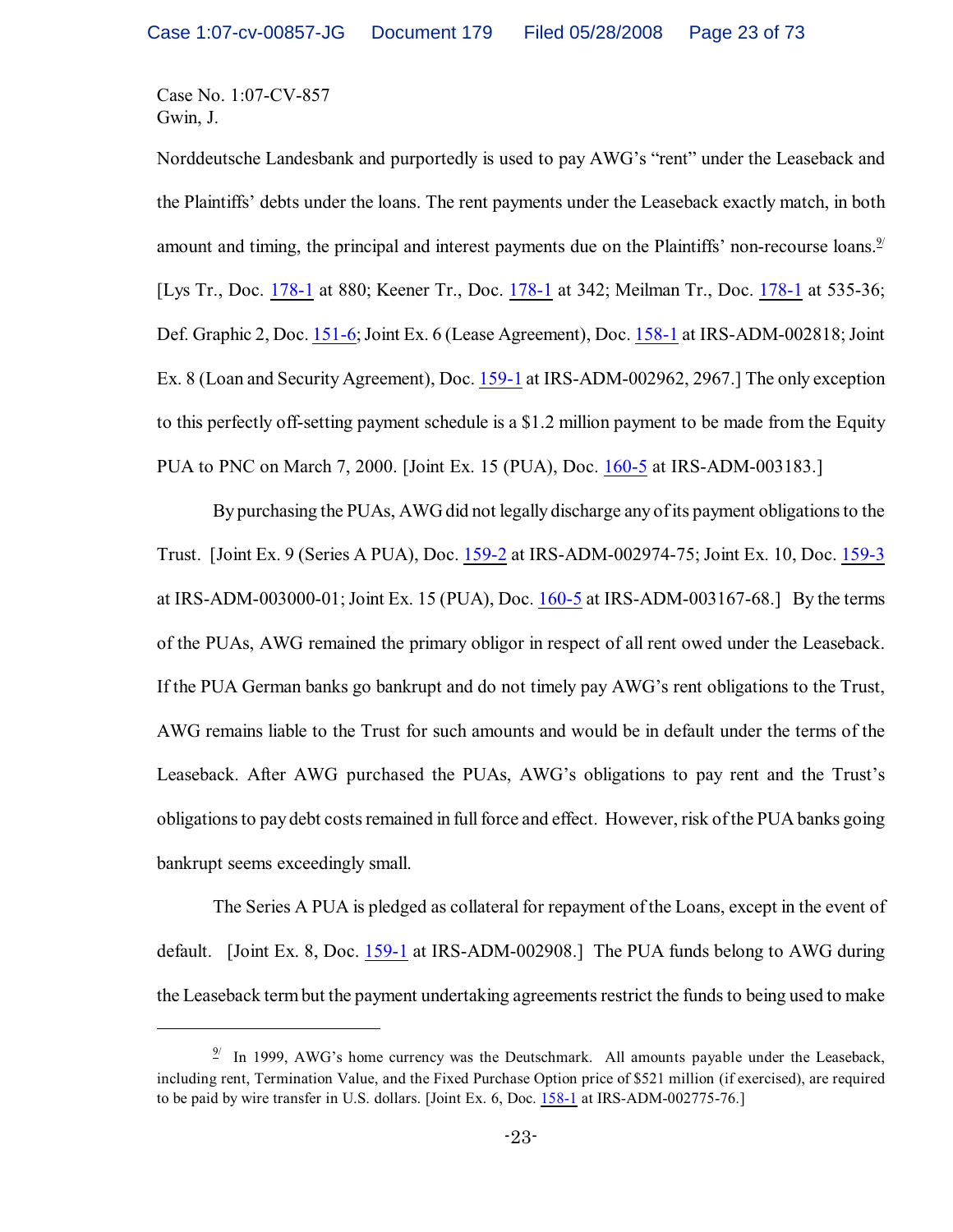payments required by the Leaseback. If, in 2024 at the end of the Leaseback, AWG does not exercise its option to repurchase the Facility, the balance of the funds will be paid out to AWG. [Angel Tr., Doc. [178-1](https://ecf.ohnd.uscourts.gov/doc1/14113879558) at 182.]

AWG may arrange for a refinancing of the Series A and Series B Loans on a non-defeased basis. [Joint Ex. 2, Doc. [156](https://ecf.ohnd.uscourts.gov/doc1/14103878601) at IRS-ADM-002156-60; Meilman Tr., Doc. [178-1](https://ecf.ohnd.uscourts.gov/doc1/14113879558) at 529-32.] This refinancing would terminate the related PUAs and release the PUA funds for the benefit of AWG. [Joint Ex. 9, Doc. [159-2](https://ecf.ohnd.uscourts.gov/doc1/14113878676) at IRS-ADM-002972-74; Joint Ex. 10, Doc. [159-3](https://ecf.ohnd.uscourts.gov/doc1/14113878677) at IRS-ADM-02998-3000.] Any refinancing, however, would require AWG to pay a "Make Whole Amount" to the German banks. The "Make Whole Amount" includes both outstanding principal and lost future interest, discounted at the then-prevailing United States Treasury rate. By requiring that all interest be paid, and by then discounting that interest to the current United States Treasury rate, the agreement makes refinancing highly unlikely. Typically, refinancing would occur when interest rates fall. But the make-whole provision requires that all interest that would have otherwise been paid continue to be paid, and then discounts such obligation only by the current, presumptively lower rate. In effect, the make-whole provision penalizes refinancing. This make-whole provision makes it very unlikely that AWG would choose to refinance.

In sum, the cash flows resulting from the AWG transaction at closing, ignoring any intermediate payments, may be described as follows:

| Source of Funds              |                                     | Receivers of Funds                           |                  |
|------------------------------|-------------------------------------|----------------------------------------------|------------------|
| German Banks \$367.9 million |                                     | German Banks (for Debt PUAs) \$367.9 million |                  |
| Plaintiffs                   | \$59.9 million AIG (for Equity PUA) |                                              | $$26.5$ million  |
|                              |                                     | AWG                                          | $$28.6$ million  |
|                              |                                     | <b>Professional Service Fees</b>             | \$4.8 million    |
| Total:                       | $$427.8$ million                    | Total:                                       | $$427.8$ million |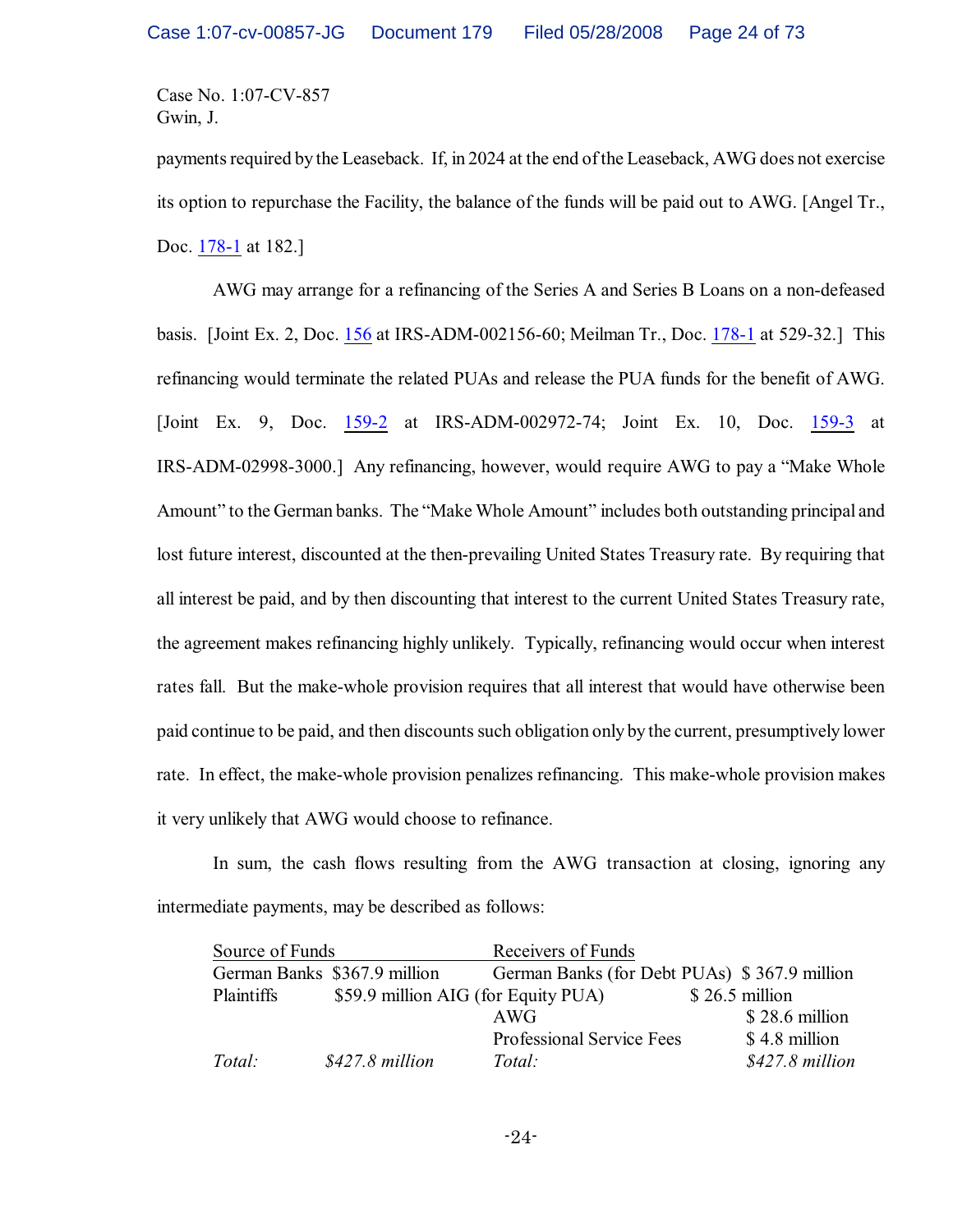[Govt. Post-Trial Prop. Findings of Fact, Doc. [121](https://ecf.ohnd.uscourts.gov/doc1/14103745730) at 13; Joint Ex. 25 (Closing Funding Mem.), Doc. [164-2](https://ecf.ohnd.uscourts.gov/doc1/14113879175) at IRS-ADM-00503-10; Def. Ex. VVVVV (AWG Transaction Expense Detail).]

As described, AWG's Leaseback requires AWG to pay "rent"during the initial Leaseback term. In reality, however, those rent payments are made by the two German banks under the PUAs and AWG does not use its operating funds to pay this rent. The rent thus is essentially paid by the German banks to the German banks as payments on the Plaintiff's loan obligations. The Debt PUAs therefore simultaneously satisfy both AWG's rent payments and the Plaintiffs' debt payments. Due to these off-setting payment plans, no actual cash flows occur between AWG and the Plaintiffs during the 24 years of the Initial Leaseback Period, except for the previously mentioned \$1.2 million payment to PNC from the Equity PUA on March 7, 2000. [Angel Tr., Doc. [178-1](https://ecf.ohnd.uscourts.gov/doc1/14113879558) at 228-30; Keener Tr., Doc. [178-1](https://ecf.ohnd.uscourts.gov/doc1/14113879558) at 349-50; Lys Tr., Doc. [178-1](https://ecf.ohnd.uscourts.gov/doc1/14113879558) at 879-81; Def. Graphic 2, Doc. [151-6](https://ecf.ohnd.uscourts.gov/doc1/14113878416).]

*C. AWG's "Options" in 2024*

Under the 1999 transaction documents, AWG will have two options when the Initial Leaseback Period ends in 2024.

## *1. The Fixed Purchase Option*

In 2024, AWG can exercise a "Fixed Purchase Option" to regain the Plaintiffs' interest in the Facility for \$521 million. If AWG exercises the Fixed Purchase Option, the funds in the Debt PUAs will be released to the lenders and will be sufficient to satisfy the \$521 million purchase cost. In 2024, the balances in the Debt PUAs will exactly match the outstanding loan balance of \$383 million. All of the proceeds of the loans, therefore, will return directly to the lenders. Neither AWG nor the Plaintiffs have to provide any cash to repay these loans. [Angel Tr., Doc. [178-1](https://ecf.ohnd.uscourts.gov/doc1/14113879558) at 244-45; Joint Ex. 6 (Lease Agreement), Doc. [158-1](https://ecf.ohnd.uscourts.gov/doc1/14113878655) at IRS-ADM-002808;Joint Ex. 8 (Loan and Security Agreement),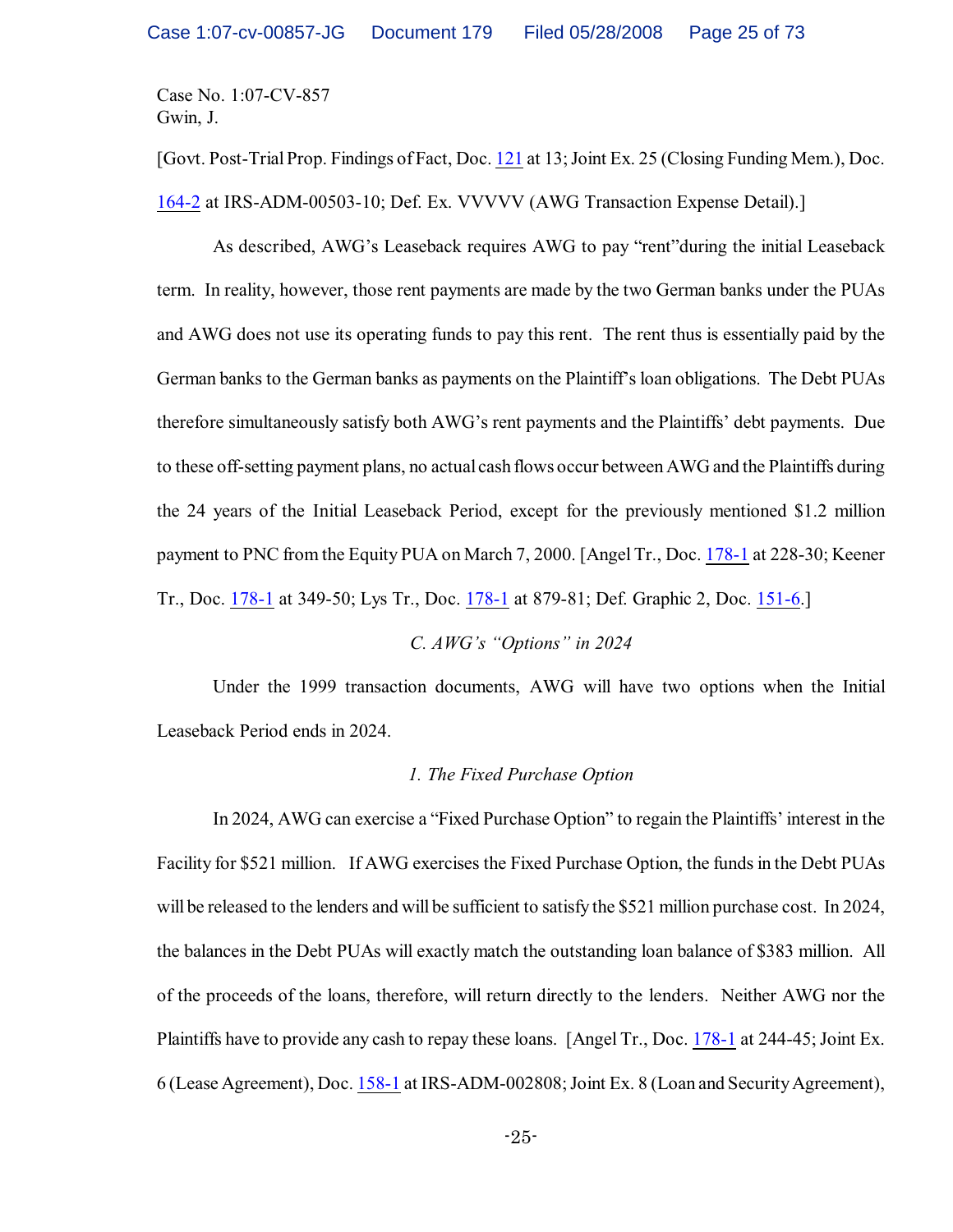Doc. [159-1](https://ecf.ohnd.uscourts.gov/doc1/14113878675) at IRS-ADM-002910).] In effect, the German banks lent money to the Trust, the Trust paid AWG who was required to place the proceeds into the PUAs with the German banks, and the PUAs will then have sufficient balances after making rent payments to repurchase the Facility with the balances in the PUAs in 2024.

The \$521 million Fixed Purchase Option has two components. First, the \$383 million in the Debt PUAs will go towards paying off the remaining loans owed to the German banks. Second, the remaining \$138 million in funds that will have accrued by 2024 in the Equity PUA will go to the Plaintiffs. [Lys Tr., Doc. [178-1](https://ecf.ohnd.uscourts.gov/doc1/14113879558) at 884-85; Def. Graphic 2, Doc. [151-6](https://ecf.ohnd.uscourts.gov/doc1/14113878416); Def. Graphic 3, Doc. [151-7](https://ecf.ohnd.uscourts.gov/doc1/14113878417); Joint Ex. 6 (Lease Agreement), Doc. [158-1](https://ecf.ohnd.uscourts.gov/doc1/14113878655) at IRS-ADM-002807-09.] This \$138 million represents the Plaintiffs' "return" on its equity "investment" in the AWG transaction if AWG exercises the 2024 purchase option. Each of the Plaintiffs banks will therefore receive approximately \$39.1 million above their initial equity investments. [Supp. Joint Stip., Doc. [105](https://ecf.ohnd.uscourts.gov/doc1/14103696730).] The Plaintiffs, therefore, will obtain an internal rate of return on the AWG transaction of approximately 3.5% if the 2024 purchase option is exercised. [Pl. Ex. 113, Doc. [141-2](https://ecf.ohnd.uscourts.gov/doc1/14113877345); Angel Tr., Doc. [178-1](https://ecf.ohnd.uscourts.gov/doc1/14113879558) at 90-91; Graves Tr., Doc. [178-](https://ecf.ohnd.uscourts.gov/doc1/14113879558) [1](https://ecf.ohnd.uscourts.gov/doc1/14113879558) at 798-801.] Under the Fixed Purchase Option, the \$55.1 million "equity" investment that the Plaintiffs made in 1999 thus is returned to the Plaintiffs with a guaranteed, albeit low, pre-tax rate of return. [Lys Tr., Doc. [178-1](https://ecf.ohnd.uscourts.gov/doc1/14113879558) at 883; Joint Ex. 15, Doc. [160-5](https://ecf.ohnd.uscourts.gov/doc1/14113878718) at IRS-ADM-003170; Def. Graphic 2, Doc. [151-6](https://ecf.ohnd.uscourts.gov/doc1/14113878416); Def. Graphic 3, Doc. [151-7](https://ecf.ohnd.uscourts.gov/doc1/14113878417).]

As will be discussed later in this opinion, the Court finds that it is very likely that AWG will exercise the Fixed Purchase Option in 2024. In theory, however, AWG also has the option to enter into a Service Contract in 2024, which the Court will now describe.

*2. The Service Contract Option*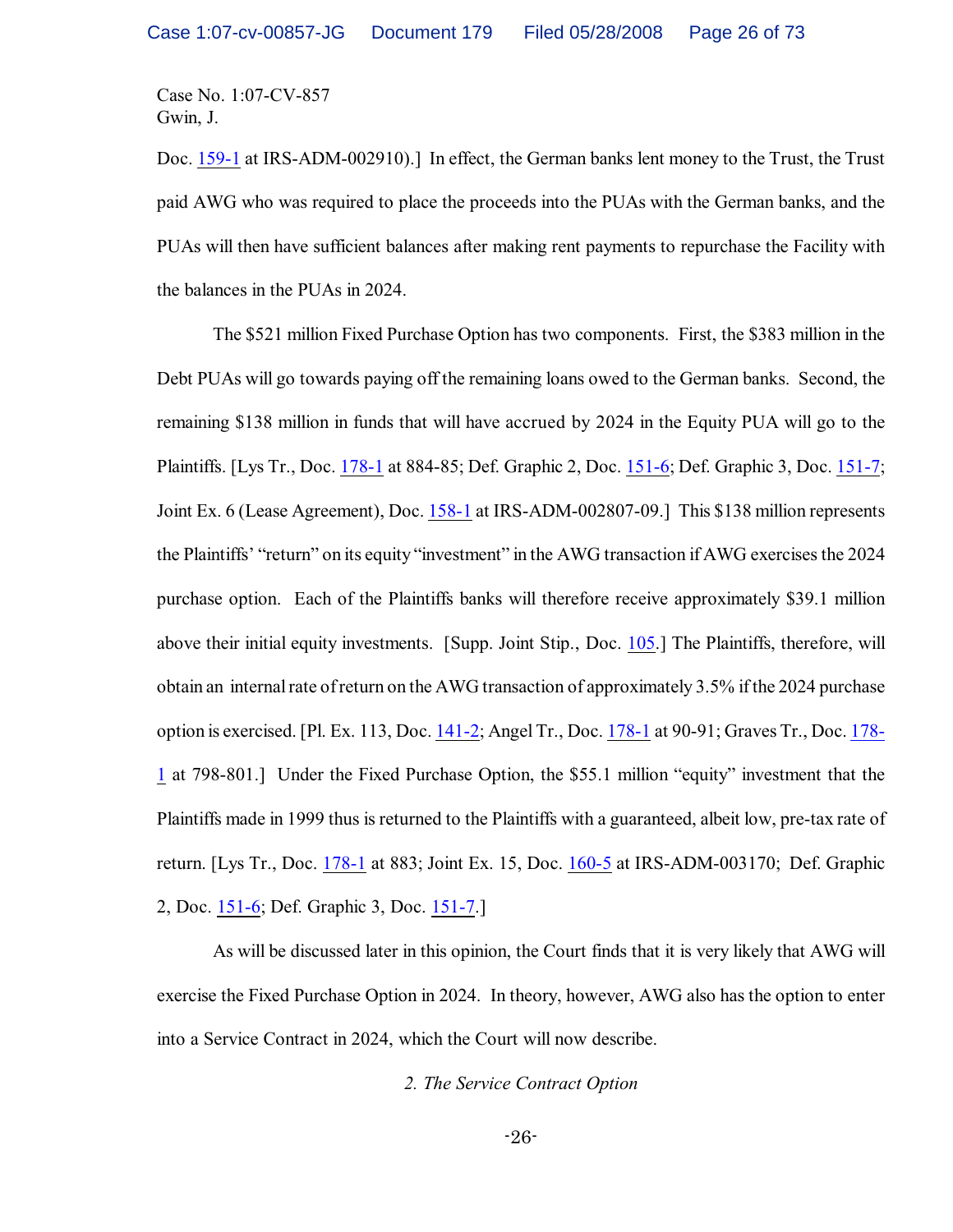If AWG does not exercise the Fixed Purchase Option ("FPO"), AWG and the Trust, or its designee, are obligated to enter into a waste disposalservice contract ("Service Contract") at the end of the Leaseback Term. Under that Service Contract, AWG agrees to purchase solid waste disposal services from a third-party provider, chosen by the Plaintiffs, from January 1, 2024 until September 23, 2036. [Joint Stip., Doc. [83-1](https://ecf.ohnd.uscourts.gov/doc1/14113678226) at ¶¶ 96, 97; Joint Ex. 2, Doc. [156](https://ecf.ohnd.uscourts.gov/doc1/14103878601) at IRS-ADM-002149; Joint Ex. 13, Doc. [160-3](https://ecf.ohnd.uscourts.gov/doc1/14113878716) at IRS-ADM-003094-3100.] In order to enter into the Service Contract, however, AWG must first arrange for a non-recourse refinancing of the entire \$383 million in non-recourse debt that will still be outstanding in 2024. Under the terms of the Service Contract, any refinanced debt cannot include a defeasance provision. [Joint Ex. 2, Doc. [156](https://ecf.ohnd.uscourts.gov/doc1/14103878601) at IRS-ADM-002149-50.]

As will be discussed later in this opinion, the Court finds the allocation of the obligation to obtain refinancing upon AWG difficult to explain if the 1999 transaction had intended to sell the Facility to the Trust. Under this provision, if AWG chooses to actually receive the monies from the 1999 sale, it need enter an expensive twelve-year service contract that will significantly raise the tipping fees AWG charges its municipal owners. Further, even though the Trust is said to be the "owner" of the Facility, AWG is strangely saddled with the requirement to obtain non-recourse financing.

Assuming that AWG is able to secure such non-recourse refinancing, AWG then can enter the Service Contract in 2024. Under the Service Contract, AWG will engage the Trust to provide solid waste disposal services for twelve years, until 2036. During the Service Contract, AWG must pay a periodic fee (the "Service Fee") to the Trust or its designee. The Service Fee is the sum of a "Capacity Charge", an operations and maintenance charge (the "O&M Charge"), and a charge for all solid waste delivered to the Facility in excess of a set, baseline amount (the "Excess Tonnage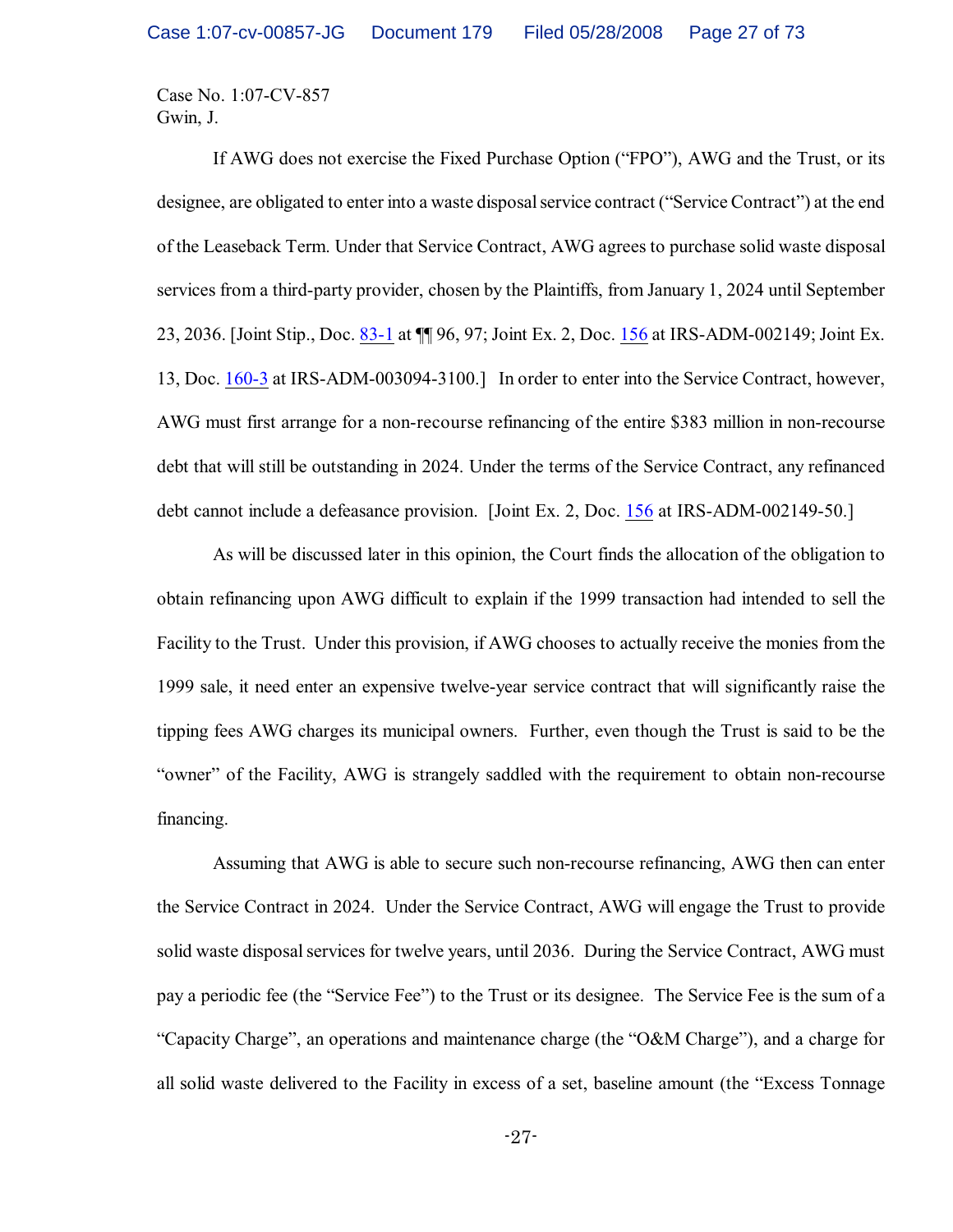Charge"); minus credits to AWG in respect of service fees realized by the Trust or its designee from the use of the Facility to serve third party customers. [Joint Stip., Doc. [83-1](https://ecf.ohnd.uscourts.gov/doc1/14113678226) at ¶ 103.]

As indicated, the Service Contract requires AWG to pay Capacity Charges. The Capacity Charge includes 'Debt Portion' payments that are sufficient to totally pay the principal and interest on the new non-recourse loan. [Joint Stip., Doc. [83-1](https://ecf.ohnd.uscourts.gov/doc1/14113678226) at ¶ 104; Joint Ex. 13, Doc. [160-3](https://ecf.ohnd.uscourts.gov/doc1/14113878716) at IRS-ADM-003080-81.] In effect, under the Service Contract AWG must pay all borrowing costs associated with the non-recourse loan. In addition to paying all of the Trust's debt costs as part of its Capacity Charges, AWG must also pay all the operation and maintenance costs together with amounts necessary to fund a modest reserve for working capital. [Joint Stip., Doc. [83-1](https://ecf.ohnd.uscourts.gov/doc1/14113678226) at ¶ 105.] Beyond paying all debt costs and operating and maintenance costs, the Service Contract requires payment of an Excess Tonnage Charge, that is \$40 per ton of solid waste delivered by, or on behalf of, AWG to the Facility in excess of 200,000 tons of waste per year. [Joint Ex. 13, Doc. [160-3](https://ecf.ohnd.uscourts.gov/doc1/14113878716) at IRS-ADM-003085; Angel Tr., Doc. [178-1](https://ecf.ohnd.uscourts.gov/doc1/14113879558) at 213; Graves Tr., Doc. [178-1](https://ecf.ohnd.uscourts.gov/doc1/14113879558) at 779.] This Excess Tonnage Charge is a relatively low charge for quantities of more than 200,000 tons per year to the Facility.

Under the Service Contract, AWG retains the right to charge "tipping fees" to its customers for the disposal of solid waste, but the third-party service provider hasthe right to any revenue gained from the sale of electricityand steam heat created by the Facility. [Joint Stip., Doc. [83-1](https://ecf.ohnd.uscourts.gov/doc1/14113678226) at ¶¶ 103-05; Joint Ex. 2, Doc. [156](https://ecf.ohnd.uscourts.gov/doc1/14103878601) at IRS-ADM-002148-53 (Participation Agreement); Joint Ex. 13 (Service Contract), Doc. [160-3](https://ecf.ohnd.uscourts.gov/doc1/14113878716) at IRS-ADM-003080, 3082, 3105.]

The Service Fees are not to be paid on a "hell or high water" basis. [Joint Stip., Doc. [83-1](https://ecf.ohnd.uscourts.gov/doc1/14113678226) at ¶ 102.] This means that, under the Service Contract, AWG is required to pay Service Fees to the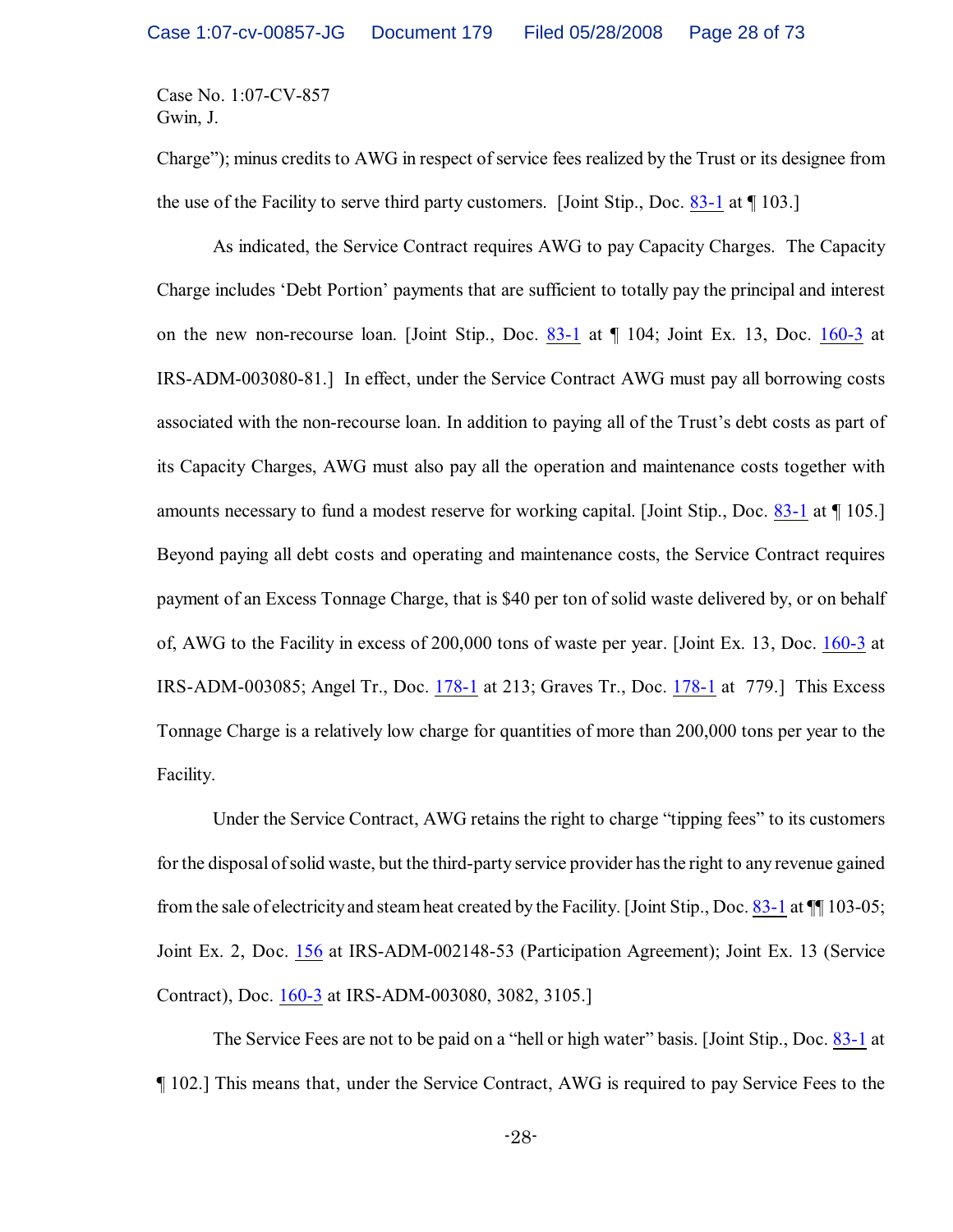Trust only to the extent that the Trust or its designee actually performs the obligations required of them under the Service Contract. If a disruption in service occurs that stops the incineration of waste at the Facility, then AWG is not required to pay and it can terminate the Service Contract or pursue other legal remedies. [Angel Tr., Doc. [178-1](https://ecf.ohnd.uscourts.gov/doc1/14113879558) at 208-16; Joint Ex. 13, Doc. [160-3](https://ecf.ohnd.uscourts.gov/doc1/14113878716) at IRS-ADM-003105-06, 003114.] However, the Service Contract also requires AWG to reimburse the Plaintiffs for the cost of insurance, including business interruption and environmental insurance.

If AWG exercises the Service Contract option, then it also obtains a second option to repurchase the Facility. In 2036, at the end of the Service Contract, AWG may terminate the Head Lease by giving the Plaintiffs an amount equal to the fair market value of the Facility ("the second purchase option"). [Joint Stip., Doc. [83-1](https://ecf.ohnd.uscourts.gov/doc1/14113678226) at ¶ 98.] If, however, AWG does not terminate the Head Lease at the conclusion of the Service Contract, then the Plaintiffs will have effective ownership and control of the Facility for the remaining 38 years of the Head Lease and AWG will retain only bare title to the Facility. [Joint Ex. 13 (Service Contract), Doc. [160-3](https://ecf.ohnd.uscourts.gov/doc1/14113878716) at IRS-ADM-003102.]

#### *D. German Tax Law Treatment of the AWG Transaction*

Under German tax law, the AWG transaction is not a sale of ownership in the Facility. The Plaintiffs did not take legal title to the Facility. [Angel Tr., Doc. [178-1](https://ecf.ohnd.uscourts.gov/doc1/14113879558) at 257; Heisse Tr., Doc. [178-1](https://ecf.ohnd.uscourts.gov/doc1/14113879558) at 1023-24; Joint Ex. 28 (German Tax Ruling Req.), Doc. [164-5](https://ecf.ohnd.uscourts.gov/doc1/14113879178) at CLIF-005512.] During the Initial Leaseback Period, AWG operates the Facility in largely the same manner and with the same freedoms as it did prior to entering into the Participation Agreement with the Plaintiffs. Under the terms of the Participation Agreement, AWG is guaranteed the right to "quiet enjoyment" of the plant throughout the Initial Leaseback Period. Additionally, the contract provides that the Plaintiffs are only allowed to inspect the Facility on one single calendar day each year. [Joint Ex. 6 (Lease Agreement), Doc.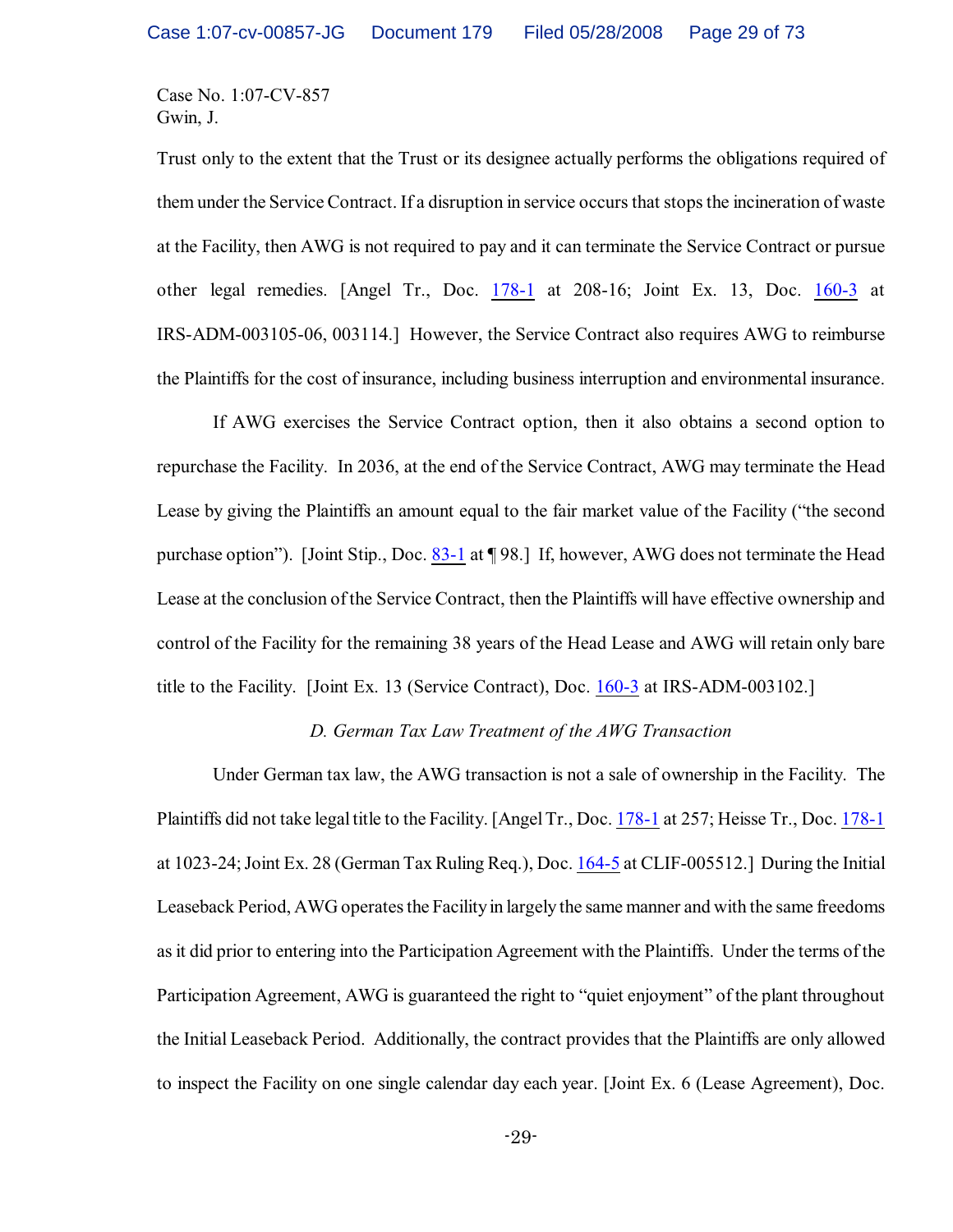[158-1](https://ecf.ohnd.uscourts.gov/doc1/14113878655) at IRS-ADM-002778, 002796.] AWG does not use its own operating fundsto pay rent during the Initial Leaseback Period due to the requirement that rent payments be made out of the PUA accounts that AWG funded at closing. Lys Tr., Doc. [178-1](https://ecf.ohnd.uscourts.gov/doc1/14113879558) at 874; Joint Ex. 46 (PNC Purpose/Transaction Summary), Doc. [166-5](https://ecf.ohnd.uscourts.gov/doc1/14113879231).]

Further, AWG continues to carry many burdens of ownership that it held prior to 1999. For example, AWG must maintain insurance on the Facility, must operate the Facility in compliance with German law, must maintain the Facility with its own funds, must make capital improvements to the Facility at its own expense, and is permitted to take depreciation deductions on the plant under German tax law. The Plaintiffs' own engineering expert specifically testified that AWG will not need make any changes to its maintenance procedures for the Facility during the Initial Leaseback Period. [Gonzalez Tr., Doc. [178-1](https://ecf.ohnd.uscourts.gov/doc1/14113879558) at 385-90; Joint Ex. 6 (Lease Agreement), Doc. [158-1](https://ecf.ohnd.uscourts.gov/doc1/14113878655) at IRS-ADM-002781-92.] Additionally, during the Initial Leaseback Period, AWG remains solely responsible for any environmental liabilities incurred by the Facility because it remains the legal owner and operator of the Facility under German law.<sup>10/</sup> [Angel Tr., Doc. [178-1](https://ecf.ohnd.uscourts.gov/doc1/14113879558) at 227; Heisse Tr., Doc. [178-1](https://ecf.ohnd.uscourts.gov/doc1/14113879558) at 1024; Pl. Ex. 81 (Asset Management Eval.), Doc. [137-2](https://ecf.ohnd.uscourts.gov/doc1/14113877182) at KSP0169558-59; Joint Ex. 46 (PNC Purpose/Transaction Summary), Doc. [166-5](https://ecf.ohnd.uscourts.gov/doc1/14113879231) at IRS-ADM-E0213.]

Thus, under German law, AWG has not represented the transaction with the Plaintiffs to be a "sale" of its ownership or interest in the Facility. In fact, when AWG asked for a binding advanced German tax ruling on the consequences of its transaction with the Plaintiffs, AWG stated that it

 $\frac{10}{10}$  If the AWG transaction was treated as a sale under German law, there would have been significant tax, regulatory, and legal consequences. For example, the Plaintiffs would have incurred substantial potential liability and regulatory obligation under German law. [Heisse Tr., Doc. [178-1](https://ecf.ohnd.uscourts.gov/doc1/14113879558) at 1024; Jacob Tr., Doc. [178-1](https://ecf.ohnd.uscourts.gov/doc1/14113879558) at 713; Schweiss Tr., Doc. [178-1](https://ecf.ohnd.uscourts.gov/doc1/14113879558) at 1059-60.]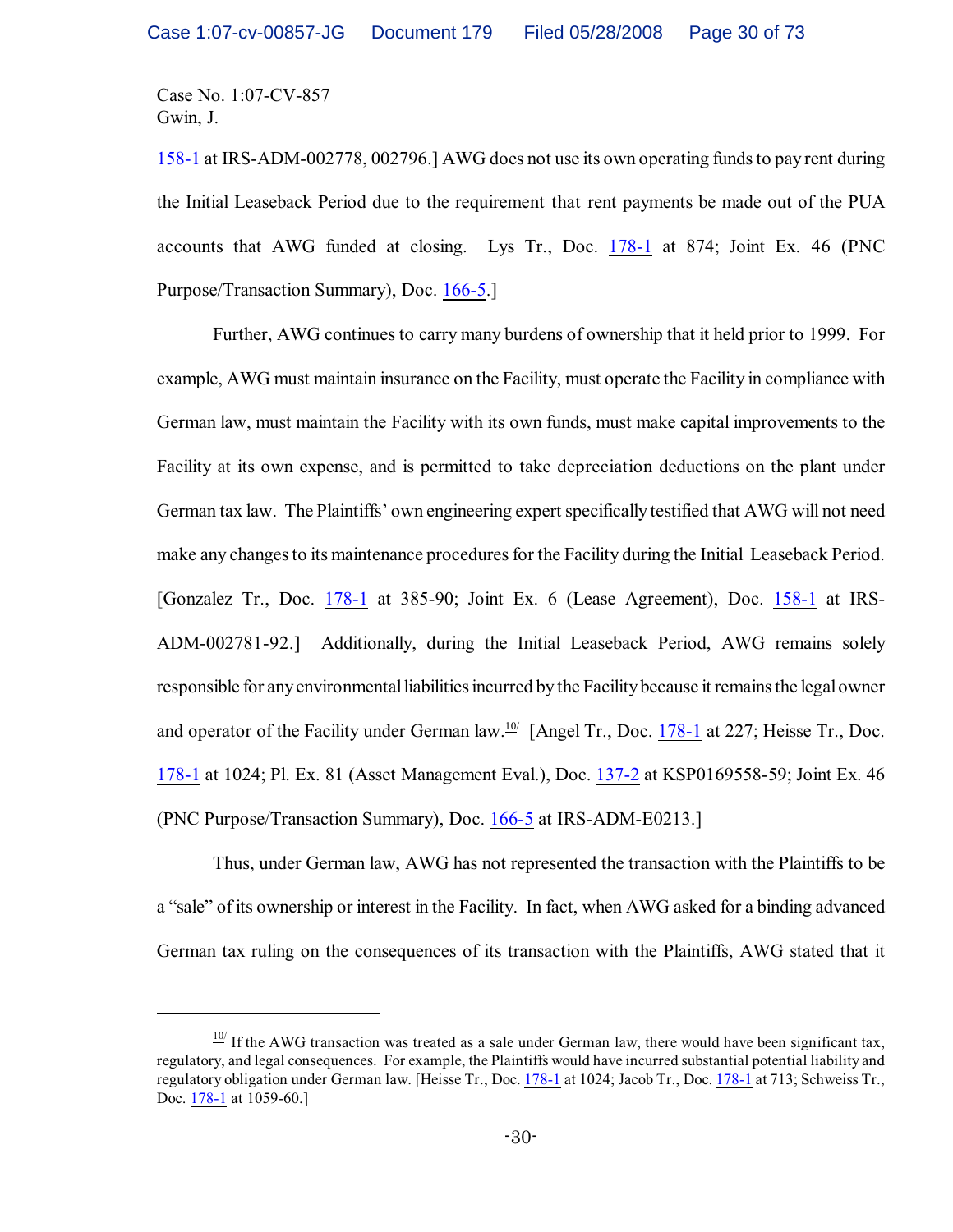would maintain "economic ownership" of the plant for at least the first 25 years, and perhaps for the entire transaction if the Fixed Purchase Option was exercised in 2024. In fact, AWG represented to the German tax authorities:

[T]he head lease and the sublease are entered into simultaneously, so that possession, use, and the obligations will at no time – not even for one legal second – be transferred to the U.S. Trust, if [AWG] exercises the [Fixed Purchase Option].

[Joint Ex. 28 (Adv. Tax Ruling Req.), Doc. [164-5](https://ecf.ohnd.uscourts.gov/doc1/14113879178) at CLIF-005512.] AWG continues to list the plant as an asset on its financial statements and tax balance sheets. AWG still claims and receives depreciation deductions for the Facility under both German corporate and trade income taxes. The Plaintiffs are aware of this German tax treatment. [Angel Tr., Doc. [178-1](https://ecf.ohnd.uscourts.gov/doc1/14113879558) at 252; Jacob Tr., Doc. [178-1](https://ecf.ohnd.uscourts.gov/doc1/14113879558) at 741-42; Schweiss Tr., Doc. [178-1](https://ecf.ohnd.uscourts.gov/doc1/14113879558) at 1061.]

## **IV. Legal Standard**

In this action brought under 26 U.S.C.  $\frac{6226(a)(2)}{2}$ , the Plaintiffs ask the Court to determine:

(i) whether the IRS erroneously adjusted certain partnership items on AWG Trust's tax returns for 1999, 2000, 2001, 2002, and 2003 (the "Taxable Years") that relate to the 1999 SILO transaction entered into by the Trust; (ii) whether the IRS properly asserted that any underpayments of tax resulting from these adjustments are subject to accuracy-related penalties under [26 U.S.C. § 6662](http://www.westlaw.com/find/default.wl?rs=CLWP3.0&vr=2.0&cite=26+USCA+s+6662); and (iii) whether amounts deposited by Plaintiff KSP with the Secretary of Treasury, pursuant to [26](http://www.westlaw.com/find/default.wl?rs=CLWP3.0&vr=2.0&cite=26+USCA+s+6226%28e%29%281%29) [U.S.C. § 6226\(e\)\(1\)](http://www.westlaw.com/find/default.wl?rs=CLWP3.0&vr=2.0&cite=26+USCA+s+6226%28e%29%281%29), should be refunded with interest. [Complaint, Doc. [1](https://ecf.ohnd.uscourts.gov/doc1/1411670874).]

 In such actions, Section 6226(f) of the Internal Revenue Code of 1986 establishes that the Court should "determine all partnership items of the partnership for the partnership taxable year to which the notice of final partnership administrative adjustment relates, the proper allocation of such items among the partners, and the applicability of any penalty, addition to tax, or additional amount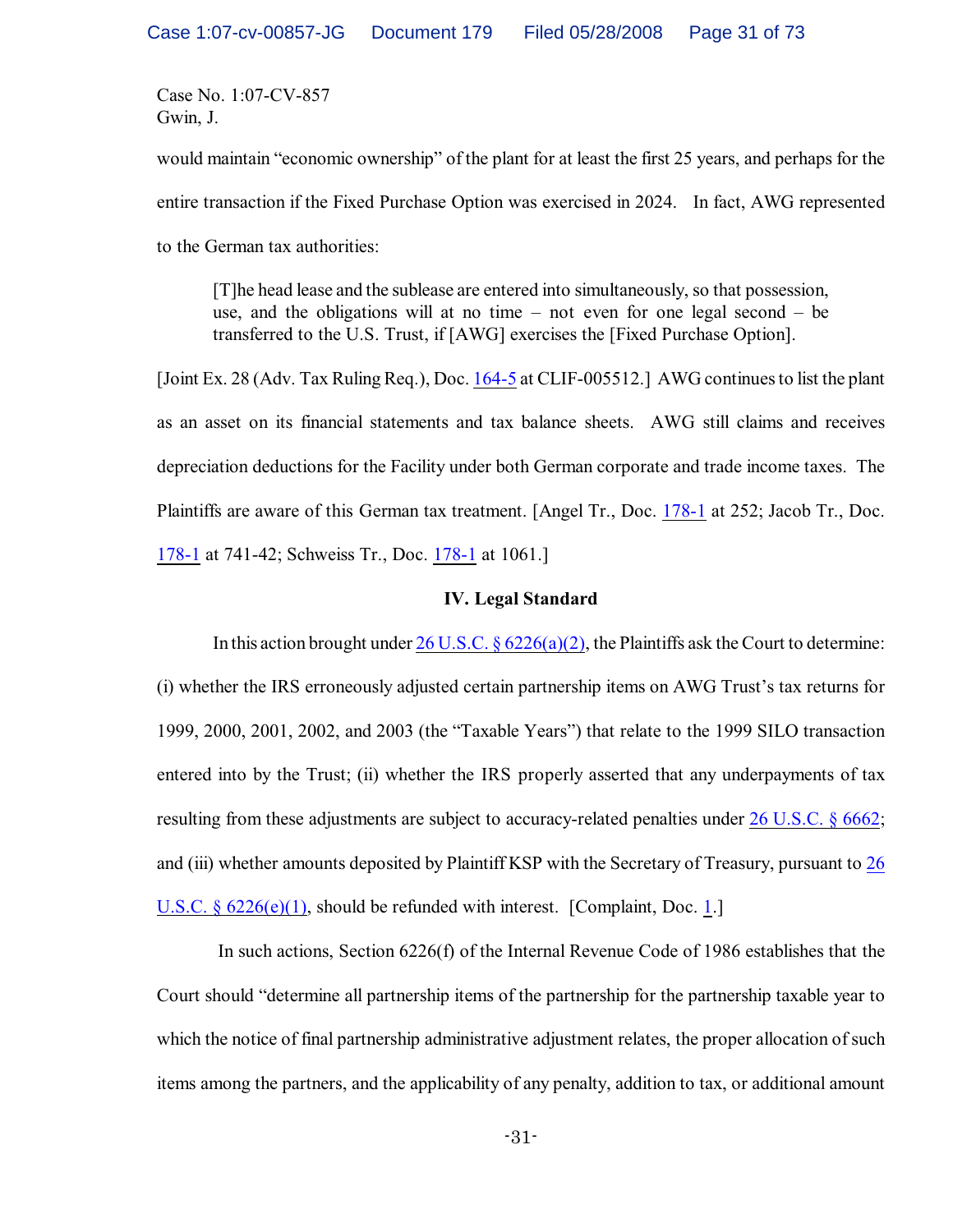which relates to an adjustment to a partnership item."  $26$  U.S.C. §  $6226(f)$ . The Court must conduct a de novo review ofthe adjustments made by the IRS in the FPAA. *See [Jade Trading, LLC v. United](http://www.westlaw.com/find/default.wl?rs=CLWP3.0&vr=2.0&cite=2007+WL+4553043) States,* [2007 WL 4553043, at \\*\\*32](http://www.westlaw.com/find/default.wl?rs=CLWP3.0&vr=2.0&cite=2007+WL+4553043) (Fed. Cl. 2007). The Plaintiffs bear the burden of proving the correct amount of their tax liability. *See id.* [at \\*\\*35](http://www.westlaw.com/find/default.wl?rs=CLWP3.0&vr=2.0&cite=2007+WL+4553043); *[Dow Chem Co. v. United States,](http://www.westlaw.com/find/default.wl?rs=CLWP3.0&vr=2.0&cite=435+F.3d+599)* 435 F.3d 594, [599 \(6th Cir. 2006\)](http://www.westlaw.com/find/default.wl?rs=CLWP3.0&vr=2.0&cite=435+F.3d+599) (citing *[INDOPCO, Inc. v. Comm'r,](http://www.westlaw.com/find/default.wl?rs=CLWP3.0&vr=2.0&cite=503+U.S.+79)* 503 U.S. 79, 84 (1992) (stating that an "income tax deduction is a matter of legislative grace and . . . the burden of clearly showing the right to the claimed deduction is on the taxpayer").

# **V. Discussion**

# *A. General Principles of Federal Tax Law*

As the Fourth Circuit recently noted, a taxpayer may attempt to reduce his tax liability by any means available under the law, but a taxpayer may not "claim tax benefits that Congress did not intend to confer by setting up a sham transaction lacking any legitimate business purpose, or by affixing labels to its transactions that do not accurately reflect their true nature." *[BB&T Corp. v.](http://www.westlaw.com/keycite/default.wl?rs=CLWP3.0&vr=2.0&cite=523+F.3d+461) United States,* [523 F.3d 461, 471 \(4th Cir. 2008\)](http://www.westlaw.com/keycite/default.wl?rs=CLWP3.0&vr=2.0&cite=523+F.3d+461). Similarly, the Sixth Circuit has held:

Because even the most patriotic citizens do not have a duty to increase [their] taxes, it is entirely legal and legitimate to minimize taxes through permissible means. But if a transaction or entity has no valid, non-tax business purpose, nominally uses another person or entity as a conduit through which to pass title, or br[ings] about no real change in the economic relation of the [taxpayers] to the income in question, the Commissioner has the authority to find that the transaction or entity lacks economic substance and disregard it for tax purposes.

*Richardson v. Comm'r,* [509 F.3d 736, 741 \(6th Cir. 2007\)](http://www.westlaw.com/find/default.wl?rs=CLWP3.0&vr=2.0&cite=509+F.3d+736) (internal quotation marks omitted).

In order to determine whether a taxpayer is entitled to claimed tax deductions, therefore, the Court must decide whether the underlying transaction had genuine economic substance apart from tax benefits. If the Court finds that the transaction does have economic substance aside from tax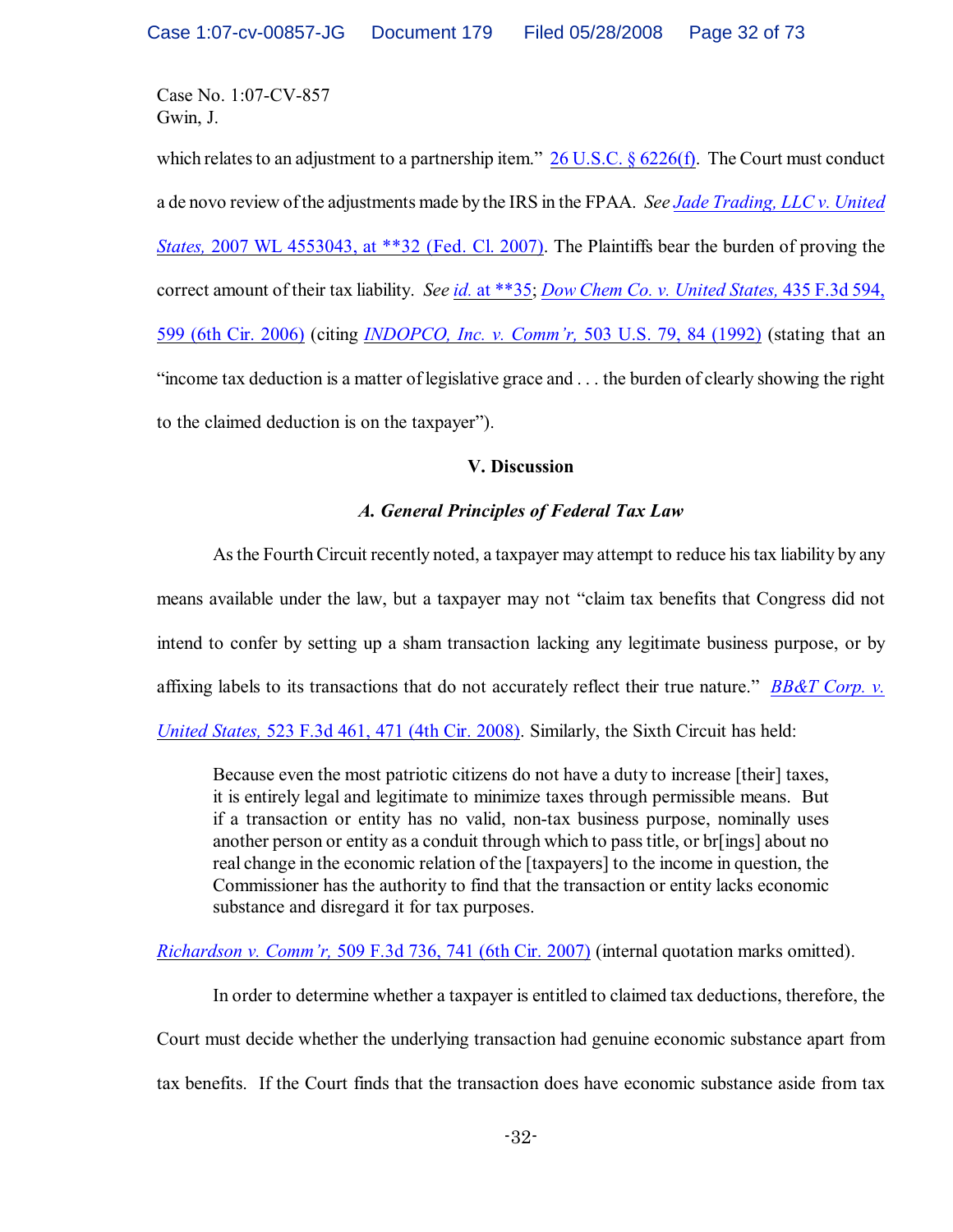benefits, then the Court must also decide if the substance of the transaction is consistent with its stated form. The Fourth Circuit accurately describes this two-part analysis as the "economic substance"and the "substance over form" tests. *BB&T Corp.,* [523 F.3d at 471-72](http://www.westlaw.com/keycite/default.wl?rs=CLWP3.0&vr=2.0&cite=523+F.3d+461).

Under the economic substance doctrine, the Court must evaluate whether the transaction has true economic merit apart from any claimed tax benefits. In making this determination, the Sixth Circuit notes that "even if a transaction is in 'formal compliance with Code provisions,' a deduction will be disallowed if the transaction is an economic sham." *[Dow Chem. Co. v. United States,](http://www.westlaw.com/find/default.wl?rs=CLWP3.0&vr=2.0&cite=435+F.3d+594)* 435 [F.3d 594, 599 \(6th Cir. 2006\)](http://www.westlaw.com/find/default.wl?rs=CLWP3.0&vr=2.0&cite=435+F.3d+594) (citing *[Am. Elec. Power Co. v. United States,](http://www.westlaw.com/keycite/default.wl?rs=CLWP3.0&vr=2.0&cite=326+F.3d+737)* 326 F.3d 737, 741 (6th [Cir. 2003\)](http://www.westlaw.com/keycite/default.wl?rs=CLWP3.0&vr=2.0&cite=326+F.3d+737), *cert. denied*, 540 U.S. 1104 (2004)). Accordingly, the Sixth Circuit explains that the appropriate standard in evaluating whether a transaction is a sham is "whether the transaction has any practicable economic effects other than the creation ofincome tax losses." *[Dow Chem. Co.,](http://www.westlaw.com/find/default.wl?rs=CLWP3.0&vr=2.0&cite=435+F.3d+599)* 435 F.3d [at 599](http://www.westlaw.com/find/default.wl?rs=CLWP3.0&vr=2.0&cite=435+F.3d+599) (citing *[Rose v. Comm'r,](http://www.westlaw.com/keycite/default.wl?rs=CLWP3.0&vr=2.0&cite=868+F.2d+851)* 868 F.2d 851, 853 (6th Cir. 1989)). If the Court determines that the transaction has economic substance apart from asserted tax benefits, then the Court must decide "whether the taxpayer was motivated by profit to participate in the transaction." *[Dow Chem. Co.,](http://www.westlaw.com/find/default.wl?rs=CLWP3.0&vr=2.0&cite=435+F.3d+599)* [435 F.3d at 599](http://www.westlaw.com/find/default.wl?rs=CLWP3.0&vr=2.0&cite=435+F.3d+599) (quoting *Illes v. Comm'r,* [982 F.2d 163, 165 \(6th Cir. 1992\)](http://www.westlaw.com/keycite/default.wl?rs=CLWP3.0&vr=2.0&cite=982+F.2d+163), *cert. denied,* 507 U.S. 984 (1993)). If the Court finds that the challenged transaction lacks substance and is an "economic sham," then the transaction must be disallowed for federal tax purposes. *See [Dow Chem Co.](http://www.westlaw.com/find/default.wl?rs=CLWP3.0&vr=2.0&cite=435+F.3d+599)*, 435 [F.3d at 599](http://www.westlaw.com/find/default.wl?rs=CLWP3.0&vr=2.0&cite=435+F.3d+599). *See also Rose,* [868 F.2d at 853](http://www.westlaw.com/keycite/default.wl?rs=CLWP3.0&vr=2.0&cite=868+F.2d+851) (stating that the "court will not inquire into whether a transaction's primary objective was for the production of income or to make a profit, until it determines that the transaction is bona fide and not a sham").

If the Court determines under the "economic substance" test that the transaction has objective economic substance and that the taxpayer was subjectively motivated by the possibility of profit to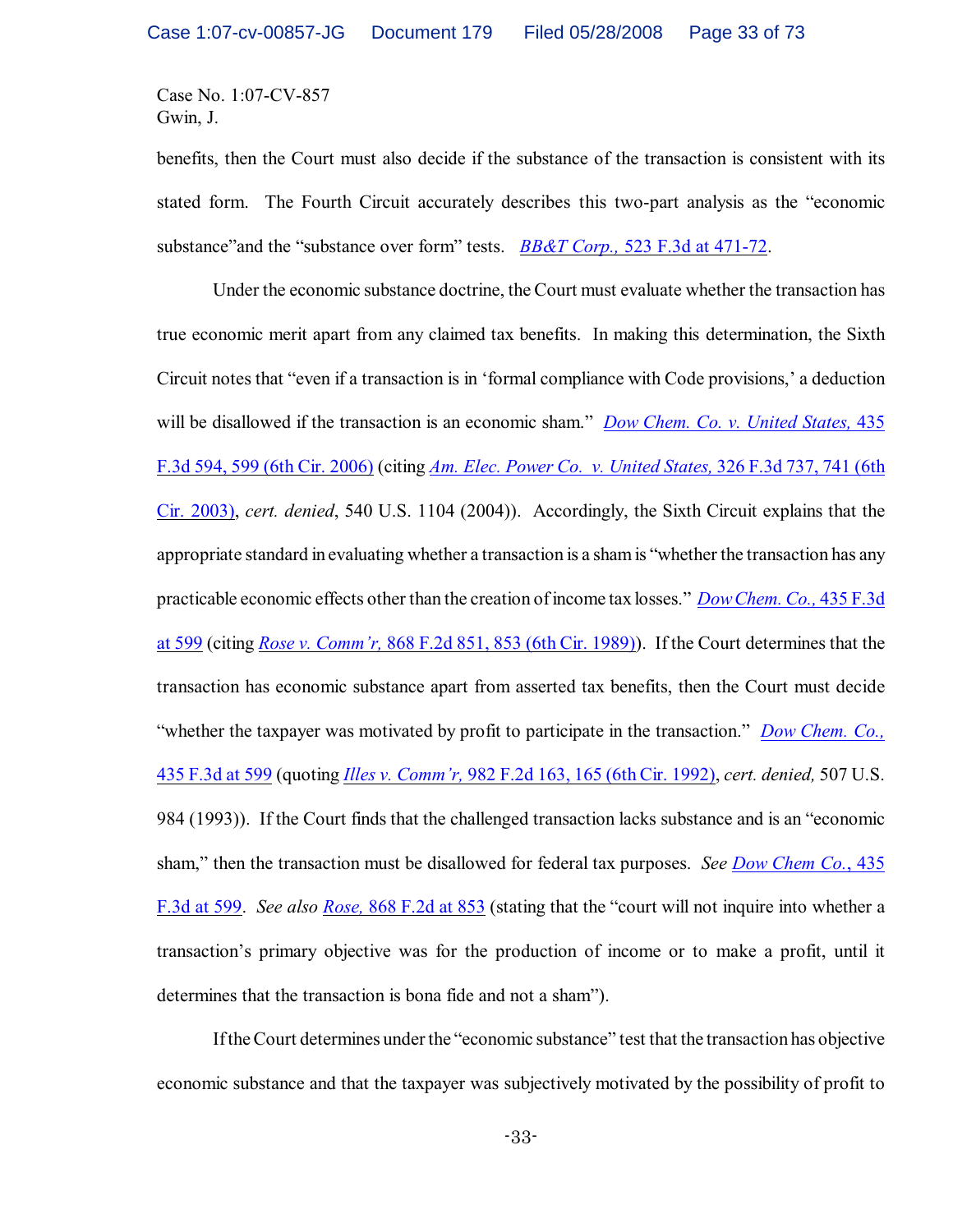participate in the transaction, then the Court must turn to the "substance over form" test. The substance, not the stated form, of a transaction determines its treatment for federal income tax purposes. *See [Gregory v. Helvering,](http://www.westlaw.com/find/default.wl?rs=CLWP3.0&vr=2.0&cite=293+U.S.+465)* 293 U.S. 465, 470 (1935); *BB&T Corp.,* [523 F.3d at 471-72](http://www.westlaw.com/keycite/default.wl?rs=CLWP3.0&vr=2.0&cite=523+F.3d+461); *Richardson,* [509 F.3d at 740](http://www.westlaw.com/keycite/default.wl?rs=CLWP3.0&vr=2.0&cite=509+F.3d+736) (stating that in deciding whether to attribute income to a taxpayer, "the Code elevates substance over form, asking not what the surface of a transaction suggests but what the economic realities of the transaction show"); *Mitchell v. Comm'r,* [428 F.2d 259, 263 \(6th Cir.](http://www.westlaw.com/find/default.wl?rs=CLWP3.0&vr=2.0&cite=428+F.2d+259) [1970\)](http://www.westlaw.com/find/default.wl?rs=CLWP3.0&vr=2.0&cite=428+F.2d+259) (in evaluating tax deductions, "forms and labels must yield to reality"). Courts do not regard "the simple expedient of drawing up papers" as a controlling factor in evaluating a financial transaction for tax purposes where the objective economic realities of the transaction are not reflected in the form under which the transaction is apparently structured. *[Frank Lyon Co. v. United States,](http://www.westlaw.com/find/default.wl?rs=CLWP3.0&vr=2.0&cite=435+U.S.+572)* [435 U.S. 561, 573 \(1978\)](http://www.westlaw.com/find/default.wl?rs=CLWP3.0&vr=2.0&cite=435+U.S.+572) (quoting *Comm'r v. Tower,* 327 U.S. 280, 291 (1946)).

A court should respect the form of a transaction where it accurately reflects the underlying rights and responsibilities held and allocated between parties. If, however, the substance and form of a transaction do not comport, then the substance of the transaction controls for purposes of U.S. federal tax law. *See [Nebraska Dept. of Revenue v. Loewenstein,](http://www.westlaw.com/find/default.wl?rs=CLWP3.0&vr=2.0&cite=513+U.S.+123)* 513 U.S. 123 (1994). *See also Union Planters Nat. Bank of Memphis v. United States,* [426 F.2d 115, 118 \(6th Cir. 1970\)](http://www.westlaw.com/find/default.wl?rs=CLWP3.0&vr=2.0&cite=426+F.2d+115) ("[i]n cases where the legal characterization of economic facts is decisive, the principle is well established that the tax consequences should be determined by the economic substance of the transaction, not the labels put on it for property law (or tax avoidance) purposes"). *See also [Comm'r v. Duberstein,](http://www.westlaw.com/find/default.wl?rs=CLWP3.0&vr=2.0&cite=363+U.S.+278)* 363 U.S. 278, [286 \(1960\)](http://www.westlaw.com/find/default.wl?rs=CLWP3.0&vr=2.0&cite=363+U.S.+278). In assessing whether the form of the transaction accurately captures the substance, the court should consider the totality of the circumstances under which the transaction arose. *See, e.g., Comm'r v. Culbertson,* [337 U.S. 733, 742 \(1949\)](http://www.westlaw.com/keycite/default.wl?rs=CLWP3.0&vr=2.0&cite=337+U.S.+733); *[Smith v. Comm'r,](http://www.westlaw.com/keycite/default.wl?rs=CLWP3.0&vr=2.0&cite=937+F.2d+1089)* 937 F.2d 1089,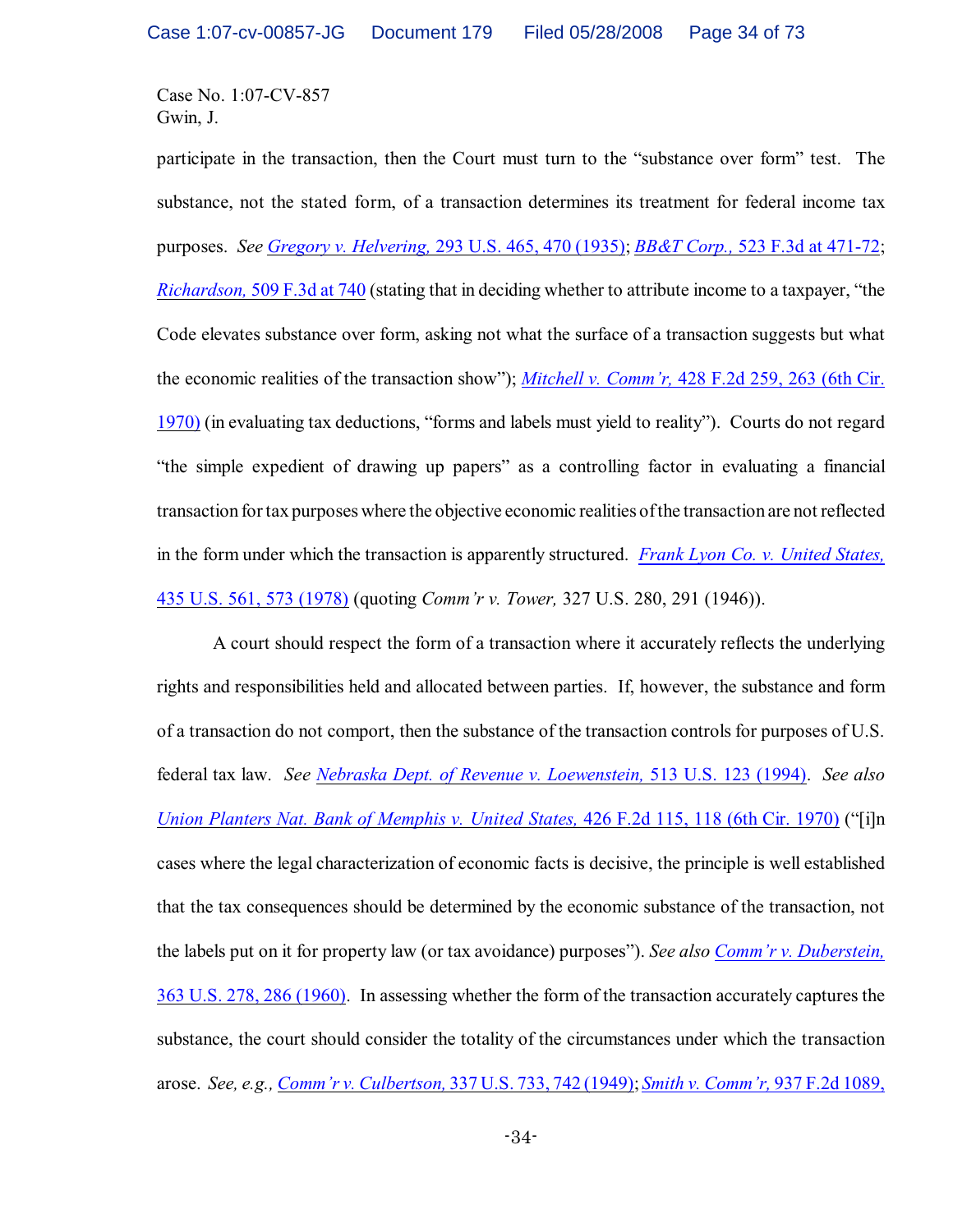#### 1099 (6th Cir. 1991); *TIFD III-E, Inc. v. United States,* [459 F.3d 220, 231 \(2nd Cir. 2006\)](http://www.westlaw.com/find/default.wl?rs=CLWP3.0&vr=2.0&cite=459+F.3d+220).

In this case, the Plaintiffs present three primary arguments regarding their asserted tax positions for the Taxable Years. First, the Plaintiffs claim that they are entitled to the deductions for depreciation and amortization of transaction costs, saying that the Trust became the owner of the Facility on December 7, 1999 for purposes of U.S. federal income tax law. Second, the Plaintiffs say that they are entitled to deduct interest expenses that they incurred for the 1999 Series A and Series B Loans that the Trust entered into with the German Banks. Finally, the Plaintiffs say that the IRS erroneously asserted accuracy-related penalties against them for the Taxable Years' returns.

The Court will evaluate each asserted tax deduction in turn.

#### *B. Depreciation and Amortization Deductions: The Economic Substance of the Transaction*

This Court concludes that, while the AWG SILO transaction does have some economic substance apart from the tax benefits, the transaction's stated form as a "sale" is not consistent with its economic reality. Because the Court finds that the Trust never actually became the owner of the Facility for purposes of U.S. federal tax law, the Court concludes that the Trust is not entitled to the depreciation or amortization deductions claimed on its tax returns for 1999, 2000, 2001, 2002, and 2003 ("the Taxable Years"). After discussing relevant case law on the issue, the Court will then analyze the AWG transaction under both the "economic substance" and the "substance over form" tests.

## **1. Applicable Case Law: The Fourth Circuit's** *BB&T* **Decision**

There is a surprising lack of case law on the issue of the tax treatment to be given a salein/lease-out ("SILO") transaction or its closely related kin, the lease-in/lease-out ("LILO") transaction. The Sixth Circuit Court of Appeals has not directly addressed the question. In fact, the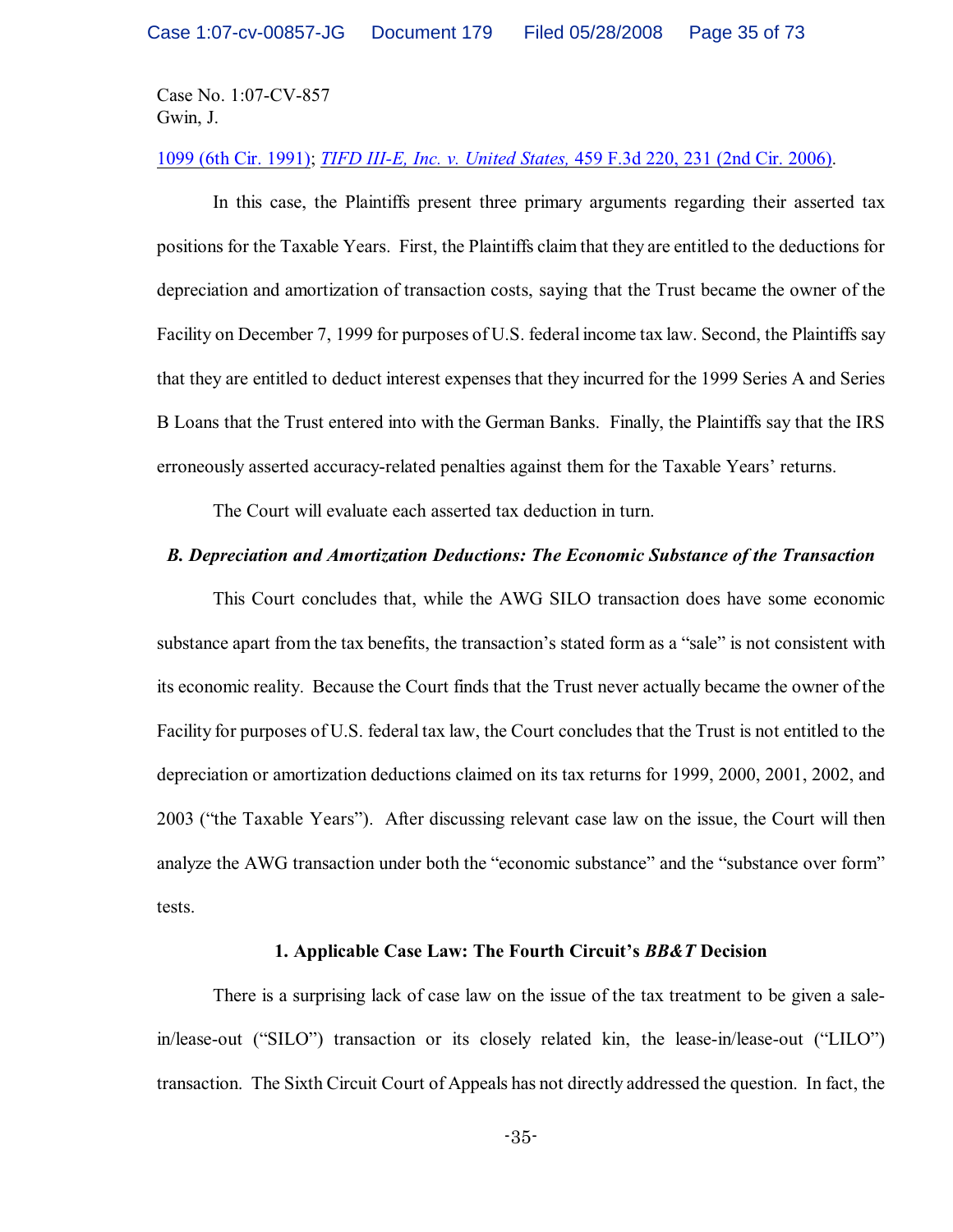only relevant litigation involving a relatively similar set of facts was recently decided by the Fourth Circuit in *BB&T Corp. v. United States,* [523 F.3d 461, 465 \(4th Cir. 2008\)](http://www.westlaw.com/keycite/default.wl?rs=CLWP3.0&vr=2.0&cite=523+F.3d+461).

In sum, *BB&T* involved a lease-in/lease-out ("LILO") transaction in which Sodra, a paper mill company in Sweden, purportedly transferred a leasehold interest in paper processing equipment (the "Equipment") to BB&T, a U.S. taxpayer. The Equipment was then simultaneously leased back to Sodra, and Sodra's lease payments were secured through Debt and Equity PUAs. At the end of the initial lease period, Sodra will hold a pre-financed option to reacquire the Equipment at a fixed purchase price.

A more detailed review of the facts in *BB&T* is instructive in comparing that case to this present litigation. On June 30, 1997, Sodra and BB&T, through a Trust, entered into a 36-year lease (the "Head Lease") with BB&T purportedly acquired a leasehold interest in the Equipment. BB&T then immediately leased the interest in the Equipment back to Sodra for 15.5 years (the "Lease"). *BB&T Corp. v. United States,* [2007 WL 37798, at \\*1 \(M.D. N.C. 2007\)](http://www.westlaw.com/keycite/default.wl?rs=CLWP3.0&vr=2.0&cite=2007+WL+37798). At the end of this 15.5 year Lease, Sodra was given an option to reacquire the Equipment and to terminate the Head Lease for a pre-set price.

Under the Head Lease, BB&T agreed to make two rent payments to Sodra: an \$86.2 million Initial Head Lease Payment that was due at closing, and a \$557.8 million Deferred Head Lease Payment that is due in 2038, five years after the Head Lease period ends. *[Id.](http://www.westlaw.com/keycite/default.wl?rs=CLWP3.0&vr=2.0&cite=2007+WL+37798)* at \*2. This Deferred Head Lease Payment would obviously not be made if Sodra elects to exercise the 2013 option to repurchase the Head Lease and the equipment. To fund the 1997 \$86.2 million payment to Sodra, BB&T contributed \$18.2 million of its own funds and borrowed \$68 million in the form of a non-recourse loan from a Swedish bank.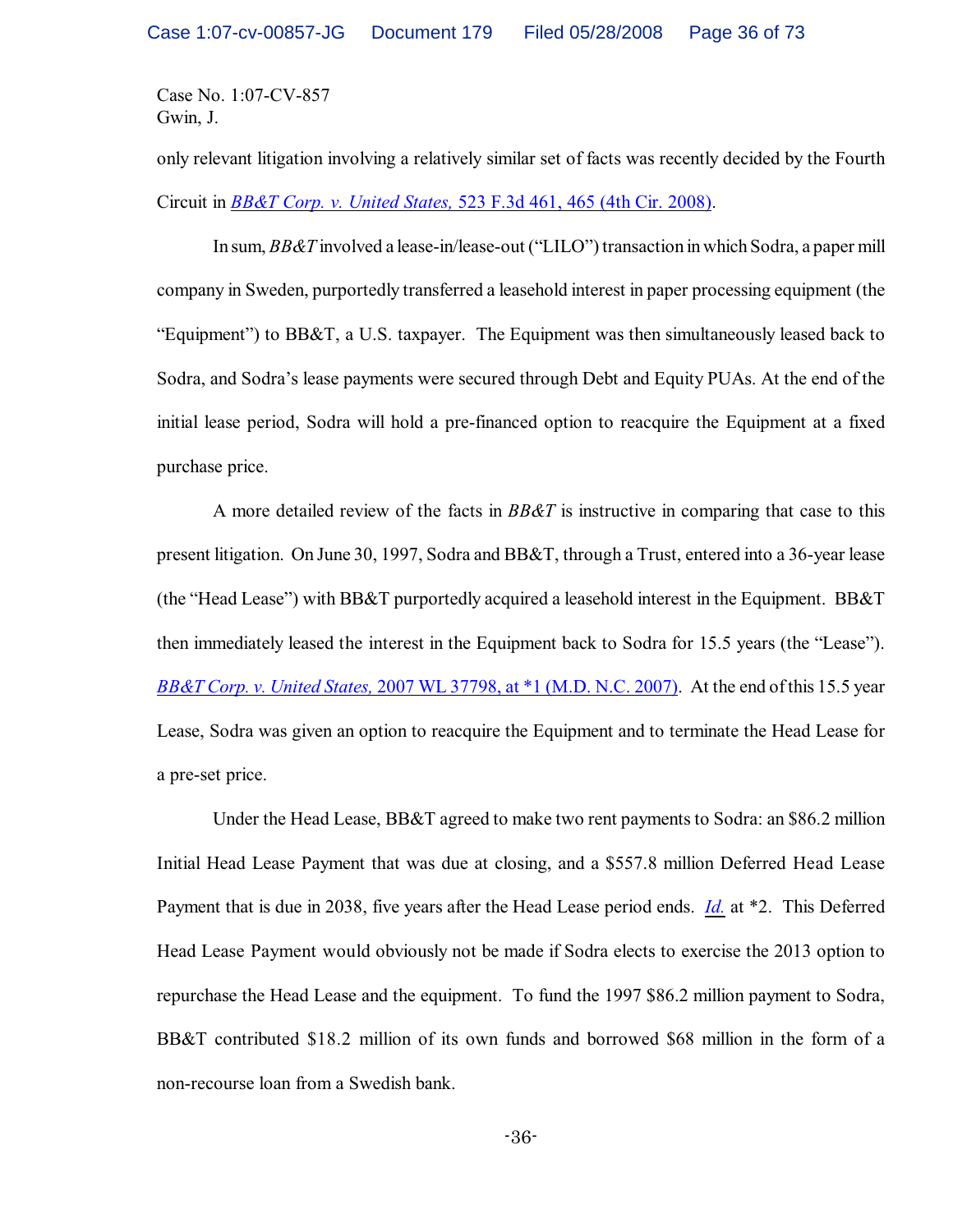At closing, the agreement with BB&T, required Sodra to place the \$86.2 million in trust accounts that were committed to paying Sodra's lease payments to BB&T under the sublease. Of the \$86.2 million that BB&T paid Sodra for the Head Lease Payment, \$80 million was used to fund the PUAs and the remaining \$6.2 million was transferred to Sodra's account at the Swedish bank as an "incentive" for doing the transaction. *[Id.](http://www.westlaw.com/keycite/default.wl?rs=CLWP3.0&vr=2.0&cite=2007+WL+37798)*

Also under the terms of the participation agreement, Sodra must make annual rent payments to BB&T, and these rent payments are identical to BB&T's scheduled loan payments to the Swedish banks until 2013. The Debt PUA payments therefore satisfy both Sodra's rent payments and BB&T's loan obligations exactly in amount and timing during the initial lease period. *[Id.](http://www.westlaw.com/keycite/default.wl?rs=CLWP3.0&vr=2.0&cite=2007+WL+37798)*

In 2013, Sodra has an option to elect a Fixed Purchase Option, to reacquire the Equipment for a pre-set price of approximately \$46.9 million that is fully funded by the Debt and Equity PUAs. *BB&T*, [2007 WL at \\*3](http://www.westlaw.com/keycite/default.wl?rs=CLWP3.0&vr=2.0&cite=2007+WL+37798). If Sodra declines the option in 2013, however, then BB&T can either require Sodra to renew the lease for 13.3 more years (the "Sublease Renewal"), enter into a lease with a third party (the "Replacement Sublease"), or take possession of the Equipment for itself (the "Return Option"). If Sodra does not elect the FPO option and BB&T does not require it to renew the lease, then Sodra is entitled to the approximately \$12 million in the Equity PUA. *[Id.](http://www.westlaw.com/keycite/default.wl?rs=CLWP3.0&vr=2.0&cite=2007+WL+37798)*

In 2004, BB&T filed a complaint in the U.S. District Court for the Middle District of North Carolina, seeking a refund oftaxes that it claims to have overpaid. BB&T alleged that it was entitled to tax deductions for rent and interest expenses for the above-described transaction that the IRS disallowed. The district court granted summary judgment in favor of the Government. *[BB&T Corp.](http://www.westlaw.com/keycite/default.wl?rs=CLWP3.0&vr=2.0&cite=2007+WL+37798) v. United States,* [2007 WL 37798, at \\*12 \(M.D. N.C. 2007\)](http://www.westlaw.com/keycite/default.wl?rs=CLWP3.0&vr=2.0&cite=2007+WL+37798). The district court concluded that BB&T was not entitled to take deductions for rent because BB&T had not acquired sufficient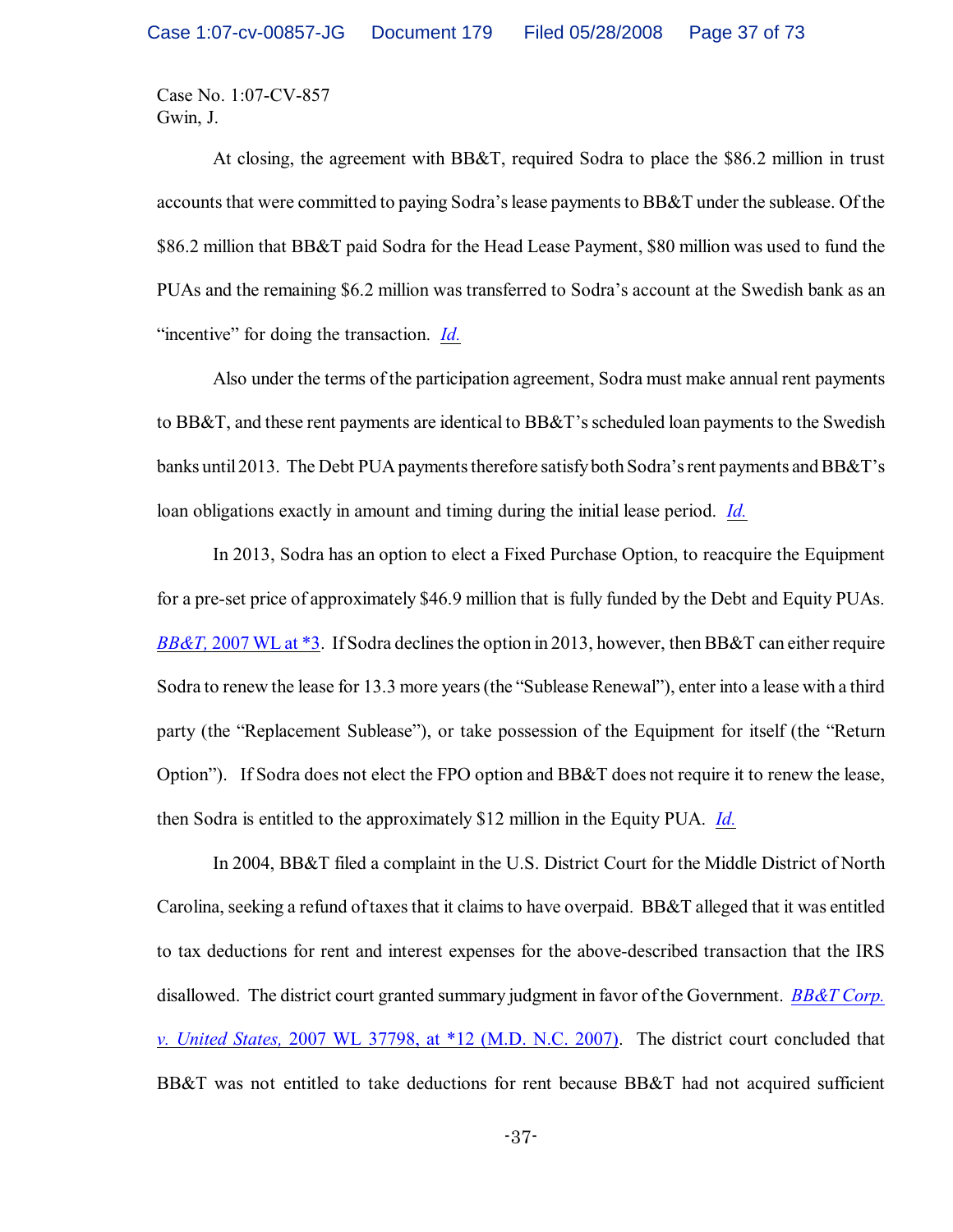ownership interest in the Head Lease. *[Id.](http://www.westlaw.com/keycite/default.wl?rs=CLWP3.0&vr=2.0&cite=2007+WL+37798)* at \*8. The district court further concluded that the transaction merely created a cycle of off-setting obligations between BB&T and Sodra that, in reality, only required BB&T to expend transaction costs. *[Id.](http://www.westlaw.com/keycite/default.wl?rs=CLWP3.0&vr=2.0&cite=2007+WL+37798)* at \*9-10. Finally, the court found that BB&T was not entitled to interest deductions on the grounds that BB&T had not acquired genuine indebtedness because it was "clear that the loan transaction is only a circular transfer of funds in which the [Swedish bank] loan is paid from the proceeds of the loan itself." *[Id.](http://www.westlaw.com/keycite/default.wl?rs=CLWP3.0&vr=2.0&cite=2007+WL+37798)* at \*11.

BB&T appealed the district court's decision to the Fourth Circuit Court of Appeals. The Fourth Circuit received amicus briefing, including a brief submitted on behalf of a trade association that Key and PNC affiliates are members. Chief Judge Williams wrote the opinion for the court. Former Chief Judge Wilkinson concurred. In a unanimous decision, the Fourth Circuit affirmed the district court in all respects. *[BB&T Corp. v. United States,](http://www.westlaw.com/keycite/default.wl?rs=CLWP3.0&vr=2.0&cite=523+F.3d+461)* 523 F.3d 461 (4th Cir. 2008).

The Fourth Circuit first concluded that BB&T is not entitled to rent deductions because it did not acquire a genuine property interest in the Equipment. *[Id.](http://www.westlaw.com/keycite/default.wl?rs=CLWP3.0&vr=2.0&cite=523+F.3d+461)* at 472-75. The court found that BB&T failed to carry its burden of showing that it retained "significant and genuine attributes of the traditional lessor [owner] status" under the LILO transaction with Sodra. *[Id.](http://www.westlaw.com/keycite/default.wl?rs=CLWP3.0&vr=2.0&cite=523+F.3d+461)* at 472 (citing *Frank Lyon Co.,* 435 U.S. at 584). The court noted that every right and duty acquired by BB&T under the Head Lease was instantly returned to Sodra under the sub-lease during the initial term. *[Id.](http://www.westlaw.com/keycite/default.wl?rs=CLWP3.0&vr=2.0&cite=523+F.3d+461)* at 473. Further, the court concluded that, even though the transaction appears to involve the transfer of millions of dollars in rental payments during this initial period, the only cash that ever flowed between the parties was the approximately \$6.2 million "incentive" payment that BB&T paid to Sodra at closing. *[Id.](http://www.westlaw.com/keycite/default.wl?rs=CLWP3.0&vr=2.0&cite=523+F.3d+461)* The Fourth Circuit further decided that the pre-funded fixed purchase option that Sodra could exercise in 2013 gave Sodra the power to "unwind the transaction without ever losing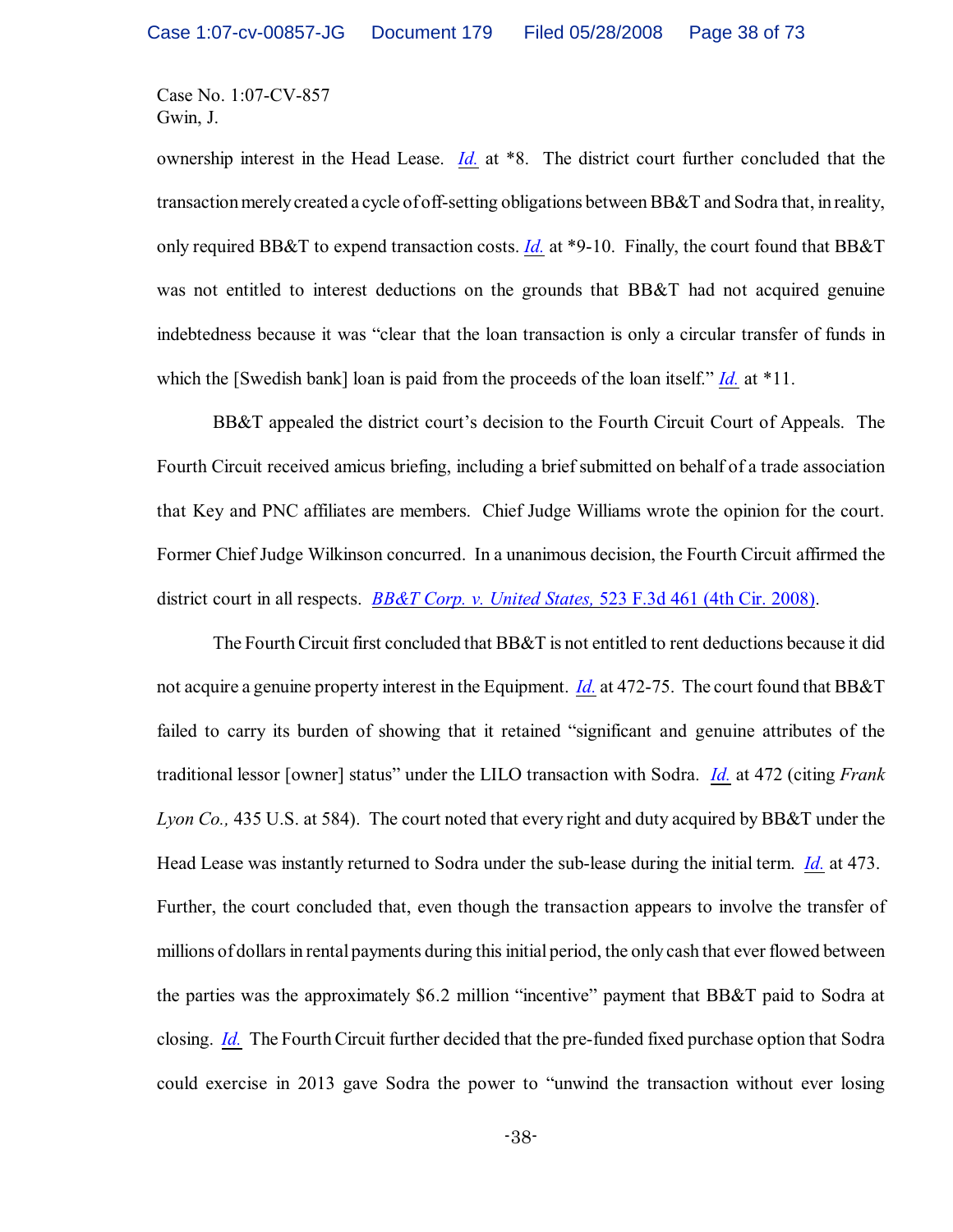dominion and control over the Equipment or having surrendered any of its own funds to BB&T, and has no economic incentive to do otherwise." *[Id.](http://www.westlaw.com/keycite/default.wl?rs=CLWP3.0&vr=2.0&cite=523+F.3d+461)* Finally, the court noted that the structure of the LILO transaction effectively protects BB&T from any risk ofloss of its initial equity investment. The Fourth Circuit ultimately concluded, "In sum, the transaction does not allocate BB&T and Sodra's rights, obligations, and risks in a manner that resembles a traditional lease relationship." *[Id.](http://www.westlaw.com/keycite/default.wl?rs=CLWP3.0&vr=2.0&cite=523+F.3d+461)* at 473.

The Fourth Circuit further found that BB&T is not entitled to deduct interest paid on the loan obtained fromthe Swedish bank because the underlying loan did not qualify as genuine indebtedness. *BB&T Corp. v. United States,* [523 F.3d 461, 475-77 \(4th Cir. 2008\)](http://www.westlaw.com/keycite/default.wl?rs=CLWP3.0&vr=2.0&cite=523+F.3d+461). The court noted that Sodra has no economic incentive in 2013 to decline the fixed purchase option and the exercise of the fixed purchase option would eliminate any obligation on BB&T's part to make further payment on the loan. *[Id.](http://www.westlaw.com/keycite/default.wl?rs=CLWP3.0&vr=2.0&cite=523+F.3d+461)* at 476. The court concluded, "A party simply does not incur genuine indebtedness by taking money out of a bank and then immediately returning it to the issuing bank. This principle holds true even if the bank accepts the bookkeeping responsibility of repaying itself out of the loan proceeds for the duration of the loan." *[Id.](http://www.westlaw.com/keycite/default.wl?rs=CLWP3.0&vr=2.0&cite=523+F.3d+461)* at 477.

The Plaintiffs urge this Court to distinguish the *BB&T* case from this present litigation. First, the Plaintiffs note that the *BB&T* case involved a LILO transaction, while this case involves a SILO transaction. Second, the Plaintiffs say that the cases are materially different because the Fixed Purchase Option in this case does not represent the only economically feasible option for AWG, whereas the Fourth Circuit concluded that the FPO was the only economically viable choice for Sodra. The Plaintiffs argue that economic ownership of the Facility will certainly transfer if AWG exercises the Service Contract option in 2024. Further, the Plaintiffs argue that, unlike the BB&T transaction, the AWG transaction does not eliminate all risk of economic loss to the Trust. The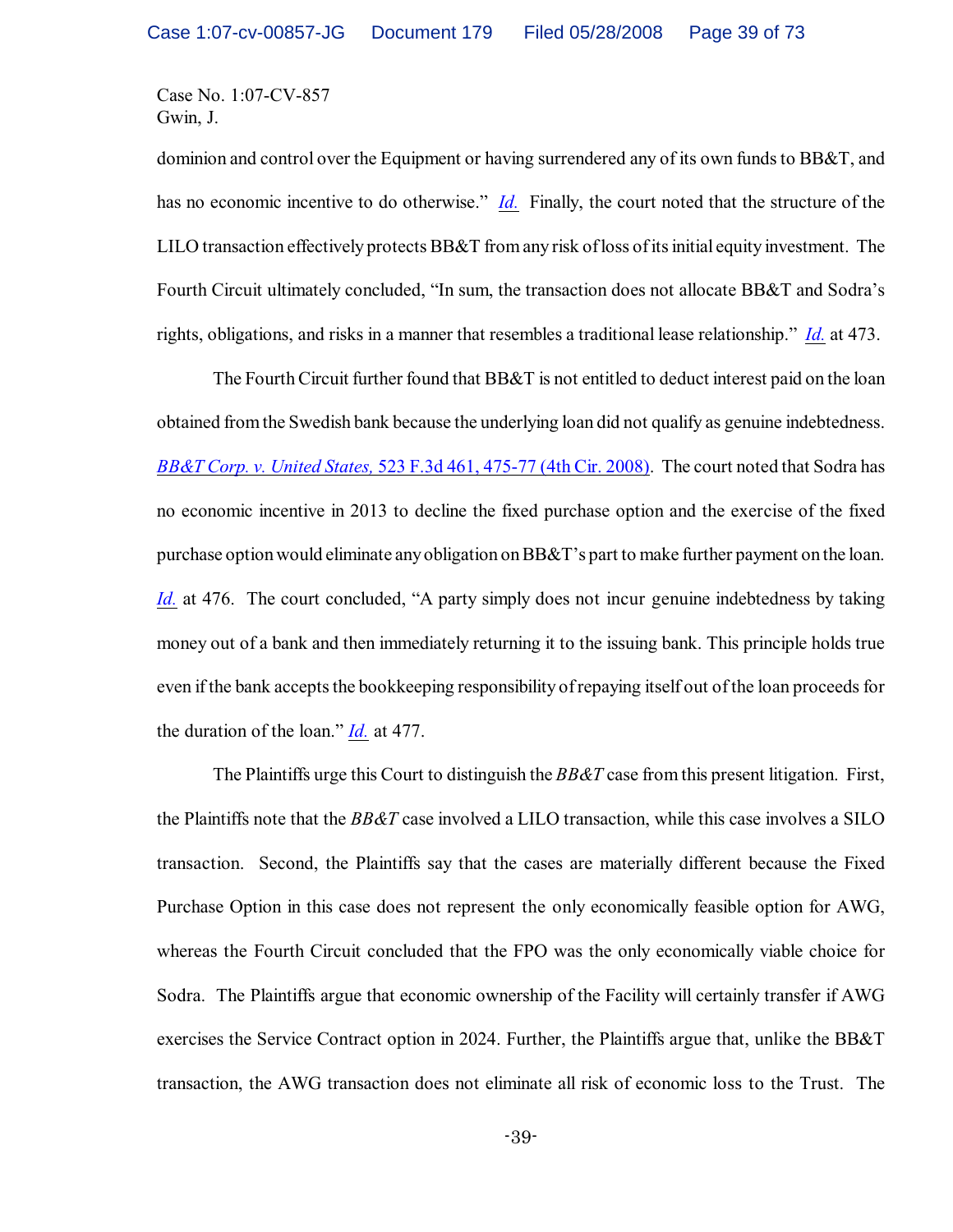Plaintiffs say that the Service Contract option in this case has no "hell or high water" guaranteed return, so there is a substantial risk of loss for the Trust because it may lose its whole investment if the Facility is damaged or destroyed.

Facts and contract provisions drive any determination regarding whether a transaction sufficiently transfers an ownership interest. Each transaction need be judged on its own conditions. This Court finds that both the facts and legal issues presented by the *BB&T* case and this present litigation are similar in many regards. First, the structure of the transactions in both cases are remarkably alike. Both included long-term head leases and simultaneous sub-leases back. In this case, the head lease was sufficiently long to qualify as a sale for tax purposes. Both cases involve reciprocal "leases" that leave the original owner in substantially uninterrupted control of the asset through at least the initial lease period. In both cases, the subleasesreturned nearly all the rights and obligations obtained by the United States taxpayer under the head lease.

At the end of the initial sublease period, both Sodra and AWG own an option to repurchase their assetsfor a fixed price, and this option is fully pre-funded. In the *BB&T* case, the Fourth Circuit found the exercise of the purchase option was the near-certain result. Here, the option terms and background differ from the *BB&T* conditions and terms. But after examining the conditions and terms of the AWG option, the Court finds it extremely likely that AWG will exercise the option to repurchase the Facility because it will not be able to obtain the \$383 million non-recourse loan that is required before the Service Contract option may be exercised in 2024. Although not determinative, the Court also finds it very unlikely that AWG exercise the Service Contract option because of political considerations that would flow from that decision.

Having concluded that the precedent set by the Fourth Circuit in *BB&T* is relevant and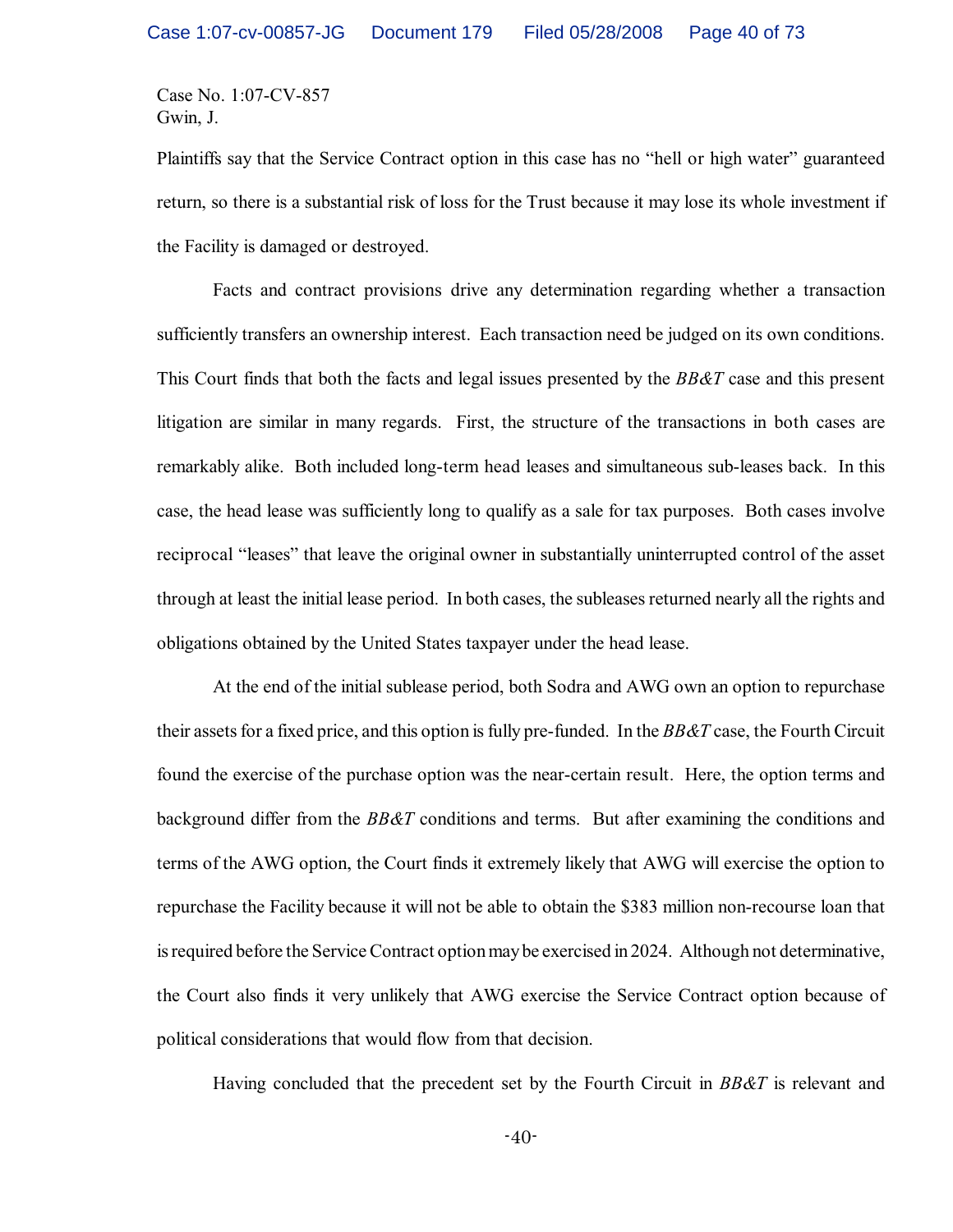instructive, although certainly not binding on this Court, the Court will now proceed to analyze the AWG transaction under both the "economic substance" and the "substance over form" doctrines.

### **2. The Economic Substance of the AWG Transaction**

The Sixth Circuit has held that the "proper standard in determining if a transaction is a sham is whether the transaction has any practicable economic effects other than the creation of income tax losses. A taxpayer's subjective business purpose and the transaction's objective economic substance may be relevant to this inquiry." *Rose,* [868 F.2d at 853](http://www.westlaw.com/find/default.wl?rs=CLWP3.0&vr=2.0&cite=868+F.2d+851) (internal citations omitted). The Court therefore first considers whether the transaction has any genuine economic effects other than the creation of tax benefits. If the Court finds some economic effects, then the Court evaluates whether the Plaintiffs were truly motivated by profit to participate in the transaction. *See [Dow Chem. Co.,](http://www.westlaw.com/find/default.wl?rs=CLWP3.0&vr=2.0&cite=435+F.3d+599)* [435 F.3d at 599](http://www.westlaw.com/find/default.wl?rs=CLWP3.0&vr=2.0&cite=435+F.3d+599). In making this determination, the Court looks to the pre-tax profitability of the AWG transaction. *See [Am. Electric Power Co. v. United States,](http://www.westlaw.com/find/default.wl?rs=CLWP3.0&vr=2.0&cite=326+F.3d+737)* 326 F.3d 737, 743-44 (6th Cir. [2003\)](http://www.westlaw.com/find/default.wl?rs=CLWP3.0&vr=2.0&cite=326+F.3d+737) (stating that "the point of the analysis is to remove from consideration the challenged deduction, and evaluate the transaction on its merits, to see if it makes sense economically or is mere tax arbitrage") (internal quotations omitted).

A sale-leaseback transaction may have economic substance if an objective assessment at the beginning of the transaction indicates that the taxpayer has a reasonable possibility of generating a pre-tax profit. *See, e.g., [Levy v. Comm'r,](http://www.westlaw.com/keycite/default.wl?rs=CLWP3.0&vr=2.0&cite=91+T.C.+838)* 91 T.C. 838, 854 (Tax Ct. 1988); *[Torres v. Comm'r,](http://www.westlaw.com/keycite/default.wl?rs=CLWP3.0&vr=2.0&cite=88+T.C.+702)* 88 T.C. 702, [718-19 \(Tax Ct.1987\)](http://www.westlaw.com/keycite/default.wl?rs=CLWP3.0&vr=2.0&cite=88+T.C.+702); *Rice's Toyota World, Inc. v. Comm'r,* [752 F.2d 89, 94 \(4th Cir.](http://www.westlaw.com/keycite/default.wl?rs=CLWP3.0&vr=2.0&cite=752+F.2d+89) [1985\)](http://www.westlaw.com/keycite/default.wl?rs=CLWP3.0&vr=2.0&cite=752+F.2d+89). The relevant inquiry for the Court is not whether the taxpayer's predictions regarding the pretax profits are ultimately proven true, but rather whether the projections of cash flow and residual value are reasonable at the time at which the taxpayer enters into the transaction. *See, e.g., [Levy](http://www.westlaw.com/keycite/default.wl?rs=CLWP3.0&vr=2.0&cite=91+T.C.+838)*, 91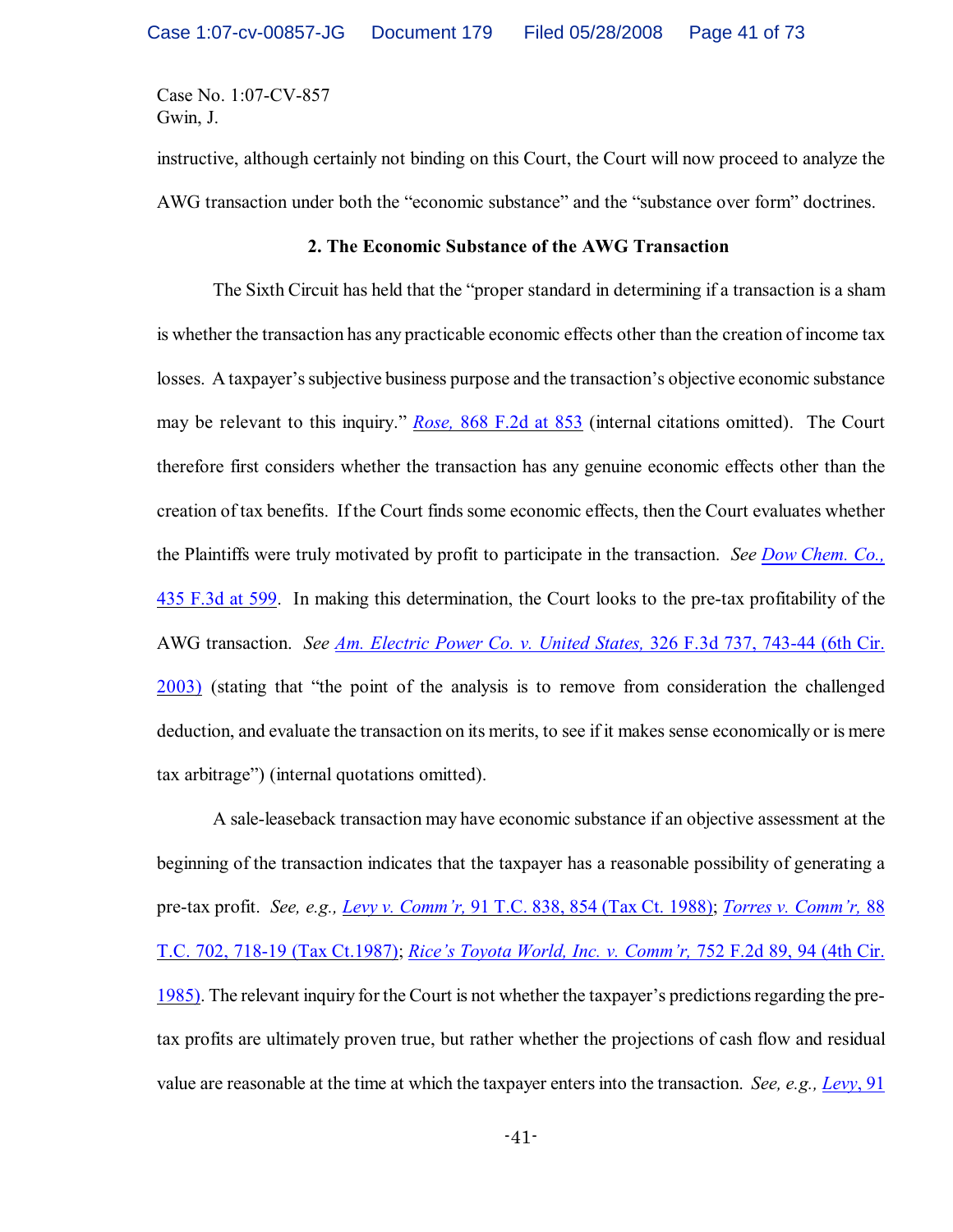T.C. at 858; *Torres,* [88 T.C. at 719](http://www.westlaw.com/keycite/default.wl?rs=CLWP3.0&vr=2.0&cite=88+T.C.+702). The taxpayer generally must only show a reasonably expected, minimal pre-tax profit in order to prove that a transaction has economic substance and is not required to show that its transaction will yield a higher pre-tax return than all other possible investment opportunities.

In this case, at closing, the Plaintiffs had an initial outlay of \$55 million dollars, excluding transaction costs. During the Initial Leaseback Period, the only money that the Plaintiffs receive is the payment of \$1.2 million to PNC in 2000. If AWG exercises the Fixed Purchase Option in 2024, Key and PNC will each receive slightly over \$39 million or a total of \$78 million on their 24-year investment of \$55 million. [Supp. Joint Stip., Doc. [105](https://ecf.ohnd.uscourts.gov/doc1/14103696730) at ¶¶ 113, 114.]

The internal rate of return serves as one industry standard for measuring pre-tax profitability. David Angel testified that the internal rate of return "is a way of calculating the pre-tax cash flows in the transaction." [Angel Tr., Doc. [178-1](https://ecf.ohnd.uscourts.gov/doc1/14113879558) at 87.] On average, Key and PNC typically receive internal rates of return between 2.5% and 3.5% on their leveraged lease transactions. [Pl. Ex. 171, Doc. [148-2](https://ecf.ohnd.uscourts.gov/doc1/14113878269); Angel Tr., Doc. [178-1](https://ecf.ohnd.uscourts.gov/doc1/14113879558) at 87-93.] In comparison, the Plaintiffs will obtain an internal rate of return on the AWG transaction of approximately 3.4% if the 2024 purchase option is exercised. That return is consistent with the internal rate of return that banks generally receive from such deals. [Pl. Ex. 113, Doc. [141-2](https://ecf.ohnd.uscourts.gov/doc1/14113877345); Angel Tr., Doc. [178-1](https://ecf.ohnd.uscourts.gov/doc1/14113879558) at 90-91; Graves Tr., Doc. [178-1](https://ecf.ohnd.uscourts.gov/doc1/14113879558) at 798-801.]

The Government's expert, Thomas Lys, similarly testified that the Trust could reasonably expect to earn a pre-tax return of more than 3% during the Initial Leaseback period because the Plaintiffs will collectively gain approximately \$80 million more than they spend between 1999 and 2023. [Lys Tr., Doc. [178-1](https://ecf.ohnd.uscourts.gov/doc1/14113879558) at 916.] In the unlikely event that AWG exercises the Service Contract option, then the Trust's pre-tax return may exceed 5-8% depending on the business generated by the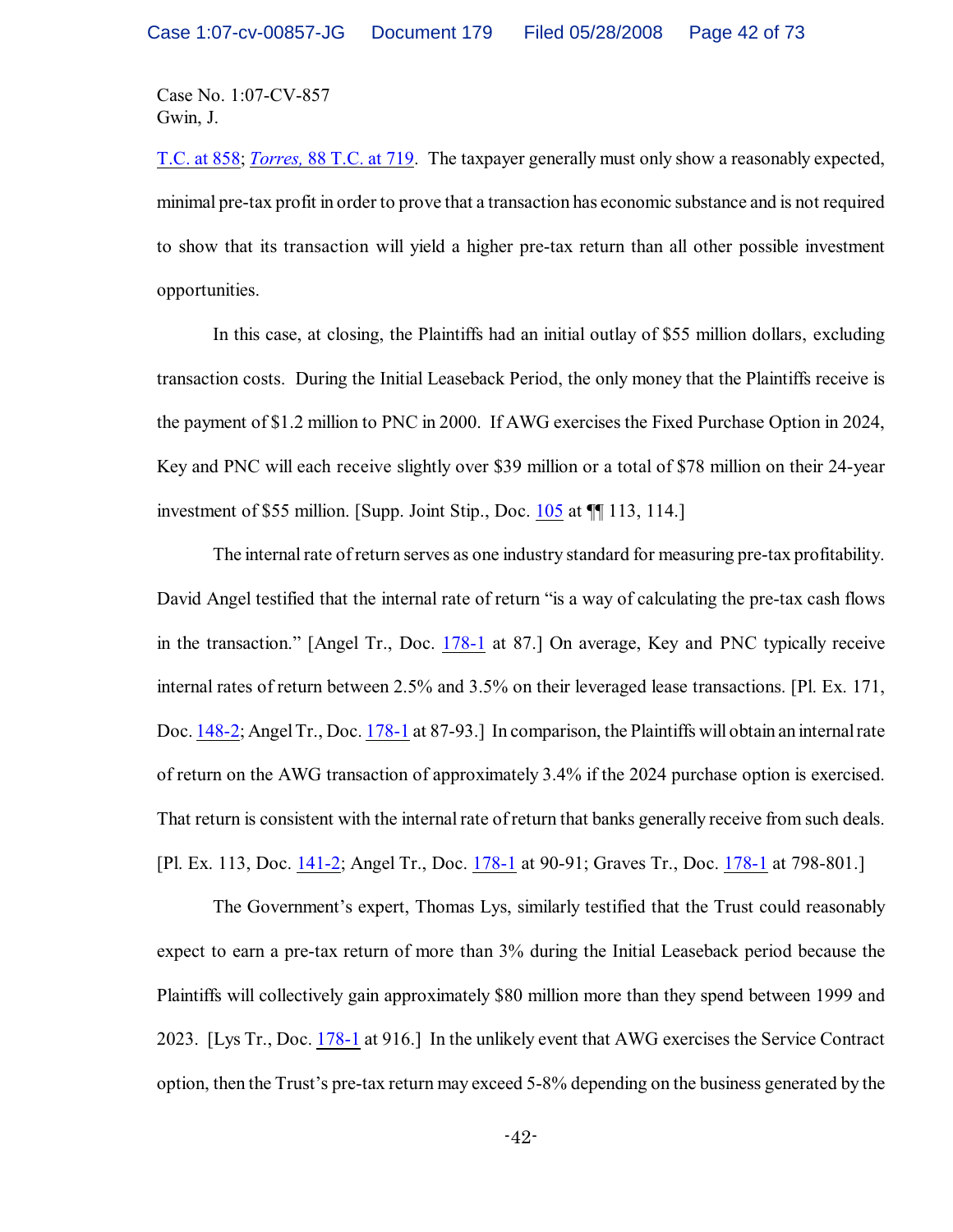Facility under the Service Contract. *[Id.](https://ecf.ohnd.uscourts.gov/doc1/14113879558)* at 916-17.

After examining the totality of the circumstances that existed in 1999, the Court concludes that the Plaintiffs could have reasonably expected to make a small, but guaranteed, pre-tax profit that is sufficient to show that the transaction had some "practicable economic effects other than the creation of income tax losses." *Rose,* [868 F.2d at 853](http://www.westlaw.com/find/default.wl?rs=CLWP3.0&vr=2.0&cite=868+F.2d+851).

Having concluded that the AWG transaction was not an economic sham, the Court must now consider whether the partners engaged in the transaction "for the primary purpose of making a profit." *Bryant v. Comm'r,* 928 F.2d [745, 749 \(6th Cir. 1991\)](http://www.westlaw.com/find/default.wl?rs=CLWP3.0&vr=2.0&cite=928+F.2d+745) (citing *Rose,* 868 F.2d at 853). In evaluating whether the Trust entered into the AWG transaction with the primary goal of making a profit, the Court notes that even "a small chance of making a large profit can support a profit motive." *Bryant,* [928 F.3d at 750](http://www.westlaw.com/find/default.wl?rs=CLWP3.0&vr=2.0&cite=928+F.3d+750).

The Court is convinced that the Plaintiffs were substantiallymotivated to enter into the AWG transaction by the tremendous tax benefits that they could generate by claiming ownership of the Facility. The Court finds, however, that the Plaintiffs did in fact have a "small chance of making a large profit" in the highly unlikely event that AWG exercises the Service Contract option in 2024. As previously discussed, the Plaintiffs could have reasonably estimated that they would achieve an internal rate of return of more than 5-8% under the Service Contract. In 1999, the Plaintiffs knew that changes in German law supporting waste-to-energy incineration plants, together with the ability to increase tipping fee rates under the Service Contract, supported their belief that they could generate significant profit should AWG enter into the Service Contract in 2024.

As will be discussed, the Plaintiffs included requirements in the 1999 Transaction that make a decision by AWG to enter the service contract near impossible. Likely, these requirements were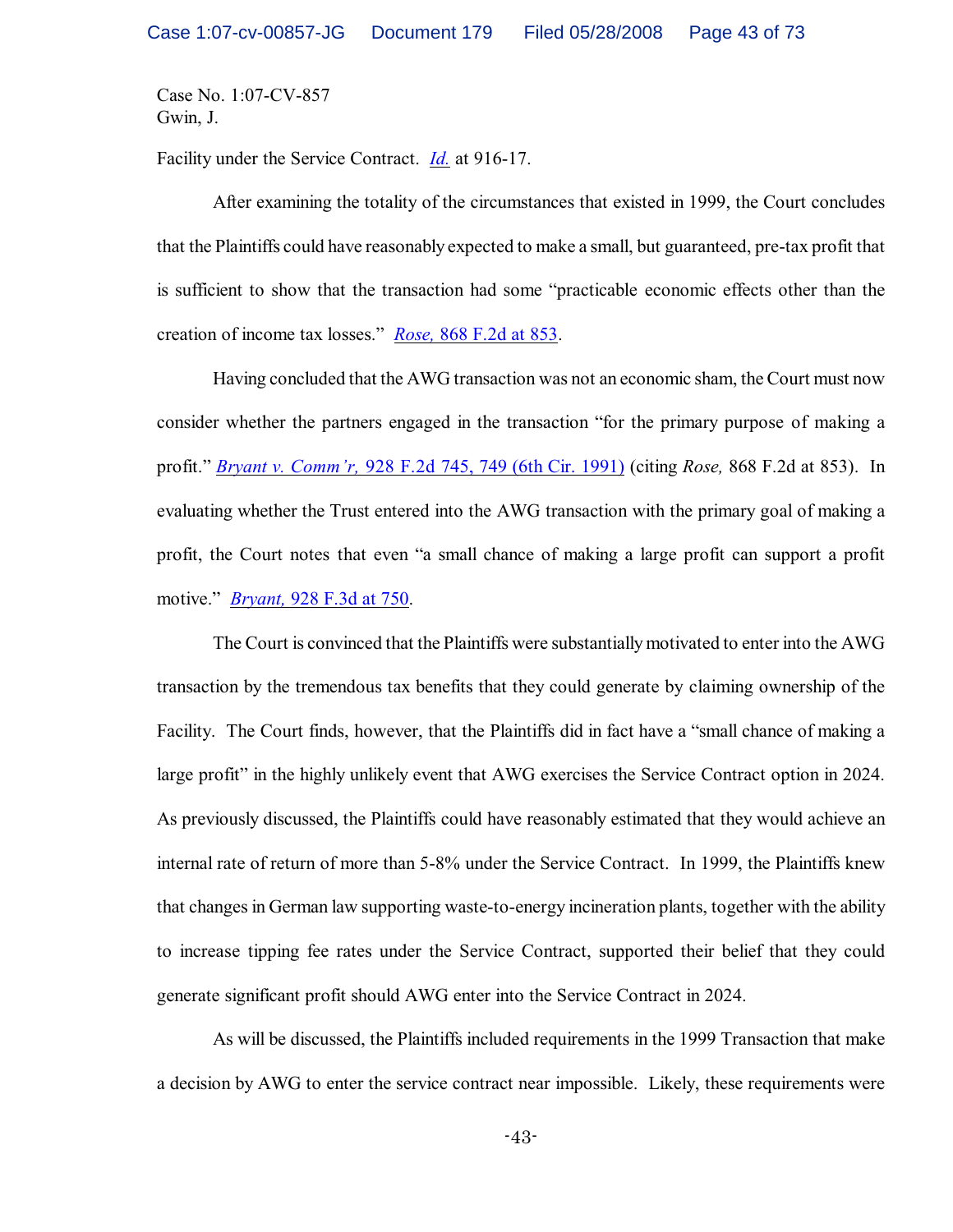intentionally inserted to force the 2024 exercise of the purchase option. The Court will return to a discussion of these issues. However, absent these disqualifying conditions, there is sufficient evidence to support the existence of a profit motive.

Because the Court does not find that the AWG transaction is a complete economic sham, the Court now turns to the "substance over form" analysis to evaluate whether the Plaintiffs are entitled to the depreciation and expenses amortization deductions that they seek as alleged "owners" of the Facility.

#### **3. The Form of the AWG Transaction**

The Plaintiffs argue that they became the owners of the Facility when the AWG transaction closed on December 7, 1999. Accordingly, the Plaintiffs argue that, as owners of the asset, they are entitled to claim deductions for depreciation and amortization of transaction costs. The Government challenges this position and asserts that the Trust never acquired true ownership of the Facility and that the purported structure of the AWG sale-leaseback transaction does not comport with its true nature as a tax-avoidance financing scheme.

In order for the Plaintiffs to prevail on their claim that they are entitled to take depreciation and amortization deductions, they must prove that they both obtained and kept "significant and genuine" characteristics of ownership of the Facility. *See Frank Lyon,* [435 U.S. at 584](http://www.westlaw.com/find/default.wl?rs=CLWP3.0&vr=2.0&cite=435+U.S.+584). Such genuine attributes of ownership are generally found only where the alleged owner bears both the burdens and enjoys the benefits of asset ownership. *See [Coleman v. Comm'r,](http://www.westlaw.com/find/default.wl?rs=CLWP3.0&vr=2.0&cite=16+F.3d+821)* 16 F.3d 821, 826 (7th [Cir. 1994\)](http://www.westlaw.com/find/default.wl?rs=CLWP3.0&vr=2.0&cite=16+F.3d+821). If the partners possess the "benefits and burdens" of ownership, then the Court must respect the form of the AWG sale-leaseback transaction and cannot re-characterize it as a financing arrangement or as the purchase of a future interest. *Frank Lyon,* [435 U.S. at 569, 583-84](http://www.westlaw.com/find/default.wl?rs=CLWP3.0&vr=2.0&cite=435+U.S.+583). The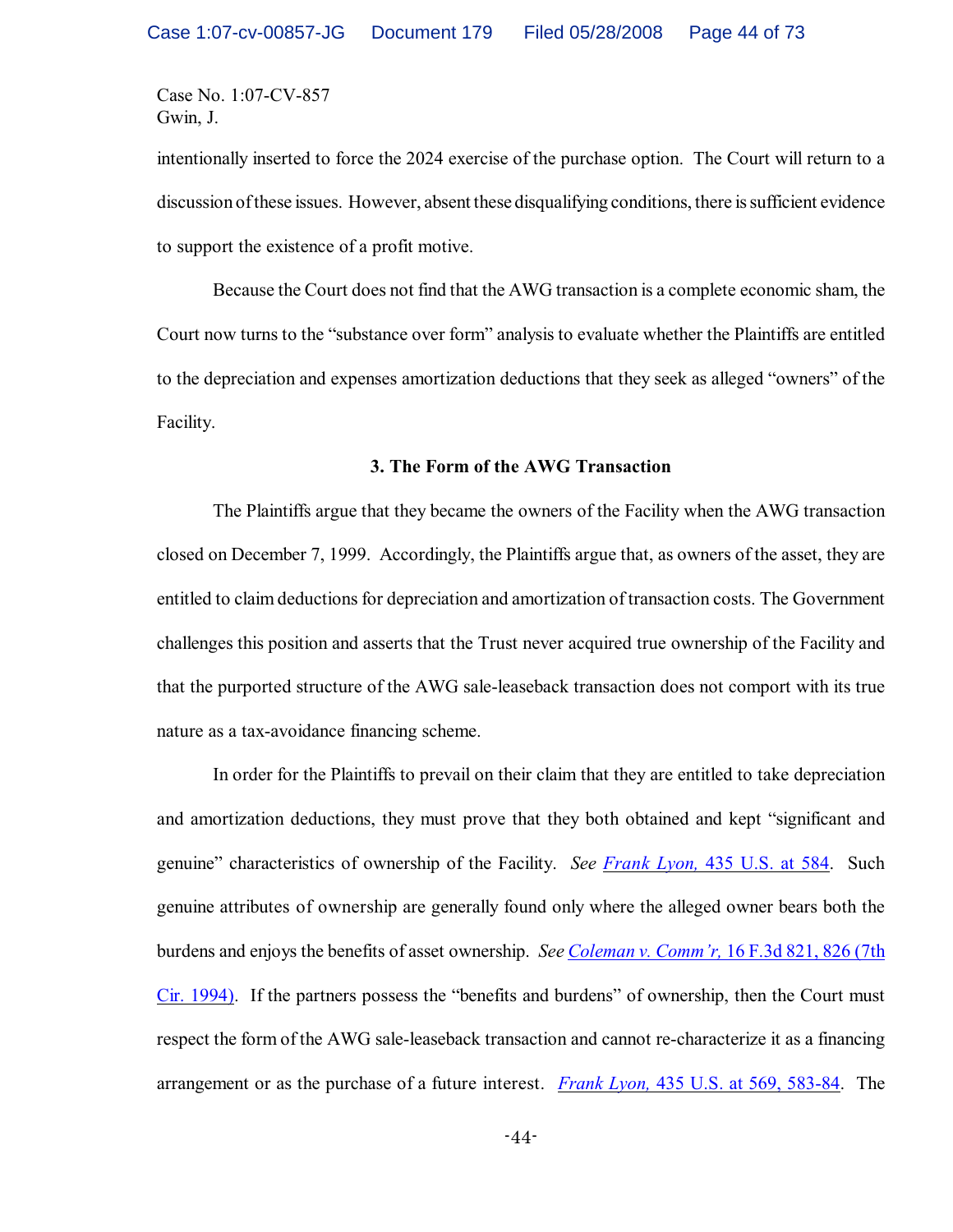Plaintiffs, therefore, must establish that the Head Lease is, in reality, a true sale by AWG to the Trust and that the Trust acquired the significant and genuine attributes of traditional owner status. *See [id.](http://www.westlaw.com/find/default.wl?rs=CLWP3.0&vr=2.0&cite=435+U.S.+584)* [at 584](http://www.westlaw.com/find/default.wl?rs=CLWP3.0&vr=2.0&cite=435+U.S.+584).

For the following reasons, the Court concludes that the AWG transaction is not properly characterized as a transfer of a depreciable ownership interest in the Facility to the Plaintiffs because: (i) no substantive benefits or burdens of ownership are transferred between the parties during the Initial Leaseback Period; (ii) no significant cash flows between the parties exist during the Initial Leaseback Period; (iii) the AWG transaction creates little, if any, risk for the Plaintiffs throughout the Head Lease; and (iv), most importantly, it is nearly certain that AWG will exercise the Fixed Purchase Option in 2024, thus ensuring that the Plaintiffs never actually acquire economic ownership of the Facility. In sum, the Court concludes that the Trust did not become the owner of the Facility at closing in 1999 and it is highly likely that the Trust never will acquire such ownership under the terms of the AWG sale-leaseback transaction.

## *i. No Benefits or Burdens of Ownership Exchanged Between the Parties*

The Plaintiffs have failed to show that they enjoy the benefits or carry the burdens of owning a depreciable interest in the Facility. First, nearly every right and duty that the Trust received under the terms of the Head Lease was contemporaneously returned to AWG after the execution of the Leaseback for the 24-year InitialLeaseback period. Under the terms of the Leaseback, between 1999 to 2024, AWG keeps the same benefits and burdens of ownership that it has held since the Facility became operational in 1976. These rights and duties remain unchanged for AWG, despite its apparent "sale" of the Facility to the Trust and the Trust's simultaneous "lease" of the Facility back to AWG.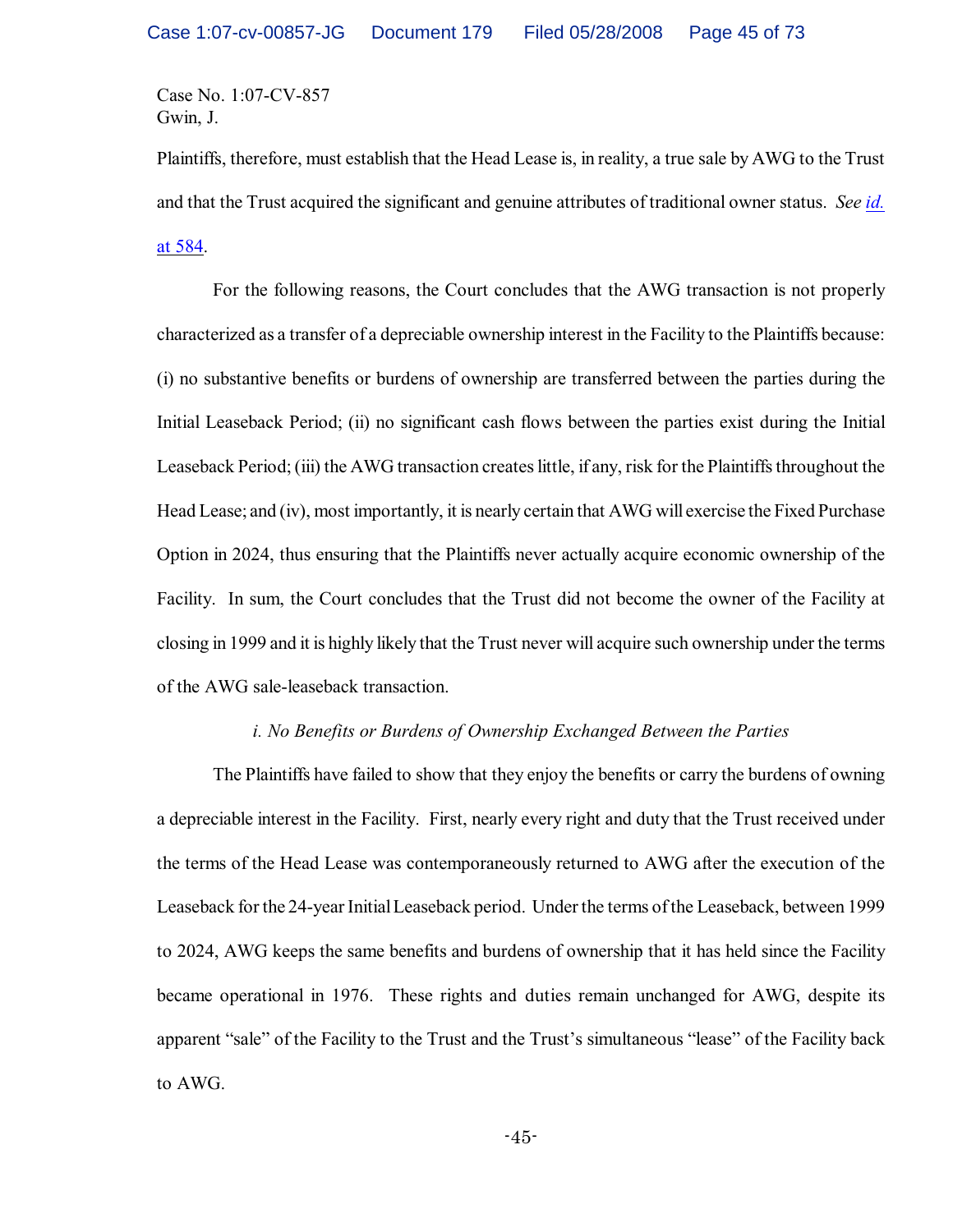The Plaintiffs and AWG structured the 1999 transaction intending that it not be a sale under German law. The Plaintiffs did not take legal title of the Facility. AWG receives the right to "quiet enjoyment" of the Facility and Plaintiffs are only permitted to inspect the Facility on one calendar day each year. Under the contract, AWG must maintain the Facility and make capital improvements to the Facility at its own expense. Under its sublease, AWG may not sublet the Facility and can only assign its interest in the Facility with the Trust's consent. Additionally, AWG has not treated the 1999 Transaction as a "sale" of the Facility. In its audited financial statements, AWG continues to record the Facility as an asset on its balance sheet.

Under German law, the right to take depreciation follows the legal title unless someone else has the right to exclude the legal title holder during the tax useful life of the facility. AWG takes depreciation on the Facility for German tax purposes. In addition to maintaining the rights and benefits of economic ownership of the Facility under German law, AWG remains solely responsible for environmental liabilities related to the Facility. Finally, AWG did not meet any of the regulatory requirements it would have needed to satisfy if it sold the Facility.

Under the terms of the AWG transaction, the Trust obtained the right to physically inspect the Facility on one day each year and the right to condemnation proceeds in the unlikely event that the Facility is taken by condemnation during the Initial Leaseback period. Apart from these rights, AWG retained all important ownership interests. Because the transaction also included guarantees by the municipalities and regional German governments, the risk of condemnation was extremely minimal. Under German law, municipalities must dispose of waste and after 2005 such disposal must be done using incineration. Against this backdrop, the Plaintiff offers no explanation why German officials would institute condemnation proceedings.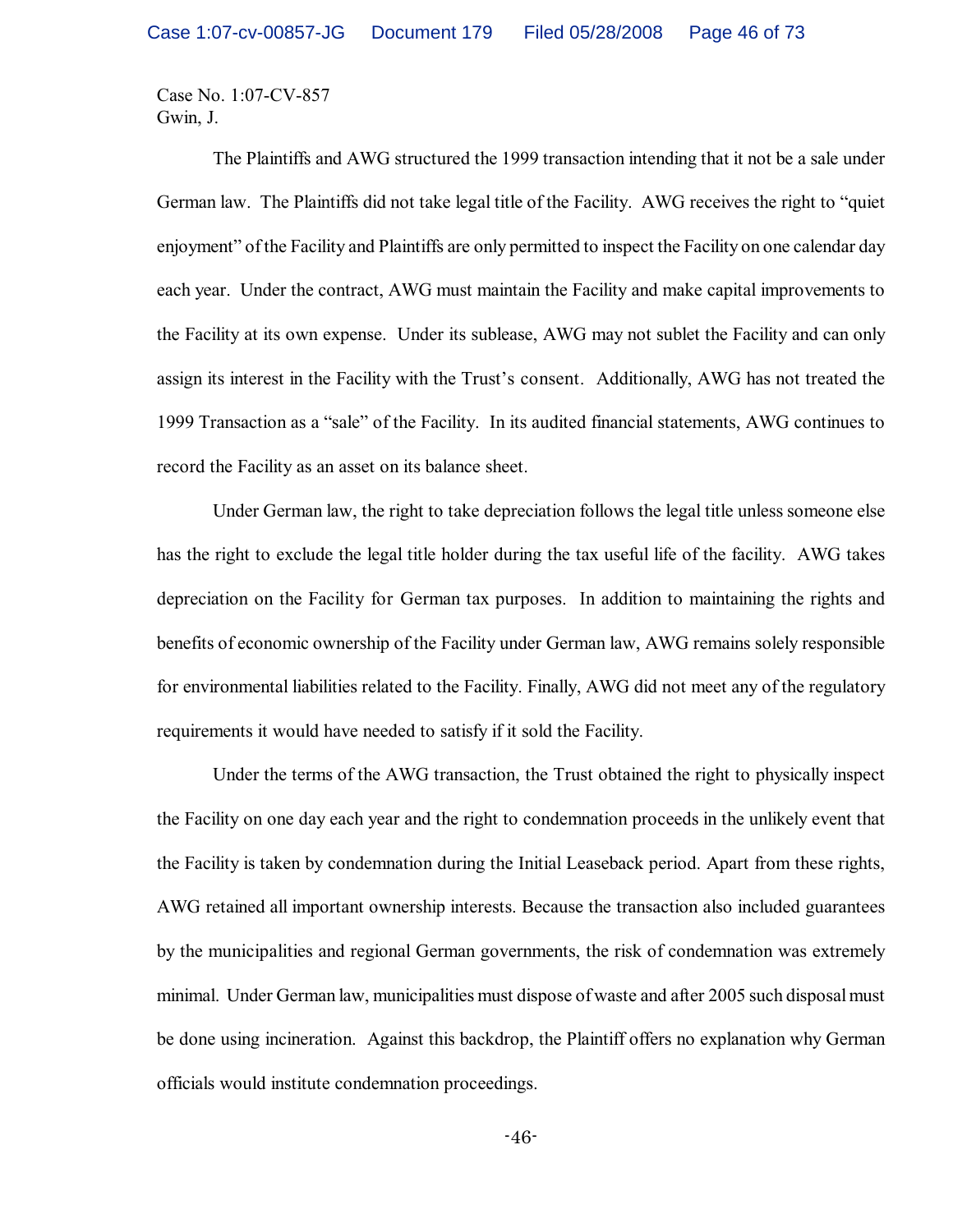AWG, therefore, retains nearly all attributes of ownership, and the Plaintiffs acquire few such rights or burdens of ownership, during the initial term to 2024. AWG retains legal title to the Facility, possesses the Facility, maintains the Facility, pays all taxes and all costs on the Facility, operates the Facility, and improves the Facility. AWG remains responsible for maintaining insurance coverage, including paying for property damage and environmental liability insurance. AWG continues to retain all profits acquired from tipping fees, as well as the sale of electricity and steam heat, generated by the Facility. Simply described, the Plaintiffs enjoyed almost none of the attributes of ownership during the sublease term to 2024.

The record reflects that both the Plaintiffs and AWG structured the deal in this manner to avoid the transfer of any substantive rights or liabilities associated with ownership to the Trust and to ensure that AWG would continue to reap the tax benefits of ownership under German law. AWG itself accurately summarized the relationship between the parties during the Initial Leaseback Period when it informed the German tax authorities of the following:

[P]ossession, use, and the obligations will at no time – not even for one legal second – be transferred to the U.S. Trust, if [AWG] exercises the FPO. By entering into the sublease, [AWG] will – if the transaction is consummated as agreed – obtain the incontestable right to use the [Facility] over the duration of the sublease term . . .

[Joint Ex. 28 (Adv. Tax Ruling Req.), Doc. [164-5](https://ecf.ohnd.uscourts.gov/doc1/14113879178) at CLIF-005512.]

The Court concludes that the substantive benefits and burdens traditionally associated with asset ownership were not transferred from AWG to the Plaintiffs during the initial sublease leaseback period to 2024.

# *ii. No Cash Flows Between the Parties*

Second, despite the fact that the structure of the transaction purportedly results in the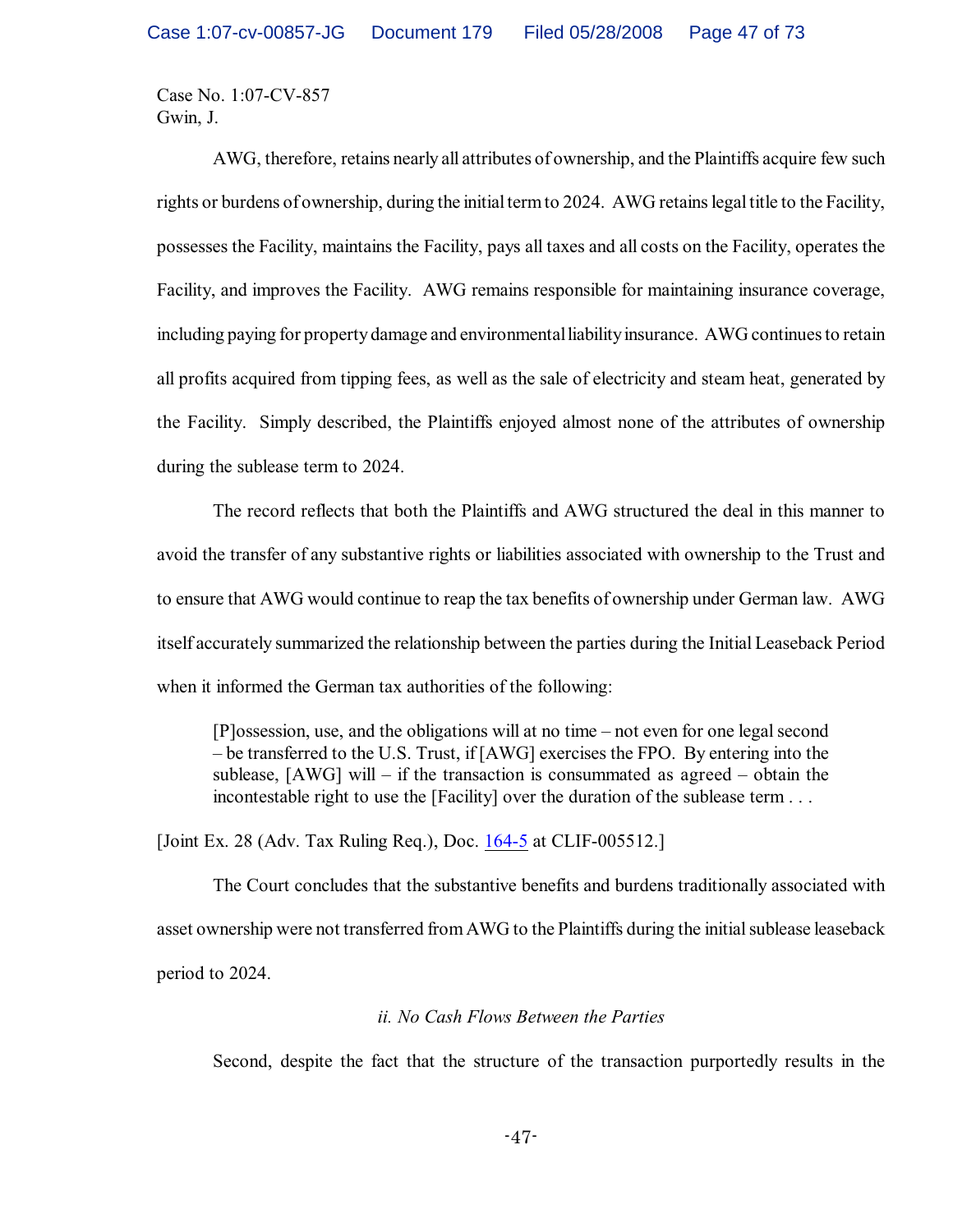exchange of hundreds of millions of dollars in purchase payments and subsequent rent payments between the Trust and AWG, the onlymoney that is ever actually exchanged fromDecember 7, 1999 until January 1, 2024 is the \$28.5 million received by AWG at closing and the \$1.2 million payment to be made from the Equity PUA to PNC on March 7, 2000. [Joint Ex. 46 (PNC Purpose/Transaction Summary), Doc. [166-5](https://ecf.ohnd.uscourts.gov/doc1/14113879231) at IRS-ADME0206; Joint Ex. 15 (PUA), Doc. [160-5](https://ecf.ohnd.uscourts.gov/doc1/14113878718) at IRS-ADM-003183; Joint Ex. 2 (Participation Agreement), Doc. [156](https://ecf.ohnd.uscourts.gov/doc1/14103878601); Joint Ex. 9 (Series A PUA), Doc. [159-2](https://ecf.ohnd.uscourts.gov/doc1/14113878676) at IRS-ADM-002973; Joint Ex. 10 (Nord LB PUA), Doc. [159-3](https://ecf.ohnd.uscourts.gov/doc1/14113878677) at IRS-ADM-002999; Joint Ex. 25 (Closing Funding Mem.), Doc. [164-2](https://ecf.ohnd.uscourts.gov/doc1/14113879175) at IRS-ADM-00503-10.] With the exception of the \$1.2 million payment to PNC in 2000, the rent and debt payment schedules throughout the Initial Leaseback Period are identical in both amount and timing. These perfectly off-setting, circular payments from and then back to the German banks strongly indicate that the AWG transaction has little substantive business purpose other than generating tax benefits for the Plaintiffs between 1999 and 2024.

AWG has therefore not only continued to use, maintain, and operate the Facility in the exact same way as it did before the AWG transaction, but it also has been able to do so without actually paying any rent to the Trust out of its own pockets.

### *iii. Minimal Risk to the Plaintiffs Under the AWG Transaction*

Third, the structure of the AWG transaction effectively protects the Plaintiffs from any possible risk of financial loss, including the loss of its initial \$55 million equity investment. As the Government's expert, Morris Shinderman, testified at trial, the AWG transaction does not carry any of the substantive credit, residual value, or remarketing risks typically experienced by a lessor in a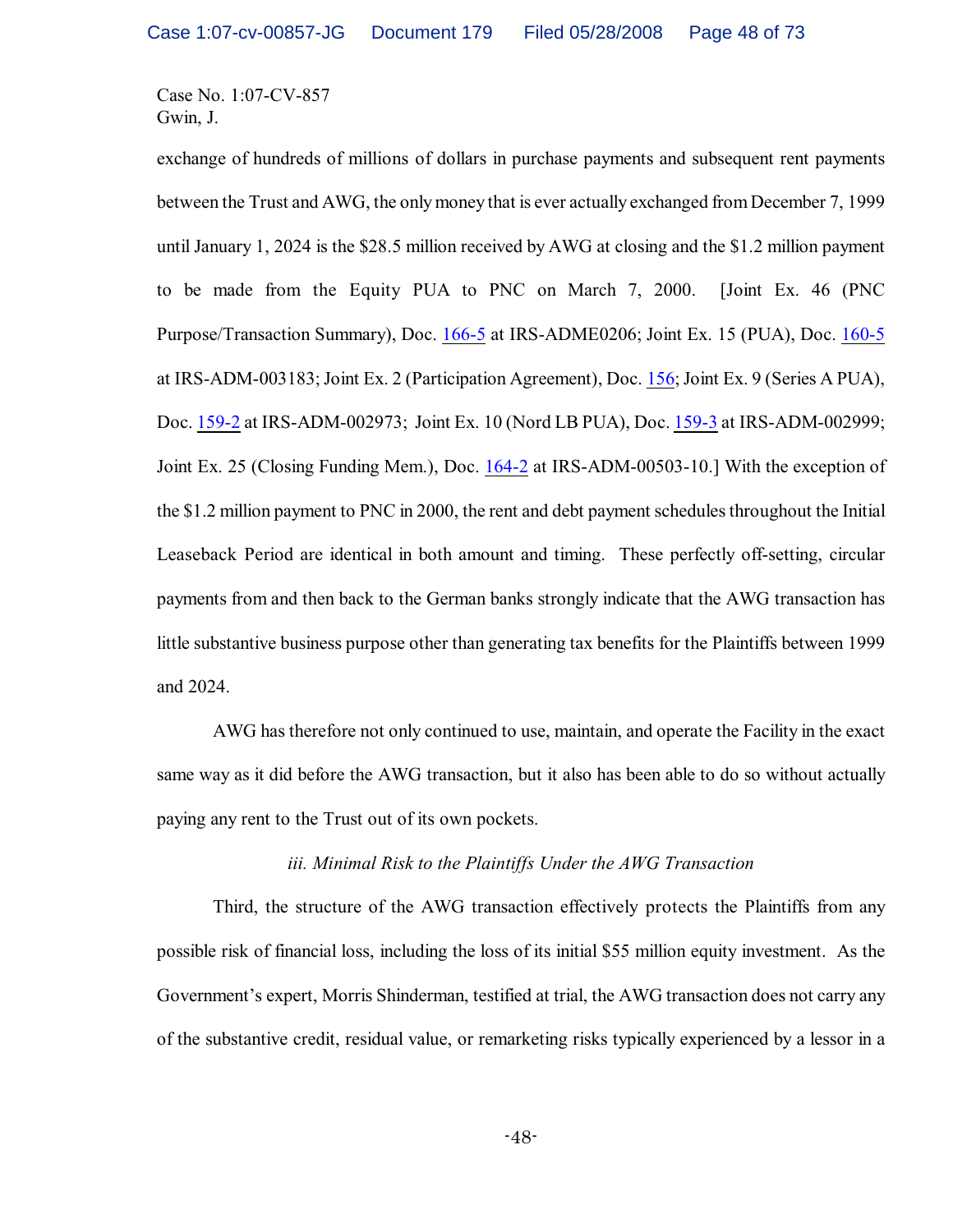leveraged lease.<sup>11/</sup>

The transaction does not carry any substantive credit risk for the Plaintiffs. AWG's purported rent payments were guaranteed by the German banks through the creation of the Debt PUAs and thus the likelihood of any payment default is highly improbable.<sup> $12/1$ </sup> Further, as mentioned above, the Fixed Purchase Option ensures that the Plaintiffs will receive a small, but guaranteed, return on their 1999 equity investment. Additionally, the transaction has a guaranty from the municipal members of AWG, backed by the German federal government. Even in the unlikely event that AWG were to go bankrupt during the pendency of the relationship, the Plaintiffs are guaranteed a small positive rate of return because the Participation Agreement requires a letter of credit providing credit protection for a specified "termination value." This letter of credit serves as an investment protection, backing up the defeasance accounts and ensuring that the Plaintiffs would be made whole if AWG prematurely terminated the contract.

Based on the letter of credit and PUAs, PNC classified the credit risk of the AWG transaction as a "1" on a scale of 1 to 6, with 1 being the lowest possible credit risk to PNC. [Keener Tr., Doc. [178-1](https://ecf.ohnd.uscourts.gov/doc1/14113879558) at 355-59; Joint Ex. 46 (PNC Purpose/Trans. Summ.), Doc. [166-5](https://ecf.ohnd.uscourts.gov/doc1/14113879231) at IRS-ADM-E0214; Joint Ex. 43 (PNC Risk Rating Grid), Doc. [166-2](https://ecf.ohnd.uscourts.gov/doc1/14113879228) at IRS-ADM-E0140.] Further, even if there was a default that triggered a termination payment, the Plaintiffs would demand payment from AWG and could liquidate the collateral in the PUAs to meet their debt obligations to the German banks. [Angel

 $\frac{11}{11}$  Shinderman testified, in relevant part, at trial: "[I]n my judgment, the credit risk has been mitigated by the defeasance. In my judgment, the remarketing risk at the end of the lease term has been mitigated by the need to enter into the purchase option or into the service contract. . . The residual value risk has also been taken care of by either the purchase option or the service contract. The residual value risk in my judgment doesn't exist at the end of the lease term. [Shinderman Tr., Doc. [178-1](https://ecf.ohnd.uscourts.gov/doc1/14113879558) at 1115.]

 $\frac{12}{12}$  Key knows of no PUA providers that have ever gone bankrupt. [Angel Tr., Doc. [178-1](https://ecf.ohnd.uscourts.gov/doc1/14113879558) at 221; Meilman Tr., Doc. [178-1](https://ecf.ohnd.uscourts.gov/doc1/14113879558) at 526; Shinderman Tr., Doc. [178-1](https://ecf.ohnd.uscourts.gov/doc1/14113879558) at 1115-16.]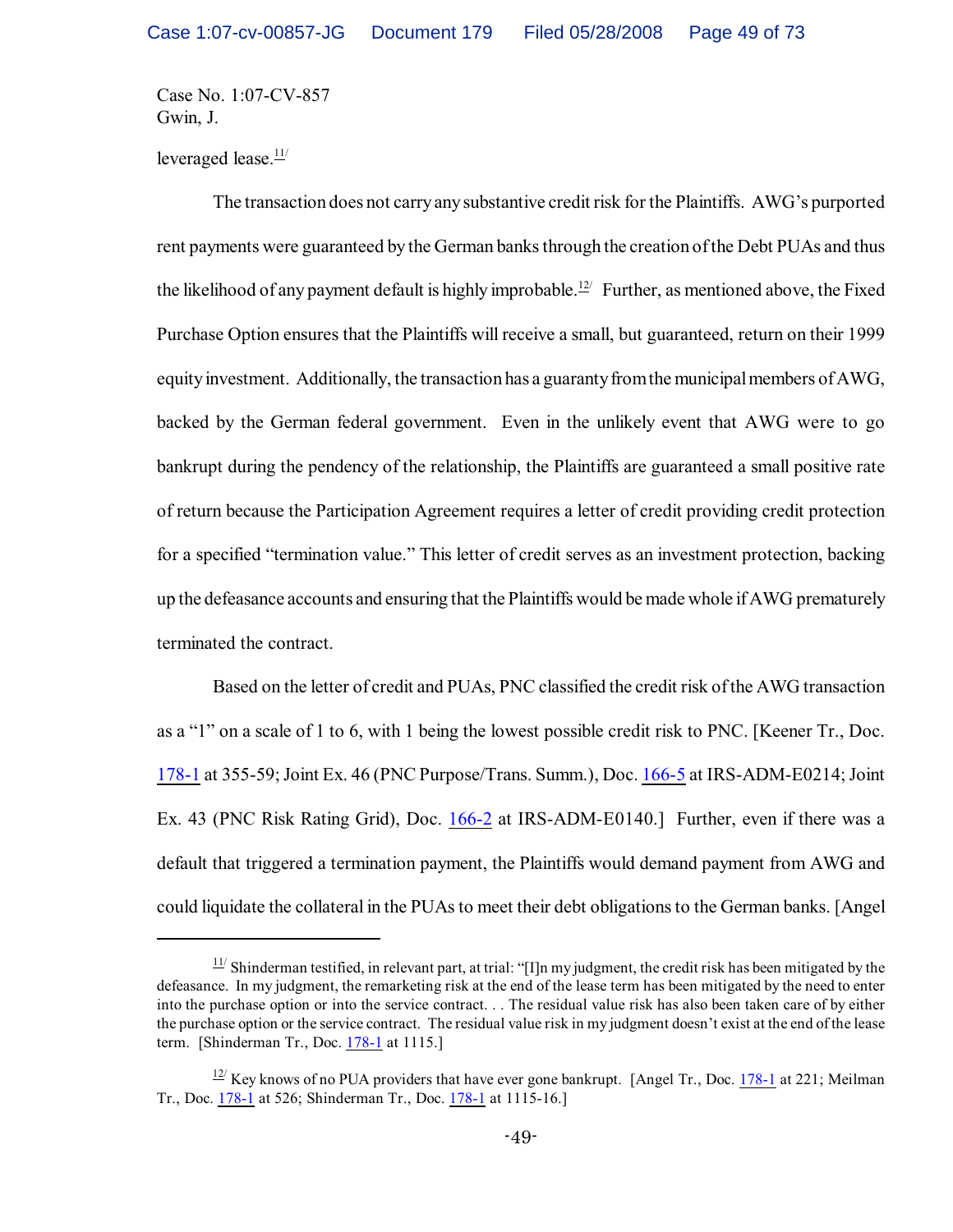Tr., Doc. [178-1](https://ecf.ohnd.uscourts.gov/doc1/14113879558) at 166, 234-35; Shinderman Tr., Doc. [178-1](https://ecf.ohnd.uscourts.gov/doc1/14113879558) at 1115-16; Joint Ex. 16 (Letter of Credit), Doc. [161-1](https://ecf.ohnd.uscourts.gov/doc1/14113878753); Joint Ex. 12 (Guaranty Agreement), Doc. [160-12](https://ecf.ohnd.uscourts.gov/doc1/14113878715); Joint Ex. 46 (PNC Purpose/Transaction Summary), Doc. [166-5](https://ecf.ohnd.uscourts.gov/doc1/14113879231) at IRS-ADM-E0208, 214; Pl. Ex. 80 (Final Key Credit Package), Doc. [137-1](https://ecf.ohnd.uscourts.gov/doc1/14113877181) at KSP0169525-169532.]

The Plaintiffs suggest that they bear remarketing risks. This would be true if it were likely that, in 2024, AWG would choose the service contract rather than the purchase option. However, the Plaintiffs do not carry any substantive remarketing risk under the AWG transaction because, in 2024, AWG will almost certainly reacquire the Facility by exercising the Fixed Purchase Option.

The Plaintiffs also do not experience any residual value risk under the AWG transaction. When AWG exercises the Fixed Purchase Option in 2024, AWG will reacquire ownership of the Facility and the Plaintiffs will assume no residual risk. Even in the highly unlikely event that AWG exercises the Service Contract option in 2024, the Plaintiffs are partially insulated from any residual value risk because they will receive an almost guaranteed return on their \$55.1 million equity investment through the capacity charges that they will gain under the Service Contract. Under their agreements, the capacity charges need be sufficient to retire all obligations under the substitute loan. The record shows that PNC knew that any possible residual risk would be mitigated by the capacity charges under the Service Contract. [Keener Tr., Doc. [178-1](https://ecf.ohnd.uscourts.gov/doc1/14113879558) at 351-53; Shinderman Tr., Doc. [178-1](https://ecf.ohnd.uscourts.gov/doc1/14113879558) at 1115, 1117; Def. Ex. DDDDDD (PNC Leasing Presentation), Doc. [151-4](https://ecf.ohnd.uscourts.gov/doc1/14113878414) at PNC0005857.]

The fact that the Plaintiffs experience little, if any, substantive risk from the AWG transaction undermines their claim that they acquired a depreciable interest in the Facility on December 7, 1999. *See, e.g., Kwiat v. Comm'r,* [1992 WL 178603, at \\*6 \(T.C. 1992\)](http://www.westlaw.com/keycite/default.wl?rs=CLWP3.0&vr=2.0&cite=1992+WL+178603); *[TIFD III-E, Inc.,](http://www.westlaw.com/find/default.wl?rs=CLWP3.0&vr=2.0&cite=459+F.3d+236)* 459 F.3d at 236- [37](http://www.westlaw.com/find/default.wl?rs=CLWP3.0&vr=2.0&cite=459+F.3d+236).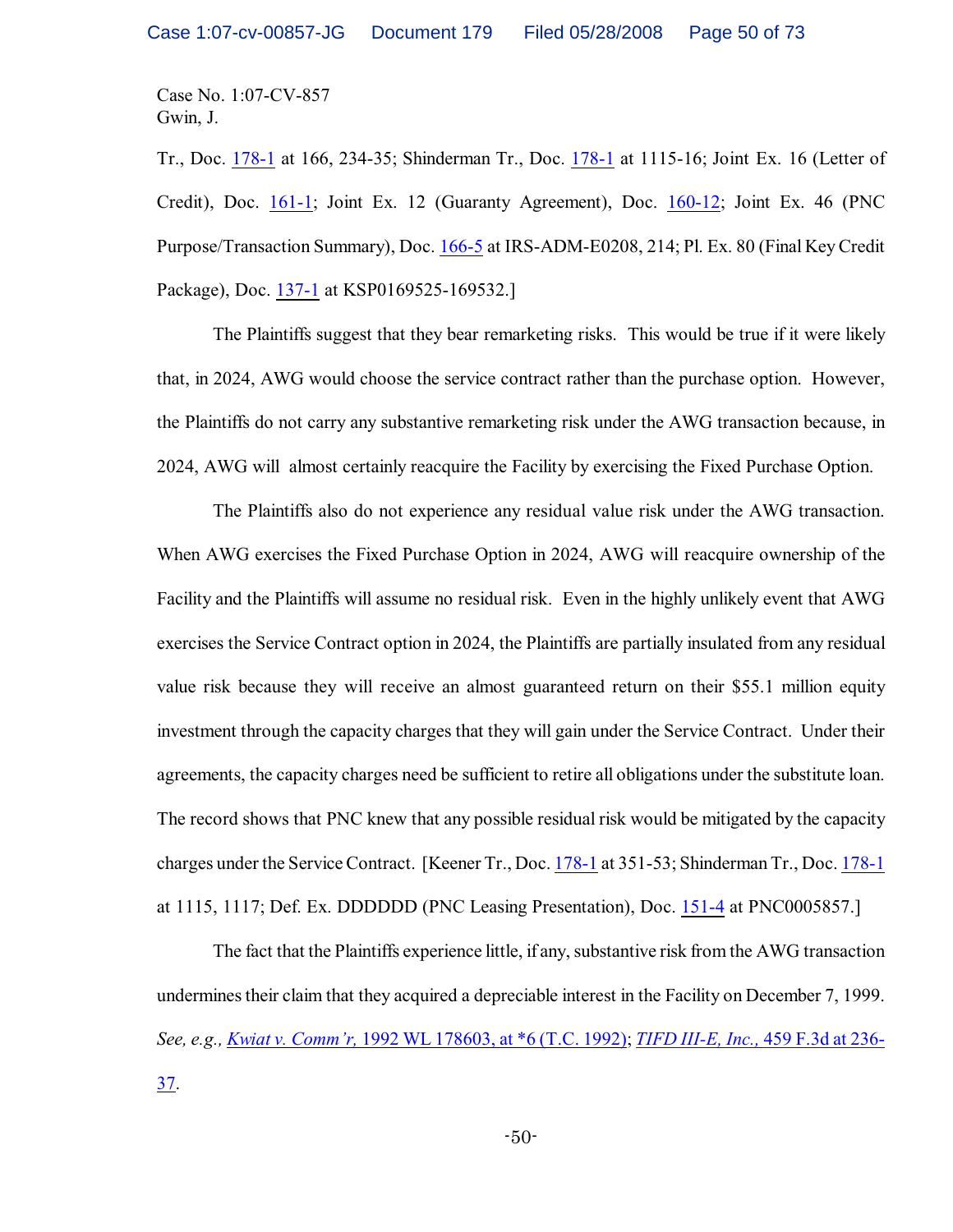### *iv. The Fixed Purchase Option Will Be Exercised*

Most importantly, in 2024, AWG has the ability to reacquire the Facility under the Fixed Purchase Option without ever having lost control or use of the Facility and without being required to expend any of its own money for the purchase. The Court finds that it is highly likely that AWG will exercise this Fixed Purchase Option in 2024, and that the parties intended this result when they closed the AWG deal on December 7, 1999. It is nearly certain that AWG will exercise the Fixed Purchase Option in 2024 because AWG will be financially unable to exercise the Service Contract option and, moreover, AWG will have little economic or political incentive to give up control of the Facility to the Trust under the Service Contract.

## *a) The Fixed Purchase Option is the Only Economically Feasible Choice for AWG*

First, the Court finds that it will not be economically feasible for AWG to exercise the Service Contract option in 2024 because it will not be able to secure the non-recourse financing that it is required to obtain as a condition precedent to its ability to enter into the Service Contract. In order to enter into the Service Contract, AWG must first arrange for a non-recourse refinancing of the entire \$383 million in non-recourse debt that will still be outstanding in 2024. AWG cannot defease the obligations under the refinanced loan. [Joint Ex. 2, Doc. [156](https://ecf.ohnd.uscourts.gov/doc1/14103878601) at IRS-ADM-002149-50.]

The requirement that AWG, and not the Trust, must obtain non-recourse refinancing to avoid exercising the fixed purchase option contrasts with the Plaintiffs' argument that they intended to purchase the Facility with the 1999 transaction. According to the Plaintiffs, if AWG does not exercise the purchase option in 2024, the Trust would simply continue its ownership of the Facility and AWG would become a purchaser of services under the Service Contract. The 1999 transaction then requires the purchaser of services, AWG, to obtain a \$383 million non-recourse loan for the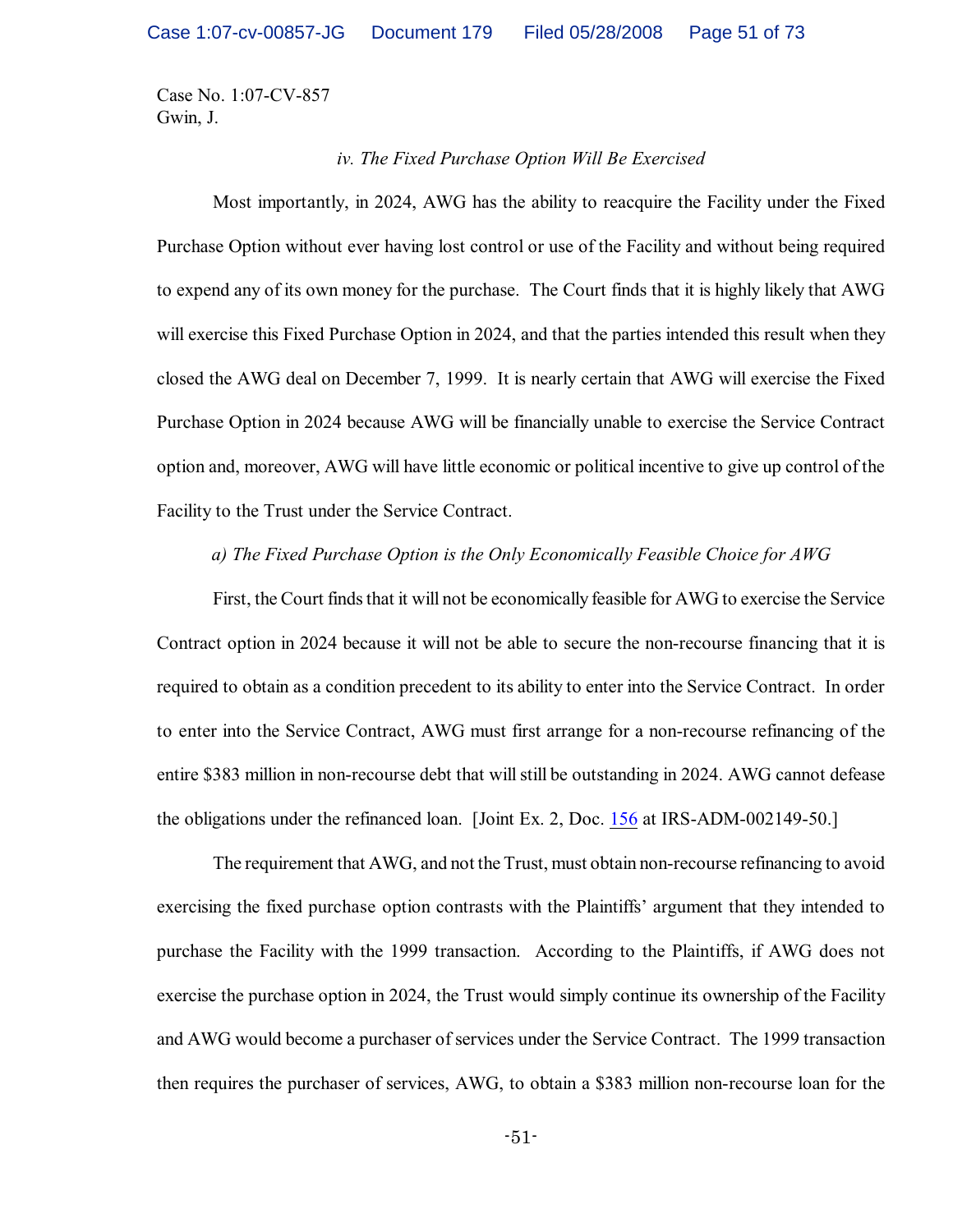claimed owner of the Facility, the Trust.

The Plaintiff gives no plausible explanation why the purchaser ofservices, and not the claimed owner of the Facility, should face the burden of obtaining financing ifit declines to exercise the Fixed Purchase Option. The Court surmises that the Plaintiffs likely included this refinancing provision in order to effectively force AWG into exercising the Fixed Purchase Option. The Transaction requirement that puts the burden upon AWG to obtain non-recourse financing if it elects the Service Contract in 2024 seems significantly inconsistent with the Plaintiffs' purported ownership of the Facility. This obligation is the functional equivalent to a requirement that a tenant under a lease be required to obtain refinancing for a landlord as a condition to renewing the lease.

Apart from the strangeness of requiring a non-owner to obtain difficult financing before that non-owner is permitted to enter a contract that is very favorable to the claimed owner, the refinancing seems impossible. In major part, lenders look to the value of collateral in deciding whether to offer non-recourse financing. Thomas Lys, an accounting professor from the Kellogg School of Management at Northwestern University, testified persuasively that AWG will be compelled to exercise the Fixed Purchase Option in 2024 because it will be unable to obtain the required nonrecourse refinancing of the \$383 million loan balance. The Plaintiff's appraiser, Deloitte, estimates that the Facility will be worth \$390 million in 2024. Lys testified that, under Deloitte's own projections, AWG would be requesting a non-recourse loan with a loan-to-value ratio of over 98%.

If non-recourse financing could be obtained, a provision in the Service Contract requires AWG to make an initial \$50 million payment. The true amount of the non-recourse loan required to enter the Service Contract, therefore, would be \$333 million. Even with this payment, however, the loan-to-value ratio of the non-recourse loan that AWG is required to obtain would be in the range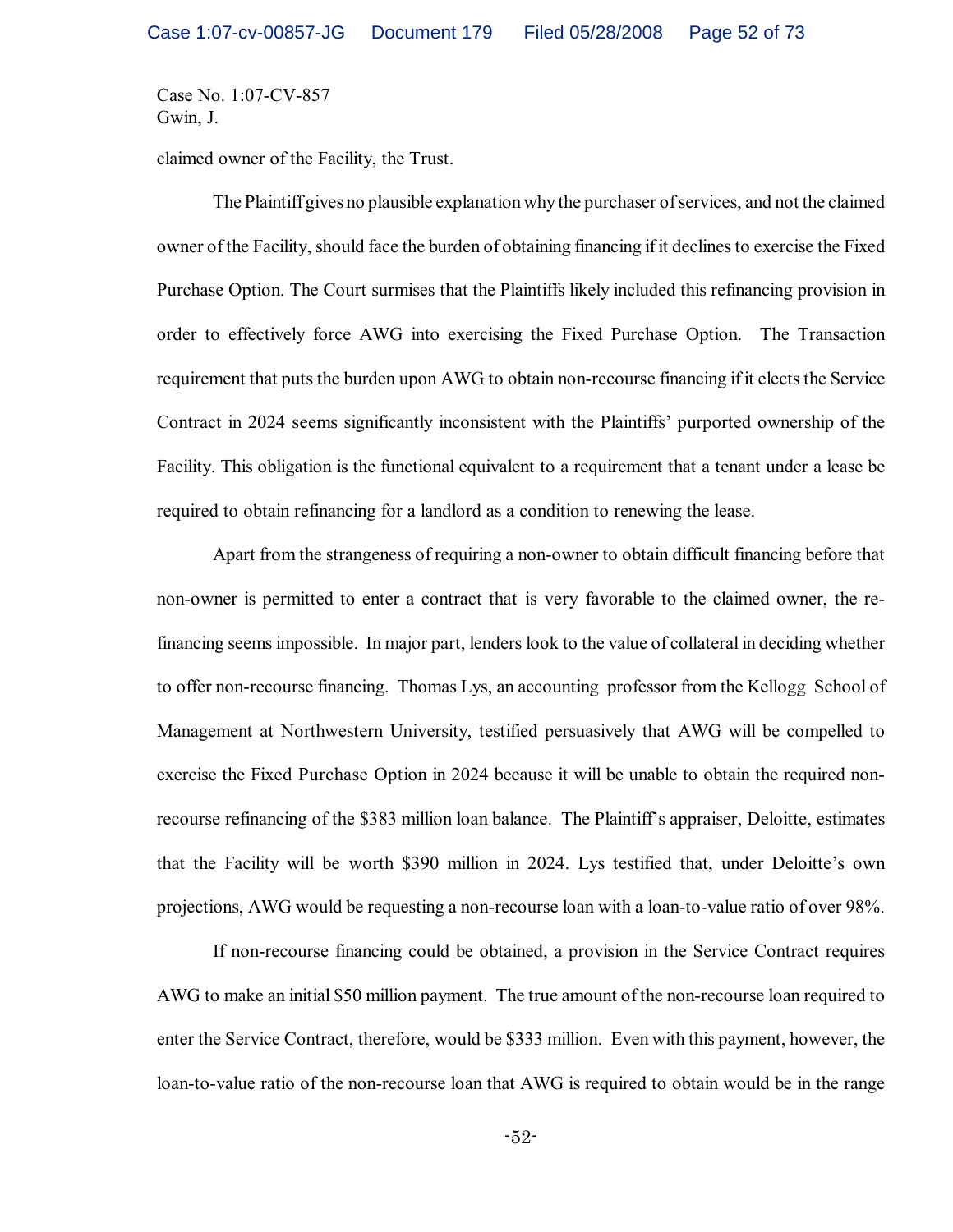of 85%, significantly above what could be obtained.

Because the non-recourse loan cannot be legally or economically defeased under the Participation Agreement, any lender would need look to the value ofthe Facility for repayment in the event of default. Lys testified that it would be practically impossible for AWG to obtain non-recourse financing with such a high loan-to-value ratio. He testified that a 2005 survey of German lending "shows that loan-to-value ratios in Germany range up to 67 percent. But understand, the 67 percent is for perfect asset that has a very high debt capacity." [Lys Tr., Doc. [178-1](https://ecf.ohnd.uscourts.gov/doc1/14113879558) at 903.] It is unlikely that the AWG Facility could even support a 67 percent loan-to-value ratio. The AWG Facility is "illiquid, unique and has no alternative uses." *Id.* [at 902](https://ecf.ohnd.uscourts.gov/doc1/14113879558).

Without defeasance or recourse, the Court finds that AWG would not be able to obtain the requisite non-recourse refinancing. The Court therefore concludes that AWG will be compelled to exercise the Fixed Purchase Option in 2024 and that this ultimate outcome was known by the parties to the AWG transaction in 1999.

To rebut this, the Plaintiffs say that other Participation Agreement provisions would cause lenders to support a higher loan-to-value ratio. The Plaintiffs argue that the collateral available to a lender in this scenario would include more than just the value of the Facility. They claim that AWG would in fact be able to obtain the requisite non-recourse refinancing in 2024 "based on the expected value of the Facility, the substantial collateral package available at that time, and the short average life of the refinanced debt. The collateral package includes the Trust's interest in the Service Fees, which alone will be sufficient to service the debt on the new loans. The collateral package also includes guarantees by the bankruptcy-remote German Cities." [Pl. Post-Trial Prop. Conc. of Law, Doc. [118](https://ecf.ohnd.uscourts.gov/doc1/14103745473) at 81.] This Court disagrees.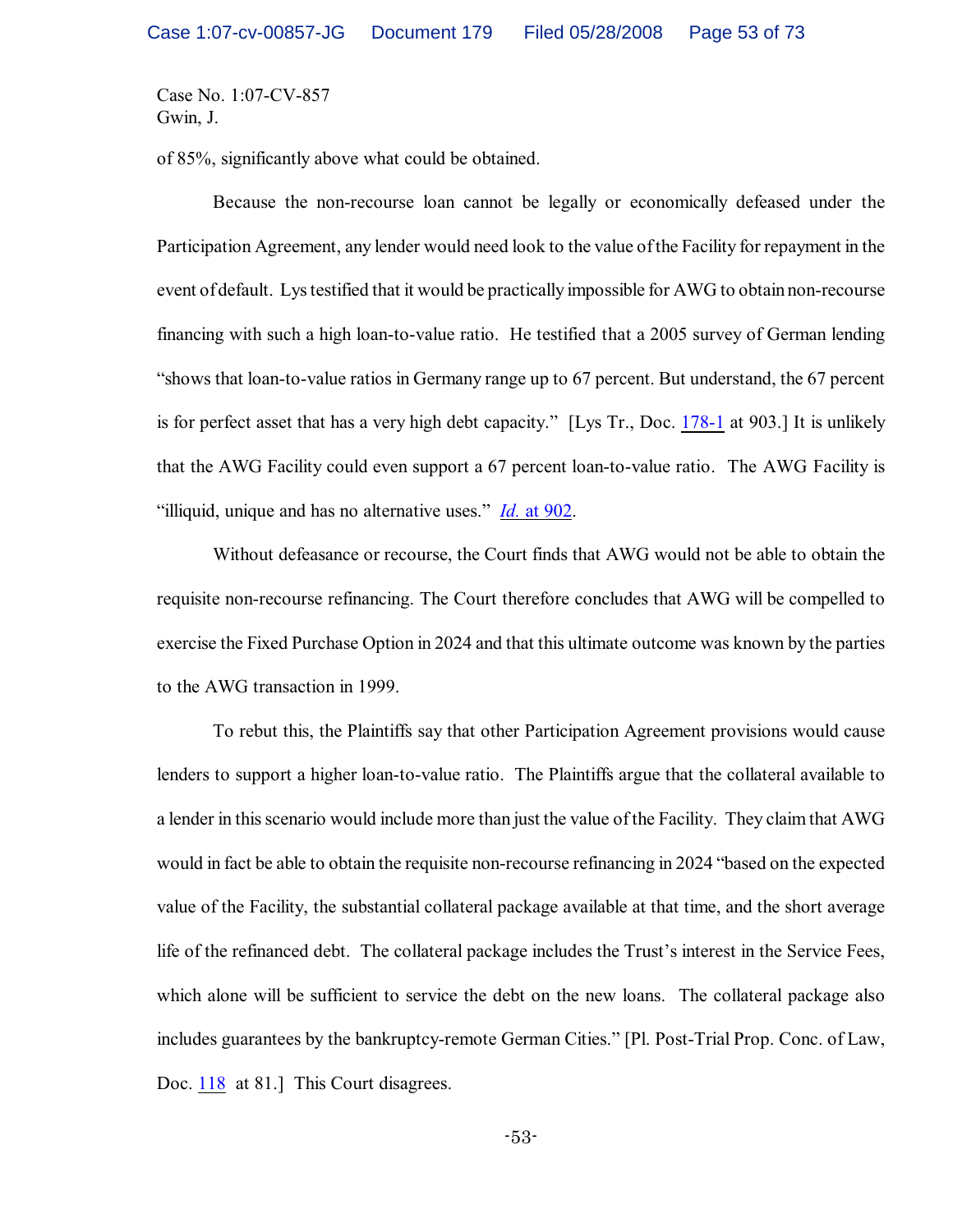The Court has already addressed the fact that the expected value of the Facility, under Deloitte's own projections, will be insufficient for AWG to secure non-recourse financing at a remotely reasonable loan-to-value ratio. Further, the Court notes that the Service Fees under the Service Contract are not to be paid on a "hell or high water" basis. [Joint Stip., Doc. [83-1](https://ecf.ohnd.uscourts.gov/doc1/14113678226) at  $\P$  102.] This means that, under the Service Contract option, AWG is required to payService Fees to the Trust only to the extent that the Trust actually performs the obligations required of it under the Service Contract. If a disruption in service occurs such that AWG's solid waste does not get incinerated by the Facility, then AWG is not required to pay the fees. [Angel Tr., Doc. [178-1](https://ecf.ohnd.uscourts.gov/doc1/14113879558) at 208-16; Joint Ex. 13, Doc. [160-3](https://ecf.ohnd.uscourts.gov/doc1/14113878716) at IRS-ADM-003105-06, 003114.] Lyslogically testified that a lender must evaluate whether to extend non-recourse financing based on an assumption of default by the borrower, which in this case means an assumption that the Facility is no longer operable. In such a case, AWG would not be required to pay Service Fees to the Trust and such fees would not be included in the estimated value of collateral for a lender considering whether to lend AWG a non-recourse loan in 2024.

Finally, the Court finds that it is highly unlikely that AWG's municipal shareholders would provide a guarantee of AWG's obligations under the Service Contract to pay Capacity Charges and Service Fees. AWG's procurement of this guarantee is a condition precedent to their ability to enter into the Service Contract and the guarantee must be approved by the county of Dusseldorf. Dr. Matthias Heisse testified at trial that an "obstacle" to entering into the Service Contract would be convincing the German cities of Wuppertal and Remscheid to extend such a guarantee. [Heisse Tr., Doc. [178-1](https://ecf.ohnd.uscourts.gov/doc1/14113879558) at 1031.] Heisse testified that, while the municipalities signed the original guarantee in 1999 because the defeasance accounts protected it from the risk of serious financial loss, the 2024 guarantee would be a much more risky, controversial political and economic choice for the German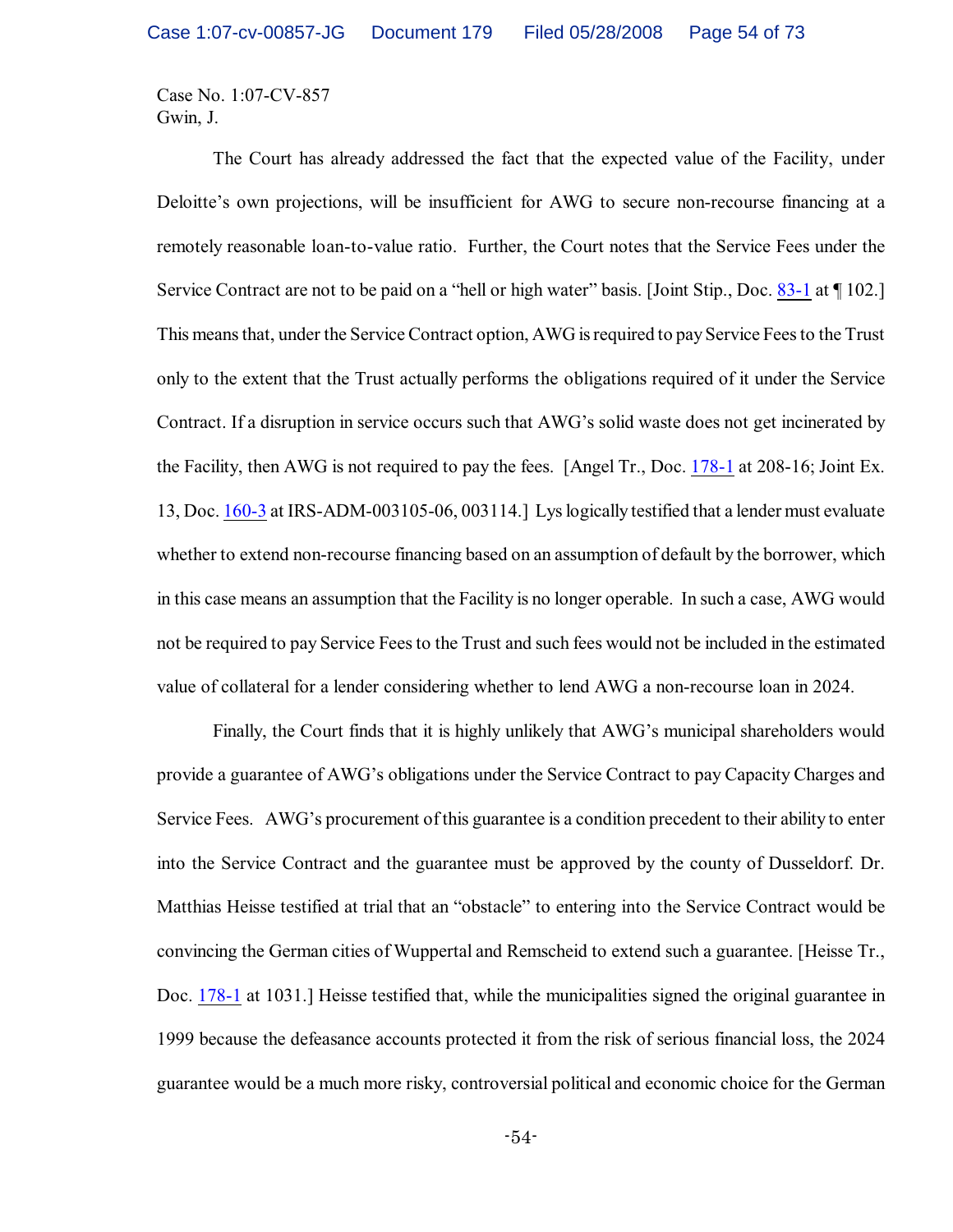cities. Heisse testified:

A: [I]f you look at the service contract situation, there will be no money in the defeasance account so it will be a real guarantee guaranteeing the service charges and the capacity charges. So this might be a different situation.

Q: But are such guarantees, do they happen often?

A: Not too often, because the municipalities are limited in their possibility of giving guarantees, and that is in the municipal code. And they have only very limited permission. And in this case, they have to not only report it to the authority, but they also need the consent. And this is to prevent municipalities from going into financial risks, obviously.

[Heisse Tr., Doc. [178-1](https://ecf.ohnd.uscourts.gov/doc1/14113879558) at 1042-43.]

The Plaintiffs have not presented sufficient evidence of any incentive that exists for the German municipalities to extend such a high-risk guarantee to AWG in 2024, particularly since such a financial guarantee would be undertaken in order to secure an otherwise politically unpopular decision.

As a result, the Court concludes that a lender would only consider the value of the Facility in estimating the collateral available to it in case of default and, based on the analysis presented above, any reasonable lender would be unwilling to lend on a non-recourse basis the amount of funds that AWG would need to enter into the Service Contract. The Court therefore concludes that the Fixed Purchase Option is the only viable choice for AWG in 2024.

*b) The Fixed Purchase Option is the Economically Dominant Option for AWG*

Second, the Court finds that, even if AWG were able to obtain the required refinancing, the Service Contract option is not an economically desirable option for AWG. The Plaintiffs argue that AWG will be economically better off under the Service Contract option than under the Fixed Purchase option because, under the Service Contract, in 2024, AWG will directly receive the \$521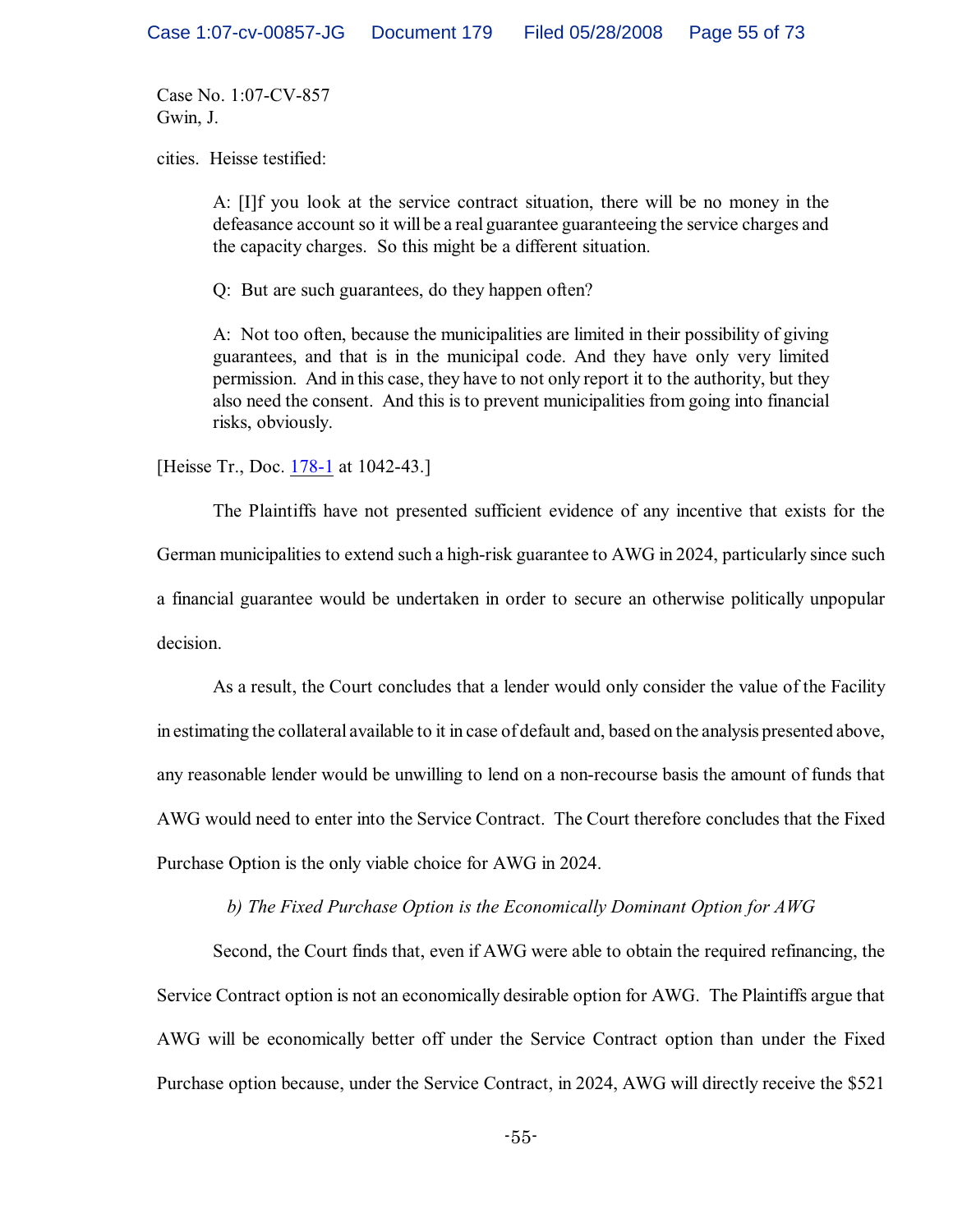million cash balance from the PUAs. This Court disagrees. At the outset, the Court notes that under the Service Contract, AWG will be immediately required to pay \$50 million in capacity charges in 2024, reducing the actual amount of cash that AWG would receive in 2024 under the Service Contract to approximately \$471 million.

The 1999 Deloitte report that supported the argument that AWG would likely enter the Service Contract relies upon unsupported assumptions. If the Service Contract is chosen, Deloitte says AWG could deduct capacity and other charges and applies a 40.85% marginal tax rate. This assumption was obviously wrong and significantly overstates the expenses deductible under the Service Contract.<sup> $13/2$ </sup> The Deloitte report accompanies this error with the inconsistent assumption that the \$521 million received from the PUAs would not be taxable in 2024. Obviously, if the \$521 million were taxable at 25% it would reduce the after-tax return from entering the Service Contract by over \$130 million.

In 1999, AWG did not recognize a sale of the Facility under German law and has not recognized any PUA assets on its balance sheet. If AWG exercises the Fixed Purchase Option, it is unlikely that any tax would be imposed. Since AWG is the current economic owner of the Facility under German law, its reacquisition of the Facility will not be treated as a taxable event. On the other

[Jacob Tr., Doc. [178-1](https://ecf.ohnd.uscourts.gov/doc1/14113879558) at 731-32.]

 $\frac{13}{12}$  Plaintiff's German tax law expert, Werner Jacob testified:

Q. And I would like to direct your attention to 1999 and what you knew in 1999 about corporate taxes and what the parties to this transaction therefore would know.

A. Yes. I think in 1999, too, there were good reasons to believe that the tax would not be 25 percent. . . They [corporate tax rates] went down in consecutive steps until in 1999 it was announced that tax would be lowered to -- tax rate to 25 percent, and at the time being we're at 15 percent.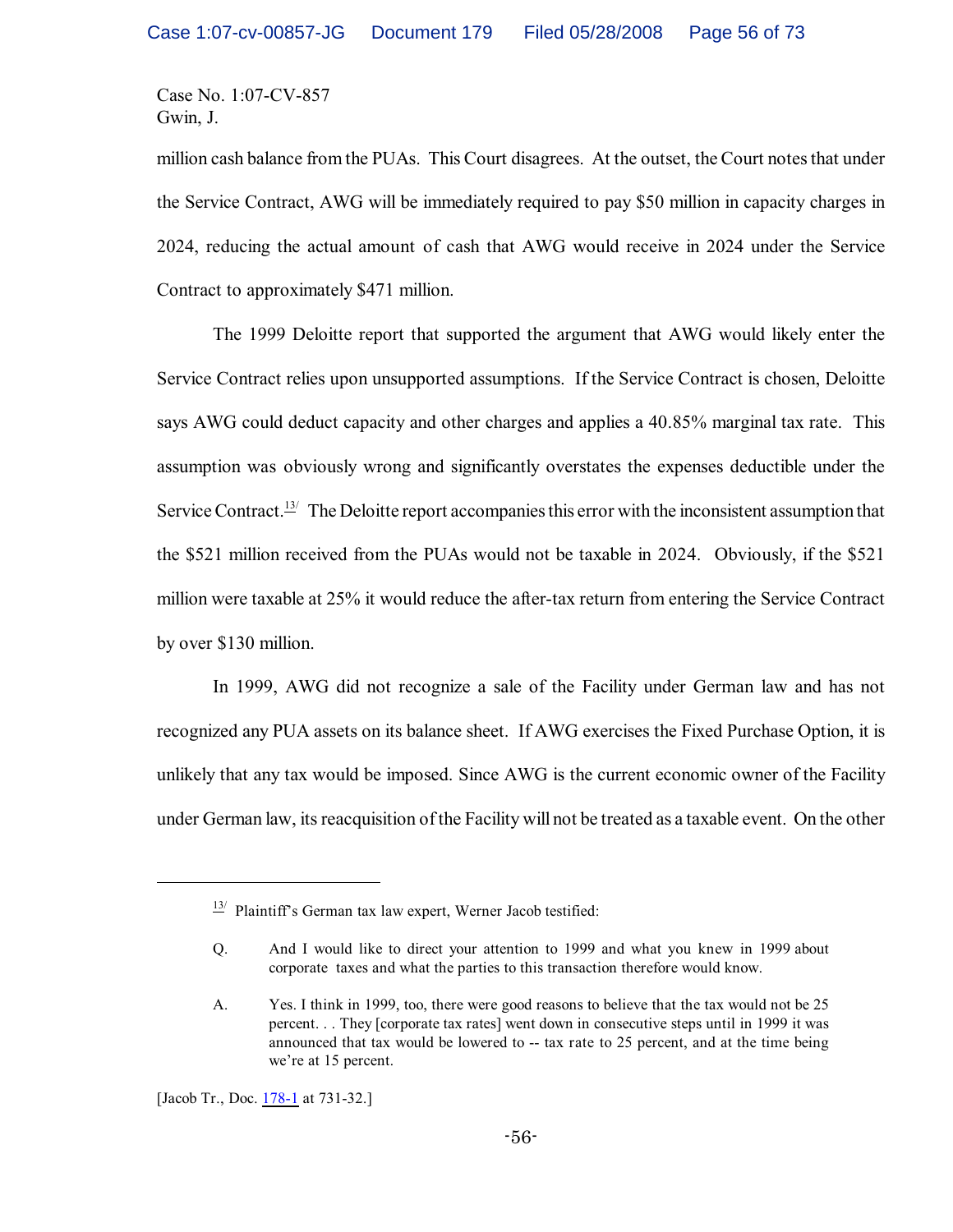hand, it is probable that AWG's receipt of the \$521 million in cash under the Service Contract option would be recognized as a taxable event in 2024.

Recognizing that no one can predict what the exact German tax rate will be in 2024, Lys utilized a cost benefit analysis to examine AWG's choice in 2024 between the Fixed Purchase and Service Contract options using a variety of different tax rates and concluded that, in all remotely likely scenarios, the FPO will be the economically preferable choice for AWG. Most important to this finding, Lys disregarded Deloitte's unsupported assumption that AWG could deduct \$298.7 million from its taxes by using a 40.85 percent tax rate against the \$731.2 million in capacity charges that it will pay to the Plaintiff Trust over the 12-year life of the Service Contract. When adjusted to actual or reasonable tax rates, the Service Contract becomes much less economically viable. In general, the fixed price option is more desirable whenever the tax rate is less than 29%. [Def. Gr. 5, Doc. [151-9](https://ecf.ohnd.uscourts.gov/doc1/14113878419); Lys. Tr., Doc. [178-1](https://ecf.ohnd.uscourts.gov/doc1/14113879558) at 898.]

Even setting aside the German tax consequences of AWG's decision to enter into the Service Contract in 2024, the Court concludes that the Service Contract will be less economically desirable than the Fixed Purchase Option to AWG. Under the Service Contract, AWG must pay "Capacity Charges" to the Plaintiffs. Deloitte, the Plaintiffs' own appraisers, estimated that over the 12-year Service Contract, AWG will incur additional capacity charges of DM 1.61 billion, or \$851.9 million, on top of the operating and maintenance expenses that AWG will also need to pay under the Service Contract. [Pl. Ex. 119 (Appraisal), Doc. [142](https://ecf.ohnd.uscourts.gov/doc1/14103877393) at PNC0005175-5177.] Under the Service Contract, AWG will need pay this amount out of their operating funds. The Capacity Charges alone cost AWG \$380 million more than the \$471 million in cash that it would receive in 2024 under the Service Contract option. In 2024, AWG Directors must therefore choose whether it is better to receive \$471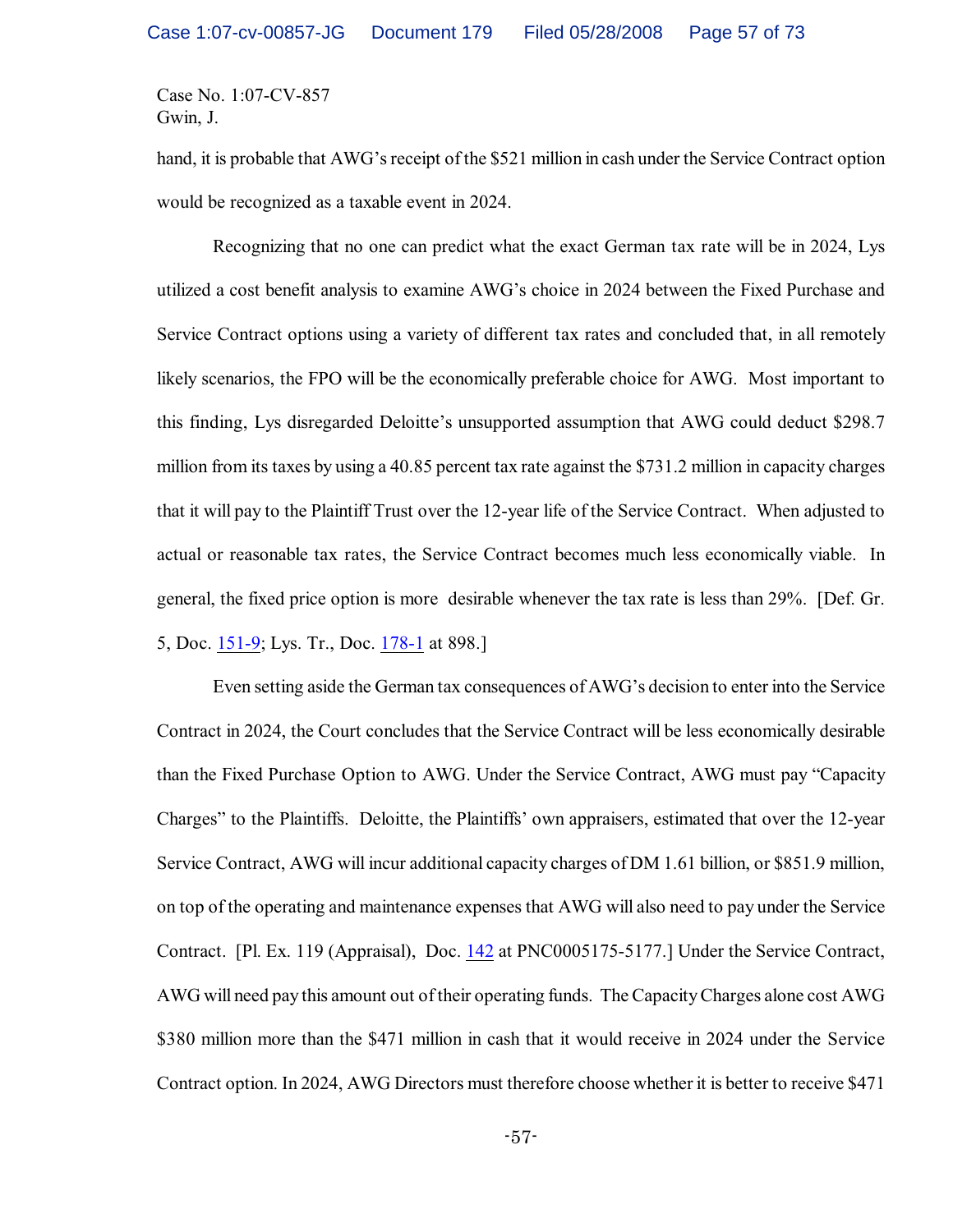million less any amount paid for taxes when the receipt of that money is conditioned upon their agreement to pay back \$851.9 million over twelve years.

No evidence identifies what benefit would accompany the 2024 receipt of monies when accompanied by the obligation to pay so much more during the Service Contract. In other words, nothing explains what benefit would flow to AWG from receiving the \$521 million attached to an obligation to pay \$851.9 million over twelve years.

Although neither this Court nor the parties can predict the future, there is sufficient evidence in the record to strongly suggest that AWG will exercise the Fixed Purchase Option. We know that if the fair market value of the Facility in 2024 is less than anticipated, AWG will be more likely to enter into the Service Contract rather than pay the overpriced Fixed Purchase Option amount. But if the value of the Facility has declined significantly below the option price, AWG will almost certainly be unable to obtain the non-recourse refinancing that is a condition precedent to its ability to enter into the Service Contract. If, on the other hand, the fair market value of the Facility in 2024 is greater than anticipated, then AWG will have an economic incentive to repurchase the Facility for the fixed purchase price instead of absorbing all the financing costs created by the Service Contract and waiting until 2036 to reacquire the Facility at fair market value. In sum, AWG will therefore be unable to enter into the Service Contract option when it is desirable to exercise the Service Contact option, and will be unwilling to enter into the Service Contract option when it is feasible to exercise the Service Contract option.

Third, in addition to the lack of financial incentives for AWG to exercise the Service Contract option, the Court finds that AWG's decision to enter into the Service Contract would also be politically unpopular. In 2024, the German bureaucrats and politicians who control AWG's decision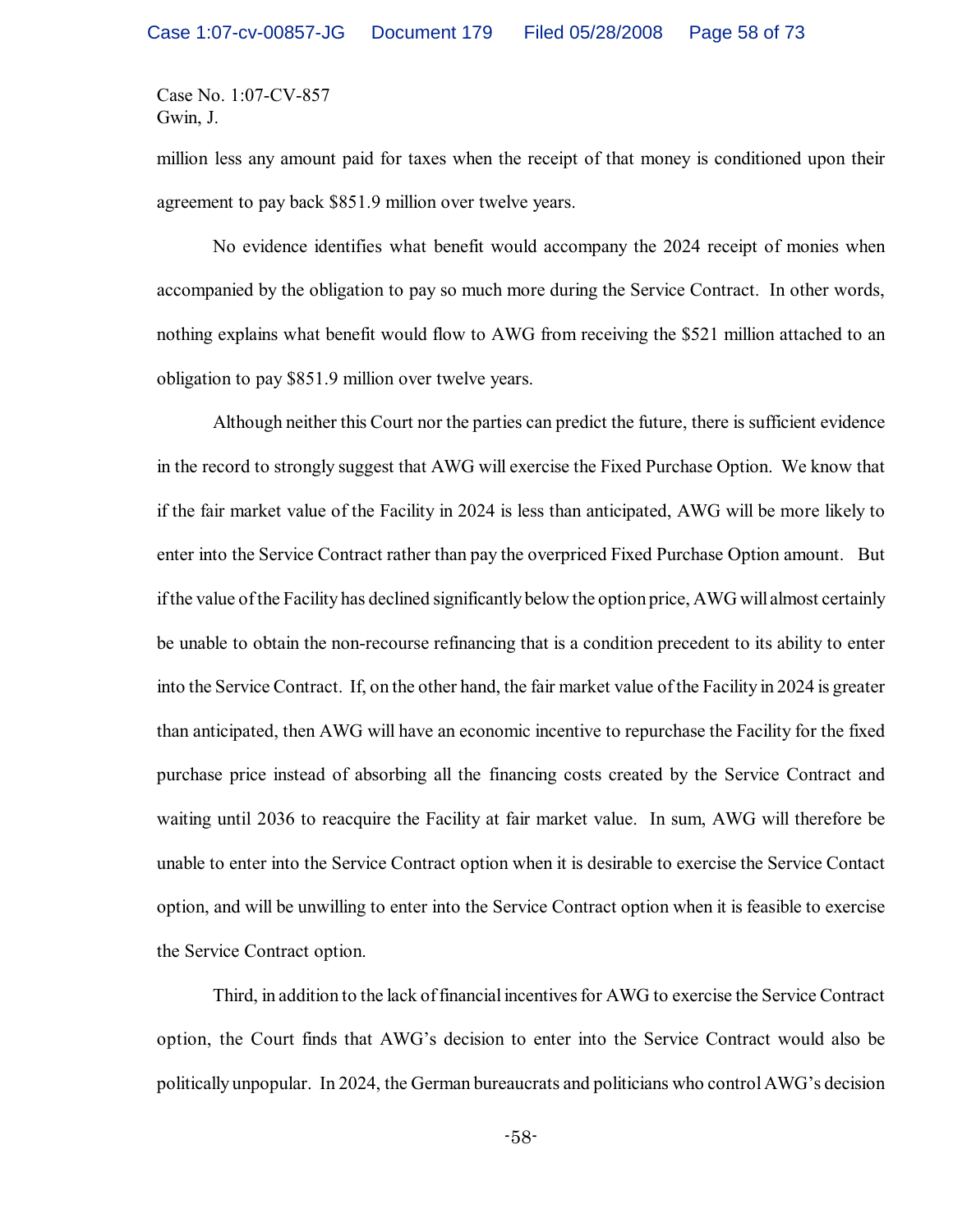will likely choose the Fixed Purchase Option. If the German politicians exercise the Service Contract option in 2024, they will essentially be turning over control of the plant to an independent third party service provider that will be chosen by the U.S. Trust. Under the terms of the Service Contract, AWG will become a mere customer of the Facility, instead of the owner, and will be required to pay very significantly increased CapacityCharges together with operation and maintenance costs. AWG will likely need to substantially increase the tipping fees that it charges to the voters who elect the politicians that comprise AWG and to its neighbors for the disposal of their solid waste.

The Plaintiffs say that the German politicians who control the municipalities that own AWG would have an incentive to enter into the Service Contract because they would receive a "free" \$521 million in cash in 2024 that they could use for any purpose. The Court has already explained that AWG will not actually receive this sum because AWG is required to repay \$50 million immediately and will also likely be expected to pay significant taxes on this \$471 million. Further, the amount of cash received in 2024 will likely be overshadowed by the costs and expensesincurred by AWG under the Service Contract. Even assuming that AWG receives a significant amount of "free" cash in 2024, however, the Court concludes that the Service Contract option will likely be politically unpopular.

For all of these reasons, the Court finds that AWG will exercise the Fixed Purchase Option in 2024. Further, the Court finds that the Plaintiffs were virtually certain of this outcome when they closed the AWG transaction on December 7, 1999.

### *v. The Substance, Not the Form, of the AWG Transaction Must Control*

In sum, the AWG transaction does not allocate the rights, responsibilities, and risks between AWG and the Plaintiffs in a way that resembles a traditional sale. Further, as in the *BB&T* case, the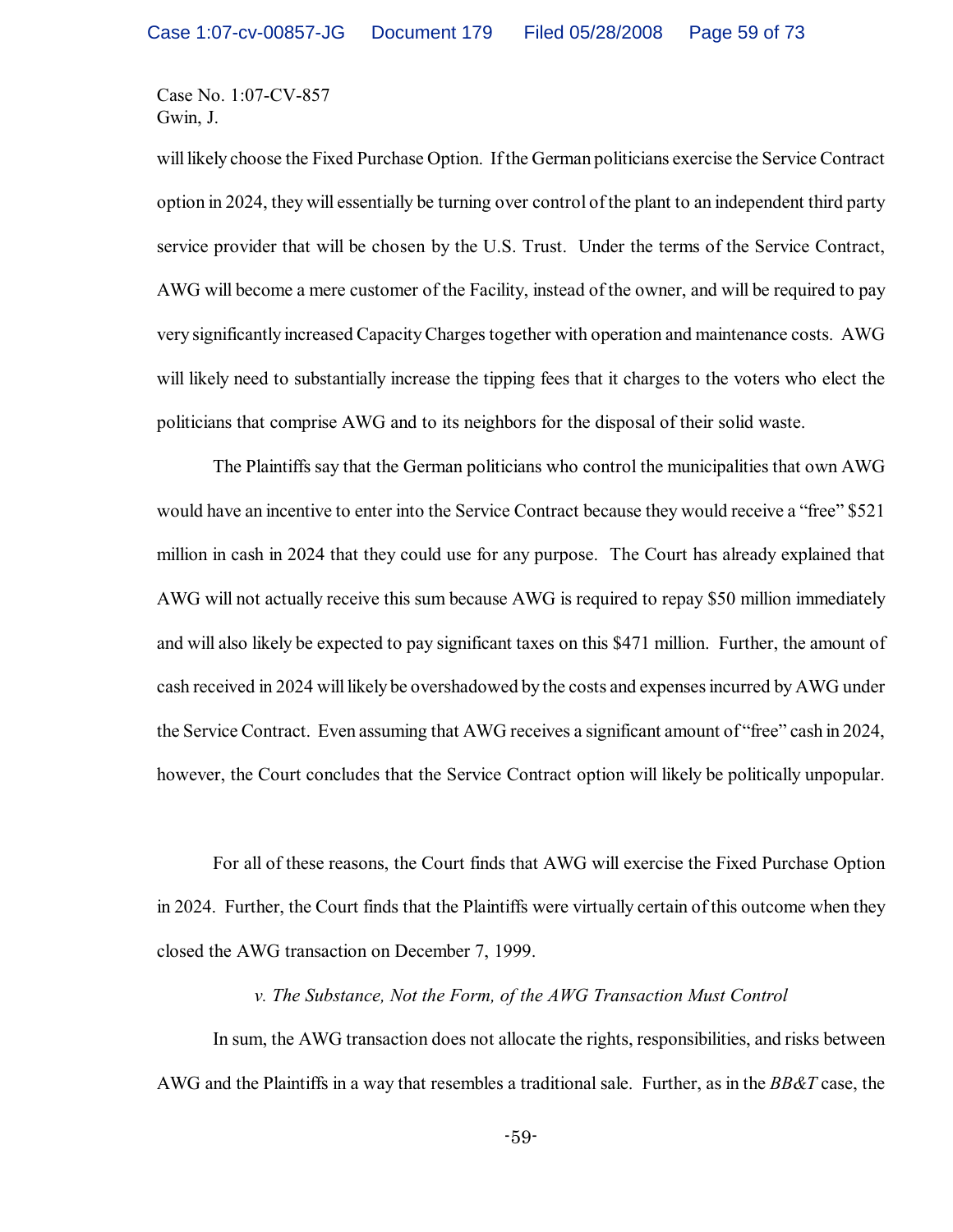Plaintiffs here have "failed to show any 'business or regulatory realities' that 'compelled or encouraged' the structure of the transaction at issue here, nor has it established that its [SILO] is 'imbued with tax-independent considerations, and is not shaped solely by tax-avoidance features that have meaningless labels attached.'" *[BB&T Corp. v. United States,](http://www.westlaw.com/keycite/default.wl?rs=CLWP3.0&vr=2.0&cite=523+F.3d+461)* 523 F.3d 461, 473 (4th Cir. 2008) (internal citations omitted).

Accordingly, this Court concludes that, in reality, the AWG transaction is a financing arrangement designed in significant measure to increase tax deductions available to the Plaintiffs. The AWG transaction was is not a genuine sale and leaseback. Essentially all that the Trust did was to pay AWG a \$28.5 million accommodation fee to sign paperwork meeting the formal requirements of a sale and leaseback and to arrange a circular and largely meaningless flow of cash from and then back to Norddeutsche Landesbank and Landesbank Baden-Wurttenburg. AWG, meanwhile, continuesto have undisturbed and uninterrupted possession and control of the Facility, continues to claim the tax benefits of ownership ofthe Facility under German law, and has no economic or political motivation to give up control of the plant to the Plaintiffs at any time. Because the Plaintiffs never became the true owners of the Facility, they are not entitled to deductions for the depreciation or amortization of expenses associated with the asset.

### *C. Entitlement to Interest Deductions: The Genuineness of the Underlying Debt*

The Plaintiffs also argue that they are entitled to deduct interest paid or accrued on the 1999 Series A and Series B Loans from their reported taxable income on their returns for the Taxable Years under 26 U.S.C. § 163(a). The Government opposes this asserted tax position and contends that the loans at issue are not genuine debts because they lack a business purpose other than the creation of tax benefits and they consist solely of "loop debt" in which the loan proceeds are used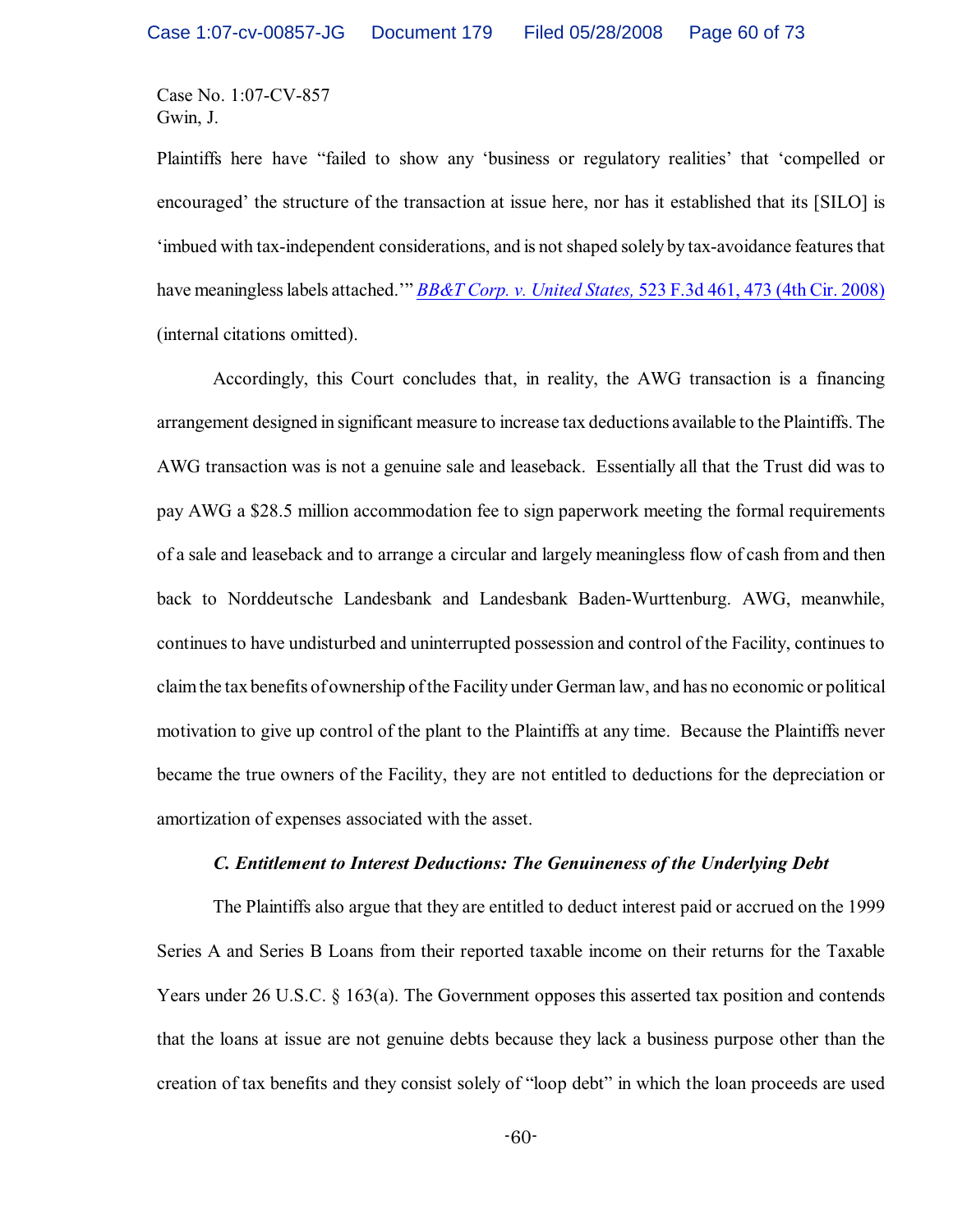solely for the purpose of paying the purported debt.

26 U.S.C. § 163(a) provides that "[t]here shall be allowed as a deduction all interest paid or accrued within the taxable year on indebtedness."  $26$  U.S.C. § 163(a). The Supreme Court has generally defined "interest" as "compensation for the use or forbearance of money." *See, e.g., [Comm'r v. Nat'l Alfalfa Dehydrating & Milling Co.,](http://www.westlaw.com/find/default.wl?rs=CLWP3.0&vr=2.0&cite=417+U.S.+134)* 417 U.S. 134, 145 (1974) (internal citation omitted). In order for a taxpayer to take such a deduction, however, the underlying debt on which the interest is paid must be genuine. *Bridges v. Comm'r,* [325 F.2d 180, 184 \(4th Cir. 1963\)](http://www.westlaw.com/find/default.wl?rs=CLWP3.0&vr=2.0&cite=325+F.2d+180). *See also Goldstein v. Comm'r,* [364 F.2d 734, 742 \(2nd Cir. 1966\)](http://www.westlaw.com/keycite/default.wl?rs=CLWP3.0&vr=2.0&cite=364+F.2d+734), *cert. denied,* 385 U.S. 1005 (1967) (holding "Section 163(a) does not 'intend' that taxpayers should be permitted deductions for interest paid on debts that were entered into solely in order to obtain a deduction"). In deciding whether economic advances made to a corporation are true debt, courts must consider "whether the objective facts establish an intention to create an unconditional obligation to repay the advances." *[Indmar](http://www.westlaw.com/find/default.wl?rs=CLWP3.0&vr=2.0&cite=444+F.3d+776) Products Co. v. Comm'r,* [444 F.3d 771, 776 \(6th Cir. 2006\)](http://www.westlaw.com/find/default.wl?rs=CLWP3.0&vr=2.0&cite=444+F.3d+776) (citing *Roth Steel Tube [Co. v. Comm'r,](http://www.westlaw.com/find/default.wl?rs=CLWP3.0&vr=2.0&cite=800+F.2d+625)* [800 F.2d 625, 630 \(6th Cir. 1986\)](http://www.westlaw.com/find/default.wl?rs=CLWP3.0&vr=2.0&cite=800+F.2d+625).

The Sixth Circuit has embraced the Second Circuit's definition of "debt" for tax purposes as:

[A]n unqualified obligation to pay a sum certain at a reasonably close fixed maturity date along with a fixed percentage in interest payable regardless of the debtor's income or lack thereof. While some variation from this formula is not fatal to the taxpayer's effort to have the advance treated as a debt for tax purposes, . . . too great a variation will of course preclude such treatment. The question becomes, then, what is "too great a variation"?

*[Indmar Products,](http://www.westlaw.com/find/default.wl?rs=CLWP3.0&vr=2.0&cite=444+F.3d+771)* 444 F.3d at 776 (citing *Gilbert v. Comm'r,* [248 F.2d 399, 402-03 \(2nd Cir. 1957\)](http://www.westlaw.com/find/default.wl?rs=CLWP3.0&vr=2.0&cite=248+F.2d+399)

(internal quotation marks omitted). $\frac{14}{1}$ 

 $\frac{14}{14}$  This Court recognizes that non-recourse debt may be considered genuine indebtedness for tax purposes if (continued...)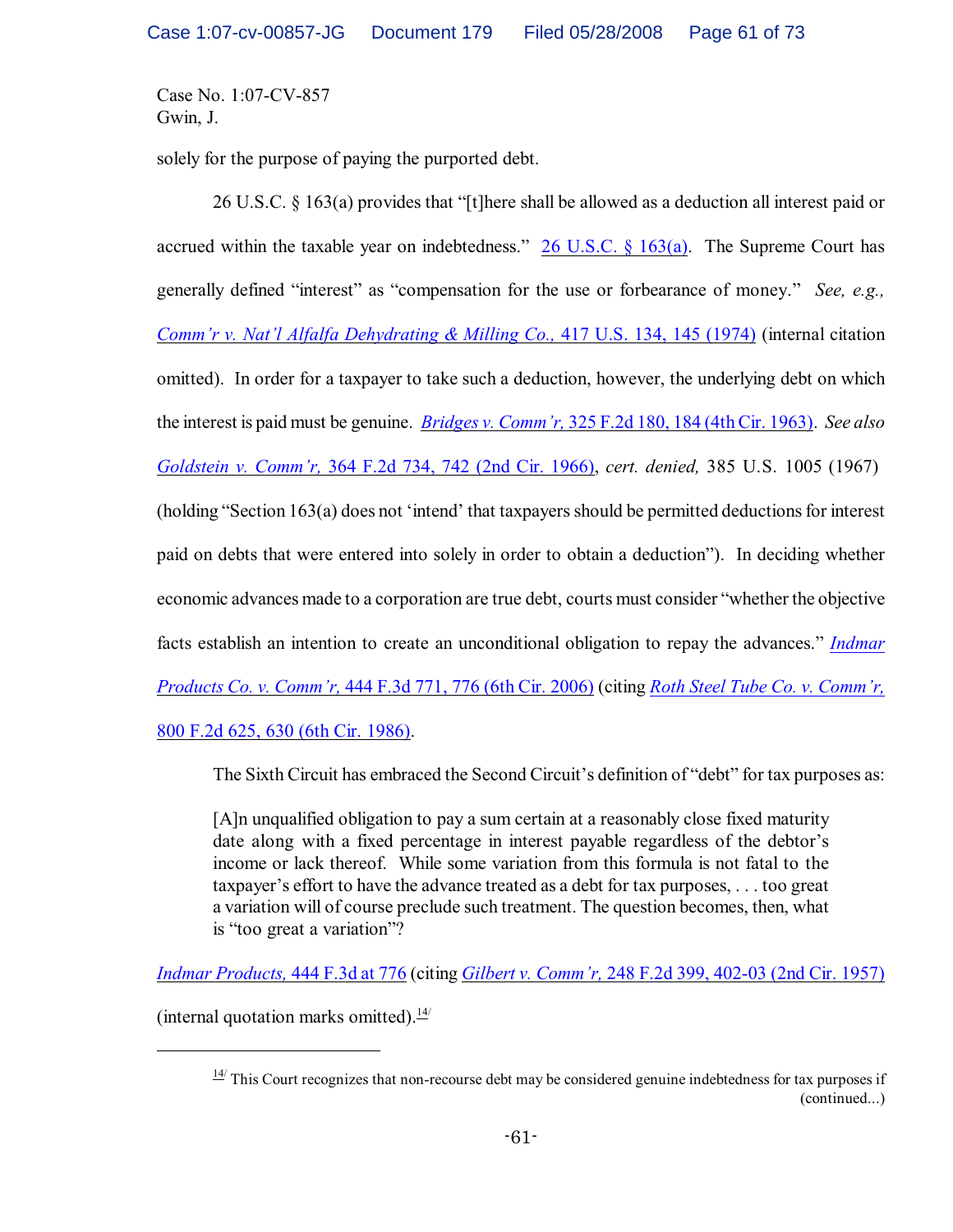In *Roth Steel*, the Sixth Circuit established several non-exhaustive factors to consider in

evaluating whether an economic advance constitutes debt or equity. These factors include:

(1) the names given to the instruments, if any, evidencing the indebtedness; (2) the presence or absence of a fixed maturity date and schedule of payments; (3) the presence or absence of a fixed rate of interest and interest payments; (4) the source of repayments; (5) the adequacy or inadequacy of capitalization; (6) the identity of interest between the creditor and the stockholder; (7) the security, if any, for the advances; (8) the corporation's ability to obtain financing from outside lending institutions; (9) the extent to which the advances were subordinated to the claims of outside creditors; (10) the extent to which the advances were used to acquire capital assets; and (11) the presence or absence of a sinking fund to provide repayments.

*[Indmar Products,](http://www.westlaw.com/find/default.wl?rs=CLWP3.0&vr=2.0&cite=444+F.3d+777)* 444 F.3d at 777 (citing *Roth Steel,* [800 F.2d at 630\)](http://www.westlaw.com/find/default.wl?rs=CLWP3.0&vr=2.0&cite=800+F.2d+625). In considering the *Roth Steel*

factors, the Sixth Circuit has explained that "[n]o single factor is controlling; the weight to be given a factor (if any) necessarily depends on the particular circumstances of each case." *[Indmar Products,](http://www.westlaw.com/find/default.wl?rs=CLWP3.0&vr=2.0&cite=444+F.3d+777)* [444 F.3d at 777](http://www.westlaw.com/find/default.wl?rs=CLWP3.0&vr=2.0&cite=444+F.3d+777).

The Plaintiffs say that they are entitled to tax deductions for the interest paid on the Series A and Series B Loans because the non-recourse loans constitute genuine indebtedness for federal tax purposes. The Plaintiffs argue that Deloitte appraised the fair market value of the Facility in 1999 at \$423 million and that this fair market value of the asset serving as collateral exceeds the total amount of debt, which was approximately \$368 million, in 1999. The Plaintiffs also say that the fair market value of the Facility will likely exceed the amount of the debt at all times during the duration of the loan.

 $\frac{14}{1}$ (...continued)

it meets the other generally accepted criteria for genuine debt. *See Crane v. Comm'r,* [331 U.S. 1 \(1947\)](http://www.westlaw.com/find/default.wl?rs=CLWP3.0&vr=2.0&cite=331+U.S.+1). Several Circuit courts and IRS regulations indicate that non-recourse debt may be respected as true indebtedness if, at the time that the economic advance is made to the taxpayer, the fair market value of the asset securing the loan exceeds the amount of the debt. *See Odend'hal v. Comm'r,* [748 F.2d 908 \(4th Cir. 1984\)](http://www.westlaw.com/find/default.wl?rs=CLWP3.0&vr=2.0&cite=748+F.2d+908); *[Estate of Franklin v. Comm'r,](http://www.westlaw.com/find/default.wl?rs=CLWP3.0&vr=2.0&cite=544+F.2d+1045)* 544 F.2d [1045 \(9th Cir. 1976\)](http://www.westlaw.com/find/default.wl?rs=CLWP3.0&vr=2.0&cite=544+F.2d+1045); *[Pleasant Summit Land Corp. v. Comm'r,](http://www.westlaw.com/find/default.wl?rs=CLWP3.0&vr=2.0&cite=863+F.2d+263)* 863 F.2d 263 (3rd Cir. 1988); *[Gibson Products Co.](http://www.westlaw.com/find/default.wl?rs=CLWP3.0&vr=2.0&cite=637+F.2d+1041) v. United States,* [637 F.2d 1041 \(5th Cir. 1981\)](http://www.westlaw.com/find/default.wl?rs=CLWP3.0&vr=2.0&cite=637+F.2d+1041); Rev. Rul. [77-110, 1977-1 C.B. 58](http://www.westlaw.com/keycite/default.wl?rs=CLWP3.0&vr=2.0&cite=1977-1+C.B.+58); [Rev. Rul. 78-29, 1978-1 C.B. 62](http://www.westlaw.com/keycite/default.wl?rs=CLWP3.0&vr=2.0&cite=Rev.+Rul.+78-29).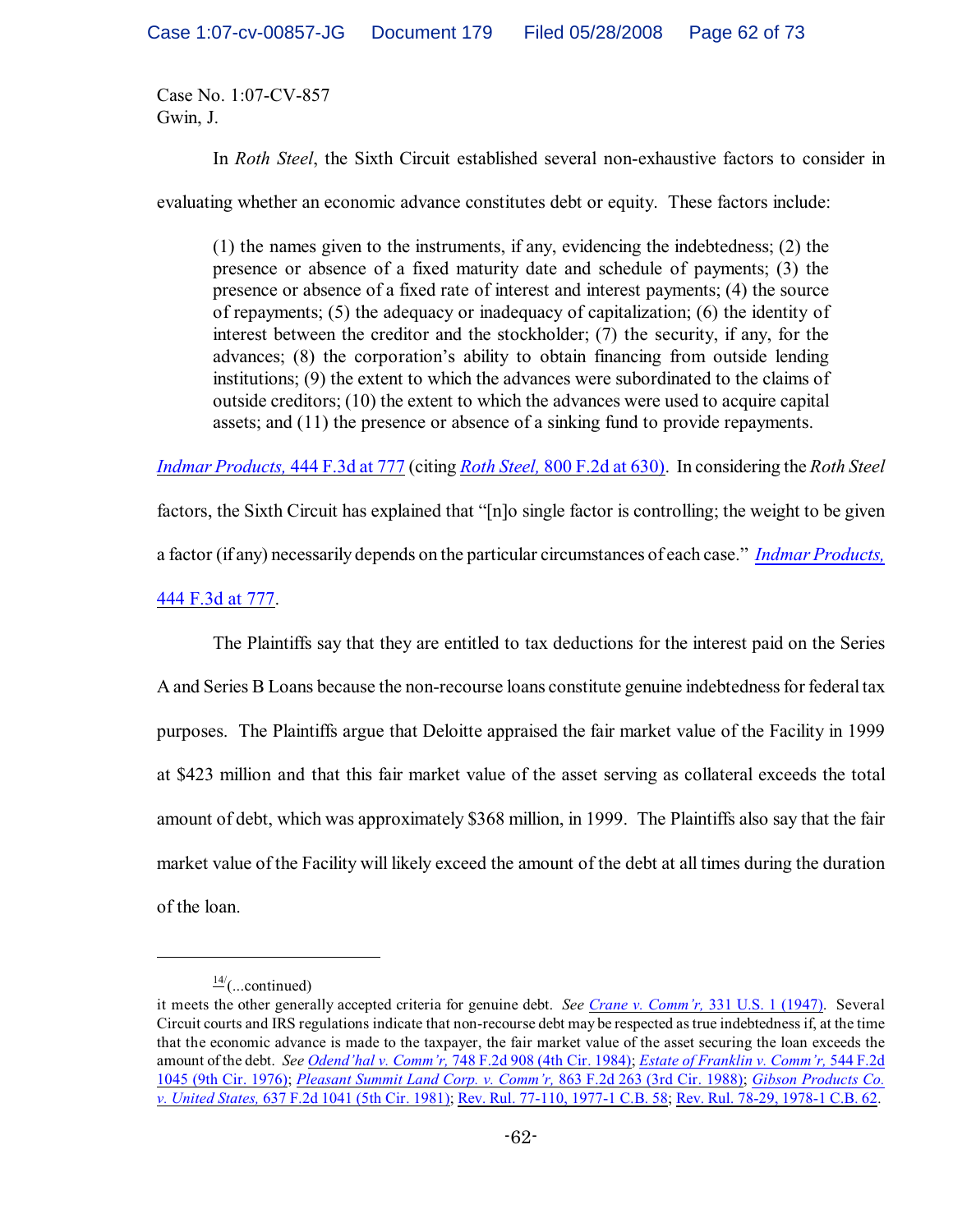The Court agrees with the Plaintiffs that the fair market value of the Facility will likely exceed the amount of the outstanding debt during the initial sublease period, but finds that this issue is not dispositive in its consideration of whether the Series A and B Loans were genuine debts. The Court has already concluded that the Plaintiffs did not purchase economic ownership ofthe Facility in 1999, and the Court finds that the Plaintiffs' emphasis on the relationship between fair market value of the asset and the amount of debt incurred focuses too narrowly on whether the German banks' initial decision to lend the Plaintiffs moneywas rational. Rather, the real issue that the Court must examine is whether the Plaintiffs' obligation on the debt was genuine.

As to this dispositive issue, the Plaintiffs assert that the debt that they allegedly incurred under the Series A and Series B loans constitutes genuine indebtedness under the Sixth Circuit's *Roth Steel* test because (1) the Series A and B Loans are evidenced by debt instruments, the Loan Certificates, and were issued in registered form; (2) the Series A and B Loans have a fixed maturity date and a specified principal amortization schedule; (3) the Loans are governed by a specified, fixed interest rate; and (4) the Loans are not subordinated to the claims of outside creditors. The Court agrees that the Series A and B Loans satisfy these four factors under the *Roth Steel* analysis.

 The Court finds, however, that the *Roth Steel* factors are inconclusive in determining whether the Series A and B Loans constitute genuine indebtedness for federal tax purposes. Some of the *Roth Steel* factors are entirely inapplicable to the present case due to the sale-leaseback nature of the transaction. Others weigh heavily against a determination that the Loans constitute true debt. For example, the Sixth Circuit has instructed courts to look to the source of repayment as an important considerationinevaluatingwhether anadvance constitutes a debt for tax purposes. *[Indmar Products,](http://www.westlaw.com/find/default.wl?rs=CLWP3.0&vr=2.0&cite=444+F.3d+781)* [444 F.3d at 777](http://www.westlaw.com/find/default.wl?rs=CLWP3.0&vr=2.0&cite=444+F.3d+781). This factor weighs heavily against judicial treatment of the Series A and B Loans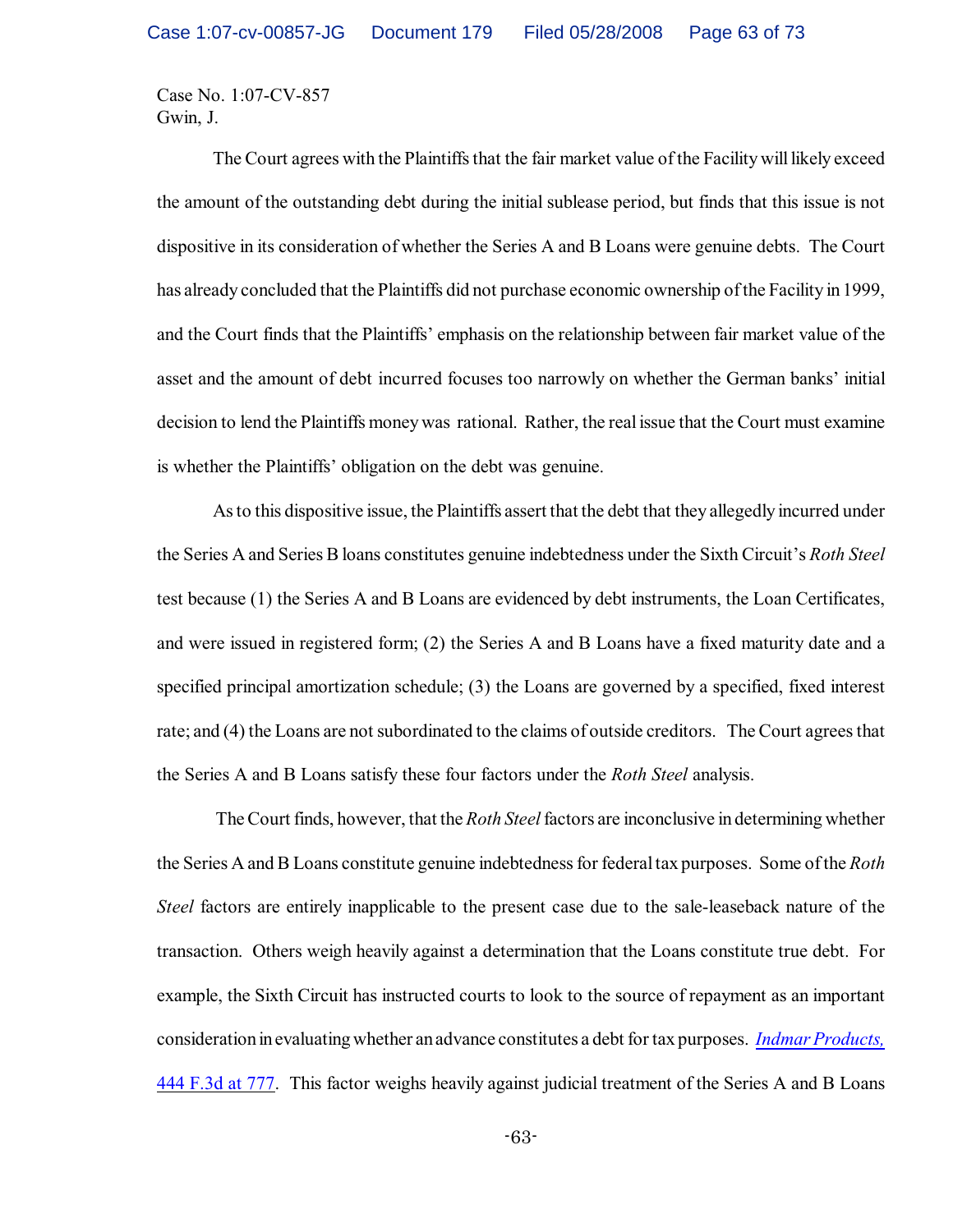as genuine debt.

The source of repayments on the Series A and B Loans are the proceeds of the Series A and B Loans themselves. The entire AWG transaction is structured to ensure that the Debt PUAs, fully funded by the proceeds of the Loans, are used to repay the Loans. In *Indmar Products*, the Sixth Circuit explained that "[r]epayment can generally come from 'only four possible sources . . .: (1) liquidation of assets, (2) profits from the business, (3) cash flow, and (4) refinancing with another lender.'" *Id.* [at 781](http://www.westlaw.com/find/default.wl?rs=CLWP3.0&vr=2.0&cite=444+F.3d+781) (citing *Bordo Products Co. v. United States,* 476 F.2d 1312, 1326 (Ct. Cl. 1973)). In this case, however, the true source of repayment of the Loans *are* the Loans. The Plaintiffs' own assets, profits, and cash flow have no bearing on the repayment of the Loans. At closing, the Plaintiffs did not need to provide any funds for repayment of the Loans and, during the entire initial lease period, every single one of their principal and loan payments will be made from the Debt PUA accounts and will require no additional expenditure.<sup>15/</sup>

Even in the highly unlikely event of default by the Debt PUAs, the Plaintiffs will still not be obligated to use their own funds to repay the Series A and Series B Loans. In the event of default, the Series B Loan is extinguished by a matching deposit and AWG will become the holder of the Series A Loan Certificates. [Joint Ex. 2, Doc. [156](https://ecf.ohnd.uscourts.gov/doc1/14103878601) at IRS-ADM-002148.] If AWG becomes the holder of the Series A Loan Certificates, AWG cannot set off rent payable by it under the Leaseback

 $15/$  The Court notes that while the terms of the Participation Agreement give AWG the basic right to seek undefeased refinancing of the Series A and B Loans during the initial lease period, the Plaintiffs indisputably have the right to veto any attempted refinancing by claiming that the terms would in some way be less favorable to them. In fact, the Participation Agreement contains seventeen conditions precedent that AWG must satisfy in order to exercise its right to refinance. [Joint Ex. 2, Doc. [156](https://ecf.ohnd.uscourts.gov/doc1/14103878601) at IRS-ADM-002157-60.] Further, even in the highly unlikely event that AWG could satisfy all of these conditions, AWG would still be required to pay a prohibitively costly "Make Whole Amount" to the German banks on the date of refinancing that would include any outstanding principal and the German banks' entire expected return from the Loans, discounted at the then-current U.S. Treasury rate. *See* Joint Ex. 8, Doc. [159-1](https://ecf.ohnd.uscourts.gov/doc1/14113878675) at IRS-ADM-002918; Shinderman Tr., Doc. [178-1](https://ecf.ohnd.uscourts.gov/doc1/14113879558) at 1119; Angel Tr., Doc. [178-1](https://ecf.ohnd.uscourts.gov/doc1/14113879558) at 1174-75.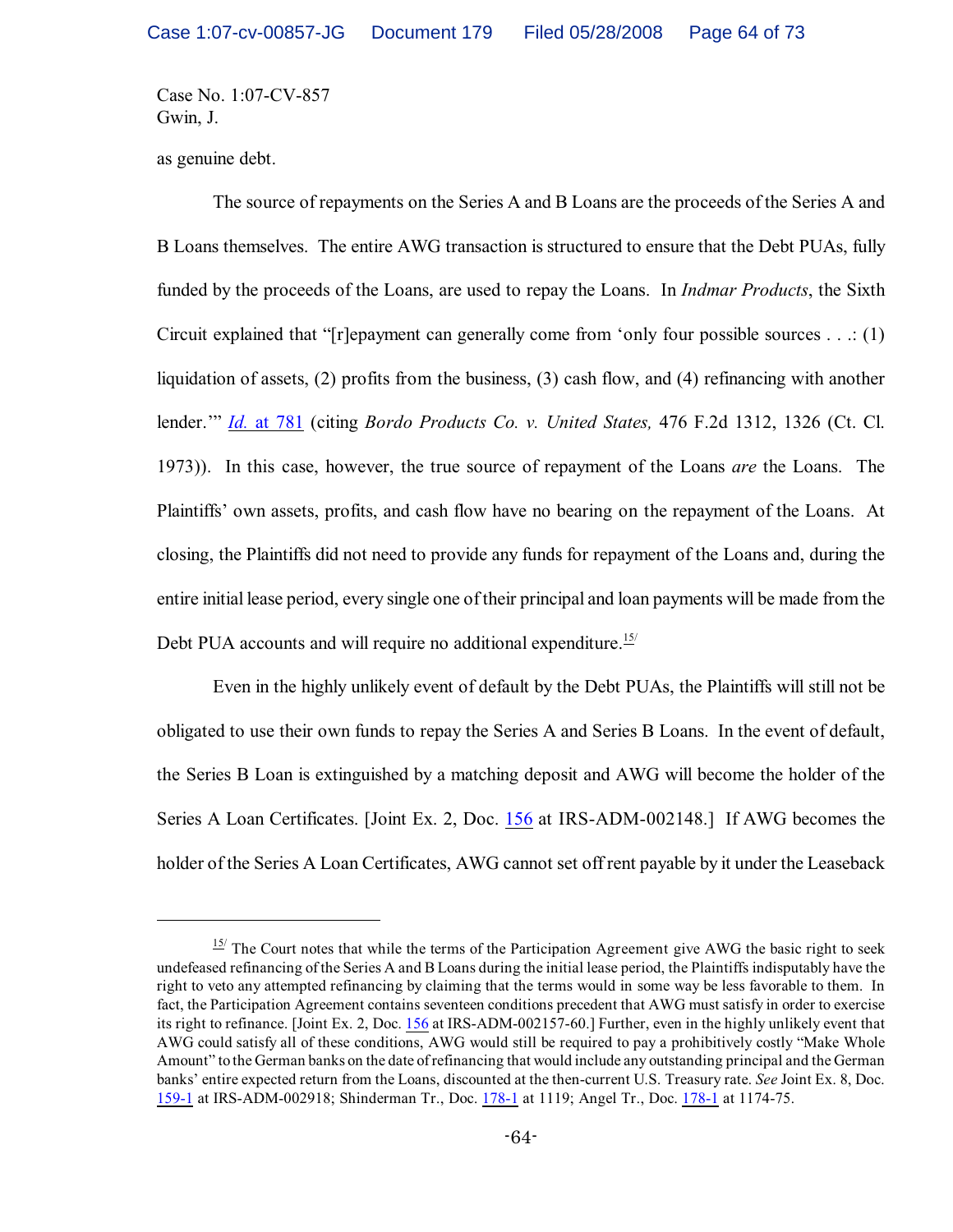against debt service owed to it on the Series A Loan. *[Id.](https://ecf.ohnd.uscourts.gov/doc1/14103878601)* Should the PUAs go bankrupt, therefore, the Series A Loan will remain in existence, but the borrower will no longer be the Trust; rather, the burden of repayment will be carried solely by AWG. In such a situation, AWG would remain liable to the Plaintiffs for amounts owed as "rent" during the initial sublease period. [Joint. Ex. 9 (Series A PUA), Doc. [159-2](https://ecf.ohnd.uscourts.gov/doc1/14113878676) at IRS-ADM-002974-75; Joint Ex. 10 (Nord LB PUA), Doc. [159-3](https://ecf.ohnd.uscourts.gov/doc1/14113878677) at IRS-ADM-003000-01.]

In considering the totality of the circumstances and issues presented by this uniquely structured SILO transaction, the Court concludes that several other factors should be considered in evaluating whether the Series A and B Loans constitute genuine indebtedness. First, the Court notes that the funds acquired through the Series A and B Loan were contractually dedicated to one purpose: paying off the Series A and B Loans. In reality, the German banks "loaned" the Plaintiffs money on a non-recourse basis. The Plaintiffs then immediately gave these funds to AWG at closing as the "price" of the Head Lease. AWG then "paid" the German banks as consideration for their undertaking of AWG's "rent" obligations under the PUAs. All of these transactions occurred instantaneously and, therefore even if this Court were to accept the form of the structure, the cash flows were circular and the funds never truly left the hands of the German banks.

Moreover, as the Court has already concluded that the Plaintiffs did not become the economic owners of the Facility in 1999 for federal tax purposes, the Plaintiffs did not use the loans to acquire ownership of a capital asset. By the terms of the Participation Agreement, the funds in the PUAs are committed to the payment of the off-setting "rent" and "loan" payments during the initial sublease period. The circular cash flows of the AWG transaction mean that neither the Plaintiffs nor AWG will ever be able to use the Series A and B Loan funds to invest in the Facility or to engage in any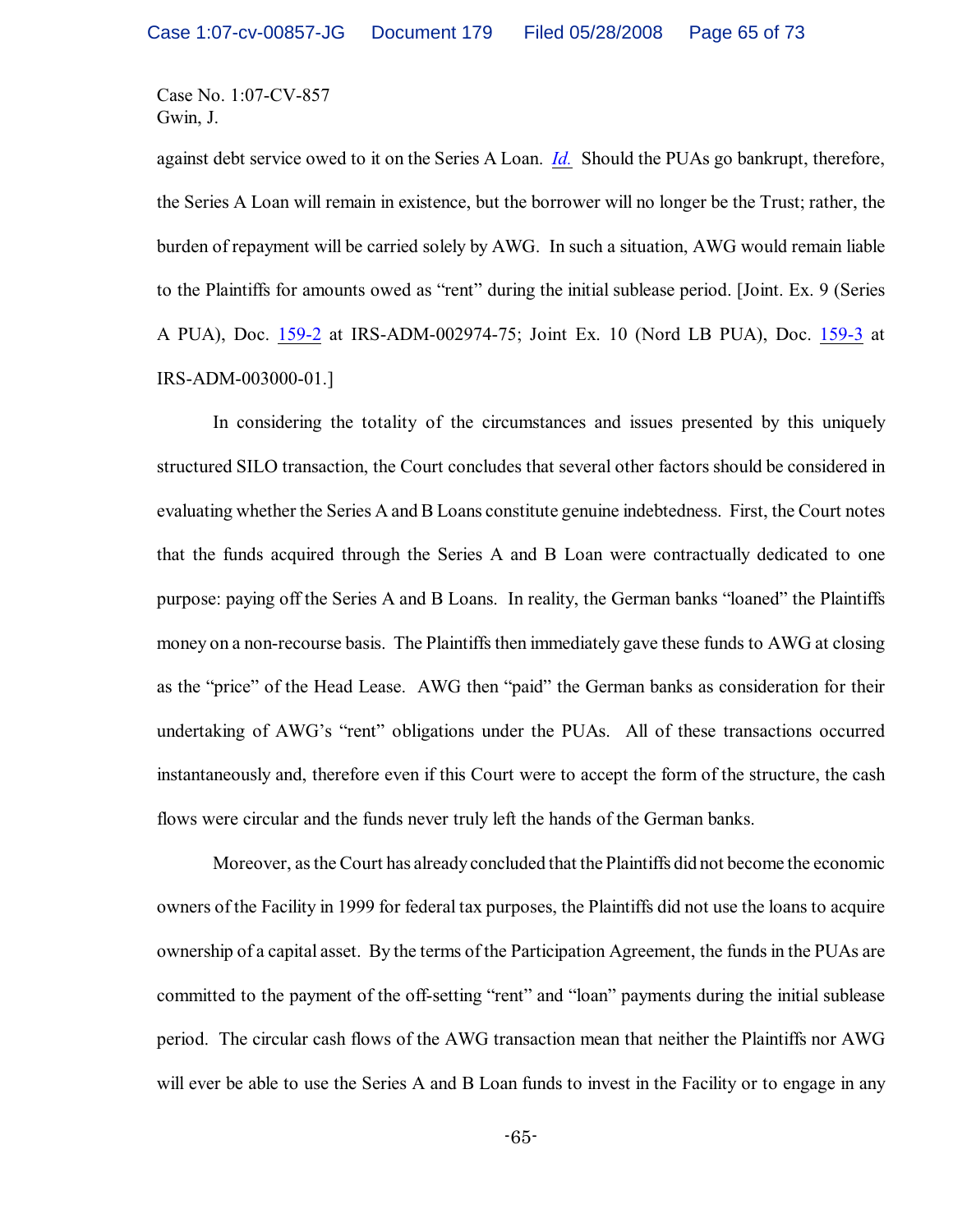other economically productive endeavor. The loans at issue lack any substantive business purpose other than creating this "loop debt" between the Plaintiffs, AWG, and the German banks to generate tax benefits for the Plaintiffs.

The structure and intended use of the Series A and B Loans in this case is remarkably similar to the loan at issue in the *BB&T* case. In *BB&T*, the taxpayer argued that it was entitled to interest deductions for the loan it acquired from a Swedish bank (the "HBU Loan") because, under the terms of its Loan and Security Agreement, BB&T has a legal obligation to repay the loan. The Fourth Circuit strongly disagreed.

First, the court remarked that "it is difficult to see how the 'interest' BB&T paid could represent 'compensation for the use or forbearance of money.'" *BB&T Corp.,* [523 F.3d at 476](http://www.westlaw.com/keycite/default.wl?rs=CLWP3.0&vr=2.0&cite=523+F.3d+461). As in our case, the funds that the Swedish bank "loaned" the taxpayer were immediately returned to it at closing and placed into a Debt PUA account that was untouchable by the taxpayer. Second, the Fourth Circuit noted that the fact that BB&T signed loan documents was insufficient to prove that the underlying debt was truly genuine because the court must consider the economic realities and true substance, not form, of the transaction. *[Id.](http://www.westlaw.com/keycite/default.wl?rs=CLWP3.0&vr=2.0&cite=523+F.3d+461)*

The Fourth Circuit concluded that the HBU loan did not constitute genuine indebtedness for federal tax purposes. The court explained that BB&T, in reality, incurred no obligation to repay the HBU loan because the source of repayment under the terms of the transaction was the Debt PUA account, fully funded by the proceeds of the HBU loan itself. The Fourth Circuit reached this conclusion even in light of a provision in the BB&T transaction documents that BB&T would need make the final loan payment if Sodra were to exercise the Replacement Lease option or the Return option in 2013. *[Id.](http://www.westlaw.com/keycite/default.wl?rs=CLWP3.0&vr=2.0&cite=523+F.3d+461)* The AWG transaction contains no such provision personally obligating the Trust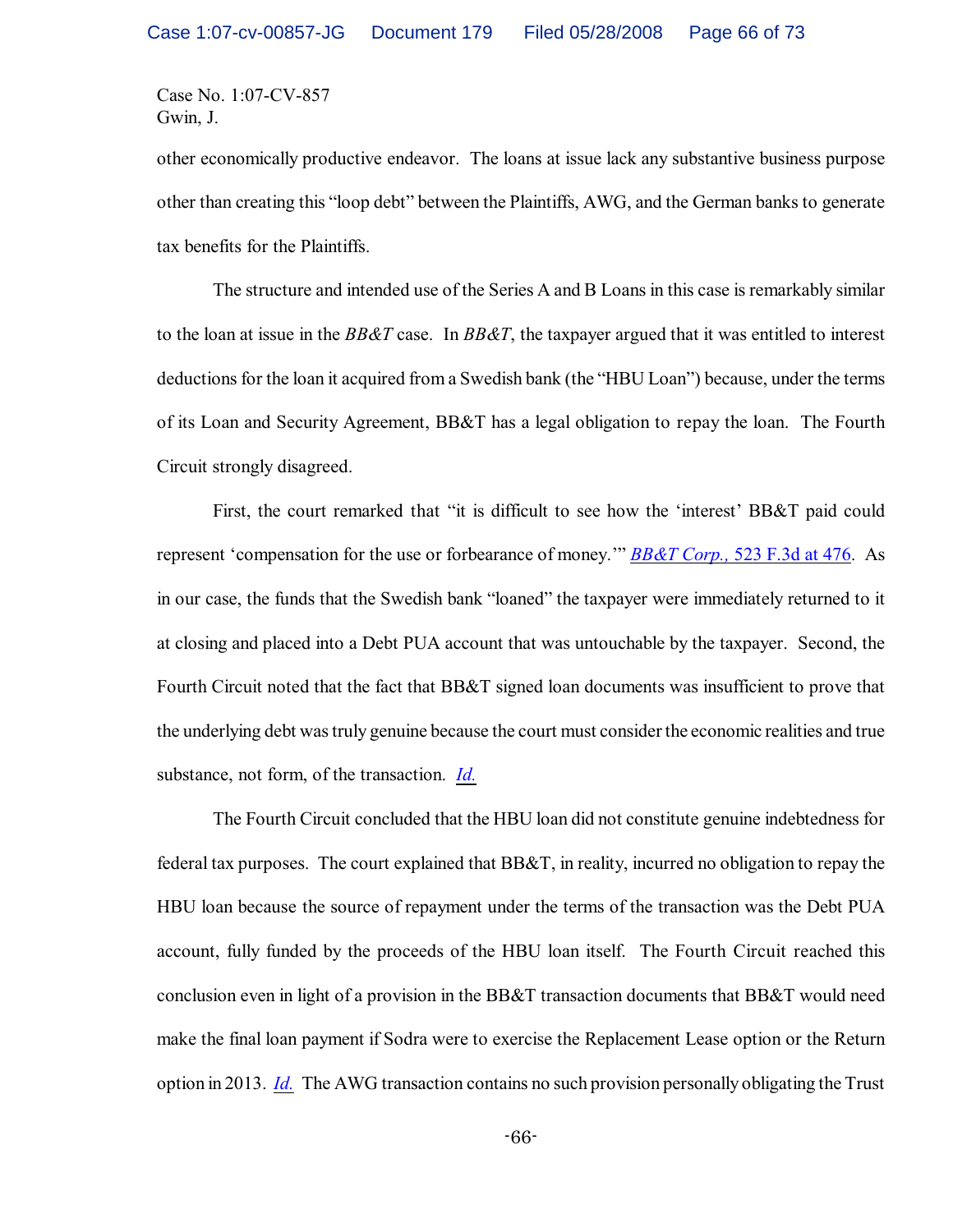to make any future payment on behalf of AWG.

Finally, the Fourth Circuit concluded:

A party simply does not incur genuine indebtedness by taking money out of a bank and then immediately returning it to the issuing bank. This principle holds true even if the bank accepts the bookkeeping responsibility of repaying itself out of the loan proceeds for the duration of the loan. *See [Bridges v. Comm'r,](http://www.westlaw.com/find/default.wl?rs=CLWP3.0&vr=2.0&cite=39+T.C.+1064)* 39 T.C. 1064, 1077, *aff'd* [325 F.3d 180 \(4th Cir. 1963\)](http://www.westlaw.com/find/default.wl?rs=CLWP3.0&vr=2.0&cite=325+F.3d+180) (concluding that a transaction "merely provided the 'facade' of a loan," as "there was no reason to think that [the taxpayer] . . . would have been called upon to pay the note out of his own funds or to put up additional collateral").

# *BB&T Corp.,* [523 F.3d at 477](http://www.westlaw.com/keycite/default.wl?rs=CLWP3.0&vr=2.0&cite=523+F.3d+461).

This Court agrees with the Fourth Circuit's analysis in *BB&T* and concludes that the Plaintiffs are not entitled to deductions under  $\S 163(a)$  for interest paid or accrued on the Series A and B Loans. The underlying loans do not constitute genuine indebtedness because the Plaintiffs, at no point in time, will be required to use their own funds to repay the debt to the German banks. Rather, the Plaintiffs craftily structured an entirely self-sustaining transaction in which the Series A and B Loans' proceeds would be used to pay for the Series A and B Loans' debt. In the highly unlikely event that the Debt PUA accounts would go bankrupt before the balance of the Loans had been paid off, the Plaintiffs structured the transaction to ensure that AWG would be the only party to pay for such an unexpected wrinkle in the transaction. The Plaintiffs never, at any point in time or under any circumstances, will actually be required to expend one dollar towards the repayment of the Series A and Series B Loans.

In light of such a transaction so clearly designed to generate tax deductions and without any other business purpose, the Court denies the Plaintiffs' claim that they are entitled to tax deductions for interest allegedly paid or accrued on the loop debt created by the Series A and B Loans.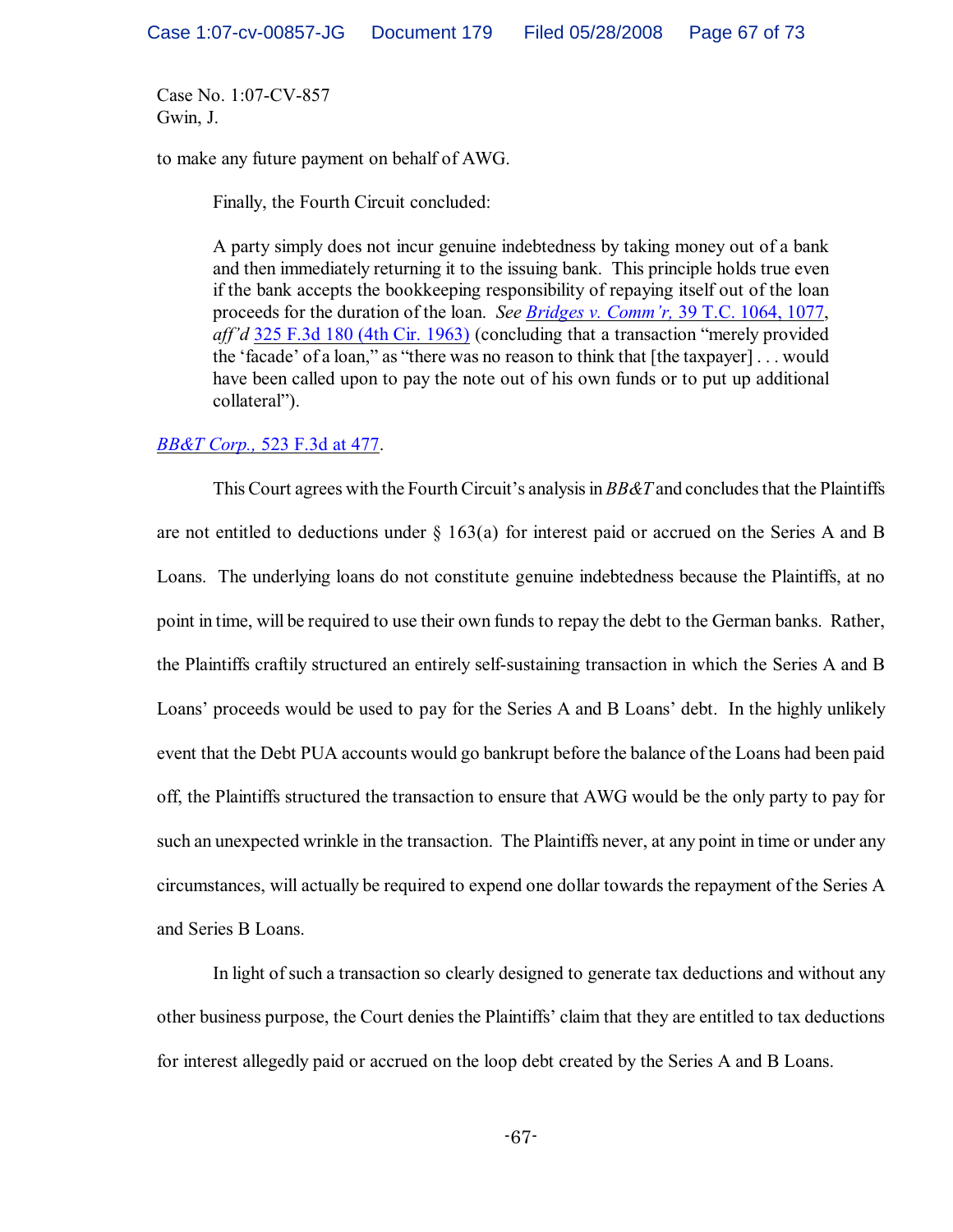#### *D. The Government's Imposition of Accuracy-Related Penalties*

In this TEFRA partnership proceeding, the Court considers the applicability of accuracyrelated penalties that have been asserted by the IRS against the Plaintiffs. [26 U.S.C. §§ 6221,](http://www.westlaw.com/find/default.wl?rs=CLWP3.0&vr=2.0&cite=26+USCA+ss+6221) [6226\(f\)](http://www.westlaw.com/find/default.wl?rs=CLWP3.0&vr=2.0&cite=26+USCA+ss+6221). The Government bears the burden of production on the issue of the applicability of penalties, but the Plaintiffs carry the ultimate burden of proof in challenging such penalties. *[Pahl v.](http://www.westlaw.com/find/default.wl?rs=CLWP3.0&vr=2.0&cite=150+F.3d+1124) Comm'r,* [150 F.3d 1124, 1131 \(9th Cir. 1998\)](http://www.westlaw.com/find/default.wl?rs=CLWP3.0&vr=2.0&cite=150+F.3d+1124).

In this case, the IRS asserted that a penalty for substantial understatement of tax attributable to the Trust's treatment of the AWG transaction was proper under § 6662. An understatement of income tax, which is generally considered the difference between the amount of tax reported by a taxpayer on a return and the accurate amount of tax actually due, is "substantial" if it exceeds the greater of (1) 10% of the tax that should have been shown on the return, or (2) \$5,000 (or in the case of corporations,  $$10,000$ . 26 U.S.C.  $\frac{6662(d)(1)}{1}$ . In determining whether an understatement exists, the Court must engage in a purely computational analysis. [26 U.S.C. § 6662\(a\)](http://www.westlaw.com/find/default.wl?rs=CLWP3.0&vr=2.0&cite=26+USCA+s+6662%28a%29) establishes accuracy-related penalties for such substantial understatements of tax in "an amount equal to 20 percent of the portion of the underpayment to which this section applies." [26 U.S.C. § 6662\(a\)](http://www.westlaw.com/find/default.wl?rs=CLWP3.0&vr=2.0&cite=26+USCA+s+6662%28a%29).

The amount of an understatement, however, must be reduced by any part of it that is attributable to the taxpayer's good faith reliance on substantial authority for such treatment. § 6664(c)(1) provides, "No penalty shall be imposed under section 6662 or 6663 with respect to any portion of an underpayment if it is shown that there was a reasonable cause for such portion and that the taxpayer acted in good faith with respect to such portion."  $26$  U.S.C. § 6664(c)(1).

In this case, even though [26 U.S.C. § 6221](http://www.westlaw.com/find/default.wl?rs=CLWP3.0&vr=2.0&cite=26+USCA+s+6221) provides that the applicability of any accuracyrelated penalty shall be determined at the partnership level, the Plaintiffs say that the computation of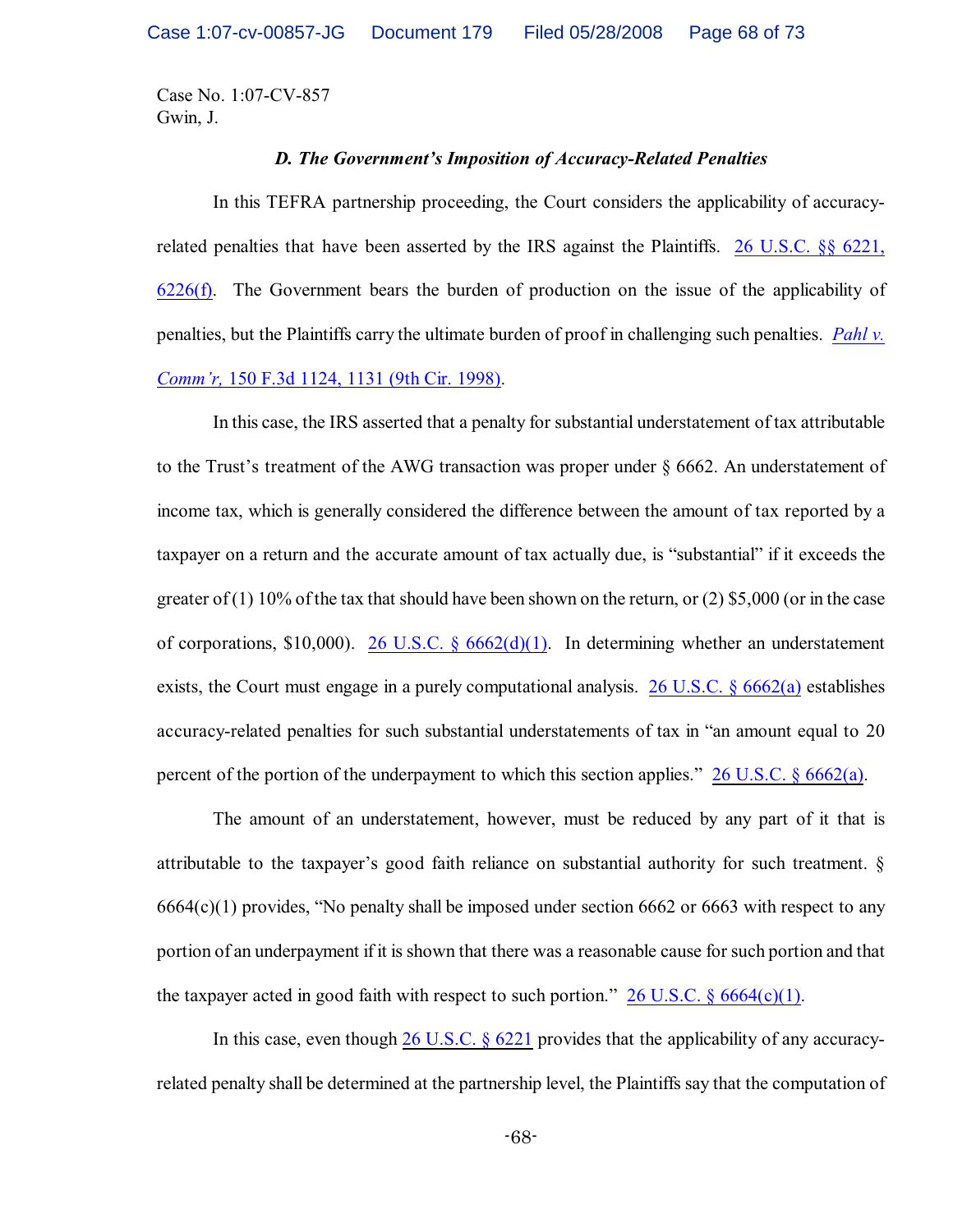any "substantial understatement" of tax liability for purposes of the accuracy-related penalty under § 6662 must be done at the partner-specific level. The Plaintiffs say that certain defenses to taxrelated penalties, such as the reasonable cause defense, rely upon the acts of the individual partners and are not partnership items within the scope of this case. The Plaintiffs conclude that any such partner-level defenses may only be raised in a separate refund action under [Treas. Reg. §§ 301.6221-](http://www.westlaw.com/keycite/default.wl?rs=CLWP3.0&vr=2.0&cite=Treas.+Reg.+301.6221-1)

 $1(c)$ , (d).

The U.S. Court of Federal Claims recently addressed the issue of whether the reasonable cause defense to the imposition of accuracy-related penalties may be properly asserted at the partnership-level in a TEFRA proceeding. *Jade Trading, LLC v. United States,* [80 Fed. Cl. 11 \(Fed.](http://www.westlaw.com/find/default.wl?rs=CLWP3.0&vr=2.0&cite=80+Fed.Cl.+11) [Cl. 2007\)](http://www.westlaw.com/find/default.wl?rs=CLWP3.0&vr=2.0&cite=80+Fed.Cl.+11). In that case, the court explained that partner-level defenses to any accuracy-related penalty relating to the adjustment of a partnership item cannot be litigated at the partnership level. *Id.* [at \\*59](http://www.westlaw.com/find/default.wl?rs=CLWP3.0&vr=2.0&cite=80+Fed.Cl.+59). To this effect, Treasury Regulation § 301.6221-1(d) provides:

Partner-level defenses to any penalty . . . that relates to an adjustment to a partnership item may not be asserted in the partnership-level proceeding, but may be asserted through separate refund actions following assessment and payment. . . . Partner-level defenses are limited to those that are personal to the partner or are dependent upon the partner's separate return, and cannot be determined at the partnership level. Examples of these determinations are  $\ldots$  section 6664(c)(1) (reasonable cause exception) . . .

[Treas. Reg. §§ 301.6221-1\(d\).](http://www.westlaw.com/keycite/default.wl?rs=CLWP3.0&vr=2.0&cite=Treas.+Reg.+301.6221-1)

The Treasury regulation thus establishes that the reasonable cause defense is an example of a partner-level defense against accuracy-related penalties that should be asserted in a later partnerlevel refund suit, not in the TEFRA proceeding itself. Despite the seemingly conflicting statutory language of § 6444, which prohibits the application of penalties where a taxpayer has reasonable cause for his understatement, and  $\S 6221$ , which provides that the "applicability of penalties" relating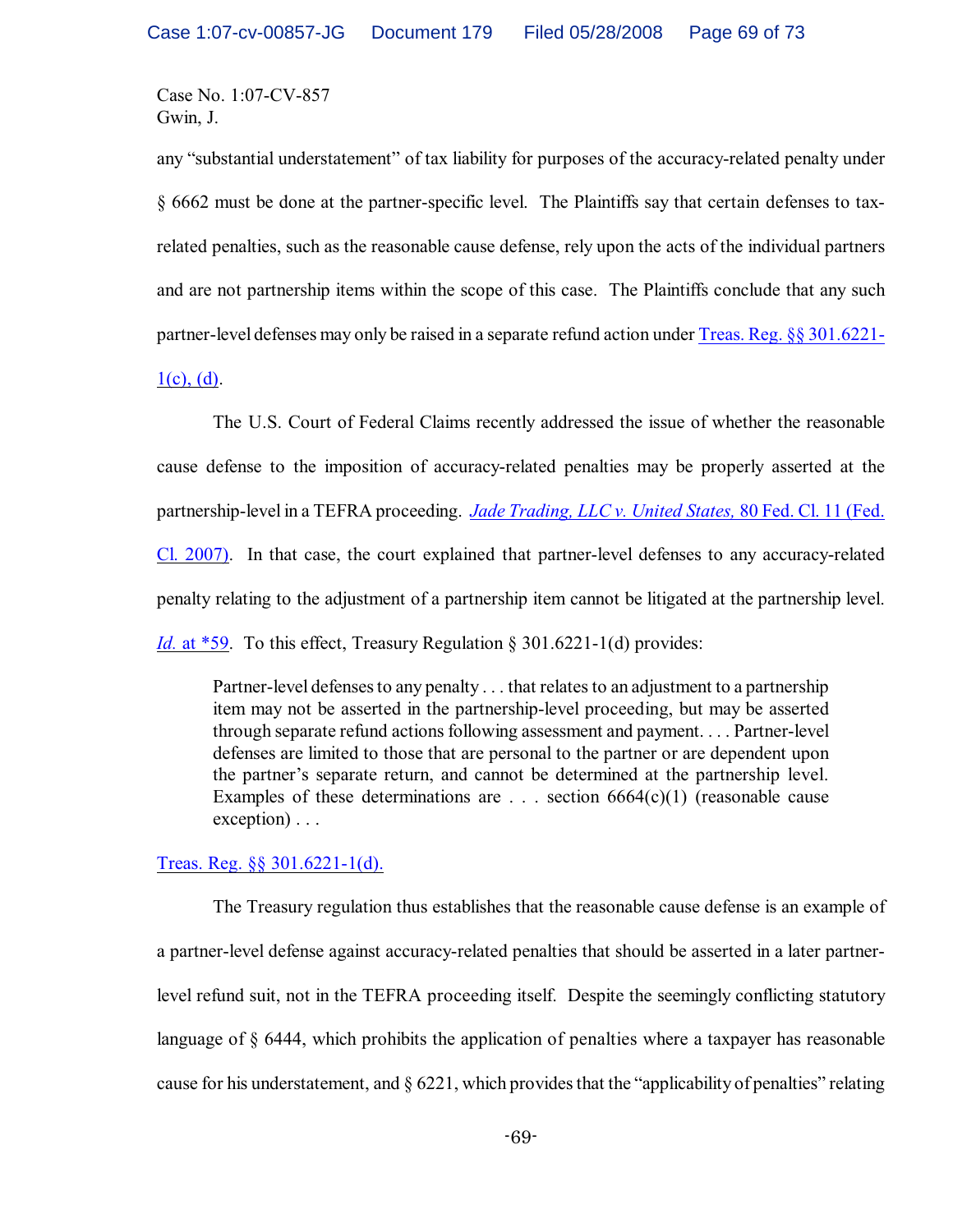to "partnership items" shallbe decided at the partnership-level, the *Jade Trading* court concluded that individual partners should reserve their reasonable cause defenses for subsequent partner-specific proceedings. *Jade Trading,* [80 Fed. Cl. at \\*59](http://www.westlaw.com/find/default.wl?rs=CLWP3.0&vr=2.0&cite=80+Fed.Cl.+59). This Court agrees.

The Court acknowledges that this administrative procedure may be "burdensome" to the taxpayer-partners as the partners must pay any asserted accuracy-related penalty at the conclusion of the TEFRA partnership proceeding without having first asserted their defenses. *[Id.](http://www.westlaw.com/find/default.wl?rs=CLWP3.0&vr=2.0&cite=80+Fed.Cl.+59)* In reaching this conclusion and upholding the validity of the Treasury regulation, however, the Court of Federal Claims explained:

The regulation does not deprive a taxpayer from ever being able to show reasonable cause- it merely delays the adjudication of that defense until the partner-level proceeding, recognizing that the reasonable cause defense may differ from partner to partner depending upon individual circumstances. The individual partners may still avail themselves of section 6664's protection and defeat the penalties if they can show the requisite reasonable cause and good faith. This is consistent with TEFRA's purpose of litigating all common partnership items at the partnership-level and deferring the unique individual defenses to the partner-level proceeding.

*Jade Trading,* [80 Fed. Cl. at \\*59-60](http://www.westlaw.com/find/default.wl?rs=CLWP3.0&vr=2.0&cite=80+Fed.Cl.+59). *See also [Stobie Creek Investments,](http://www.westlaw.com/find/default.wl?rs=CLWP3.0&vr=2.0&cite=2008+WL+852821) LLC v. United States,* 2008

[WL 852821, at \\*2008-1154 \(Fed. Cl. 2008\)](http://www.westlaw.com/find/default.wl?rs=CLWP3.0&vr=2.0&cite=2008+WL+852821) (reemphasizing the "two-tiered structure" of TEFRA proceedings). The Treasury regulations, therefore, "do not allow for binding determinations of partner-level defenses until they are presented at the partner level." *[Id.](http://www.westlaw.com/find/default.wl?rs=CLWP3.0&vr=2.0&cite=2008+WL+2008)*

Here, the Court concludes that the Trust has not presented a partnership-level reasonable cause defense. The Trust took an "all-or-nothing" stance at trial regarding the propriety of its tax treatment of the AWG sale-leaseback transaction and did not present any evidence in support of a reasonable cause defense on behalf of the Trust. Because the Trust has not carried its burden of proving a defense, the Court must therefore sustain the applicability of the accuracy-related penalties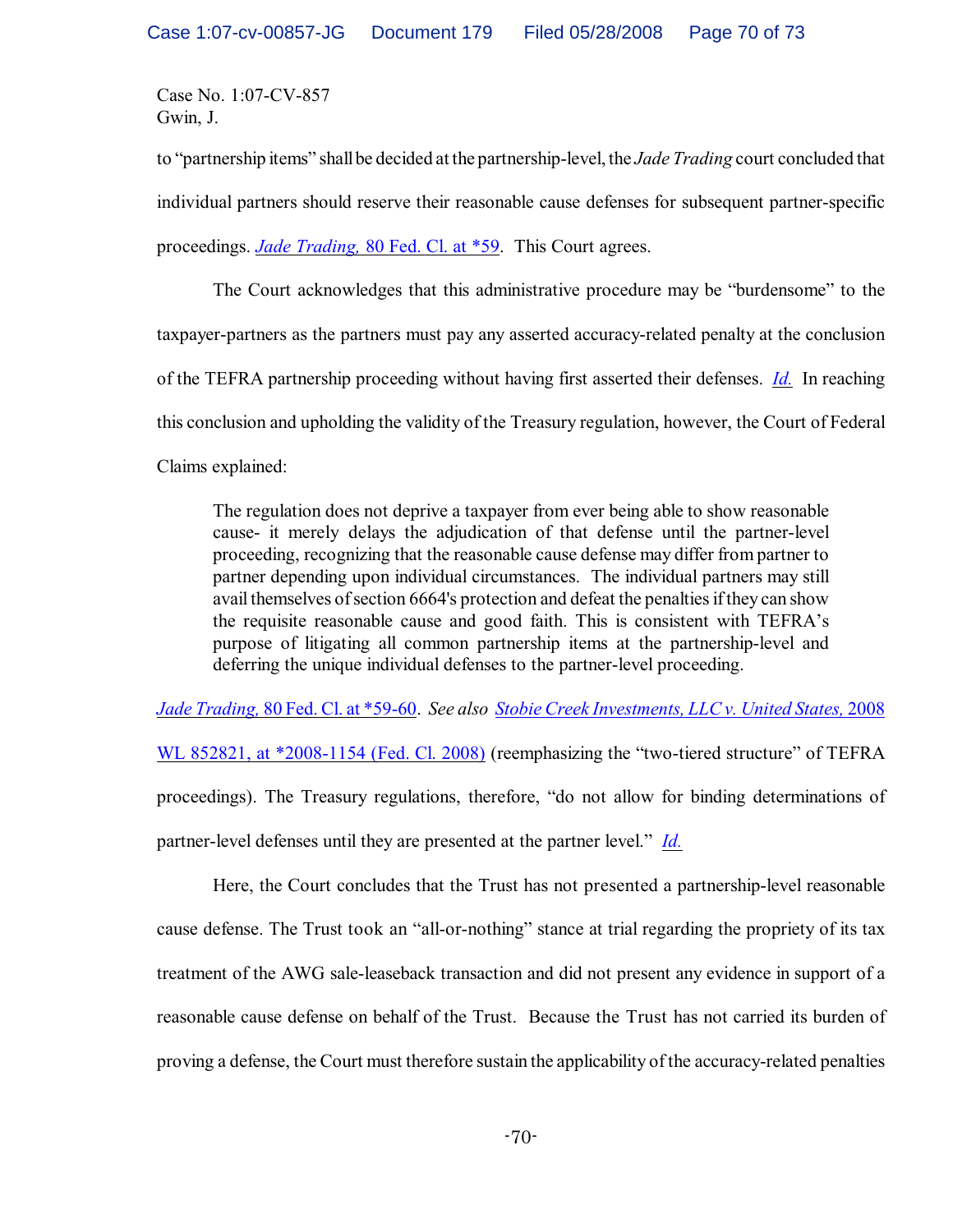to the partnership's tax returns.

The individual partners, however, may each be able to prove a reasonable cause defense in a subsequent partner-level refund action under Treas. Reg.  $\S$ § 301.6221-1(d). Nothing in the Court's opinion should be construed to foreclose such a possibility for the individual Plaintiffs.

## *E. Original Issue Discount (OID)*

In its Final Partnership Administrative Adjustment ("FPAA"), the IRS concluded that the Plaintiffs had failed to report original issue discount ("OID") income in the amount of \$12,167,086 for the Taxable Years. In their post-trial findings of fact and conclusions of law, the Plaintiffs vaguely argue that the OID income was improperly asserted in this case and that, even if some OID income should have been imposed, the IRS grossly overstated the amount.

Original issue discount "results when a [debt instrument] is issued for less than its face value. The discount, which compensates for a stated interest rate that the market deems too low, equals the difference between a [debt instrument]'s face amount (stated principal amount) and the proceeds, prior to issuance expenses, received by the issuer." *[Matter of Pengo Industries, Inc.,](http://www.westlaw.com/find/default.wl?rs=CLWP3.0&vr=2.0&cite=962+F.2d+543)* 962 F.2d 543, [546 \(5th Cir. 1992\)](http://www.westlaw.com/find/default.wl?rs=CLWP3.0&vr=2.0&cite=962+F.2d+543) (citing *LTV Corp. v. Valley Fidelity Bank [&Trust Co. \(In re Chateaugay Corp.\),](http://www.westlaw.com/keycite/default.wl?rs=CLWP3.0&vr=2.0&cite=961+F.2d+378)* [961 F.2d 378, 380 \(2nd Cir. 1992\)](http://www.westlaw.com/keycite/default.wl?rs=CLWP3.0&vr=2.0&cite=961+F.2d+378)). A debt instrument typically has original issue discount interest when the instrument is issued to a taxpayer "for a price that is less than its stated redemption price at maturity. OID is the difference between the stated redemption price at maturity and the issue price." IRS Publication 550, *Investment Income* (2007), [http://www.irs.gov/publications/p550/ch01.html#d0e2840](http://www.irs.gov/publications/p550/ch01.html#d0e2840.). OID, therefore, is a type of interest and must generally be included in a taxpayer's reported income asit accrues over the duration of the debt instrument. *[Id.](http://www.irs.gov/publications/p550/ch01.html#d0e2840)*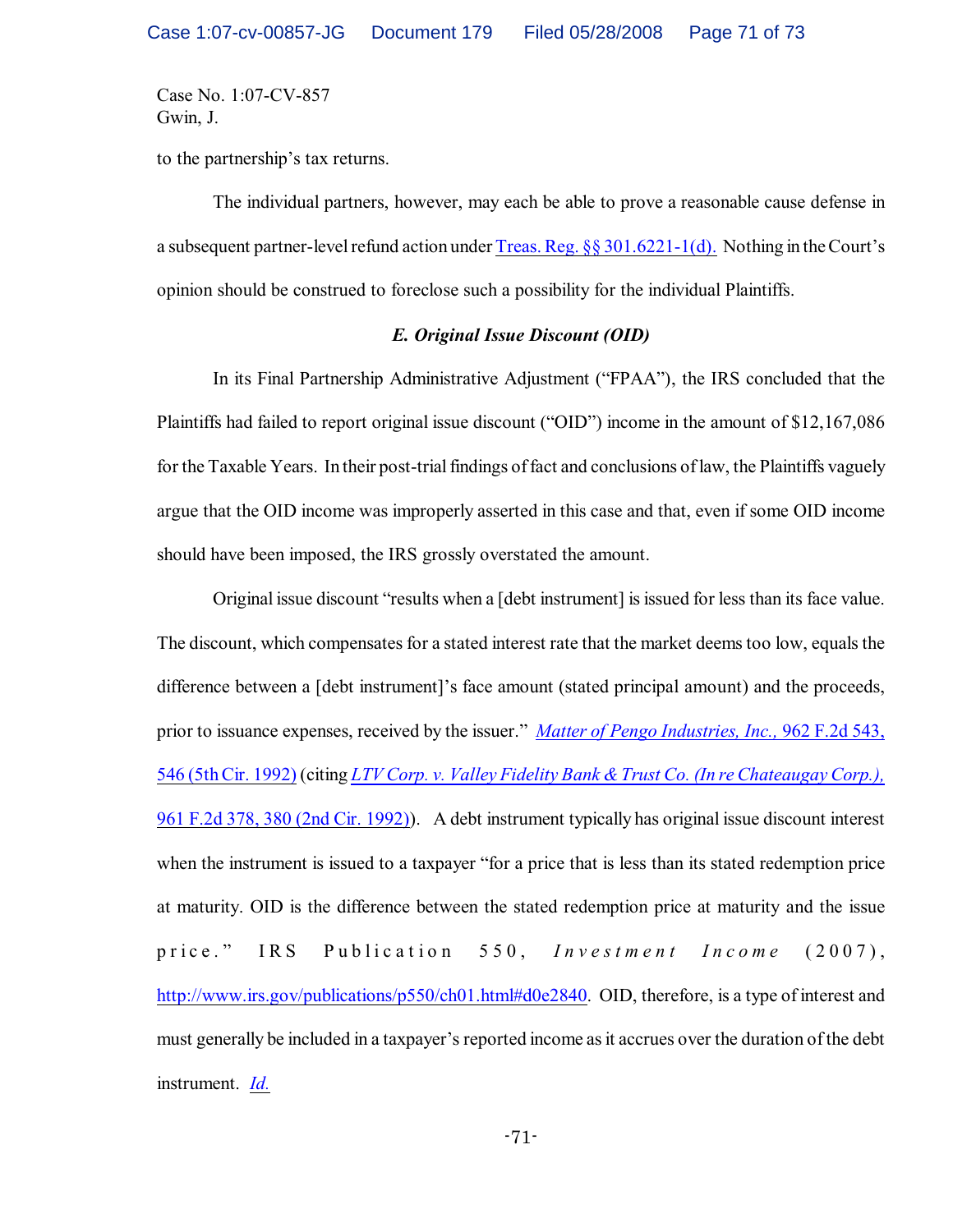In this case, original issue discount income only will arise if the underlying SILO transaction is re-characterized as a "loan" from the Trust to AWG. In support of this position, the Government says that the Equity PUA is, in reality, a debt owed by AWG to the Plaintiffs because it represents an "unconditional obligation that Plaintiffs will receive a sum certain (i.e., the return that the Equity PUA guarantees to provide in 2024)." [Govt. Rebuttal Br., Doc. [123](https://ecf.ohnd.uscourts.gov/doc1/14103796271) at 6, n.5.] The Government says that the Plaintiffs will collect that fixed amount directly from AIG if the Fixed Purchase Option is exercised in 2024, or out of the equity portion of the Capacity Charges if the Service Contract option is exercised. In the FPAA, the Government thus allocated the Plaintiffs' resulting OID income, which is the difference between the Plaintiffs' original "equity" investment and the amount that is payable byAWG under the Service Contract, annually over the 24-year duration of the Equity PUA under [26 U.S.C. §§1271, 1272](http://www.westlaw.com/find/default.wl?rs=CLWP3.0&vr=2.0&cite=26+USCA+ss1271).

In their post-trial briefs, the Plaintiffs vaguely challenge this conclusion and assert that, because the underlying SILO transaction was not a "debt" owed by AWG to the Trust, the application of any original issue discount income to the Plaintiffs is improper. Alternatively, the Plaintiffs say that, if the Court determines that the imposition of OID income is valid, the amount of income asserted by the IRS in the FPAA is overstated.

The Court, however, finds that the Plaintiffs have waived their argument with respect to their challenge of the original issue discount income. The Plaintiffs bear the burden of proving the correct amount of their tax liability. *See [Dow Chem Co. v. United States,](http://www.westlaw.com/find/default.wl?rs=CLWP3.0&vr=2.0&cite=435+F.3d+599)* 435 F.3d at 599 (citing *[INDOPCO,](http://www.westlaw.com/find/default.wl?rs=CLWP3.0&vr=2.0&cite=503+U.S.+79) Inc. v. Comm'r,* [503 U.S. 79, 84 \(1992\)](http://www.westlaw.com/find/default.wl?rs=CLWP3.0&vr=2.0&cite=503+U.S.+79)). The Plaintiffs briefly mentioned the OID income issue in their complaint, but then failed to raise or discuss the issue in their pre-trial briefs or proposed findings of fact and conclusions of law. The Plaintiffs offered no evidence and presented no testimony